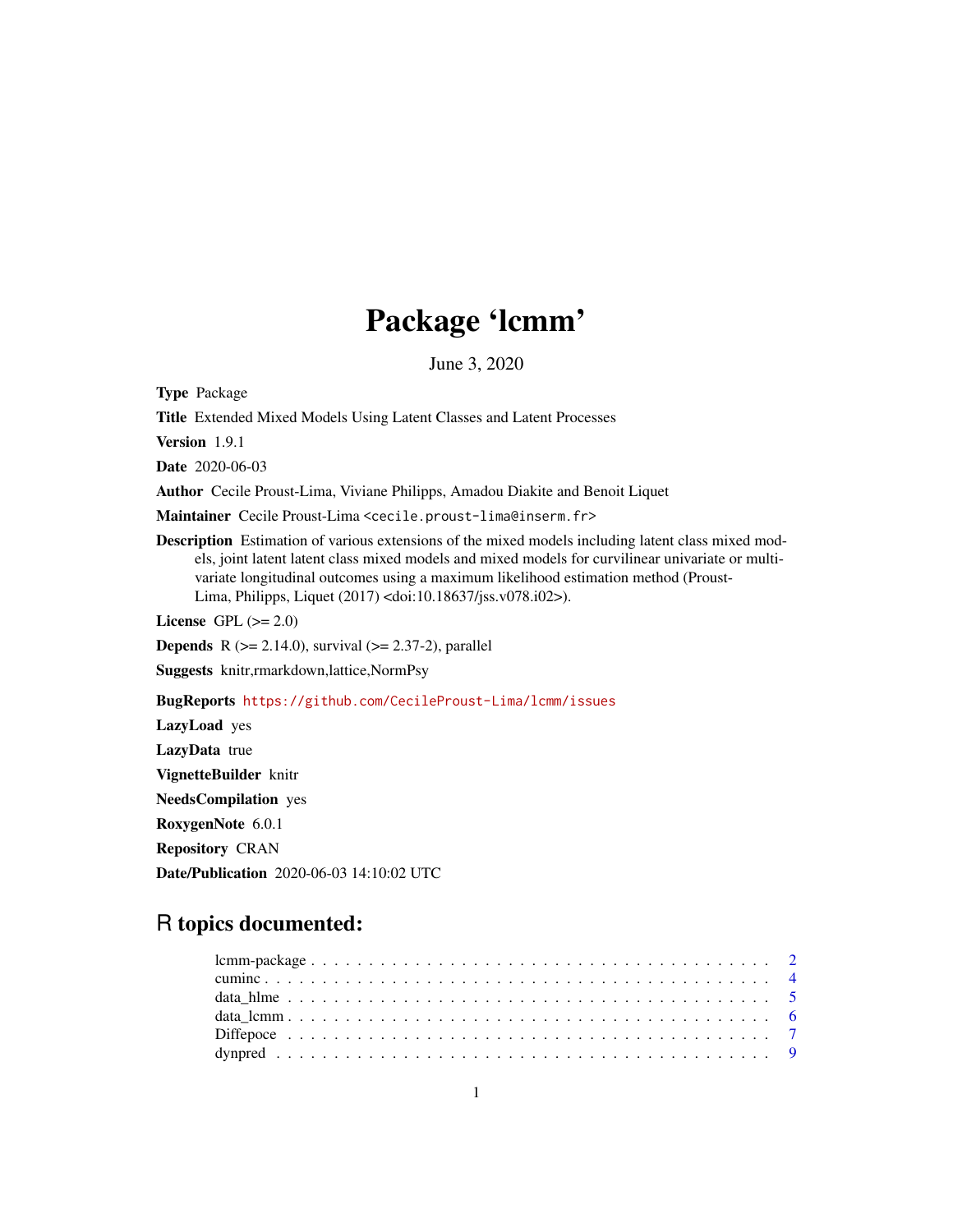<span id="page-1-0"></span>

|              |  |  |  |  |  |  |  |  |  |  |  |  |  |  |  |  | 15<br>16 |
|--------------|--|--|--|--|--|--|--|--|--|--|--|--|--|--|--|--|----------|
|              |  |  |  |  |  |  |  |  |  |  |  |  |  |  |  |  | 22       |
| lcmm         |  |  |  |  |  |  |  |  |  |  |  |  |  |  |  |  | 30       |
|              |  |  |  |  |  |  |  |  |  |  |  |  |  |  |  |  | 38       |
|              |  |  |  |  |  |  |  |  |  |  |  |  |  |  |  |  | 43       |
|              |  |  |  |  |  |  |  |  |  |  |  |  |  |  |  |  | 50       |
|              |  |  |  |  |  |  |  |  |  |  |  |  |  |  |  |  | 51       |
| plot         |  |  |  |  |  |  |  |  |  |  |  |  |  |  |  |  | 52       |
|              |  |  |  |  |  |  |  |  |  |  |  |  |  |  |  |  | 55       |
|              |  |  |  |  |  |  |  |  |  |  |  |  |  |  |  |  | 57       |
|              |  |  |  |  |  |  |  |  |  |  |  |  |  |  |  |  | 58       |
| plot.predict |  |  |  |  |  |  |  |  |  |  |  |  |  |  |  |  | 60       |
|              |  |  |  |  |  |  |  |  |  |  |  |  |  |  |  |  | 61       |
|              |  |  |  |  |  |  |  |  |  |  |  |  |  |  |  |  | 63<br>64 |
|              |  |  |  |  |  |  |  |  |  |  |  |  |  |  |  |  | 66       |
|              |  |  |  |  |  |  |  |  |  |  |  |  |  |  |  |  | 69       |
|              |  |  |  |  |  |  |  |  |  |  |  |  |  |  |  |  | 70       |
|              |  |  |  |  |  |  |  |  |  |  |  |  |  |  |  |  | 71       |
|              |  |  |  |  |  |  |  |  |  |  |  |  |  |  |  |  | 72       |
|              |  |  |  |  |  |  |  |  |  |  |  |  |  |  |  |  | 72       |
|              |  |  |  |  |  |  |  |  |  |  |  |  |  |  |  |  | 73       |
|              |  |  |  |  |  |  |  |  |  |  |  |  |  |  |  |  | 74       |
| VarExpl      |  |  |  |  |  |  |  |  |  |  |  |  |  |  |  |  | 74       |
|              |  |  |  |  |  |  |  |  |  |  |  |  |  |  |  |  | 75       |
|              |  |  |  |  |  |  |  |  |  |  |  |  |  |  |  |  | 76       |

lcmm-package *Estimation of extended mixed models using latent classes and latent processes.*

## Description

Functions for the estimation of latent class mixed models (LCMM), joint latent class mixed models (JLCM) and mixed models for curvilinear and ordinal univariate and multivariate longitudinal outcomes (with or without latent classes of trajectory). All the models are estimated in a maximum likelihood framework using an iterative algorithm. The package also provides various post fit functions.

## Details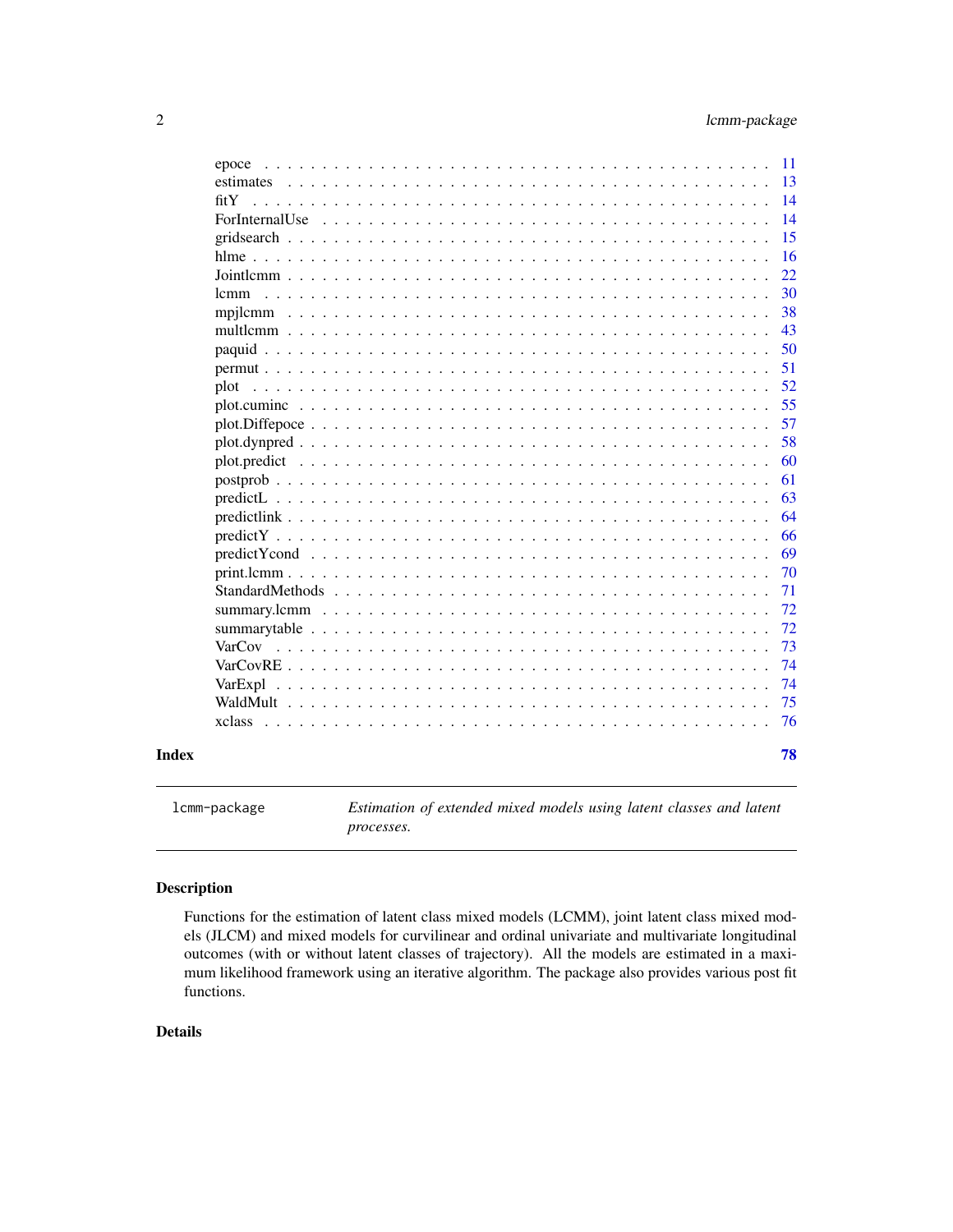## lcmm-package 3

| Package:  | lcmm            |
|-----------|-----------------|
| Type:     | Package         |
| Version:  | 1.9.1           |
| Date:     | 2020-06-03      |
| License:  | $GPL$ $(>=2.0)$ |
| LazyLoad: | yes             |

The package includes for the moment the estimation of :

- latent class mixed models for Gaussian longitudinal outcomes using hlme function,
- latent class mixed models for other quantitative, bounded quantitative (curvilinear) and discrete longitudinal outcomes using lcmm function,
- latent class mixed models for multivariate (possibly curvilinear) longitudinal outcomes using multlcmm function,
- joint latent class mixed models for a Gaussian (or curvilinear) longitudinal outcome and a right-censored (potentially left-truncated and of multiple causes) time-to-event using Jointlcmm function.

Please report to the maintainer any bug or comment regarding the package for future updates.

#### Author(s)

Cecile Proust-Lima, Viviane Philipps, Amadou Diakite and Benoit Liquet

<cecile.proust-lima@inserm.fr>

#### References

Proust-Lima C, Philipps V, Liquet B (2017). Estimation of Extended Mixed Models Using Latent Classes and Latent Processes: The R Package lcmm. Journal of Statistical Software, 78(2), 1-56. doi:10.18637/jss.v078.i02

Lin, Turnbull, McCulloch and Slate (2002). Latent class models for joint analysis of longitudinal biomarker and event process data: application to longitudinal prostate-specific antigen readings and prostate cancer. Journal of the American Statistical Association 97, 53-65.

Muthen and Shedden (1999). Finite mixture modeling with mixture outcomes using the EM algorithm. Biometrics 55, 463-9

Proust and Jacqmin-Gadda (2005). Estimation of linear mixed models with a mixture of distribution for the random-effects. Comput Methods Programs Biomed 78:165-73

Proust, Jacqmin-Gadda, Taylor, Ganiayre, and Commenges (2006). A nonlinear model with latent process for cognitive evolution using multivariate longitudinal data. Biometrics 62, 1014-24.

Proust-Lima, Dartigues and Jacqmin-Gadda (2011). Misuse of the linear mixed model when evaluating risk factors of cognitive decline. Amer J Epidemiol 174(9), 1077-88

Proust-Lima and Taylor (2009). Development and validation of a dynamic prognostic tool for prostate cancer recurrence using repeated measures of post-treatment PSA: a joint modelling approach. Biostatistics 10, 535-49.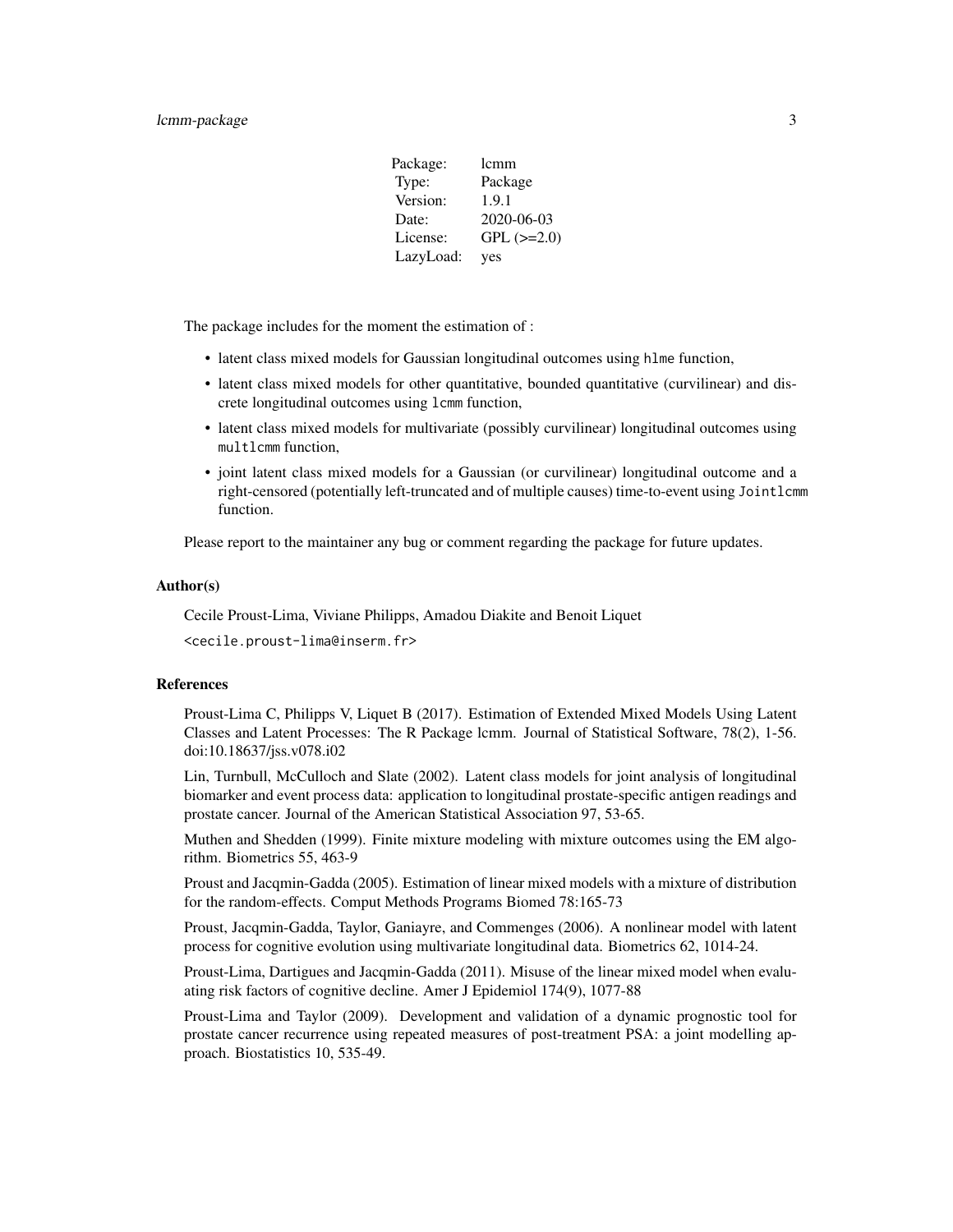<span id="page-3-0"></span>Proust-Lima, Sene, Taylor, Jacqmin-Gadda (2014). Joint latent class models for longitudinal and time-to-event data: a review. Statistical Methods in Medical Research 23, 74-90.

Proust-Lima, Amievan Jacqmin-Gadda (2013). Analysis of multivariate mixed longitudinal data: A flexible latent process approach. Br J Math Stat Psychol 66(3), 470-87.

Verbeke and Lesaffre (1996). A linear mixed-effects model with heterogeneity in the random-effects population. Journal of the American Statistical Association 91, 217-21

| cuminc | Predicted cumulative incidence of event according to a profile of co- |
|--------|-----------------------------------------------------------------------|
|        | variates                                                              |

## Description

This function computes the predicted cumulative incidence of each cause of event according to a profile of covariates from a joint latent class model. Confidence bands can be computed by a Monte-Carlo method.

#### Usage

 $cuminc(x, time, draws = FALSE, ndraws = 2000, ...)$ 

#### Arguments

| $\mathsf{x}$ | an object inheriting from class Jointlemm                                                                                                                                                                                                                                                                        |
|--------------|------------------------------------------------------------------------------------------------------------------------------------------------------------------------------------------------------------------------------------------------------------------------------------------------------------------|
| time         | a vector of times at which the cumulative incidence is calculated                                                                                                                                                                                                                                                |
| draws        | optional boolean specifying whether a Monte Carlo approximation of the poste-<br>rior distribution of the cumulative incidence is computed and the median, 2.5%<br>and 97.5% percentiles are given. Otherwise, the predicted cumulative incidence<br>is computed at the point estimate. By default, draws=FALSE. |
| ndraws       | if draws=TRUE, ndraws specifies the number of draws that should be generated<br>to approximate the posterior distribution of the predicted cumulative incidence.<br>By default, ndraws=2000.                                                                                                                     |
| $\cdot$      | further arguments, in particular values of the covariates specified in the survival<br>part of the joint model.                                                                                                                                                                                                  |

#### Value

An object of class cuminc containing as many matrices as profiles defined by the covariates values. Each of these matrices contains the event-specific cumulative incidences in each latent class at the different times specified.

## Author(s)

Viviane Philipps and Cecile Proust-Lima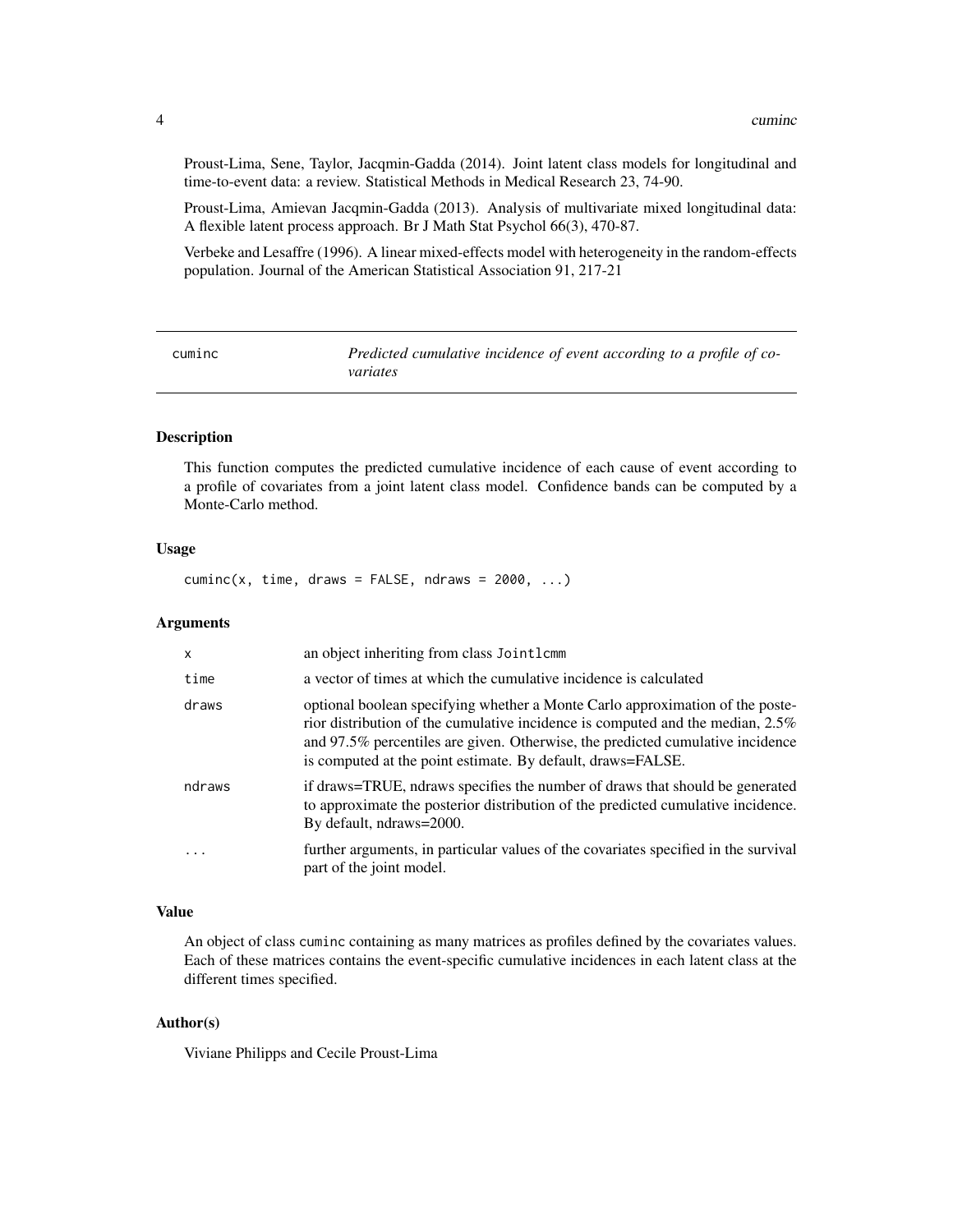#### <span id="page-4-0"></span>data\_hlme 5

## See Also

[Jointlcmm](#page-21-1), [plot.Jointlcmm](#page-51-1), [plot.cuminc](#page-54-1)

#### Examples

```
m2 <- Jointlcmm(fixed= Ydep1~Time*X1,mixture=~Time,random=~Time,
classmb=~X3,subject='ID',survival = Surv(Tevent,Event)~X1+mixture(X2),
hazard="3-quant-splines",hazardtype="PH",ng=2,data=data_lcmm,
B=c(0.64,-0.62,0,0,0.52,0.81,0.41,0.78,0.1,0.77,-0.05,10.43,11.3,-2.6,
-0.52,1.41,-0.05,0.91,0.05,0.21,1.5))
```

```
par(mfrow=c(1,2))
plot(cuminc(m2,time=seq(0,20),X1=0,X2=0), ylim=c(0,1))
plot(cuminc(m2,time=seq(0,20),X1=0,X2=1), ylim=c(0,1))
```
data\_hlme *Simulated dataset for hlme function*

#### Description

The data were simulated from a 3-latent class linear mixed model. Repeated data for 100 subjects were simulated. The three latent classes are predicted by X2 and X3. In each latent class, Y follows a linear mixed model including intercept and time both with correlated random-effects and classspecific fixed effects. In addition,  $X1$  and  $X1$ \*time have a common impact over classes on the Y trajectory.

#### Format

A data frame with 326 observations on the following 9 variables.

ID subject identification number

Y longitudinal outcome

Time time of measurement

- X1 binary covariate
- X2 binary covariate
- X3 binary covariate

## See Also

[hlme](#page-15-1), [postprob](#page-60-1), [summary.lcmm](#page-71-1), [plot.predict](#page-59-1)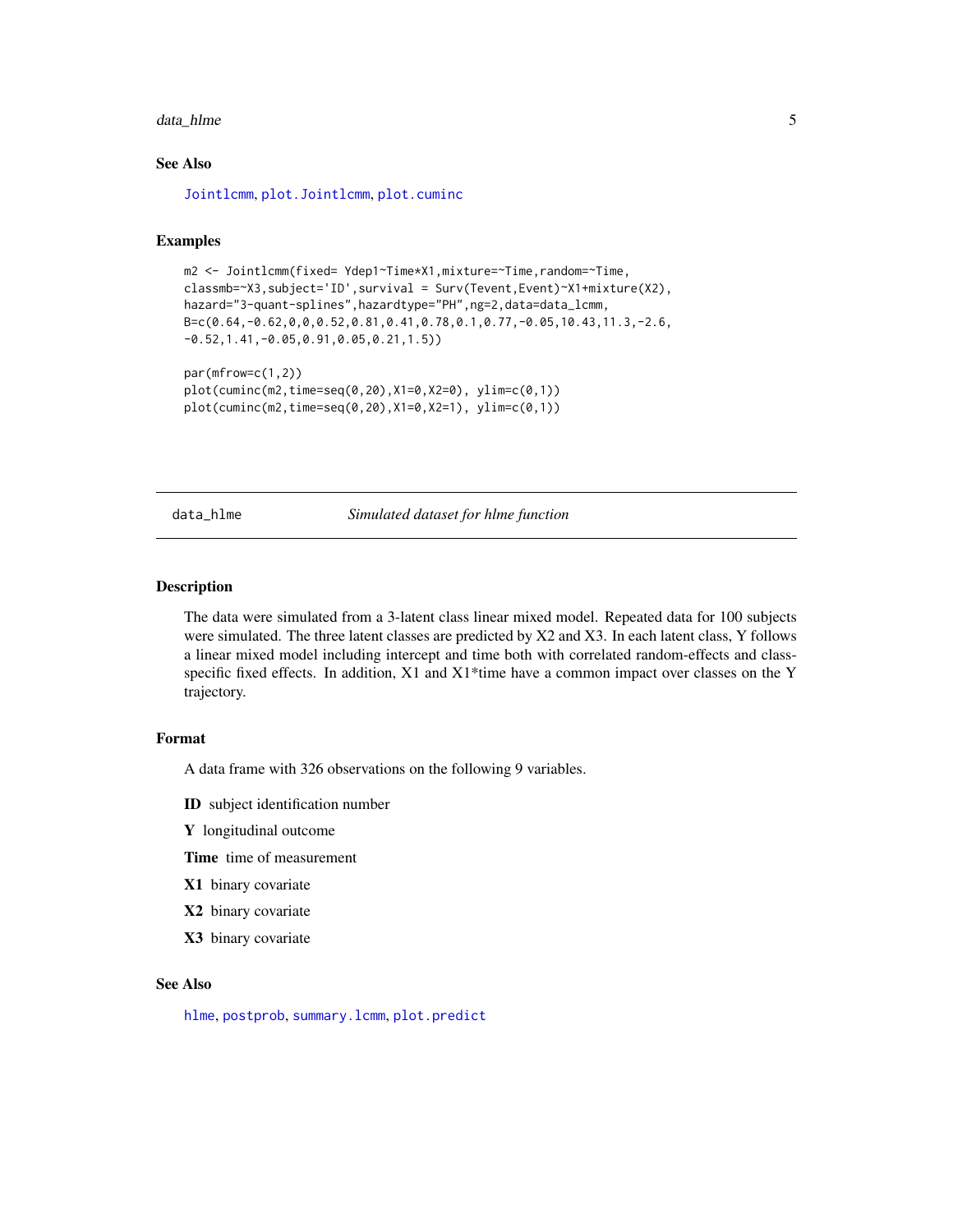<span id="page-5-0"></span>

#### Description

The data were simulated from a joint latent class mixed model with 3 classes. Repeated data of 3 longitudinal outcomes (Ydep1, Ydep2, Ydep3) and censored time of event (Tevent, Event) with delayed entry (Tentry) were simulated for a total of 300 subjects. The three latent classes were predicted by the continuous covariate X3. In each latent class, the longitudinal outcome Ydep1 followed a linear mixed model including intercept, time and squared time both with correlated random-effects and class-specific fixed effects. In addition, the binary covariate X1 and its interaction with time X1:Time had a common impact (over classes) on the Ydep1 trajectory. The longitudinal ordinal outcomes Ydep2 and Ydep3 were generated from Ydep1 using threshold models with respectively 30 and 10 thresholds. In each latent class, the time of event followed a class-specific Weibull hazard with a common proportional effect of the binary covariate X2. Both time of entry Tentry and time of censoring had a uniform distribution

#### Format

A data frame with 1678 observations over 300 different subjects and 22 variables.

ID subject identification number

Ydep1 longitudinal continuous outcome

Ydep2 longitudinal ordinal outcome with 31 levels

Ydep3 longitudinal ordinal outcome with 11 levels

Tentry delayed entry for the time-to-event

Tevent observed time-to-event: either censoring time or time of event

Event indicator that Tevent is the time of event

**Time** time of measurement

X1 binary covariate

X2 binary covariate

X3 continuous covariate

X4 categorical covariate

#### See Also

[Jointlcmm](#page-21-1), [lcmm](#page-29-1), [hlme](#page-15-1)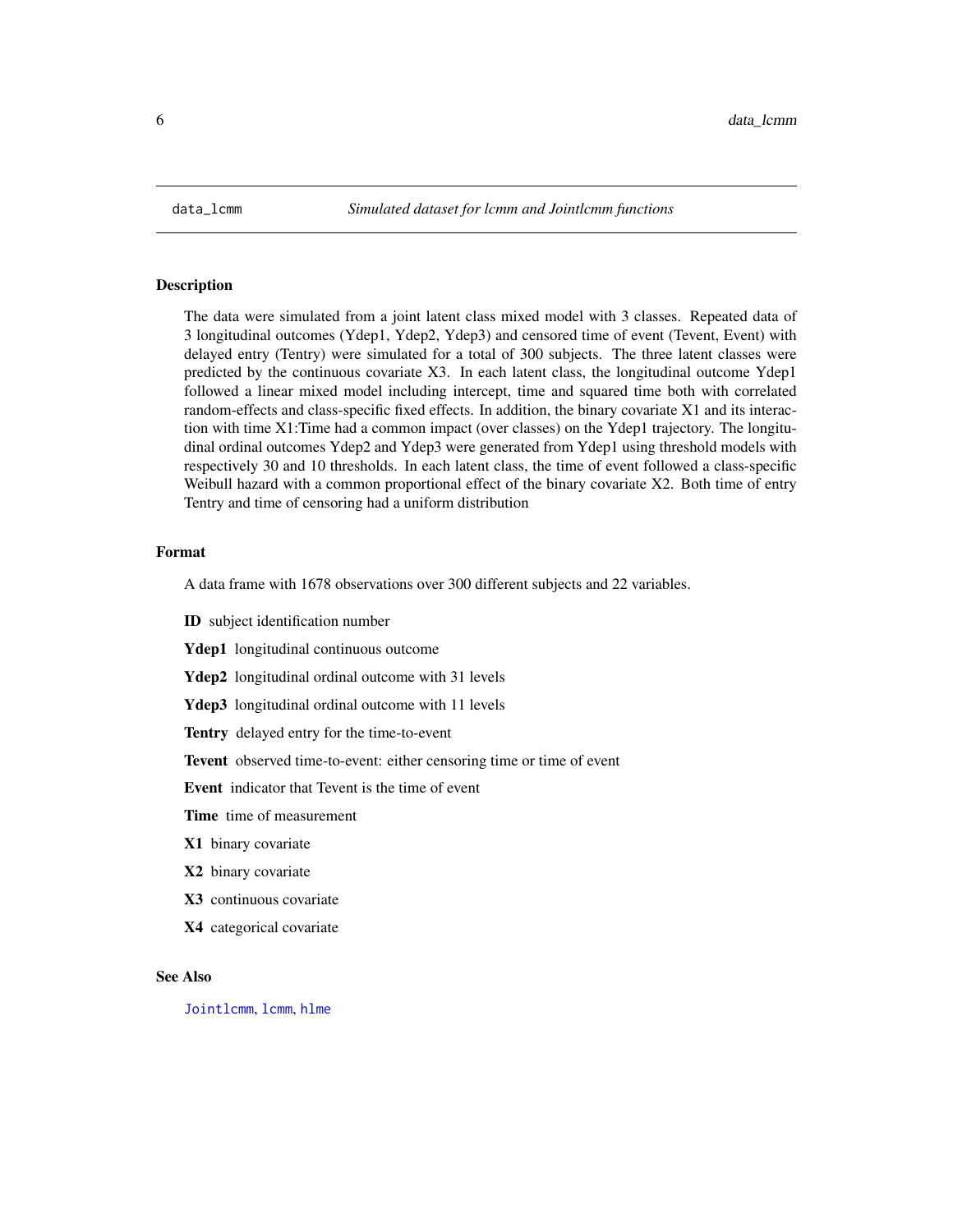<span id="page-6-0"></span>Diffepoce *Difference of expected prognostic cross-entropy (EPOCE) estimators and its 95% tracking interval between two joint latent class models estimated with* Jointlcmm

## **Description**

This function computes the difference of 2 EPOCE estimates (CVPOL or MPOL) and its 95% tracking interval between two joint latent class models estimated using Jointlcmm and evaluated using epoce function. Difference in CVPOL is computed when the EPOCE was previously estimated on the same dataset as used for estimation (using an approximated cross-validation), and difference in MPOL is computed when the EPOCE was previously estimated on an external dataset.

## Usage

Diffepoce(epoceM1, epoceM2)

#### Arguments

| epoceM1 | a first object inheriting from class epoce  |
|---------|---------------------------------------------|
| epoceM2 | a second object inheriting from class epoce |

#### Details

This function does not apply for the moment with multiple causes of event (competing risks).

From the EPOCE estimates and the individual contributions to the prognostic observed log-likelihood obtained with epoce function on the same dataset from two different estimated joint latent class models, the difference of CVPOL (or MPOL) and its 95% tracking interval is computed. The 95% tracking interval is:

Delta(MPOL) +/- qnorm(0.975)\*sqrt(VARIANCE) for an external dataset

Delta(CVPOL) +/- qnorm(0.975)\*sqrt(VARIANCE) for the dataset used in Jointlcmm

where Delta(CVPOL) (or Delta(MPOL)) is the difference of CVPOL (or MPOL) of the two joint latent class models, and VARIANCE is the empirical variance of the difference of individual contributions to the prognostic observed log-likelihoods of the two joint latent class models.

See Commenges et al. (2012) and Proust-Lima et al. (2012) for further details.

#### Value

call.Jointlcmm1 the Jointlcmm call for epoceM1 call.Jointlcmm2 the Jointlcmm call for epoceM2 call the matched call DiffEPOCE Dataframe containing, for each prediction time s, the difference in either MPOL or CVPOL depending on the dataset used, and the 95% tracking bands (TIinf and TIsup)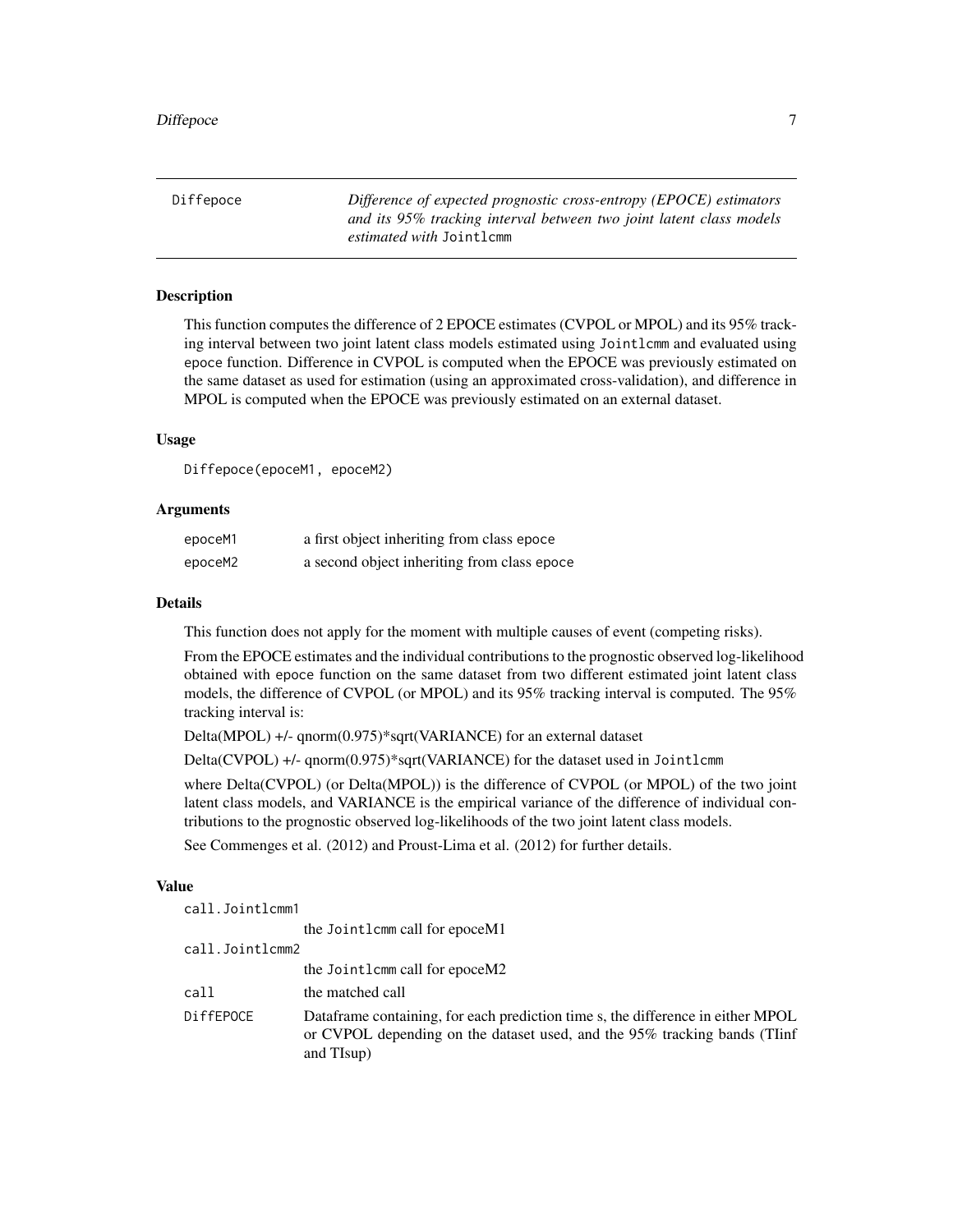| new.data | a boolean for internal use only, which is FALSE if computation is done on the |
|----------|-------------------------------------------------------------------------------|
|          | same data as for Jointlemm estimation, and TRUE otherwise.                    |

#### Author(s)

Cecile Proust-Lima and Amadou Diakite

#### References

Commenges, Liquet and Proust-Lima (2012). Choice of prognostic estimators in joint models by estimating differences of expected conditional Kullback-Leibler risks. Biometrics 68(2), 380-7.

Proust-Lima, Sene, Taylor, Jacqmin-Gadda (2014). Joint latent class models for longitudinal and time-to-event data: a review. Statistical Methods in Medical Research 23, 74-90.

## See Also

[Jointlcmm](#page-21-1), [epoce](#page-10-1), [summary.Diffepoce](#page-71-2)

## Examples

```
## Not run:
#### estimation with 2 latent classes (ng=2)
m2 <- Jointlcmm(fixed= Ydep1~Time*X1,random=~Time,mixture=~Time,subject='ID'
,survival = Surv(Tevent,Event)~ X1+X2 ,hazard="Weibull"
,hazardtype="PH",ng=2,data=data_lcmm,
B=c( 0.7608, -9.4974, 1.0242, 1.4331, 0.1063 , 0.6714, 10.4679, 11.3178,
-2.5671, -0.5386, 1.4616, -0.0605, 0.9489, 0.1020, 0.2079, 1.5045),logscale=TRUE)
m1 <- Jointlcmm(fixed= Ydep1~Time*X1,random=~Time,subject='ID'
,survival = Surv(Tevent,Event)~ X1+X2 ,hazard="Weibull"
,hazardtype="PH",ng=1,data=data_lcmm,
B=c(-7.6634, 0.9136, 0.1002, 0.6641, 10.5675, -1.6589, 1.4767, -0.0806,
  0.9240,0.5643, 1.2277, 1.5004))
## EPOCE computation for predictions times from 1 to 6 on the dataset used
## for estimation of m.
VecTime <- c(1,3,5,7,9,11,13,15)
cvpol1 <- epoce(m1,var.time="Time",pred.times=VecTime)
cvpol1
cvpol2 <- epoce(m2,var.time="Time",pred.times=VecTime)
cvpol2
DeltaEPOCE <- Diffepoce(cvpol1,cvpol2)
summary(DeltaEPOCE)
plot(DeltaEPOCE,bty="l")
```
## End(Not run)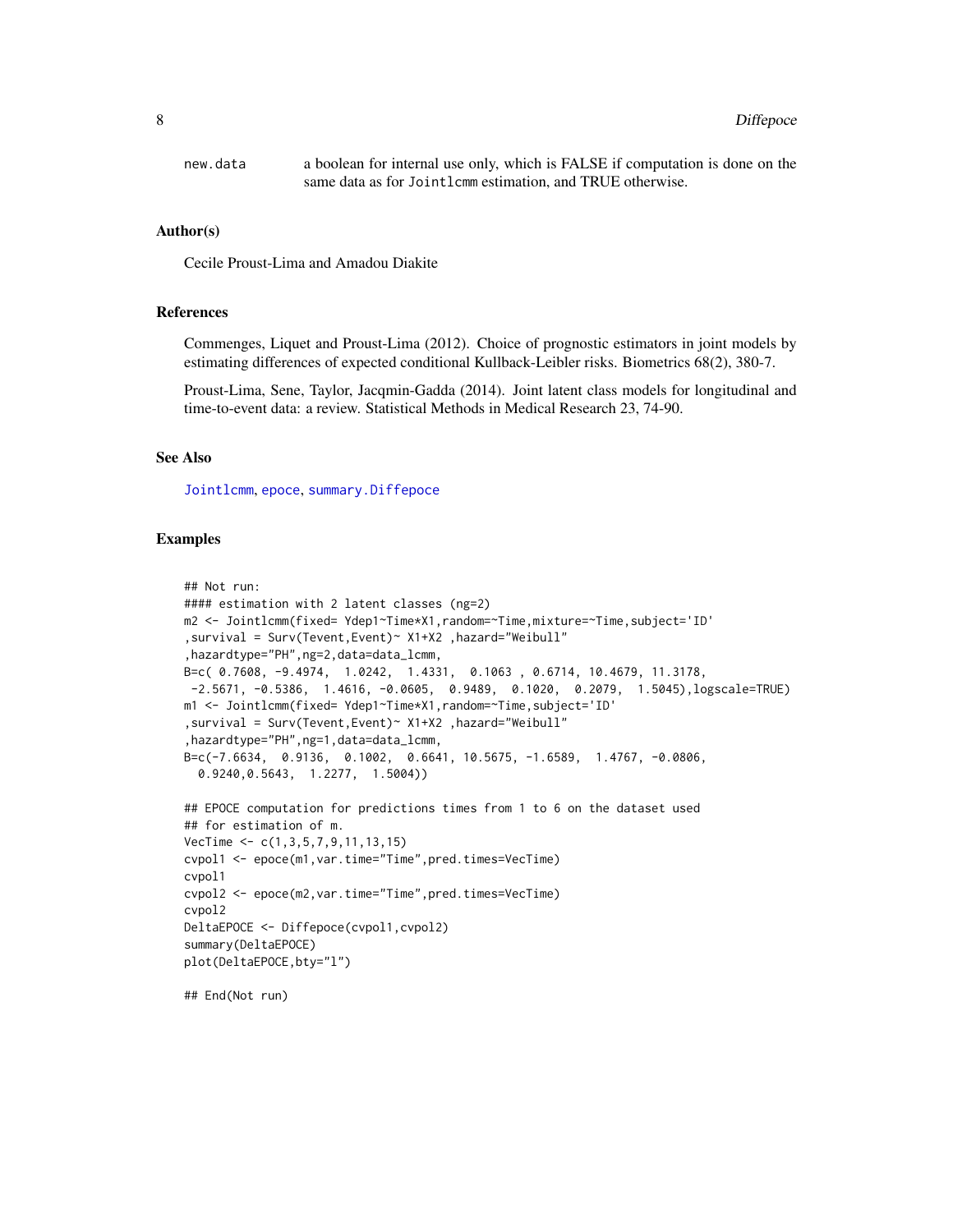<span id="page-8-0"></span>

## Description

This function computes individual dynamic predictions and 95% confidence bands. Given a joint latent class model, a landmark time s, a horizon time t and measurements until time s, the predicted probability of event in the window [s,s+t] is calculated. Confidence bands can be provided using a Monte Carlo method.

## Usage

```
dynpred(model, newdata, event = 1, landmark, horizon, var.time,
  fun.time = identity, na.action = 1, draws = FALSE, ndraws = 2000)
```
## Arguments

| model     | an object inheriting from class Jointlemm.                                                                                                                                                                                                                                                                                                                                                   |
|-----------|----------------------------------------------------------------------------------------------------------------------------------------------------------------------------------------------------------------------------------------------------------------------------------------------------------------------------------------------------------------------------------------------|
| newdata   | a data frame containing the data from which predictions are computed. This data<br>frame must contain all the model's covariates, the observations of the longitudi-<br>nal and survival outcomes, the subject identifier and if necessary the variables<br>specified in prior and TimeDepVar argumentsfrom Jointlemm.                                                                       |
| event     | integer giving the event for which the prediction is to be calculated                                                                                                                                                                                                                                                                                                                        |
| landmark  | a numeric vector containing the landmark times.                                                                                                                                                                                                                                                                                                                                              |
| horizon   | a numeric vector containing the horizon times.                                                                                                                                                                                                                                                                                                                                               |
| var.time  | a character indicating the time variable in newdata                                                                                                                                                                                                                                                                                                                                          |
| fun.time  | an optional function. This is only required if the time scales in the longitudinal<br>part of the model and the survival part are different. In that case, fun. time is the<br>function that translates the times from the longitudinal part into the time scale of<br>the survival part. The default is the identity function which means that the two<br>time scales are the same.         |
| na.action | Integer indicating how NAs are managed. The default is 1 for 'na.omit'. The<br>alternative is 2 for 'na.fail'. Other options such as 'na.pass' or 'na.exclude' are<br>not implemented in the current version.                                                                                                                                                                                |
| draws     | optional boolean specifying whether median and confidence bands of the pre-<br>dicted values should be computed (TRUE). IF TRUE, a Monte Carlo approxi-<br>mation of the posterior distribution of the predicted values is computed and the<br>median, 2.5% and 97.5% percentiles are given. Otherwise, the predicted values<br>are computed at the point estimate. By default, draws=FALSE. |
| ndraws    | if draws=TRUE, ndraws specifies the number of draws that should be generated<br>to approximate the posterior distribution of the predicted values. By default,<br>$ndraws = 2000$ .                                                                                                                                                                                                          |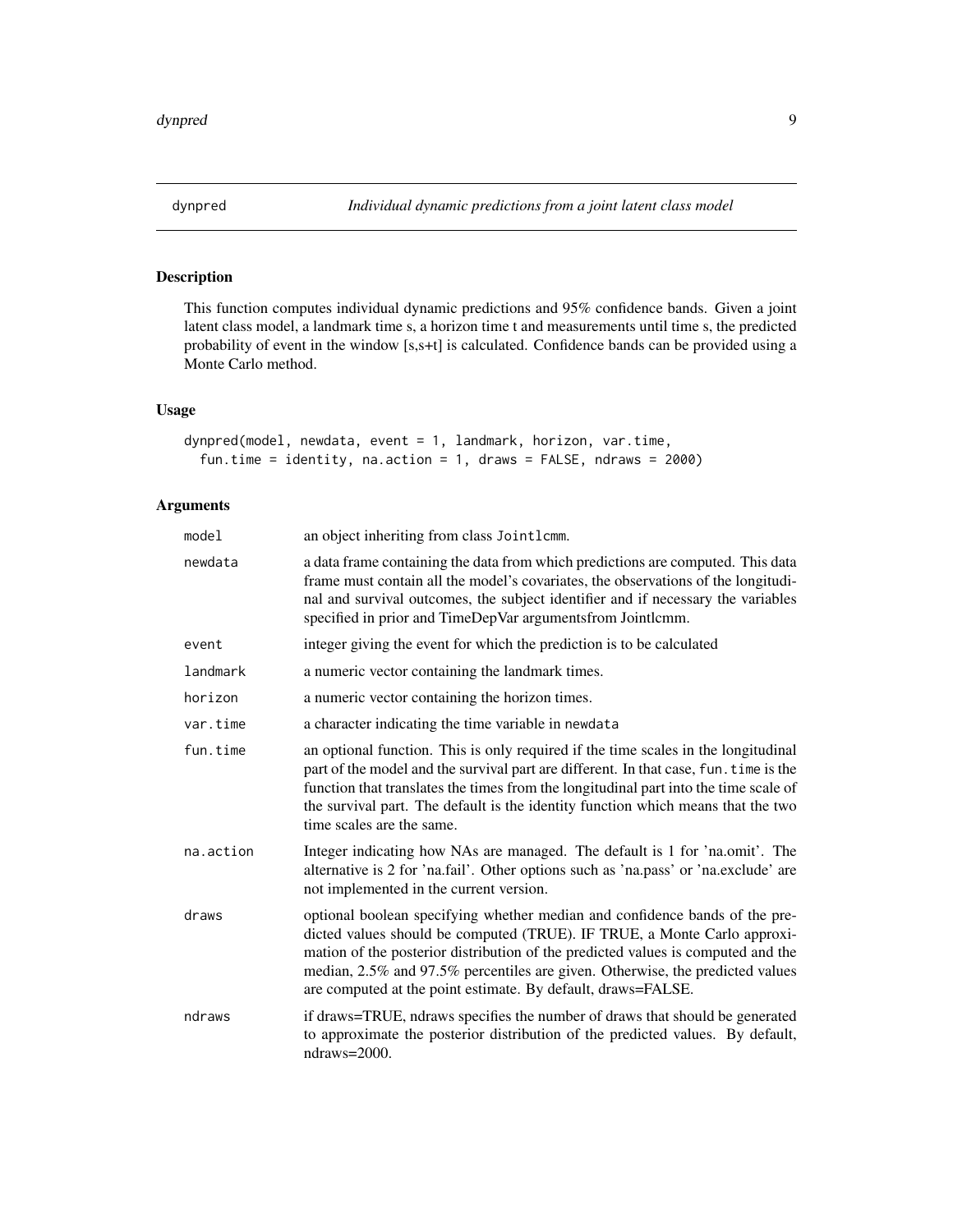## Value

A list containing :

| pred    | a matrix with 4 columns if draws=FALSE and 6 columns if draws=TRUE, con-                                                                  |
|---------|-------------------------------------------------------------------------------------------------------------------------------------------|
|         | taining the subjects identifier, the landmark times, the horizon times, the pre-                                                          |
|         | dicted probability (if draws=FALSE) or the median, $2.5\%$ and 97.5 % per-                                                                |
|         | centiles of the 'ndraws' probabilities calculated (if draws=TRUE). If a subject                                                           |
|         | has no measurement before time s or if the event has already occurred at time s,                                                          |
|         | his probability is NA.                                                                                                                    |
| newdata | a data frame obtained from argument newdata containing time measurements<br>and longitudinal observations used to compute the predictions |
|         |                                                                                                                                           |

#### Author(s)

Cecile Proust-Lima, Viviane Philipps

#### References

Proust-Lima, Sene, Taylor and Jacqmin-Gadda (2014). Joint latent class models of longitudinal and time-to-event data: a review. Statistical Methods in Medical Research 23, 74-90.

#### See Also

[plot.dynpred](#page-57-1), [Jointlcmm](#page-21-1), [predictY](#page-65-1), [plot.predict](#page-59-1)

## Examples

```
## Joint latent class model with 2 classes :
m32 <- Jointlcmm(Ydep1~Time*X1,mixture=~Time,random=~Time,subject="ID",
classmb=~X3,ng=2,survival=Surv(Tevent,Event)~X1+mixture(X2),
hazard="3-quant-splines",hazardtype="PH",data=data_lcmm,
B = c(0.641, -0.6217, 0, 0, 0.5045, 0.8115, -0.4316, 0.7798, 0.1027,0.7704, -0.0479, 10.4257, 11.2972, -2.5955, -0.5234, 1.4147,
-0.05, 0.9124, 0.0501, 0.2138, 1.5027))
## Predictions at landmark 10 and 12 for horizon 3, 5 and 10 for two subjects :
dynpred(m32,landmark=c(10,12),horizon=c(3,5,10),var.time="Time",
fun.time=function(x){10*x},newdata=data_lcmm[1:8,])
## Not run:
dynpred(m32,landmark=c(10,12),horizon=c(3,5,10),var.time="Time",
fun.time=function(x){10*x},newdata=data_lcmm[1:8,],draws=TRUE,ndraws=2000)
```
## End(Not run)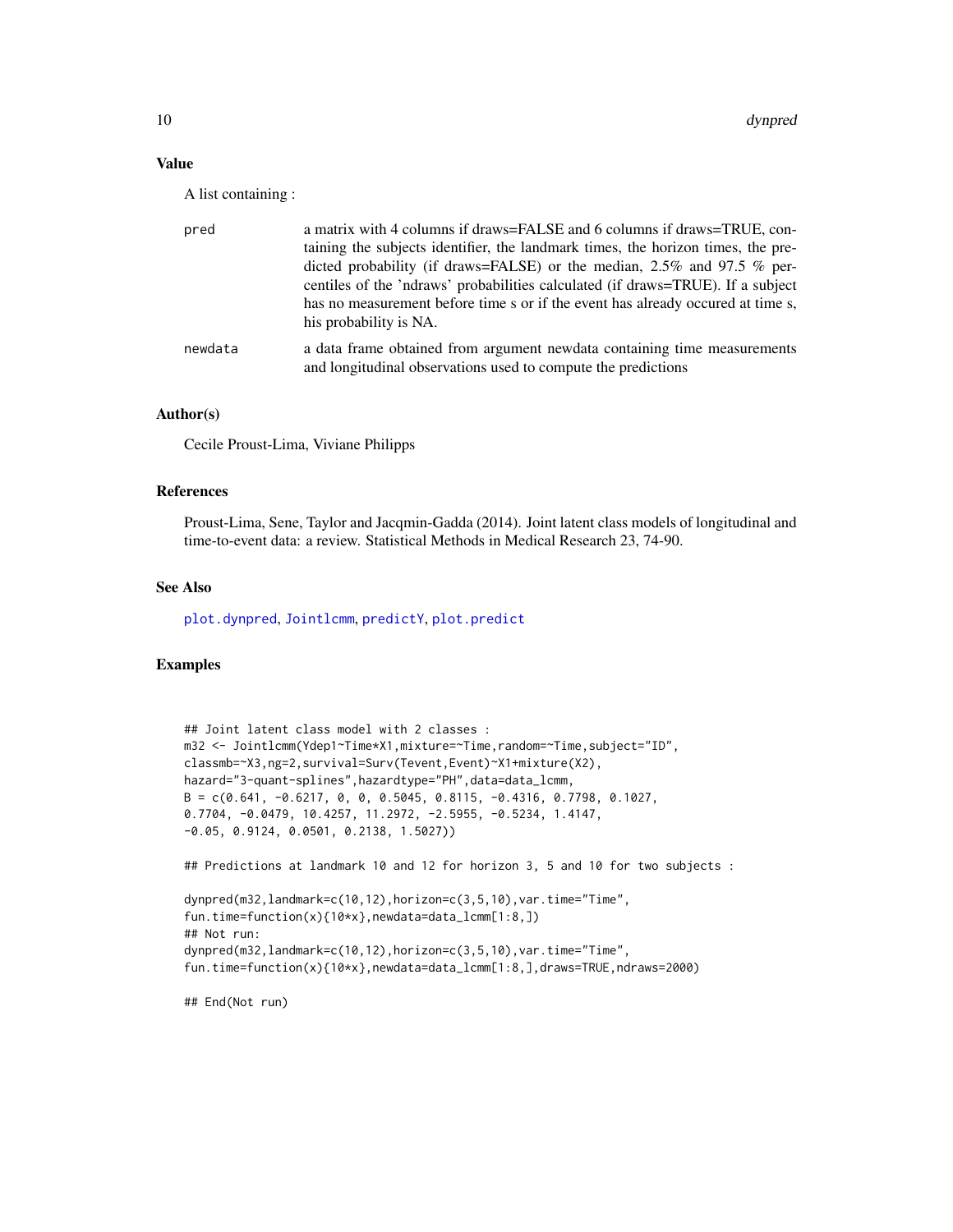<span id="page-10-0"></span>epoce and the second second second second second second second second second second second second second second second second second second second second second second second second second second second second second secon

<span id="page-10-1"></span>epoce *Estimators of the Expected Prognostic Observed Cross-Entropy (EPOCE) for evaluating predictive accuracy of joint latent class models estimated using* Jointlcmm

## Description

This function computes estimators of the Expected Prognostic Observed Cross-Entropy (EPOCE) for evaluating the predictive accuracy of joint latent class models estimated using Jointlcmm. On the same data as used for estimation of the Jointlcmm object, this function computes both the Mean Prognostic Observed Log-Likelihood (MPOL) and the Cross-Validated Observed Log-Likelihood (CVPOL), two estimators of EPOCE. The latter corrects the MPOL estimate for over-optimism by approximated cross-validation. On external data, this function only computes the Mean Prognostic Observed Log-Likelihood (MPOL).

## Usage

```
epoce(model, pred.times, var.time, fun.time = identity, newdata = NULL,
 subset = NULL, na.action = 1)
```
#### Arguments

| model      | an object inheriting from class Jointlemm                                                                                                                                                                                                                                                                                                                                            |
|------------|--------------------------------------------------------------------------------------------------------------------------------------------------------------------------------------------------------------------------------------------------------------------------------------------------------------------------------------------------------------------------------------|
| pred.times | Vector of times of prediction, from which predictive accuracy is evaluated (only<br>subjects still at risk at the time of prediction are included in the computation,<br>and only information before the time of prediction is considered.                                                                                                                                           |
| var.time   | Name of the variable indicating time in the dataset                                                                                                                                                                                                                                                                                                                                  |
| fun.time   | an optional function. This is only required if the time scales in the longitudinal<br>part of the model and the survival part are different. In that case, fun. time is the<br>function that translates the times from the longitudinal part into the time scale of<br>the survival part. The default is the identity function which means that the two<br>time scales are the same. |
| newdata    | optional. When missing, the data used for estimating the Jointler object<br>are used, and CVPOL and MPOL are computed (internal validation). When<br>newdata is specified, only MPOL is computed on this newdataset (external vali-<br>dation).                                                                                                                                      |
| subset     | a specification of the rows to be used: defaults to all rows. This can be any valid<br>indexing vector for the rows of data or if that is not supplied, a data frame made<br>up of the variable used in formula.                                                                                                                                                                     |
| na.action  | Integer indicating how NAs are managed. The default is 1 for 'na.omit'. The<br>alternative is 2 for 'na.fail'. Other options such as 'na.pass' or 'na.exclude' are<br>not implemented in the current version.                                                                                                                                                                        |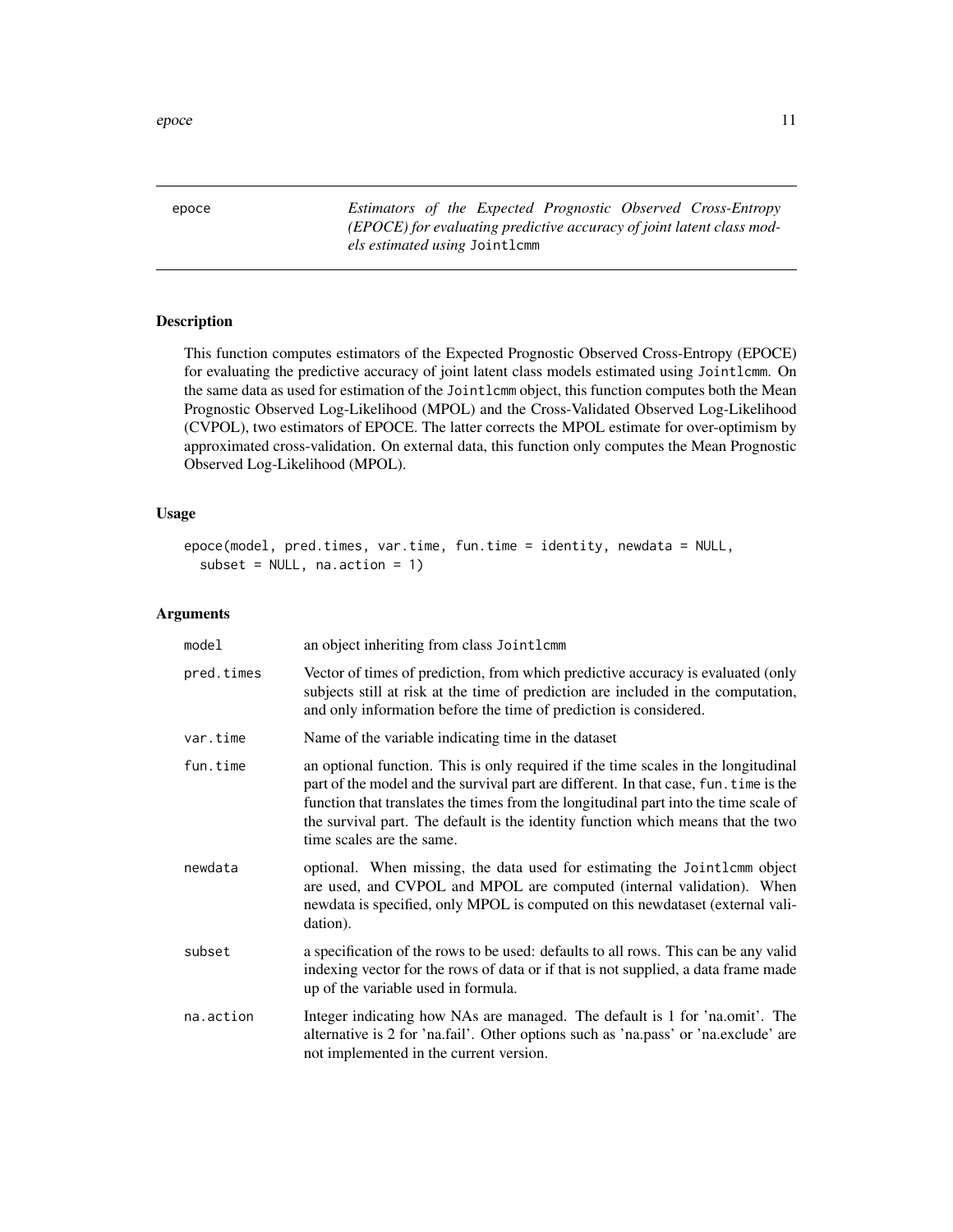## Details

This function does not apply for the moment with multiple causes of event (competing risks).

EPOCE assesses the prognostic information of a joint latent class model. It relies on information theory.

MPOL computed at time s equals minus the mean individual contribution to the conditional loglikelihood of the time to event given the longitudinal data up to the time of prediction s and given the subject is still at risk of event in s.

CVPOL computed at time s equals MPOL at time s plus a penalty term that corrects for overoptimism when computing predictive accuracy measures on the same dataset as used for estimation. This penalty term is computed from the inverse of the Hessian of the joint log-likelihood and the product of the gradients of the contributions to respectively the joint log-likelihood and the conditional log-likelihood.

The theory of EPOCE and its estimators MPOL and CVPOL is given in Commenges et al. (2012), and further detailed and illustrated for joint models in Proust-Lima et al. (2013).

#### Value

|              | call. Jointlcmm the Jointlcmm call                                                                                                                                                                                                                                               |
|--------------|----------------------------------------------------------------------------------------------------------------------------------------------------------------------------------------------------------------------------------------------------------------------------------|
| call.epoce   | the matched call                                                                                                                                                                                                                                                                 |
| <b>EPOCE</b> | Data frame containing, for each prediction time s, the number of subjects still at<br>risk at s (and with at least one measure before s), the number of events after time<br>s, the MPOL, and the CVPOL when computation is done on the dataset used for<br>Jointlemm estimation |
| IndivContrib | Individual contributions to the prognostic observed log-likelihood at each time<br>of prediction. Used for computing tracking intervals of EPOCE differences be-<br>tween models.                                                                                                |
| new.data     | a boolean for internal use only, which is FALSE if computation is done on the<br>same data as for Jointlemm estimation, and TRUE otherwise.                                                                                                                                      |

#### Author(s)

Cecile Proust-Lima and Amadou Diakite

#### References

Commenges, Liquet and Proust-Lima (2012). Choice of prognostic estimators in joint models by estimating differences of expected conditional Kullback-Leibler risks. Biometrics 68(2), 380-7.

Proust-Lima, Sene, Taylor and Jacqmin-Gadda (2014). Joint latent class models of longitudinal and time-to-event data: a review. Statistical Methods in Medical Research 23, 74-90.

## See Also

[Jointlcmm](#page-21-1), [print.epoce](#page-69-1), [summary.epoce](#page-71-2), [plot.epoce](#page-56-1)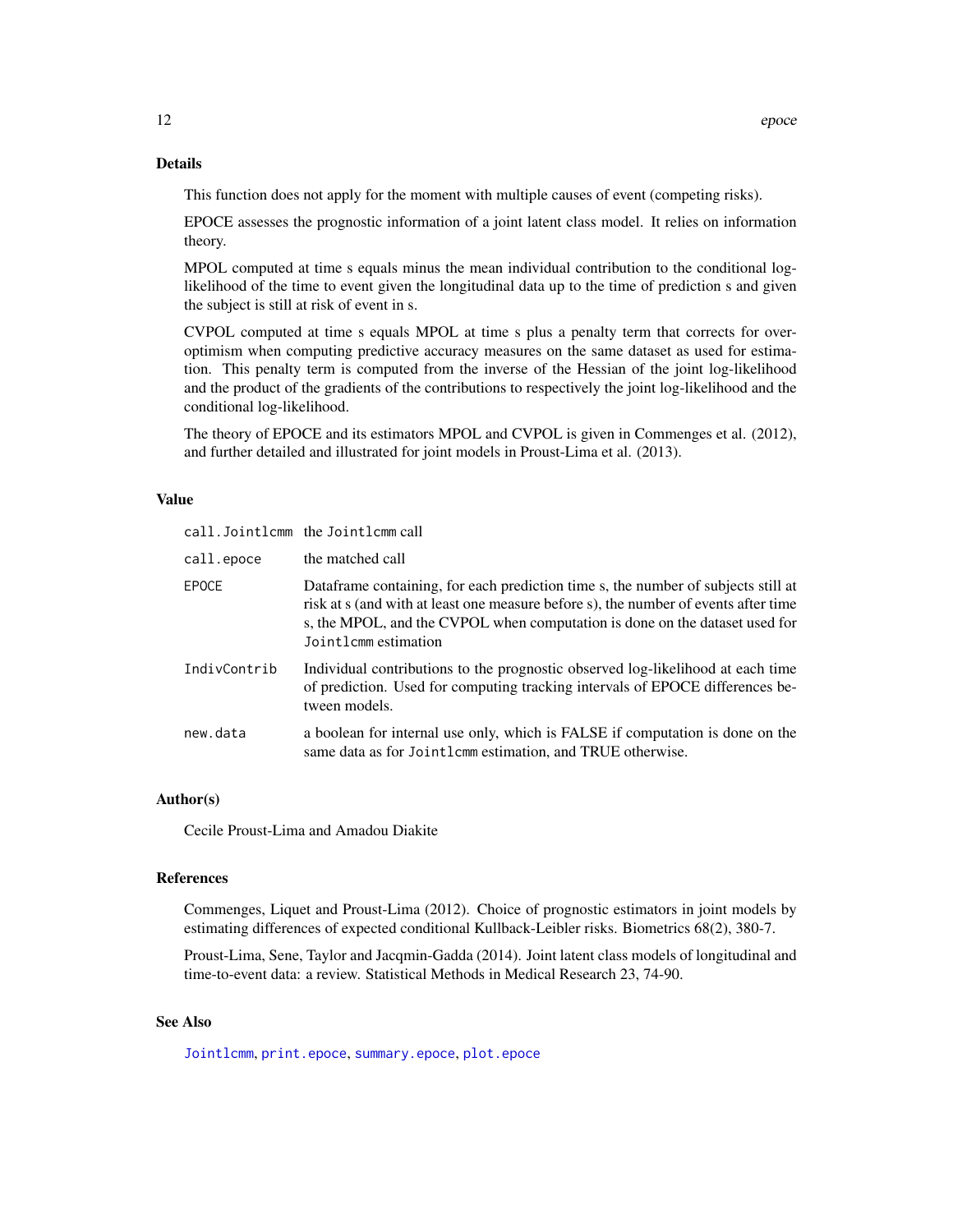#### <span id="page-12-0"></span>estimates 13

#### Examples

```
## Not run:
## estimation of a joint latent class model with 2 latent classes (ng=2)
# (see the example section of Jointlcmm for details about
# the model specification)
m <- Jointlcmm(fixed= Ydep1~Time*X1,random=~Time,mixture=~Time,subject='ID'
,survival = Surv(Tevent,Event)~ X1+X2 ,hazard="Weibull"
,hazardtype="PH",ng=2,data=data_lcmm,logscale=TRUE,
B=c(0.7608, -9.4974 , 1.0242, 1.4331 , 0.1063 , 0.6714, 10.4679, 11.3178,
-2.5671, -0.5386, 1.4616, -0.0605, 0.9489, 0.1020, 0.2079, 1.5045)summary(m)
## Computation of the EPOCE on the same dataset as used for
# estimation of m with times at predictions from 1 to 15
VecTime \leq c(1,3,5,7,9,11,13,15)cvpl <- epoce(m,var.time="Time",pred.times=VecTime)
summary(cvpl)
plot(cvpl,bty="l",ylim=c(0,2))
## End(Not run)
```
estimates *Maximum likelihood estimates*

## Description

This function provides the vector of maximum likelihood estimates of a model estimated with hlme, lcmm, multlcmm or Jointlcmm.

#### Usage

estimates(x, cholesky = TRUE)

#### Arguments

| $\mathsf{x}$ | an object of class hime, icmm, multicmm or Jointlemm                                                                                                                                            |
|--------------|-------------------------------------------------------------------------------------------------------------------------------------------------------------------------------------------------|
| cholesky     | optional logical indicating if the parameters of variance-covariance of the ran-<br>dom effets should be displayed instead of their cholesky transformations used in<br>the estimation process. |

#### Value

a vector with all estimates of the model.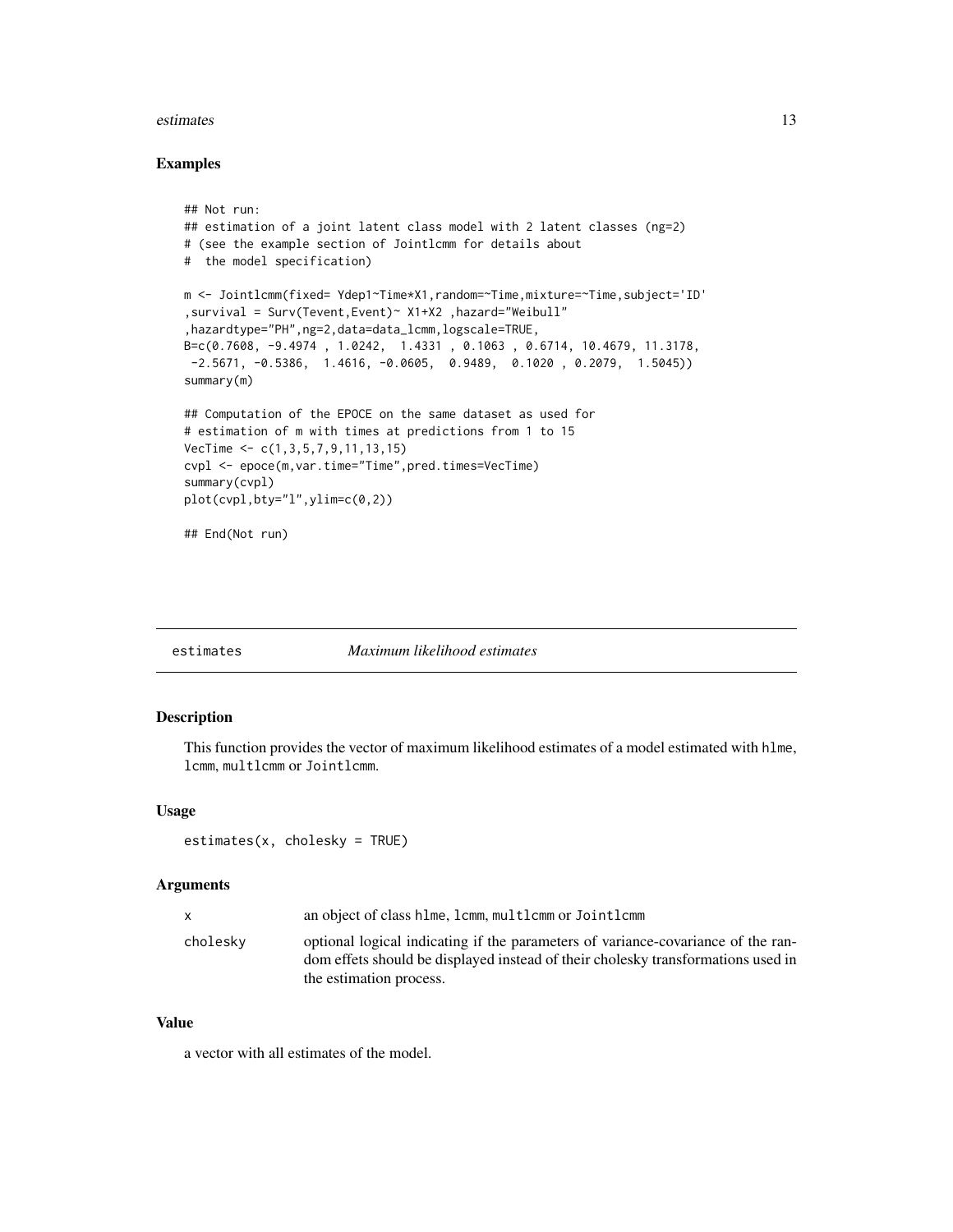#### <span id="page-13-0"></span>Author(s)

Cecile Proust-Lima, Viviane Philipps

#### See Also

[VarCov](#page-72-1), [hlme](#page-15-1), [lcmm](#page-29-1), [multlcmm](#page-42-1), [Jointlcmm](#page-21-1)

| fitY | Marginal predictions of the longitudinal outcome(s) in their natural |
|------|----------------------------------------------------------------------|
|      | scale from 1cmm, Joint1cmm or mult1cmm objects                       |

#### Description

The function computes the marginal predictions of the longitudinal outcome(s) in their natural scale on the individual data used for the estimation from lcmm, Jointlcmm or multlcmm objects.

#### Usage

fitY(x)

## Arguments

x an object inheriting from classes lcmm or multlcmm.

## Value

For lcmm and Jointlcmm objects, returns a matrix with ng+1 columns containing the subject identifier and the ng class-specific marginal predicted values.

For multlcmm objects, returns a matrix with ng+2 columns containing the subject identifier, the outcome indicator and the ng class-specific predicted values.

#### Author(s)

Cecile Proust-Lima, Viviane Philipps

#### See Also

[predictY](#page-65-1), [plot.lcmm](#page-51-1)

ForInternalUse *For internal use only ...*

## Description

For internal use only ...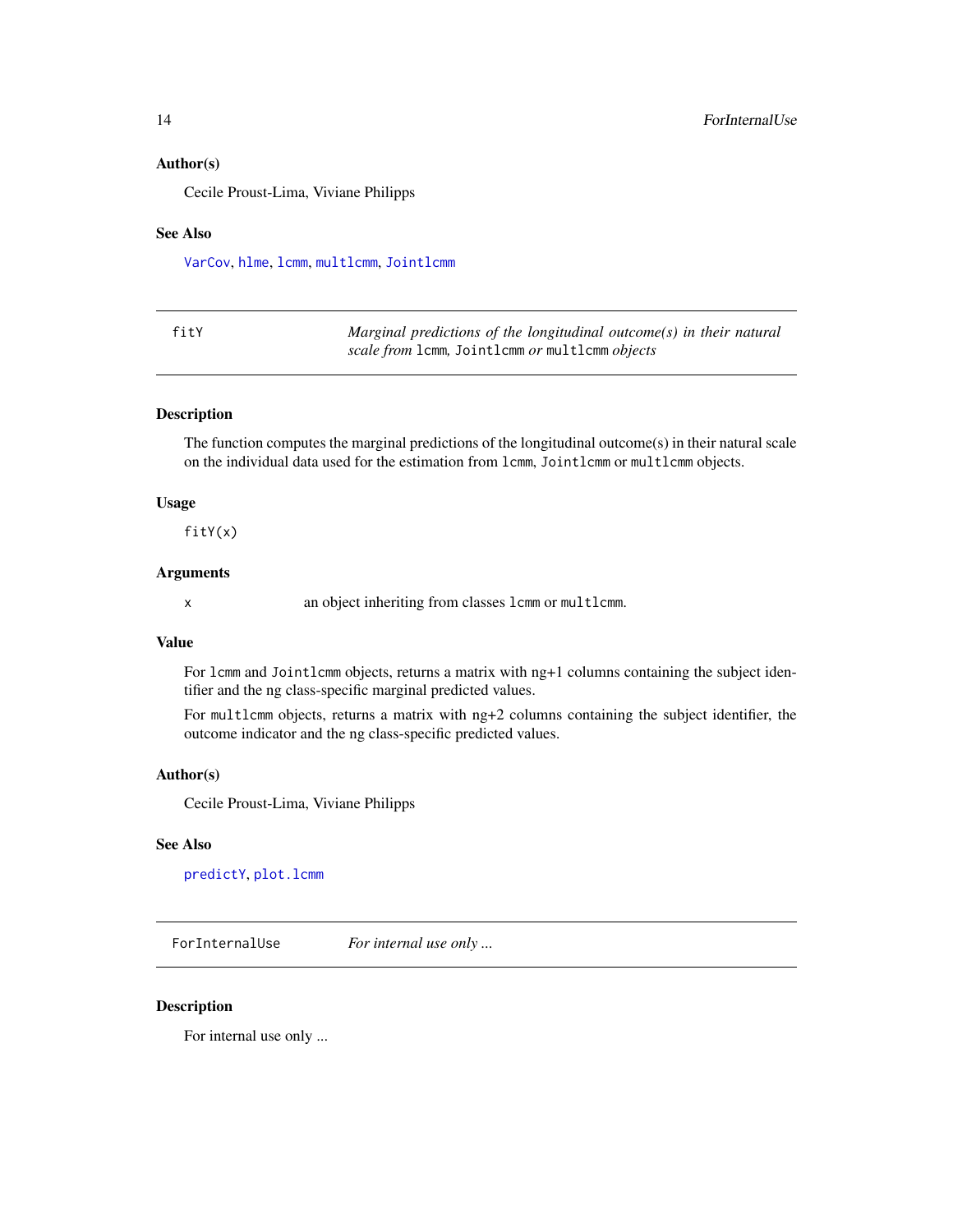<span id="page-14-0"></span>

## Description

This function provides an automatic grid search for latent class mixed models estimated with hlme, lcmm, multlcmm and Jointlcmm functions.

#### Usage

gridsearch(m, rep, maxiter, minit, cl = NULL)

#### Arguments

| m       | a call of hlme, lcmm, multlcmm, Jointlcmm or mpjlcmm corresponding to the<br>model to estimate                                                                                                                                   |
|---------|----------------------------------------------------------------------------------------------------------------------------------------------------------------------------------------------------------------------------------|
| rep     | the number of departures from random initial values                                                                                                                                                                              |
| maxiter | the number of iterations in the optimization algorithm                                                                                                                                                                           |
| minit   | an object of class hlme, lcmm, multlcmm, Jointlcmm or mpjlcmm corresponding<br>to the same model as specified in m except for the number of classes (it should<br>be one). This object is used to generate random initial values |
| c1      | a cluster created by makeCluster from package parallel or an integer specifying<br>the number of cores to use for parallel computation                                                                                           |

## Details

The function permits the estimation of a model from a grid of random initial values to reduce the odds of a convergence towards a local maximum.

The function was inspired by the emEM technique described in Biernacki et al. (2003). It consists in:

1. randomly generating rep sets of initial values for m from the estimates of minit (this is done internally using option B=random(minit) rep times)

2. running the optimization algorithm for the model specified in m from the rep sets of initial values with a maximum number of iterations of maxit each time.

3. retaining the estimates of the random initialization that provides the best log-likelihood after maxiter iterations.

4. running the optimization algorithm from these estimates for the final estimation.

#### Value

an object of class hlme, lcmm, multlcmm, Jointlcmm or mpjlcmm corresponding to the call specified in m.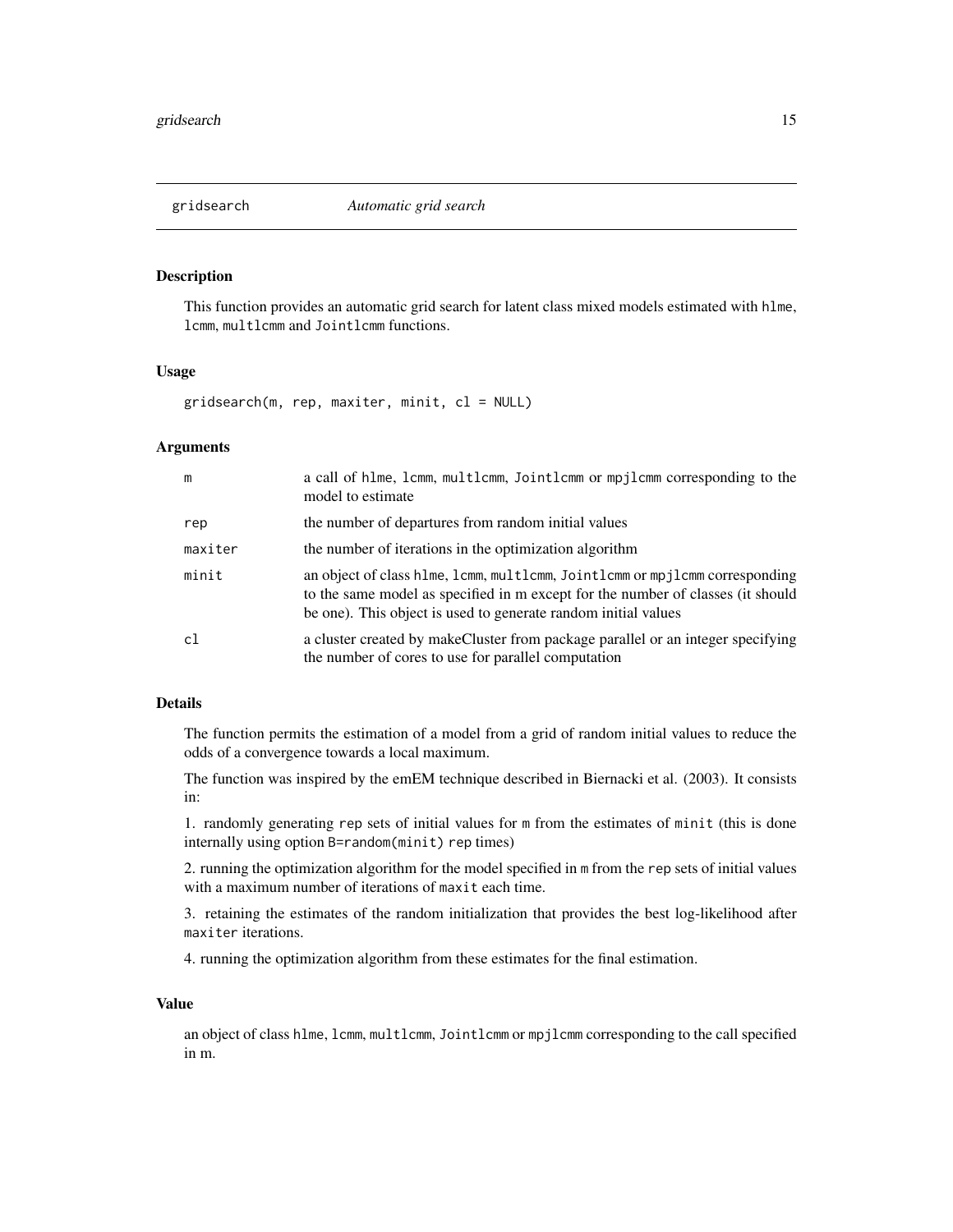#### Author(s)

Cecile Proust-Lima and Viviane Philipps

#### References

Biernacki C, Celeux G, Govaert G (2003). Choosing Starting Values for the EM Algorithm for Getting the Highest Likelihood in Multivariate Gaussian Mixture models. Computational Statistics and Data Analysis, 41(3-4), 561-575.

#### Examples

```
## Not run:
# initial model with ng=1 for the random initial values
m1 <- hlme(Y ~ Time * X1, random =~ Time, subject = 'ID', ng = 1,
      data = data_hlme)
# gridsearch with 10 iterations from 50 random departures
m2d \le gridsearch(rep = 50, maxiter = 10, minit = m1, hlme(Y \sim Time \star X1,
      mixture =~ Time, random =~ Time, classmb =~ X2 + X3, subject = 'ID',
          ng = 2, data = data_hlme))
```
## End(Not run)

<span id="page-15-1"></span>hlme *Estimation of latent class linear mixed models*

#### **Description**

This function fits linear mixed models and latent class linear mixed models (LCLMM) also known as growth mixture models or heterogeneous linear mixed models. The LCLMM consists in assuming that the population is divided in a finite number of latent classes. Each latent class is characterised by a specific trajectory modelled by a class-specific linear mixed model. Both the latent class membership and the trajectory can be explained according to covariates. This function is limited to a mixture of Gaussian outcomes. For other types of outcomes, please see function lcmm. For multivariate longitudinal outcomes, please see multlcmm.

#### Usage

```
hlme(fixed, mixture, random, subject, classmb, ng = 1, idiag = FALSE,
 nwg = FALSE, cor = NULL, data, B, convB = 1e-04, convL = 1e-04,convG = 1e-04, prior, maxiter = 500, subset = NULL, na.action = 1,
  posfix = NULL, verbose = TRUE, returndata = FALSE)
```
<span id="page-15-0"></span>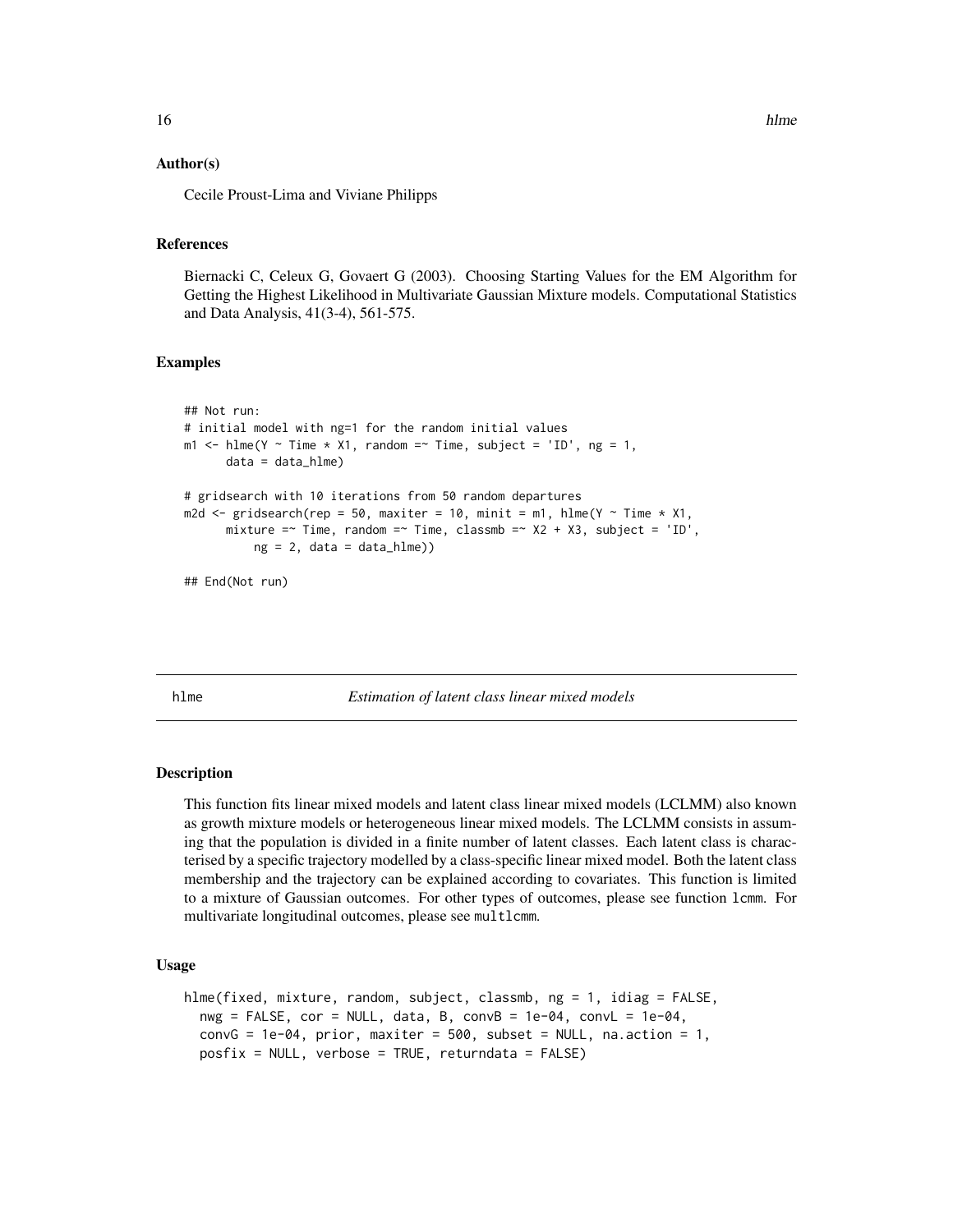#### hlme the contract of the contract of the contract of the contract of the contract of the contract of the contract of the contract of the contract of the contract of the contract of the contract of the contract of the contr

# Arguments

| fixed   | two-sided linear formula object for the fixed-effects in the linear mixed model.<br>The response outcome is on the left of $\sim$ and the covariates are separated by +<br>on the right of $\sim$ . By default, an intercept is included. If no intercept, $-1$ should<br>be the first term included on the right of $\sim$ .                                                                                                                                                                                                                                                                                                                                                                                                                                                                           |
|---------|---------------------------------------------------------------------------------------------------------------------------------------------------------------------------------------------------------------------------------------------------------------------------------------------------------------------------------------------------------------------------------------------------------------------------------------------------------------------------------------------------------------------------------------------------------------------------------------------------------------------------------------------------------------------------------------------------------------------------------------------------------------------------------------------------------|
| mixture | one-sided formula object for the class-specific fixed effects in the linear mixed<br>model (to specify only for a number of latent classes greater than 1). Among the<br>list of covariates included in fixed, the covariates with class-specific regression<br>parameters are entered in mixture separated by +. By default, an intercept is<br>included. If no intercept, -1 should be the first term included.                                                                                                                                                                                                                                                                                                                                                                                       |
| random  | optional one-sided formula for the random-effects in the linear mixed model.<br>Covariates with a random-effect are separated by +. By default, an intercept is<br>included. If no intercept, -1 should be the first term included.                                                                                                                                                                                                                                                                                                                                                                                                                                                                                                                                                                     |
| subject | name of the covariate representing the grouping structure specified with ".                                                                                                                                                                                                                                                                                                                                                                                                                                                                                                                                                                                                                                                                                                                             |
| classmb | optional one-sided formula describing the covariates in the class-membership<br>multinomial logistic model. Covariates included are separated by +. No inter-<br>cept should be included in this formula.                                                                                                                                                                                                                                                                                                                                                                                                                                                                                                                                                                                               |
| ng      | optional number of latent classes considered. If ng=1 (by default) no mixture<br>nor classmb should be specified. If ng>1, mixture is required.                                                                                                                                                                                                                                                                                                                                                                                                                                                                                                                                                                                                                                                         |
| idiag   | optional logical for the structure of the variance-covariance matrix of the random-<br>effects. If FALSE, a non structured matrix of variance-covariance is considered<br>(by default). If TRUE a diagonal matrix of variance-covariance is considered.                                                                                                                                                                                                                                                                                                                                                                                                                                                                                                                                                 |
| nwg     | optional logical indicating if the variance-covariance of the random-effects is<br>class-specific. If FALSE the variance-covariance matrix is common over latent<br>classes (by default). If TRUE a class-specific proportional parameter multiplies<br>the variance-covariance matrix in each class (the proportional parameter in the<br>last latent class equals 1 to ensure identifiability).                                                                                                                                                                                                                                                                                                                                                                                                       |
| cor     | optional brownian motion or autoregressive process modeling the correlation<br>between the observations. "BM" or "AR" should be specified, followed by the<br>time variable between brackets. By default, no correlation is added.                                                                                                                                                                                                                                                                                                                                                                                                                                                                                                                                                                      |
| data    | optional data frame containing the variables named in fixed, mixture, random,<br>classmb and subject.                                                                                                                                                                                                                                                                                                                                                                                                                                                                                                                                                                                                                                                                                                   |
| Β       | optional specification for the initial values for the parameters. Three options are<br>allowed: (1) a vector of initial values is entered (the order in which the param-<br>eters are included is detailed in details section). (2) nothing is specified. A<br>preliminary analysis involving the estimation of a standard linear mixed model<br>is performed to choose initial values. (3) when ng>1, a hlme object is entered.<br>It should correspond to the exact same structure of model but with ng=1. The<br>program will automatically generate initial values from this model. This specifi-<br>cation avoids the preliminary analysis indicated in (2). Note that due to possible<br>local maxima, the B vector should be specified and several different starting<br>points should be tried. |
| convB   | optional threshold for the convergence criterion based on the parameter stability.<br>By default, convB=0.0001.                                                                                                                                                                                                                                                                                                                                                                                                                                                                                                                                                                                                                                                                                         |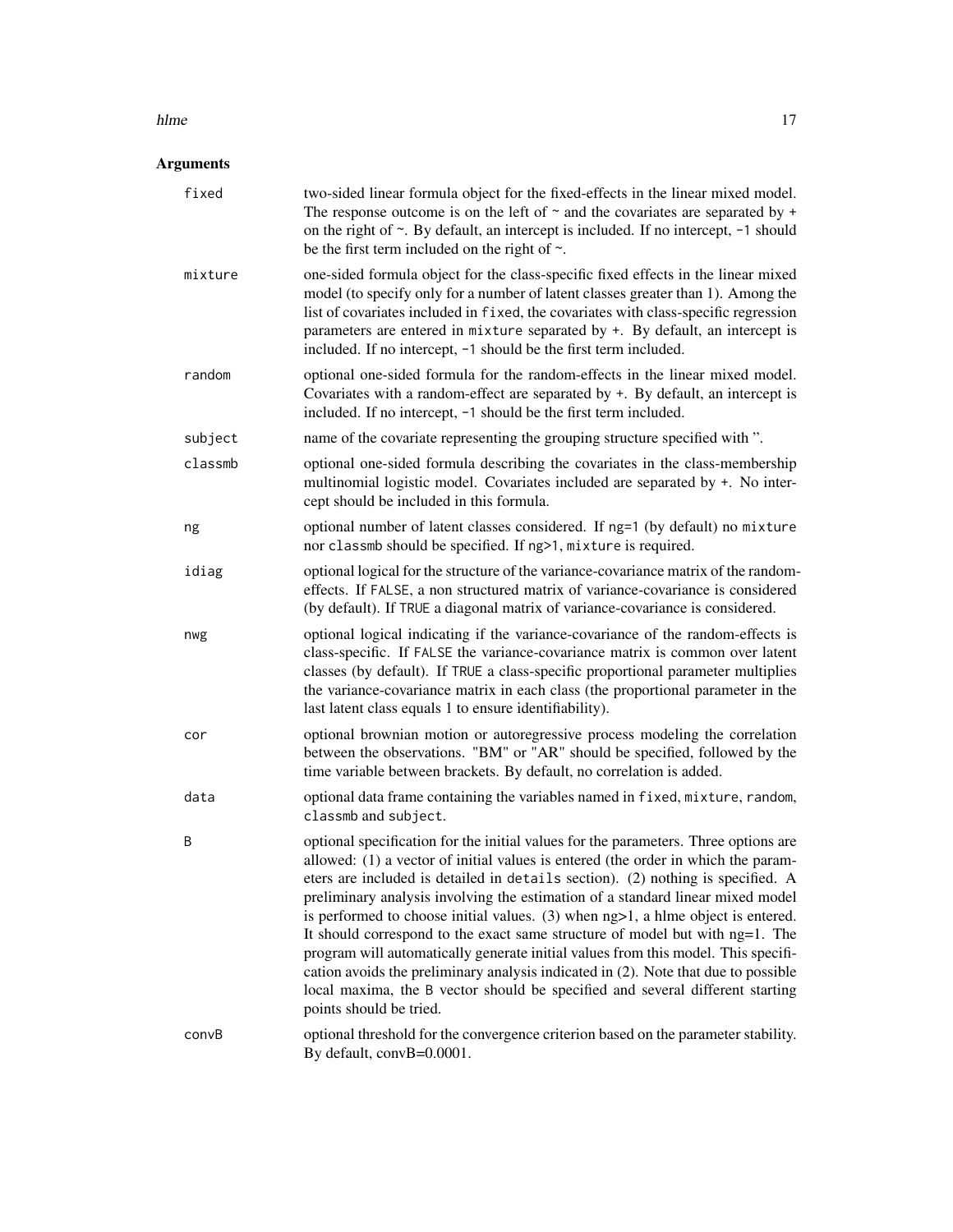| convL      | optional threshold for the convergence criterion based on the log-likelihood sta-<br>bility. By default, convL=0.0001.                                                                                                                                                                                     |
|------------|------------------------------------------------------------------------------------------------------------------------------------------------------------------------------------------------------------------------------------------------------------------------------------------------------------|
| convG      | optional threshold for the convergence criterion based on the derivatives. By<br>default, convG=0.0001.                                                                                                                                                                                                    |
| prior      | optional name of a covariate containing a prior information about the latent class<br>membership. The covariate should be an integer with values in 0,1,,ng. Value<br>0 indicates no prior for the subject while a value in 1,,ng indicates that the<br>subject belongs to the corresponding latent class. |
| maxiter    | optional maximum number of iterations for the Marquardt iterative algorithm.<br>By default, maxiter=500.                                                                                                                                                                                                   |
| subset     | a specification of the rows to be used: defaults to all rows. This can be any valid<br>indexing vector for the rows of data or if that is not supplied, a data frame made<br>up of the variable used in formula.                                                                                           |
| na.action  | Integer indicating how NAs are managed. The default is 1 for 'na.omit'. The<br>alternative is 2 for 'na.fail'. Other options such as 'na.pass' or 'na.exclude' are<br>not implemented in the current version.                                                                                              |
| posfix     | Optional vector specifying the indices in vector B of the parameters that should<br>not be estimated. Default to NULL, all parameters are estimated.                                                                                                                                                       |
| verbose    | logical indicating if information about computation should be reported. Default<br>to TRUE.                                                                                                                                                                                                                |
| returndata | logical indicating if data used for computation should be returned. Default to<br>FALSE, data are not returned.                                                                                                                                                                                            |

## Details

## A. THE VECTOR OF PARAMETERS B

The parameters in the vector of initial values B or equivalently in the vector of maximum likelihood estimates best are included in the following order:

(1) ng-1 parameters are required for intercepts in the latent class membership model, and when covariates are included in classmb, ng-1 paramaters should be entered for each covariate;

(2) for all covariates in fixed, one parameter is required if the covariate is not in mixture, ng paramaters are required if the covariate is also in mixture;

(3) the variance of each random-effect specified in random (including the intercept) when idiag=TRUE, or the inferior triangular variance-covariance matrix of all the random-effects when idiag=FALSE;

(4) only when nwg=TRUE, ng-1 parameters are required for the ng-1 class-specific proportional coefficients in the variance covariance matrix of the random-effects;

(5) when cor is specified, 1 parameter corresponding to the variance of the Brownian motion should be entered with cor=BM and 2 parameters corresponding to the correlation and the variance parameters of the autoregressive process should be entered

(6) the standard error of the residual error.

## B. CAUTIONS

Some caution should be made when using the program:

(1) As the log-likelihood of a latent class model can have multiple maxima, a careful choice of the initial values is crucial for ensuring convergence toward the global maximum. The program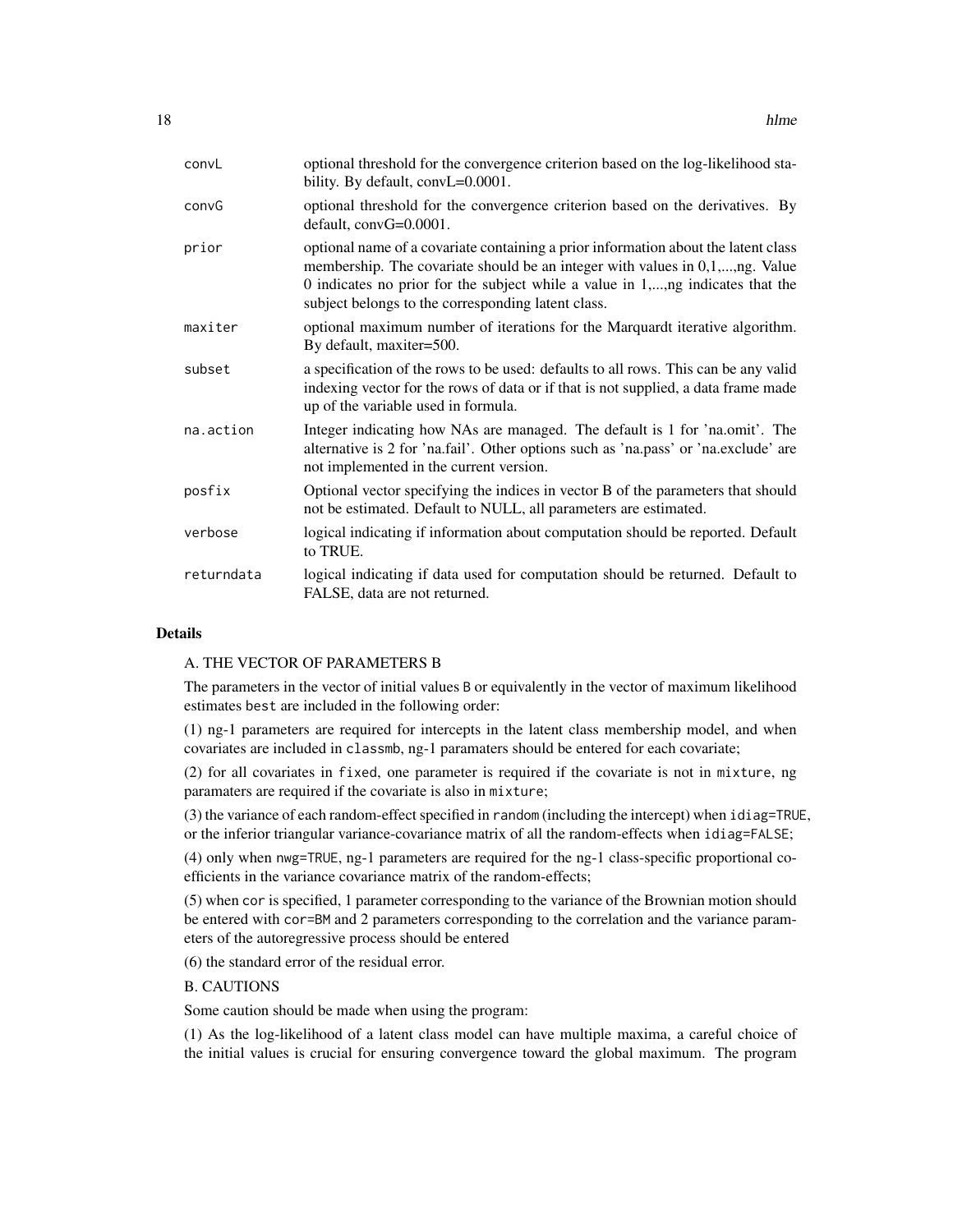#### hlme the contract of the contract of the contract of the contract of the contract of the contract of the contract of the contract of the contract of the contract of the contract of the contract of the contract of the contr

can be run without entering the vector of initial values (see point 2). However, we recommend to systematically enter initial values in B and try different sets of initial values.

(2) The automatic choice of initial values we provide requires the estimation of a preliminary linear mixed model. The user should be aware that first, this preliminary analysis can take time for large datatsets and second, that the generated initial values can be very not likely and even may converge slowly to a local maximum. This is the reason why several alternatives exist. The vector of initial values can be directly specified in B the initial values can be generated (automatically or randomly) from a model with ng=. Finally, function gridsearch performs an automatic grid search.

(3) Convergence criteria are very strict as they are based on the derivatives of the log-likelihood in addition to the parameter stability and log-likelihood stability. In some cases, the program may not converge and reach the maximum number of iterations fixed at 100. In this case, the user should check that parameter estimates at the last iteration are not on the boundaries of the parameter space. If the parameters are on the boundaries of the parameter space, the identifiability of the model is critical. This may happen especially with splines parameters that may be too close to 0 (lower boundary) or classmb parameters that are too high or low (perfect classification). When identifiability of some parameters is suspected, the program can be run again from the former estimates by fixing the suspected parameters to their value with option posfix. This usually solves the problem. An alternative is to remove the parameters of the Beta of Splines link function from the inverse of the Hessian with option partialH. If not, the program should be run again with other initial values, with a higher maximum number of iterations or less strict convergence tolerances.

## Value

The list returned is:

| ns     | number of grouping units in the dataset                                                                                                                                                                                                                                                     |
|--------|---------------------------------------------------------------------------------------------------------------------------------------------------------------------------------------------------------------------------------------------------------------------------------------------|
| ng     | number of latent classes                                                                                                                                                                                                                                                                    |
| loglik | log-likelihood of the model                                                                                                                                                                                                                                                                 |
| best   | vector of parameter estimates in the same order as specified in B and detailed in<br>section details                                                                                                                                                                                        |
| $\vee$ | vector containing the upper triangle matrix of variance-covariance estimates of<br>Best with exception for variance-covariance parameters of the random-effects<br>for which V contains the variance-covariance estimates of the Cholesky trans-<br>formed parameters displayed in cholesky |
| gconv  | vector of convergence criteria: 1. on the parameters, 2. on the likelihood, 3. on<br>the derivatives                                                                                                                                                                                        |
| conv   | status of convergence: $=1$ if the convergence criteria were satisfied, $=2$ if the<br>maximum number of iterations was reached, =4 or 5 if a problem occured during<br>optimisation                                                                                                        |
| call   | the matched call                                                                                                                                                                                                                                                                            |
| niter  | number of Marquardt iterations                                                                                                                                                                                                                                                              |
| N      | internal information used in related functions                                                                                                                                                                                                                                              |
| idiag  | internal information used in related functions                                                                                                                                                                                                                                              |
| pred   | table of individual predictions and residuals; it includes marginal predictions<br>(pred_m), marginal residuals (resid_m), subject-specific predictions (pred_ss)                                                                                                                           |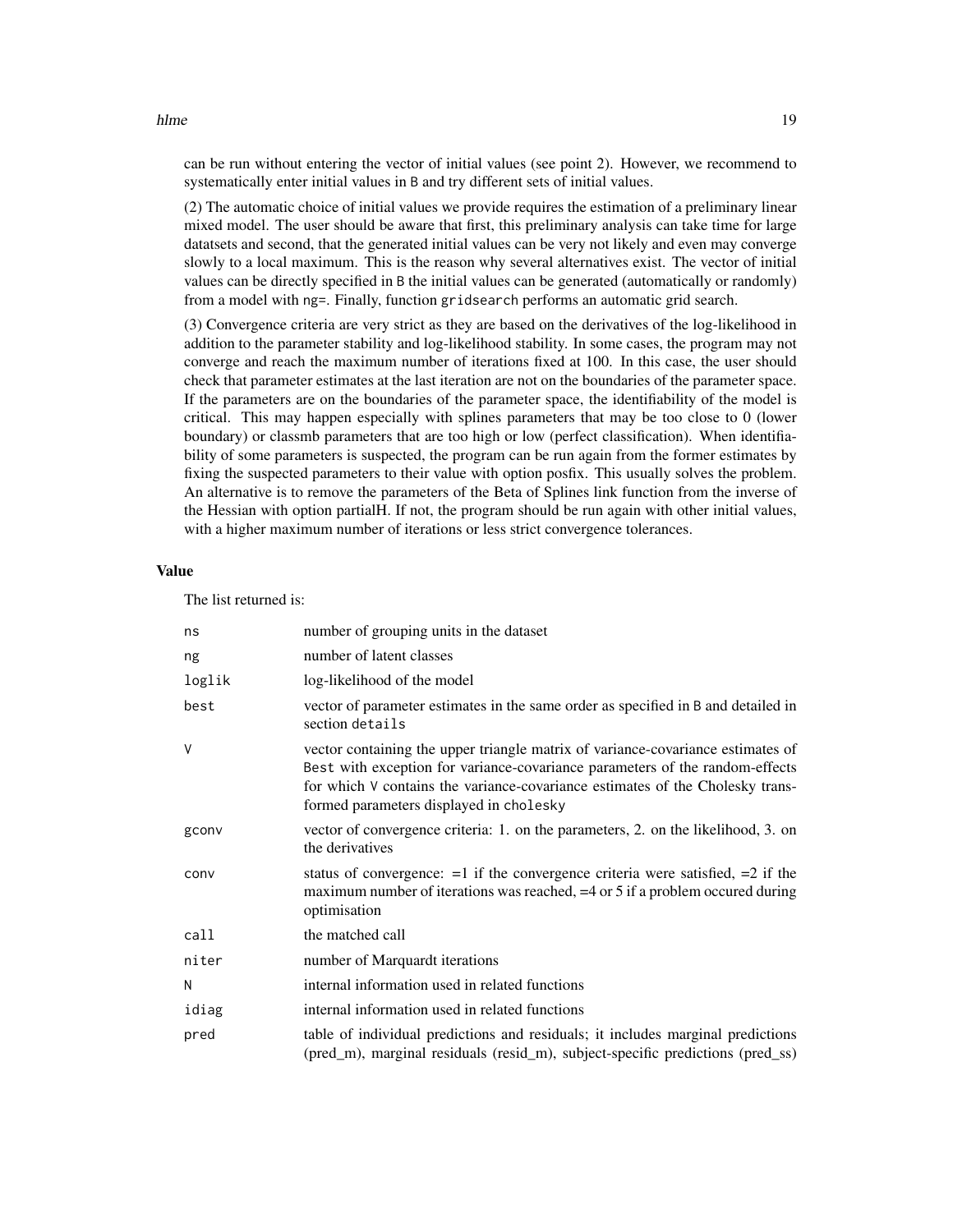|          | and subject-specific residuals (resid_ss) averaged over classes, the observation<br>(obs) and finally the class-specific marginal and subject-specific predictions (with<br>the number of the latent class: $pred_m_1, pred_m_2, , pred_s_1, pred_s_2, ,$ |
|----------|-----------------------------------------------------------------------------------------------------------------------------------------------------------------------------------------------------------------------------------------------------------|
| pprob    | table of posterior classification and posterior individual class-membership prob-<br>abilities                                                                                                                                                            |
| Xnames   | list of covariates included in the model                                                                                                                                                                                                                  |
| predRE   | table containing individual predictions of the random-effects : a column per<br>random-effect, a line per subject                                                                                                                                         |
| cholesky | vector containing the estimates of the Cholesky transformed parameters of the<br>variance-covariance matrix of the random-effects                                                                                                                         |
| data     | the original data set (if returndata is TRUE)                                                                                                                                                                                                             |
|          |                                                                                                                                                                                                                                                           |

## Author(s)

Cecile Proust-Lima, Benoit Liquet and Viviane Philipps

<cecile.proust-lima@inserm.fr>

## References

Proust-Lima C, Philipps V, Liquet B (2017). Estimation of Extended Mixed Models Using Latent Classes and Latent Processes: The R Package lcmm. Journal of Statistical Software, 78(2), 1-56. doi:10.18637/jss.v078.i02

Verbeke G and Lesaffre E (1996). A linear mixed-effects model with heterogeneity in the randomeffects population. Journal of the American Statistical Association 91, 217-21

Muthen B and Shedden K (1999). Finite mixture modeling with mixture outcomes using the EM algorithm. Biometrics 55, 463-9

Proust C and Jacqmin-Gadda H (2005). Estimation of linear mixed models with a mixture of distribution for the random-effects. Computer Methods Programs Biomedicine 78, 165-73

#### See Also

[postprob](#page-60-1), [plot.hlme](#page-51-1), [summary](#page-0-0), [predictY](#page-65-1)

#### Examples

##### Example of a latent class model estimated for a varying number # of latent classes: # The model includes a subject- (ID) and class-specific linear # trend (intercept and Time in fixed, random and mixture components) # and a common effect of X1 and its interaction with time over classes # (in fixed). # The variance of the random intercept and slope are assumed to be equal # over classes (nwg=F). # The covariate X3 predicts the class membership (in classmb). # # !CAUTION: initialization of mixed models with latent classes is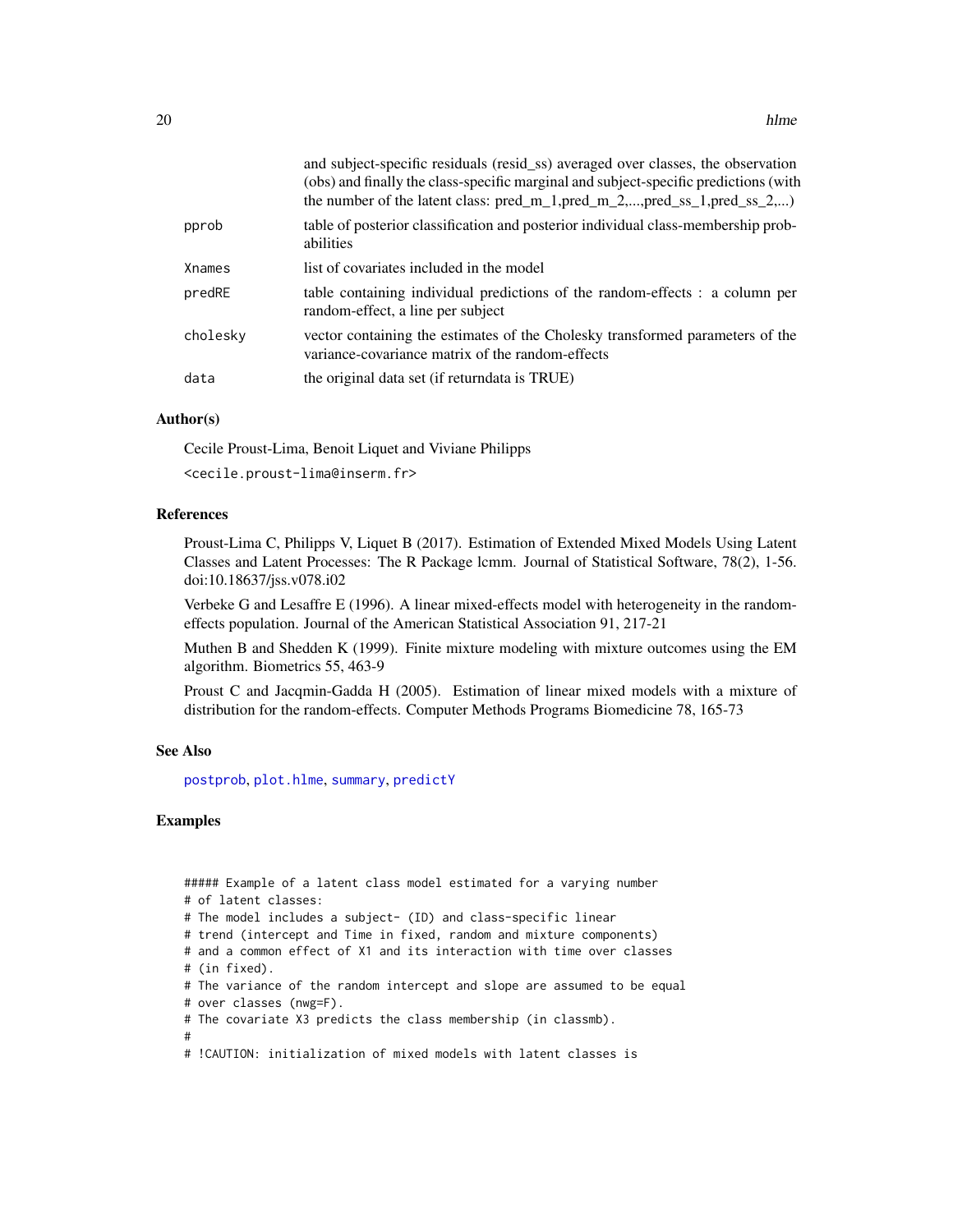#### hlme 21

```
# of most importance because of the problem of multimodality of the likelihood.
# Calls m2a-m2d illustrate the different implementations for the
# initial values.
### homogeneous linear mixed model (standard linear mixed model)
### with correlated random-effects
m1<-hlme(Y~Time*X1,random=~Time,subject='ID',ng=1,data=data_hlme)
summary(m1)
### latent class linear mixed model with 2 classes
# a. automatic specification from G=1 model estimates:
m2a<-hlme(Y~Time*X1,mixture=~Time,random=~Time,classmb=~X2+X3,subject='ID',
         ng=2,data=data_hlme,B=m1)
# b. vector of initial values provided by the user:
m2b<-hlme(Y~Time*X1,mixture=~Time,random=~Time,classmb=~X2+X3,subject='ID',
         ng=2,data=data_hlme,B=c(0.11,-0.74,-0.07,20.71,
                                 29.39,-1,0.13,2.45,-0.29,4.5,0.36,0.79,0.97))
# c. random draws from G = 1 model estimates:
m2c<-hlme(Y~Time*X1,mixture=~Time,random=~Time,classmb=~X2+X3,subject='ID',
          ng=2,data=data_hlme,B=random(m1))
# d. gridsearch with 50 departures and 10 iterations of the algorithm
# (see function gridsearch for details)
## Not run:
m2d <- gridsearch(rep = 50, maxiter = 10, minit = m1, hlme(Y \sim Time \star X1,
mixture =~ Time, random =~ Time, classmb =~ X2 + X3, subject = 'ID', ng = 2,
data = data_hlme))
## End(Not run)
# summary of the estimation process
summarytable(m1, m2a, m2b, m2c)
# summary of m2a
summary(m2a)
# posterior classification
postprob(m2a)
# plot of predicted trajectories using some newdata
newdata<-data.frame(Time=seq(0,5,length=100),
X1=rep(0,100),X2=rep(0,100),X3=rep(0,100))
plot(predictY(m2a,newdata,var.time="Time"),legend.loc="right",bty="l")
```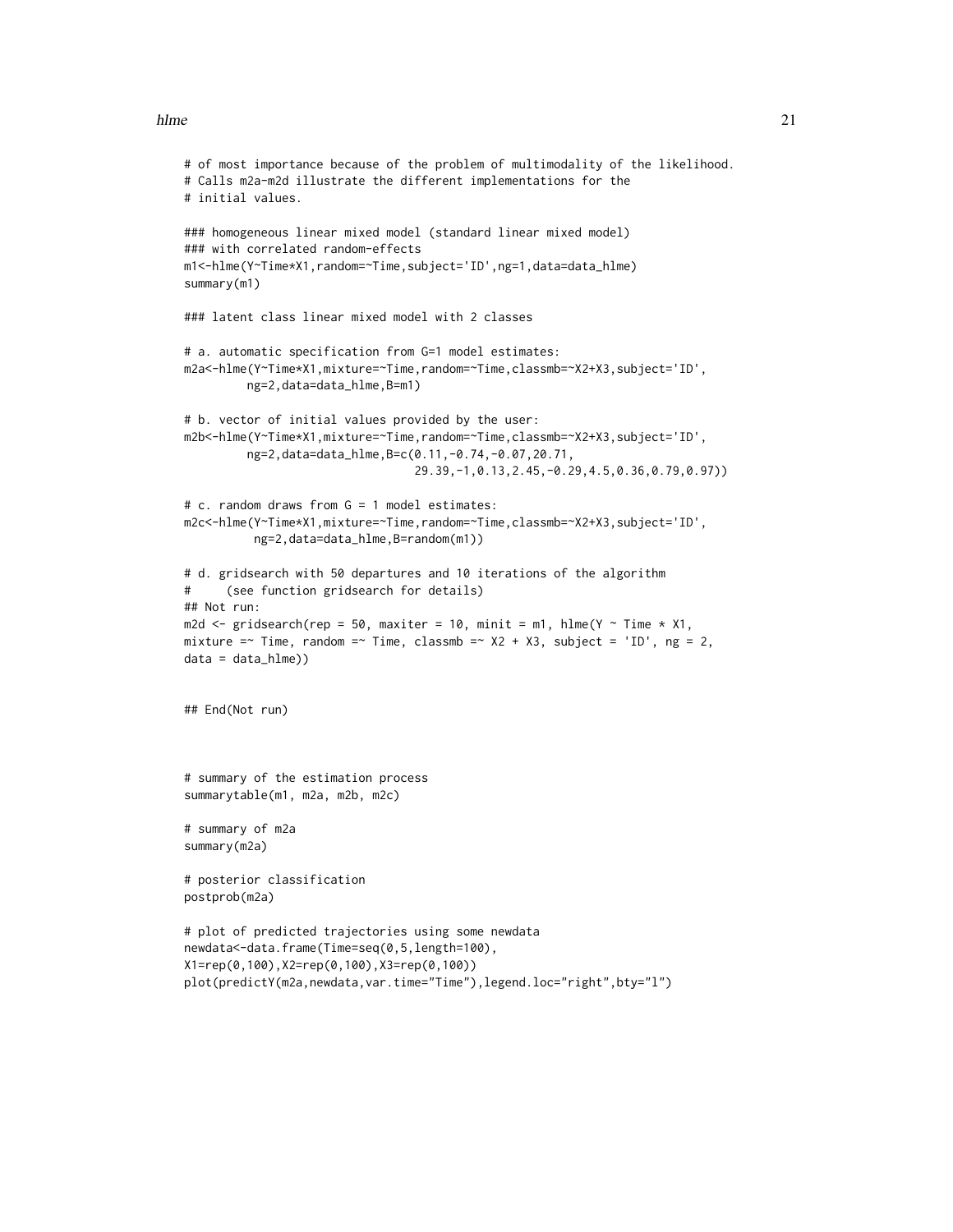<span id="page-21-1"></span><span id="page-21-0"></span>Jointlcmm *Estimation of joint latent class models for longitudinal and time-toevent data*

## Description

This function fits joint latent class mixed models for a longitudinal outcome and a right-censored (possibly left-truncated) time-to-event. The function handles competing risks and Gaussian or non Gaussian (curvilinear) longitudinal outcomes. For curvilinear longitudinal outcomes, normalizing continuous functions (splines or Beta CDF) can be specified as in lcmm.

#### Usage

```
Jointlcmm(fixed, mixture, random, subject, classmb, ng = 1, idiag = FALSE,
 nwg = FALSE, survival, hazard = "Weibull", hazardtype = "Specific",
 hazardnodes = NULL, TimeDepVar = NULL, link = NULL, intnodes = NULL,
 epsY = 0.5, range = NULL, cor = NULL, data, B, convB = 1e-04,
 convL = 1e-04, convG = 1e-04, maxiter = 100, nsim = 100, prior,
 logscale = FALSE, subset = NULL, na.action = 1, posfix = NULL,partialH = FALSE, verbose = TRUE, returndata = FALSE)
jlcmm(fixed, mixture, random, subject, classmb, ng = 1, idiag = FALSE,
 nwg = FALSE, survival, hazard = "Weibull", hazardtype = "Specific",
```

```
hazardnodes = NULL, TimeDepVar = NULL, link = NULL, intnodes = NULL,
epsY = 0.5, range = NULL, cor = NULL, data, B, convB = 1e-04,
convL = 1e-04, convG = 1e-04, maxiter = 100, nsim = 100, prior,
logscale = FALSE, subset = NULL, na. action = 1, posfix = NULL,partialH = FALSE, verbose = TRUE, returndata = FALSE)
```
#### Arguments

| fixed   | two-sided linear formula object for the fixed-effects in the linear mixed model.<br>The response outcome is on the left of $\sim$ and the covariates are separated by + on<br>the right of the $\sim$ . By default, an intercept is included. If no intercept, $-1$ should<br>be the first term included on the right of $\sim$ .                                                                                      |
|---------|------------------------------------------------------------------------------------------------------------------------------------------------------------------------------------------------------------------------------------------------------------------------------------------------------------------------------------------------------------------------------------------------------------------------|
| mixture | one-sided formula object for the class-specific fixed effects in the linear mixed<br>model (to specify only for a number of latent classes greater than 1). Among the<br>list of covariates included in fixed, the covariates with class-specific regression<br>parameters are entered in mixture separated by $+$ . By default, an intercept is<br>included. If no intercept, $-1$ should be the first term included. |
| random  | optional one-sided formula for the random-effects in the linear mixed model.<br>Covariates with a random-effect are separated by +. By default, an intercept is<br>included. If no intercept, $-1$ should be the first term included.                                                                                                                                                                                  |
| subject | name of the covariate representing the grouping structure (called subject identi-<br>fier) specified with ".                                                                                                                                                                                                                                                                                                           |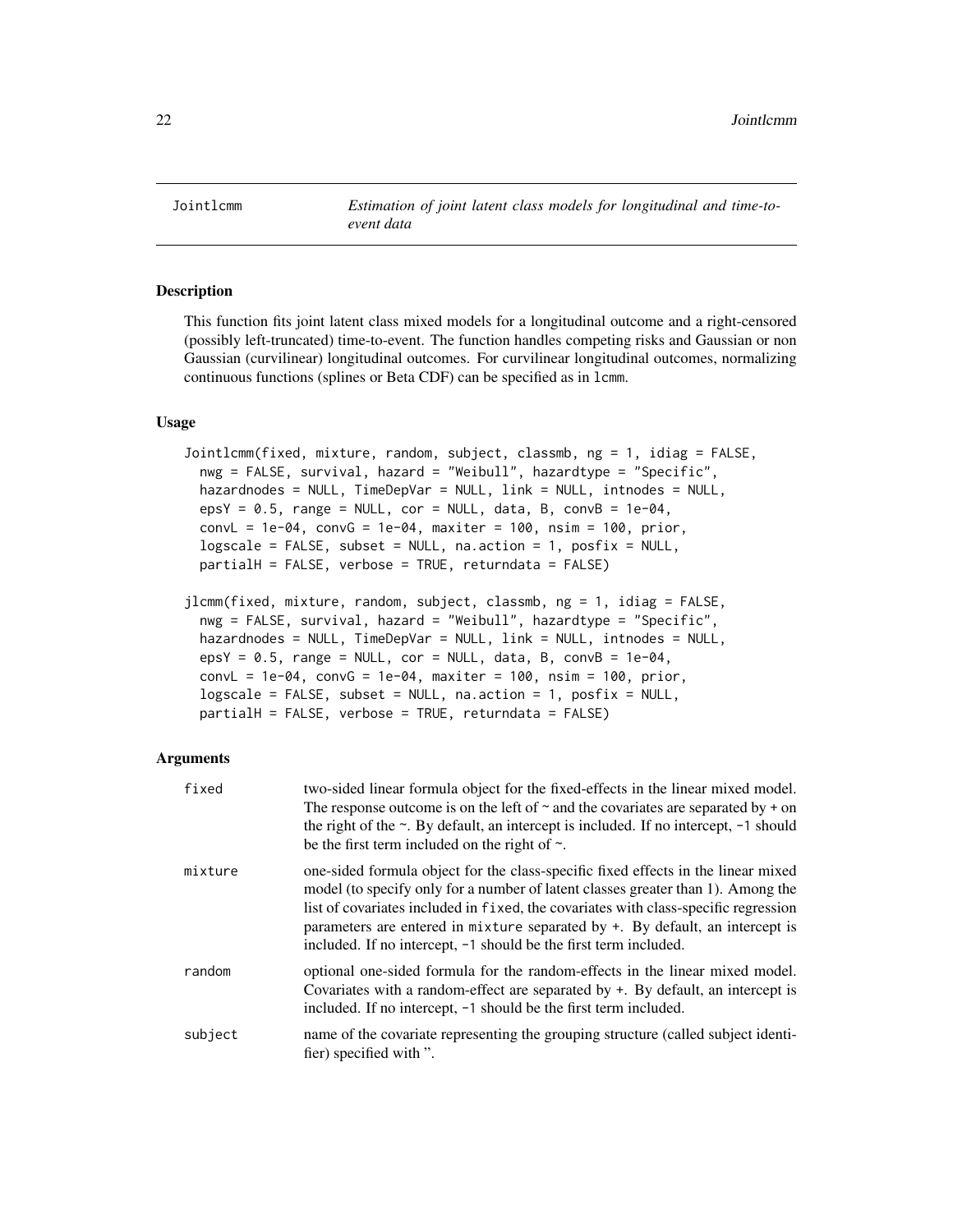| classmb    | optional one-sided formula describing the covariates in the class-membership<br>multinomial logistic model. Covariates included are separated by +. No inter-<br>cept should be included in this formula.                                                                                                                                                                                                                                                                                                                                                                                                                                                                                                                                                                                                                                                                                                                                                                                                                                                                                                                                                                                                                                                                                                                                                                                                                                                                           |
|------------|-------------------------------------------------------------------------------------------------------------------------------------------------------------------------------------------------------------------------------------------------------------------------------------------------------------------------------------------------------------------------------------------------------------------------------------------------------------------------------------------------------------------------------------------------------------------------------------------------------------------------------------------------------------------------------------------------------------------------------------------------------------------------------------------------------------------------------------------------------------------------------------------------------------------------------------------------------------------------------------------------------------------------------------------------------------------------------------------------------------------------------------------------------------------------------------------------------------------------------------------------------------------------------------------------------------------------------------------------------------------------------------------------------------------------------------------------------------------------------------|
| ng         | optional number of latent classes considered. If ng=1 (by default) no mixture<br>nor classmb should be specified. If ng>1, mixture is required.                                                                                                                                                                                                                                                                                                                                                                                                                                                                                                                                                                                                                                                                                                                                                                                                                                                                                                                                                                                                                                                                                                                                                                                                                                                                                                                                     |
| idiag      | optional logical for the structure of the variance-covariance matrix of the random-<br>effects. If FALSE, a non structured matrix of variance-covariance is considered<br>(by default). If TRUE a diagonal matrix of variance-covariance is considered.                                                                                                                                                                                                                                                                                                                                                                                                                                                                                                                                                                                                                                                                                                                                                                                                                                                                                                                                                                                                                                                                                                                                                                                                                             |
| nwg        | optional logical indicating if the variance-covariance of the random-effects is<br>class-specific. If FALSE the variance-covariance matrix is common over latent<br>classes (by default). If TRUE a class-specific proportional parameter multiplies<br>the variance-covariance matrix in each class (the proportional parameter in the<br>last latent class equals 1 to ensure identifiability).                                                                                                                                                                                                                                                                                                                                                                                                                                                                                                                                                                                                                                                                                                                                                                                                                                                                                                                                                                                                                                                                                   |
| survival   | two-sided formula object. The left side of the formula corresponds to a surv()<br>object of type "counting" for right-censored and left-truncated data (example:<br>Surv(Time, EntryTime, Indicator)) or of type "right" for right-censored data<br>(example: Surv(Time, Indicator)). Multiple causes of event can be consid-<br>ered in the Indicator (0 for censored, k for cause k of event). The right side of the<br>formula specifies the names of covariates to include in the survival model with<br>mixture() when the effect is class-specific (example: Surv(Time, Indicator)<br>$\sim$ X1 + mixture(X2) for a class-common effect of X1 and a class-specific effect<br>of X2). In the presence of competing events, covariate effects are common by<br>default. Code cause(X3) specifies a cause-specific covariate effect for X3 on<br>each cause of event while cause1( $X3$ ) (or cause2( $X3$ ), ) specifies a cause-<br>specific effect of X3 on the first (or second, ) cause only.                                                                                                                                                                                                                                                                                                                                                                                                                                                                               |
| hazard     | optional family of hazard function assumed for the survival model. By de-<br>fault, "Weibull" specifies a Weibull baseline risk function. Other possibilities<br>are "piecewise" for a piecewise constant risk function or "splines" for a cubic<br>M-splines baseline risk function. For these two latter families, the number of<br>nodes and the location of the nodes should be specified as well, separated by -.<br>The number of nodes is entered first followed by $\neg$ , then the location is specified<br>with "equi", "quant" or "manual" for respectively equidistant nodes, nodes at<br>quantiles of the times of event distribution or interior nodes entered manually in<br>argument hazardnodes. It is followed by - and finally "piecewise" or "splines"<br>indicates the family of baseline risk function considered. Examples include "5-<br>equi-splines" for M-splines with 5 equidistant nodes, "6-quant-piecewise" for<br>piecewise constant risk over 5 intervals and nodes defined at the quantiles of<br>the times of events distribution and "9-manual-splines" for M-splines risk func-<br>tion with 9 nodes, the vector of 7 interior nodes being entered in the argument<br>hazardnodes. In the presence of competing events, a vector of hazards should<br>be provided such as hazard=c("Weibull","splines" with 2 causes of event,<br>the first one modelled by a Weibull baseline cause-specific risk function and the<br>second one by splines. |
| hazardtype | optional indicator for the type of baseline risk function when ng>1. By default<br>"Specific" indicates a class-specific baseline risk function. Other possibilities<br>are "PH" for a baseline risk function proportional in each latent class, and "Com-<br>mon" for a baseline risk function that is common over classes. In the presence                                                                                                                                                                                                                                                                                                                                                                                                                                                                                                                                                                                                                                                                                                                                                                                                                                                                                                                                                                                                                                                                                                                                        |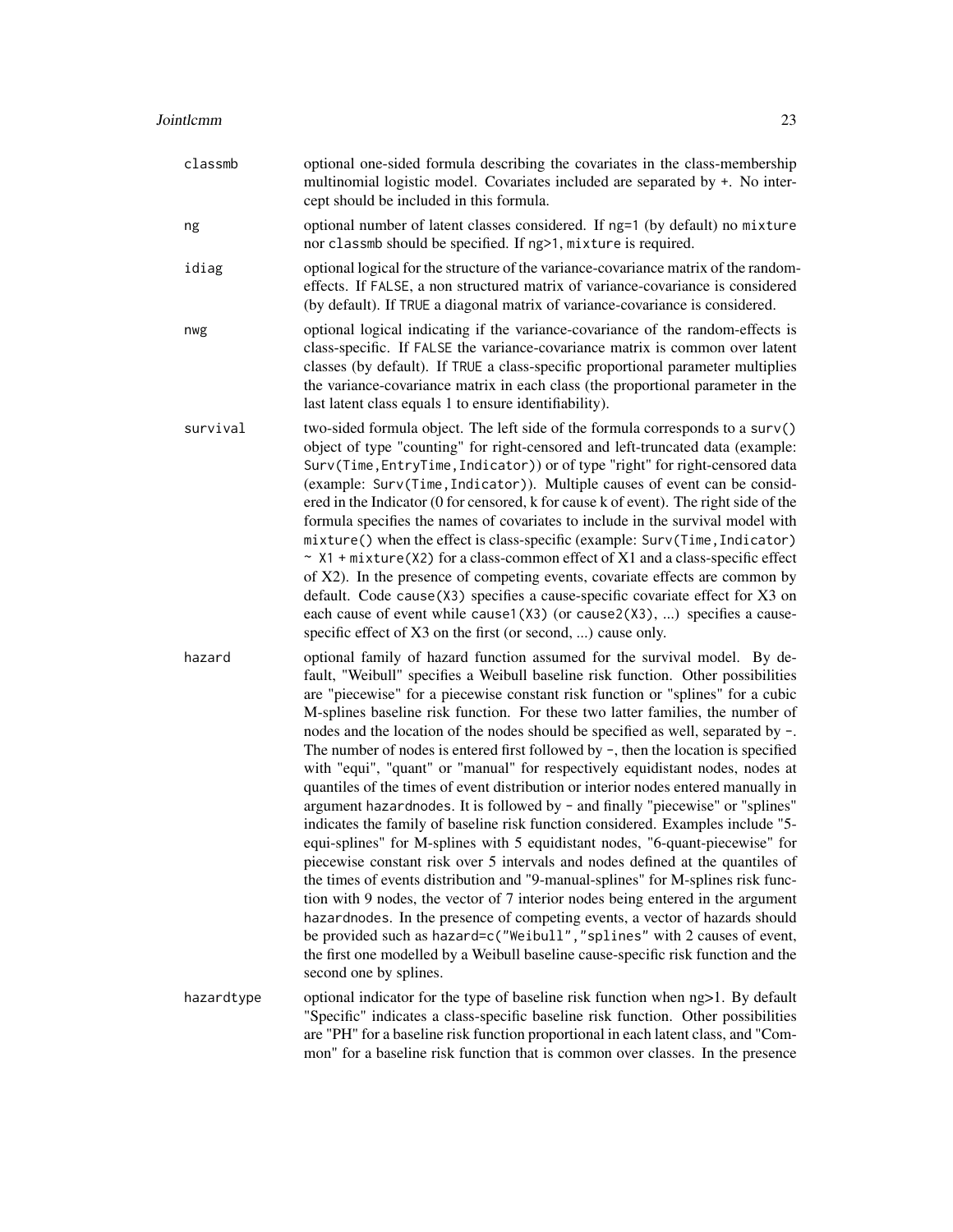|             | of competing events, a vector of hazardtypes should be given.                                                                                                                                                                                                                                                                                                                                                                                                                                                                                                                                                                                                                                                                                                                                                                                                                                                                                                                                                                                                                                                                                                                                                                                                                                                                               |
|-------------|---------------------------------------------------------------------------------------------------------------------------------------------------------------------------------------------------------------------------------------------------------------------------------------------------------------------------------------------------------------------------------------------------------------------------------------------------------------------------------------------------------------------------------------------------------------------------------------------------------------------------------------------------------------------------------------------------------------------------------------------------------------------------------------------------------------------------------------------------------------------------------------------------------------------------------------------------------------------------------------------------------------------------------------------------------------------------------------------------------------------------------------------------------------------------------------------------------------------------------------------------------------------------------------------------------------------------------------------|
| hazardnodes | optional vector containing interior nodes if splines or piecewise is specified<br>for the baseline hazard function in hazard.                                                                                                                                                                                                                                                                                                                                                                                                                                                                                                                                                                                                                                                                                                                                                                                                                                                                                                                                                                                                                                                                                                                                                                                                               |
| TimeDepVar  | optional vector containing an intermediate time corresponding to a change in the<br>risk of event. This time-dependent covariate can only take the form of a time<br>variable with the assumption that there is no effect on the risk before this time<br>and a constant effect on the risk of event after this time (example: initiation of a<br>treatment to account for).                                                                                                                                                                                                                                                                                                                                                                                                                                                                                                                                                                                                                                                                                                                                                                                                                                                                                                                                                                |
| link        | optional family of link functions to estimate. By default, "linear" option spec-<br>ifies a linear link function leading to a standard linear mixed model (homoge-<br>neous or heterogeneous as estimated in h1me). Other possibilities include "beta"<br>for estimating a link function from the family of Beta cumulative distribution<br>functions, "thresholds" for using a threshold model to describe the correspon-<br>dence between each level of an ordinal outcome and the underlying latent pro-<br>cess, and "Splines" for approximating the link function by I-splines. For this<br>latter case, the number of nodes and the nodes location should be also speci-<br>fied. The number of nodes is first entered followed by -, then the location is<br>specified with "equi", "quant" or "manual" for respectively equidistant nodes,<br>nodes at quantiles of the marker distribution or interior nodes entered manually<br>in argument introdes. It is followed by - and finally "splines" is indicated. For<br>example, "7-equi-splines" means I-splines with 7 equidistant nodes, "6-quant-<br>splines" means I-splines with 6 nodes located at the quantiles of the marker<br>distribution and "9-manual-splines" means I-splines with 9 nodes, the vector of<br>7 interior nodes being entered in the argument intnodes. |
| intnodes    | optional vector of interior nodes. This argument is only required for a I-splines<br>link function with nodes entered manually.                                                                                                                                                                                                                                                                                                                                                                                                                                                                                                                                                                                                                                                                                                                                                                                                                                                                                                                                                                                                                                                                                                                                                                                                             |
| epsY        | optional definite positive real used to rescale the marker in $(0,1)$ when the beta<br>link function is used. By default, $epsY=0.5$ .                                                                                                                                                                                                                                                                                                                                                                                                                                                                                                                                                                                                                                                                                                                                                                                                                                                                                                                                                                                                                                                                                                                                                                                                      |
| range       | optional vector indicating the range of the outcome (that is the minimum and<br>maximum). By default, the range is defined according to the minimum and<br>maximum observed values of the outcome. The option should be used only for<br>Beta and Splines transformations.                                                                                                                                                                                                                                                                                                                                                                                                                                                                                                                                                                                                                                                                                                                                                                                                                                                                                                                                                                                                                                                                  |
| cor         | optional brownian motion or autoregressive process modeling the correlation<br>between the observations. "BM" or "AR" should be specified, followed by the<br>time variable between brackets. By default, no correlation is added.                                                                                                                                                                                                                                                                                                                                                                                                                                                                                                                                                                                                                                                                                                                                                                                                                                                                                                                                                                                                                                                                                                          |
| data        | optional data frame containing the variables named in fixed, mixture, random,<br>classmb and subject.                                                                                                                                                                                                                                                                                                                                                                                                                                                                                                                                                                                                                                                                                                                                                                                                                                                                                                                                                                                                                                                                                                                                                                                                                                       |
| B           | optional specification for the initial values for the parameters. Three options<br>are allowed: (1) a vector of initial values is entered (the order in which the<br>parameters are included is detailed in details section). (2) nothing is specified.<br>A preliminary analysis involving the estimation of a standard linear mixed model<br>is performed to choose initial values. $(3)$ when $ng>1$ , a Jointlemm object is<br>entered. It should correspond to the exact same structure of model but with<br>ng=1. The program will automatically generate initial values from this model.<br>This specification avoids the preliminary analysis indicated in (2) Note that due<br>to possible local maxima, the B vector should be specified and several different<br>starting points should be tried.                                                                                                                                                                                                                                                                                                                                                                                                                                                                                                                                |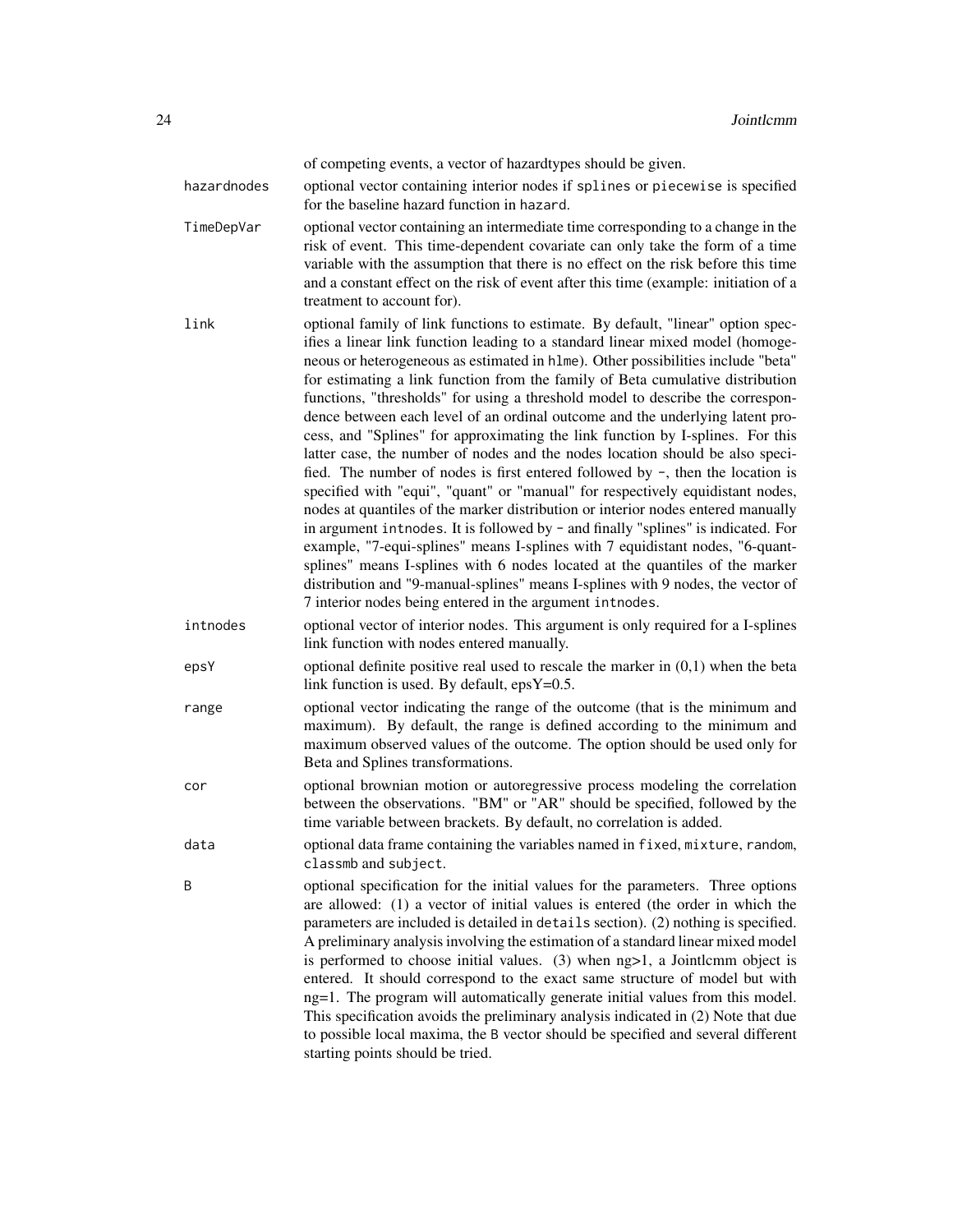| convB      | optional threshold for the convergence criterion based on the parameter stability.<br>By default, convB=0.0001.                                                                                                                                                                                            |
|------------|------------------------------------------------------------------------------------------------------------------------------------------------------------------------------------------------------------------------------------------------------------------------------------------------------------|
| convL      | optional threshold for the convergence criterion based on the log-likelihood sta-<br>bility. By default, convL=0.0001.                                                                                                                                                                                     |
| convG      | optional threshold for the convergence criterion based on the derivatives. By<br>default, convG=0.0001.                                                                                                                                                                                                    |
| maxiter    | optional maximum number of iterations for the Marquardt iterative algorithm.<br>By default, maxiter=150.                                                                                                                                                                                                   |
| nsim       | optional number of points for the predicted survival curves and predicted base-<br>line risk curves. By default, nsim=100.                                                                                                                                                                                 |
| prior      | optional name of a covariate containing a prior information about the latent class<br>membership. The covariate should be an integer with values in 0,1,,ng. Value<br>O indicates no prior for the subject while a value in 1,,ng indicates that the<br>subject belongs to the corresponding latent class. |
| logscale   | optional boolean indicating whether an exponential (logscale=TRUE) or a square<br>(logscale=FALSE -by default) transformation is used to ensure positivity of pa-<br>rameters in the baseline risk functions. See details section                                                                          |
| subset     | a specification of the rows to be used: defaults to all rows. This can be any valid<br>indexing vector for the rows of data or if that is not supplied, a data frame made<br>up of the variable used in formula.                                                                                           |
| na.action  | Integer indicating how NAs are managed. The default is 1 for 'na.omit'. The<br>alternative is 2 for 'na.fail'. Other options such as 'na.pass' or 'na.exclude' are<br>not implemented in the current version.                                                                                              |
| posfix     | Optional vector specifying the indices in vector B of the parameters that should<br>not be estimated. Default to NULL, all parameters are estimated.                                                                                                                                                       |
| partialH   | optional logical for Piecewise and Splines baseline risk functions only. Indicates<br>whether the parameters of the baseline risk functions can be dropped from the<br>Hessian matrix to define convergence criteria.                                                                                      |
| verbose    | logical indicating if information about computation should be reported. Default<br>to TRUE.                                                                                                                                                                                                                |
| returndata | logical indicating if data used for computation should be returned. Default to<br>FALSE, data are not returned.                                                                                                                                                                                            |

## Details

#### A. BASELINE RISK FUNCTIONS

For the baseline risk functions, the following parameterizations were considered. Be careful, parametrisations changed in lcmm\_V1.5:

1. With the "Weibull" function: 2 parameters are necessary w\_1 and w\_2 so that the baseline risk function a\_0(t) = w\_1^2\*w\_2^2\*(w\_1^2\*t)^(w\_2^2-1) if logscale=FALSE and a\_0(t) = exp(w\_1)\*exp(w\_2)(t)^(exp(w\_2)-1) if logscale=TRUE.

2. with the "piecewise" step function and nz nodes  $(y_1,...,y_n)$ , nz-1 parameters are necessary  $p_1,...p_n$  nz-1 so that the baseline risk function  $a_0(t) = p_1^2$  for  $y_1 < t < y_1 + 1$  if logscale=FALSE and  $a_0(t) = \exp(p_1)$  for  $y_1 < t < y_1 + 1$  if logscale=TRUE.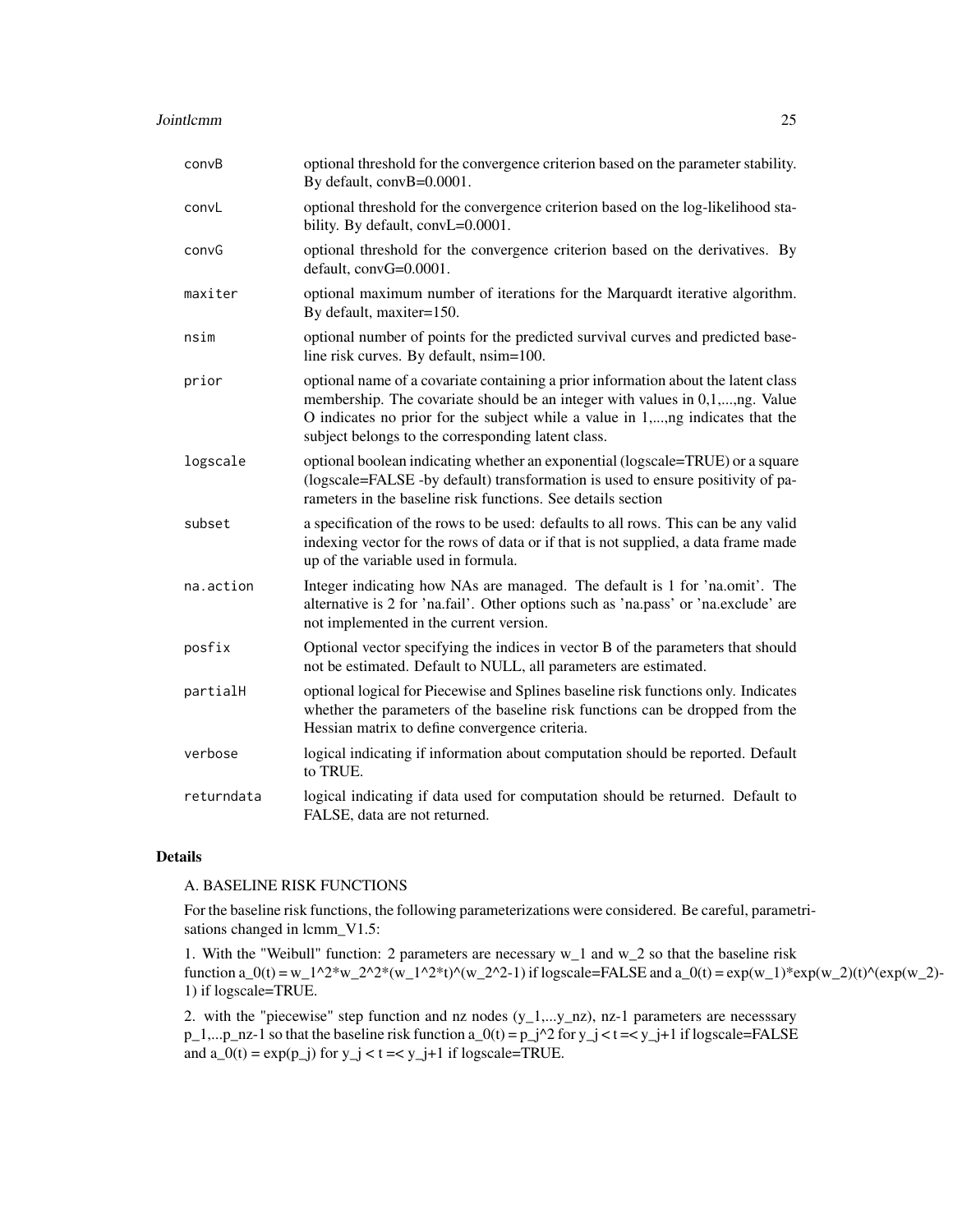3. with the "splines" function and nz nodes  $(y_1,...,y_n)$ , nz+2 parameters are necessary s\_1,...s\_nz+2 so that the baseline risk function  $a_0(t) = \sum_j s_j^2/2 M_j(t)$  if logscale=FALSE and  $a_0(t) = \sum_j s_j^2/2 M_j(t)$  $exp(s_i)$  M  $j(t)$  if logscale=TRUE where M  $j$  is the basis of cubic M-splines.

Two parametrizations of the baseline risk function are proposed (logscale=TRUE or FALSE) because in some cases, especially when the instantaneous risks are very close to 0, some convergence problems may appear with one parameterization or the other. As a consequence, we recommend to try the alternative parameterization (changing logscale option) when a joint latent class model does not converge (maximum number of iterations reached) where as convergence criteria based on the parameters and likelihood are small.

#### B. THE VECTOR OF PARAMETERS B

The parameters in the vector of initial values B or in the vector of maximum likelihood estimates best are included in the following order: (1) ng-1 parameters are required for intercepts in the latent class membership model, and if covariates are included in classmb, ng-1 parameters should be entered for each one; (2) parameters for the baseline risk function: 2 parameters for each Weibull, nz-1 for each piecewise constant risk and nz+2 for each splines risk; this number should be multiplied by ng if specific hazard is specified; otherwise, ng-1 additional proportional effects are expected if PH hazard is specified; otherwise nothing is added if common hazard is specified. In the presence of competing events, the number of parameters should be adapted to the number of causes of event; (3) for all covariates in survival, ng parameters are required if the covariate is inside a mixture(), otherwise 1 parameter is required. Covariates parameters should be included in the same order as in survival. In the presence of cause-specific effects, the number of parameters should be multiplied by the number of causes; (4) for all covariates in fixed, one parameter is required if the covariate is not in mixture, ng parameters are required if the covariate is also in mixture. Parameters should be included in the same order as in fixed; (5) the variance of each random-effect specified in random (including the intercept) if idiag=TRUE and the inferior triangular variance-covariance matrix of all the random-effects if idiag=FALSE; (6) only if nwg=TRUE, ng-1 parameters for class-specific proportional coefficients for the variance covariance matrix of the random-effects; (7) the variance of the residual error.

#### C. CAUTION

Some caution should be made when using the program:

(1) As the log-likelihood of a latent class model can have multiple maxima, a careful choice of the initial values is crucial for ensuring convergence toward the global maximum. The program can be run without entering the vector of initial values (see point 2). However, we recommend to systematically enter initial values in B and try different sets of initial values.

(2) The automatic choice of initial values that we provide requires the estimation of a preliminary linear mixed model. The user should be aware that first, this preliminary analysis can take time for large datatsets and second, that the generated initial values can be very not likely and even may converge slowly to a local maximum. This is a reason why several alternatives exist. The vector of initial values can be directly specified in B the initial values can be generated (automatically or randomly) from a model with ng=. Finally, function gridsearch performs an automatic grid search.

(3) Convergence criteria are very strict as they are based on derivatives of the log-likelihood in addition to the parameter and log-likelihood stability. In some cases, the program may not converge and reach the maximum number of iterations fixed at 150. In this case, the user should check that parameter estimates at the last iteration are not on the boundaries of the parameter space. If the parameters are on the boundaries of the parameter space, the identifiability of the model is critical.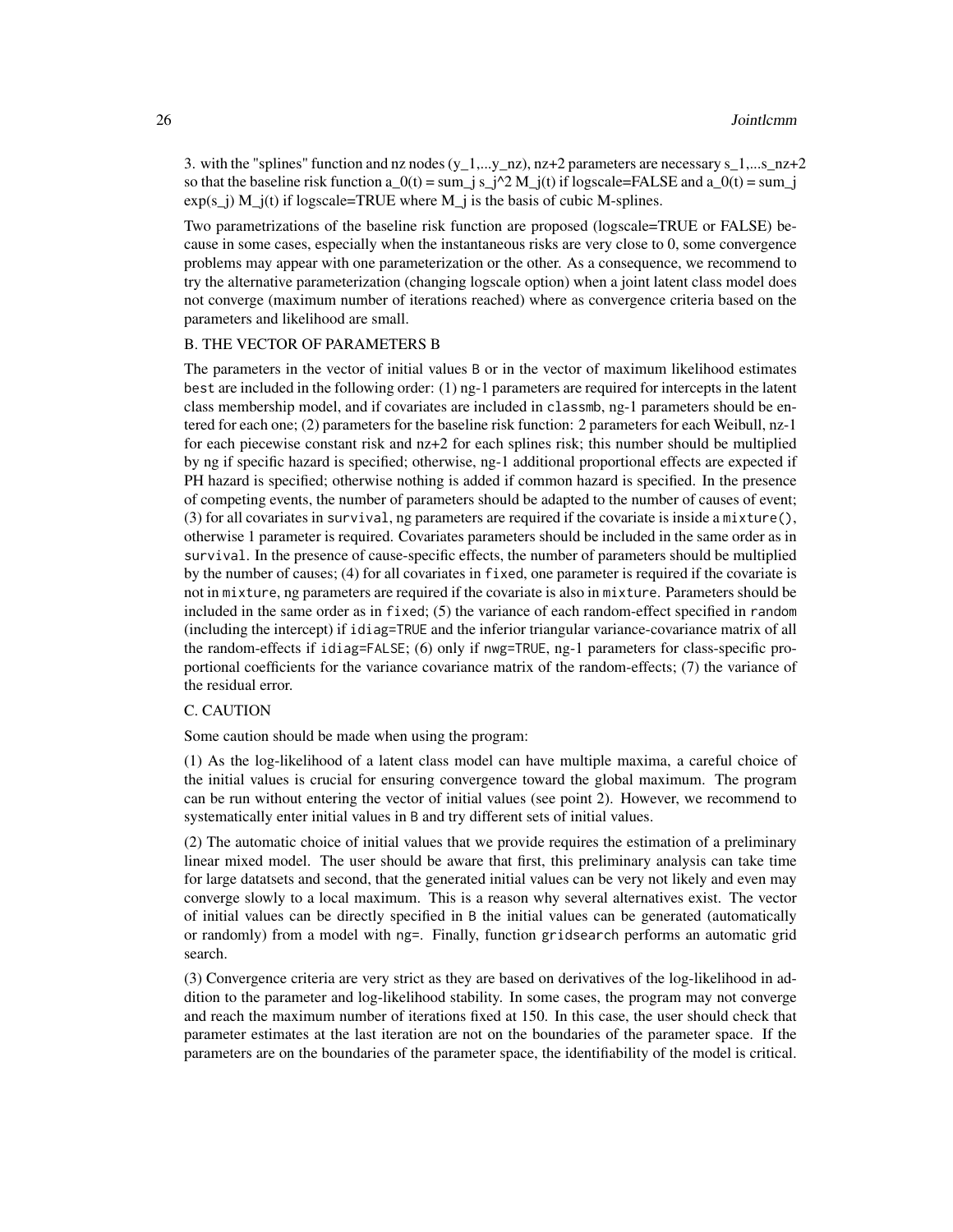#### **Jointlemm** 27

This may happen especially when baseline risk functions involve splines (value close to the lower boundary - 0 with logscale=F -infinity with logscale=F) or classmb parameters that are too high or low (perfect classification) or linkfunction parameters. When identifiability of some parameters is suspected, the program can be run again from the former estimates by fixing the suspected parameters to their value with option posfix. This usually solves the problem. An alternative is to remove the parameters of the Beta of Splines link function from the inverse of the Hessian with option partialH. If not, the program should be run again with other initial values. Some problems of convergence may happen when the instantaneous risks of event are very low and "piecewise" or "splines" baseline risk functions are specified. In this case, changing the parameterization of the baseline risk functions with option logscale is recommended (see paragraph A for details).

### Value

The list returned is:

| loglik    | log-likelihood of the model                                                                                                                                                                                                                                                                                                                                                                                                    |
|-----------|--------------------------------------------------------------------------------------------------------------------------------------------------------------------------------------------------------------------------------------------------------------------------------------------------------------------------------------------------------------------------------------------------------------------------------|
| best      | vector of parameter estimates in the same order as specified in B and detailed in<br>section details                                                                                                                                                                                                                                                                                                                           |
| V         | vector containing the upper triangle matrix of variance-covariance estimates of<br>Best with exception for variance-covariance parameters of the random-effects<br>for which V contains the variance-covariance estimates of the Cholesky trans-<br>formed parameters displayed in cholesky                                                                                                                                    |
| gconv     | vector of convergence criteria: 1. on the parameters, 2. on the likelihood, 3. on<br>the derivatives                                                                                                                                                                                                                                                                                                                           |
| conv      | status of convergence: $=1$ if the convergence criteria were satisfied, $=2$ if the<br>maximum number of iterations was reached, $=4$ or 5 if a problem occurred during<br>optimisation                                                                                                                                                                                                                                        |
| call      | the matched call                                                                                                                                                                                                                                                                                                                                                                                                               |
| niter     | number of Marquardt iterations                                                                                                                                                                                                                                                                                                                                                                                                 |
| pred      | table of individual predictions and residuals; it includes marginal predictions<br>(pred_m), marginal residuals (resid_m), subject-specific predictions (pred_ss)<br>and subject-specific residuals (resid_ss) averaged over classes, the observation<br>(obs) and finally the class-specific marginal and subject-specific predictions (with<br>the number of the latent class: $pred_m_1, pred_m_2, , pred_s_1, pred_s_2, ,$ |
| pprob     | table of posterior classification and posterior individual class-membership prob-<br>abilities based on the longitudinal data and the time-to-event data                                                                                                                                                                                                                                                                       |
| pprobY    | table of posterior classification and posterior individual class-membership prob-<br>abilities based only on the longitudinal data                                                                                                                                                                                                                                                                                             |
| predRE    | table containing individual predictions of the random-effects: a column per<br>random-effect, a line per subject                                                                                                                                                                                                                                                                                                               |
| cholesky  | vector containing the estimates of the Cholesky transformed parameters of the<br>variance-covariance matrix of the random-effects                                                                                                                                                                                                                                                                                              |
| scoretest | Statistic of the Score Test for the conditional independence assumption of the<br>longitudinal and survival data given the latent class structure. Under the null<br>hypothesis, the statistics is a Chi-square with p degrees of freedom where p<br>indicates the number of random-effects in the longitudinal mixed model. See<br>Jacqmin-Gadda and Proust-Lima (2009) for more details.                                     |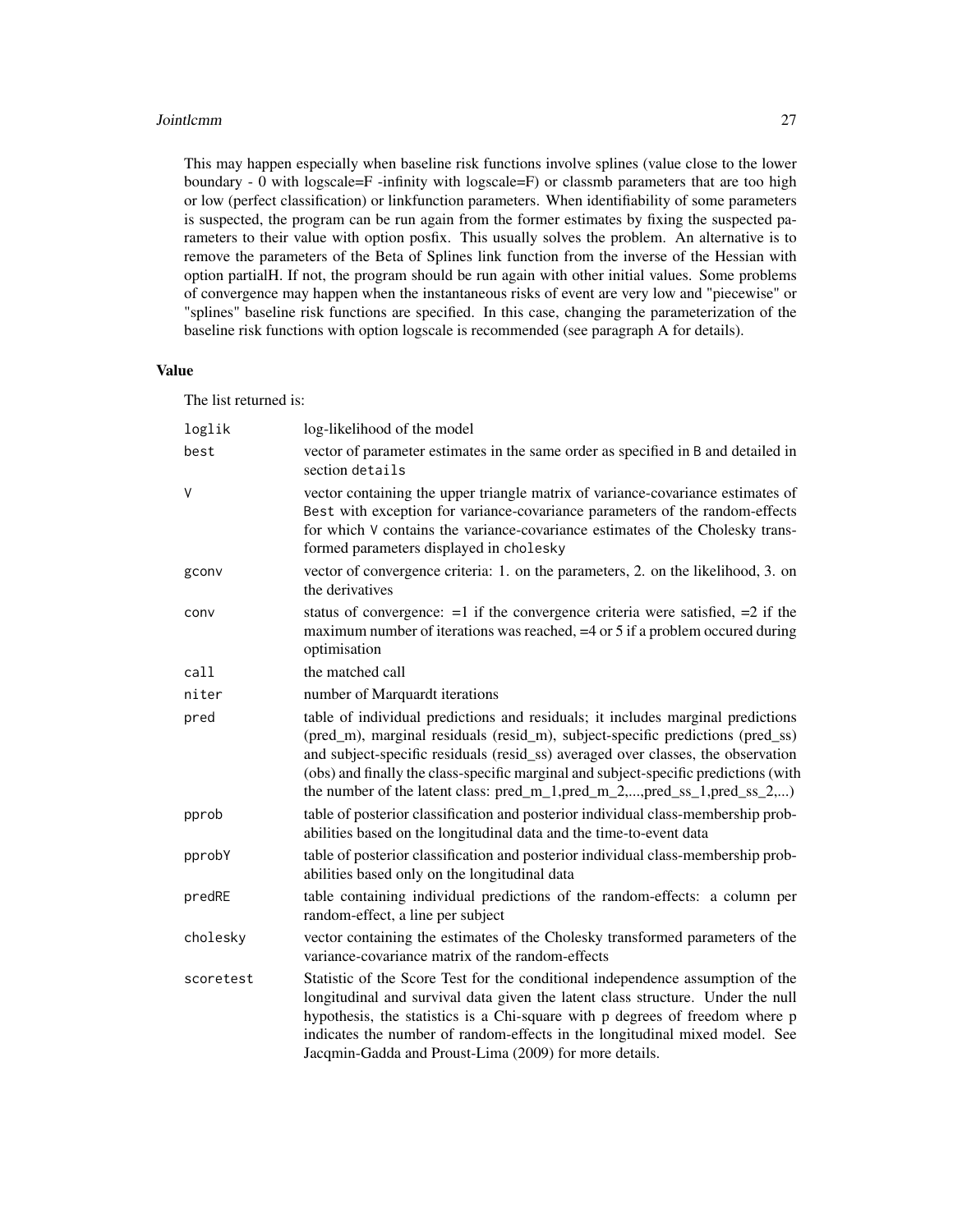| predSurv | table of predictions giving for the window of times to event (called "time"), the            |
|----------|----------------------------------------------------------------------------------------------|
|          | predicted baseline risk function in each latent class (called "RiskFct") and the             |
|          | predicted cumulative baseline risk function in each latent class (called "Cum-<br>RiskFct"). |
| hazard   | internal information about the hazard specification used in related functions                |
| data     | the original data set (if returndata is TRUE)                                                |

## Author(s)

Cecile Proust Lima, Amadou Diakite and Viviane Philipps

```
<cecile.proust-lima@inserm.fr>
```
#### **References**

Proust-Lima C, Philipps V, Liquet B (2017). Estimation of Extended Mixed Models Using Latent Classes and Latent Processes: The R Package lcmm. Journal of Statistical Software, 78(2), 1-56. doi:10.18637/jss.v078.i02

Lin, H., Turnbull, B. W., McCulloch, C. E. and Slate, E. H. (2002). Latent class models for joint analysis of longitudinal biomarker and event process data: application to longitudinal prostatespecific antigen readings and prostate cancer. Journal of the American Statistical Association 97, 53-65.

Proust-Lima, C. and Taylor, J. (2009). Development and validation of a dynamic prognostic tool for prostate cancer recurrence using repeated measures of post-treatment PSA: a joint modelling approach. Biostatistics 10, 535-49.

Jacqmin-Gadda, H. and Proust-Lima, C. (2010). Score test for conditional independence between longitudinal outcome and time-to-event given the classes in the joint latent class model. Biometrics 66(1), 11-9

Proust-Lima, Sene, Taylor and Jacqmin-Gadda (2014). Joint latent class models of longitudinal and time-to-event data: a review. Statistical Methods in Medical Research 23, 74-90.

#### See Also

[postprob](#page-60-1), [plot.Jointlcmm](#page-51-1), [plot.predict](#page-59-1), [epoce](#page-10-1)

## Examples

#### Example of a joint latent class model estimated for a varying number # of latent classes:

# The linear mixed model includes a subject- (ID) and class-specific

# linear trend (intercept and Time in fixed, random and mixture components)

# and a common effect of X1 and its interaction with time over classes # (in fixed).

# The variance of the random intercept and slopes are assumed to be equal

```
# over classes (nwg=F).
```
# The covariate X3 predicts the class membership (in classmb).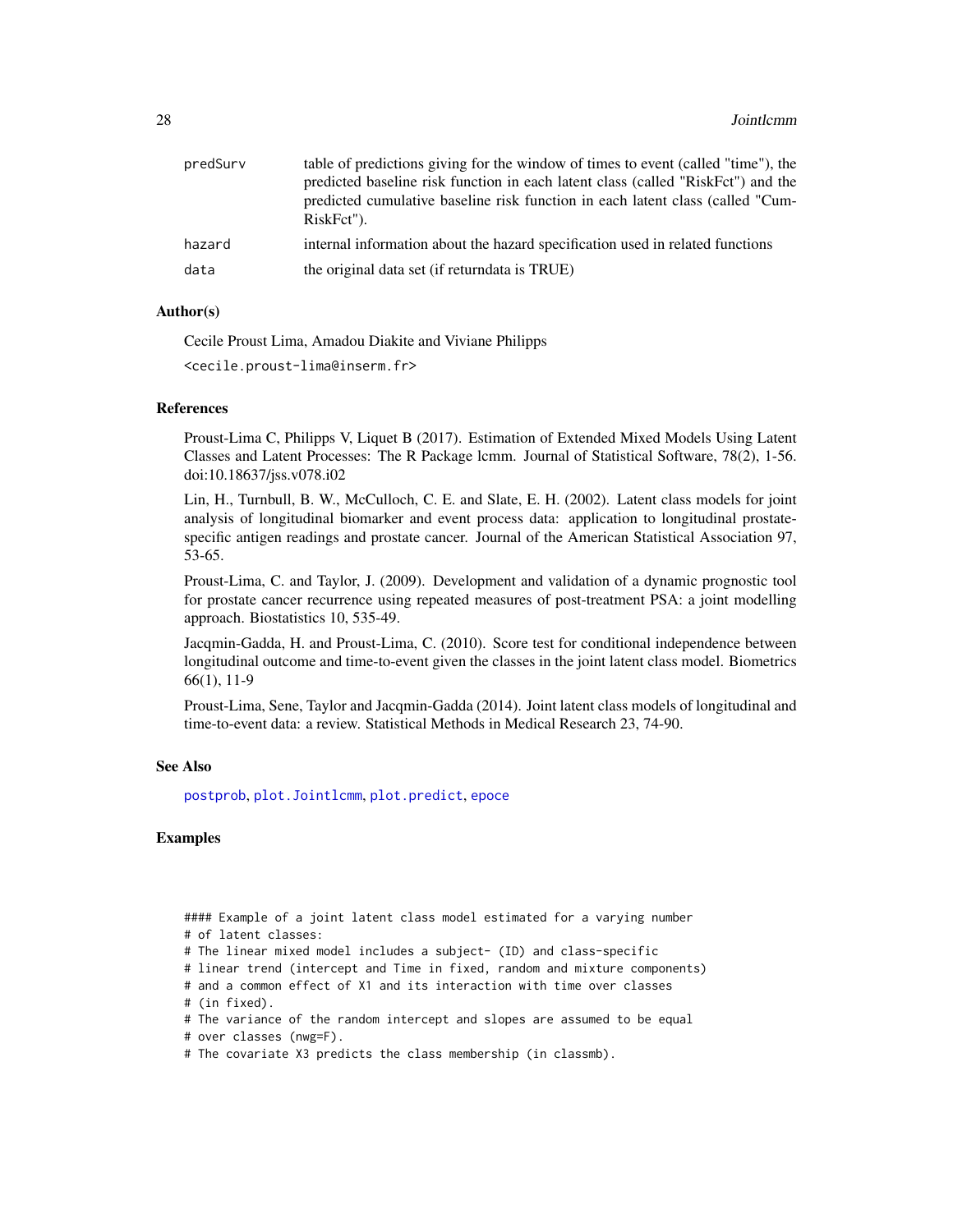#### Jointlcmm 29

```
# The baseline hazard function is modelled with cubic M-splines -3
# nodes at the quantiles- (in hazard) and a proportional hazard over
# classes is assumed (in hazardtype). Covariates X1 and X2 predict the
# risk of event (in survival) with a common effect over classes for X1
# and a class-specific effect of X2.
# !CAUTION: for illustration, only default initial values where used but
# other sets of initial values should be tried to ensure convergence
# towards the global maximum.
## Not run:
#### estimation with 1 latent class (ng=1): independent models for the
# longitudinal outcome and the time of event
m1 <- Jointlcmm(fixed= Ydep1~X1*Time,random=~Time,subject='ID'
,survival = Surv(Tevent,Event)~ X1+X2 ,hazard="3-quant-splines"
,hazardtype="PH",ng=1,data=data_lcmm)
summary(m1)
#Goodness-of-fit statistics for m1:
# maximum log-likelihood: -3944.77 ; AIC: 7919.54 ; BIC: 7975.09
## End(Not run)
#### estimation with 2 latent classes (ng=2)
m2 <- Jointlcmm(fixed= Ydep1~Time*X1,mixture=~Time,random=~Time,
classmb=~X3,subject='ID',survival = Surv(Tevent,Event)~X1+mixture(X2),
hazard="3-quant-splines",hazardtype="PH",ng=2,data=data_lcmm,
B=c(0.64,-0.62,0,0,0.52,0.81,0.41,0.78,0.1,0.77,-0.05,10.43,11.3,-2.6,
-0.52,1.41,-0.05,0.91,0.05,0.21,1.5))
summary(m2)
#Goodness-of-fit statistics for m2:
# maximum log-likelihood: -3921.27; AIC: 7884.54; BIC: 7962.32
## Not run:
#### estimation with 3 latent classes (ng=3)
m3 <- Jointlcmm(fixed= Ydep1~Time*X1,mixture=~Time,random=~Time,
classmb=~X3,subject='ID',survival = Surv(Tevent,Event)~ X1+mixture(X2),
hazard="3-quant-splines",hazardtype="PH",ng=3,data=data_lcmm,
B=c(0.77,0.4,-0.82,-0.27,0,0,0,0.3,0.62,2.62,5.31,-0.03,1.36,0.82,
-13.5,10.17,10.24,11.51,-2.62,-0.43,-0.61,1.47,-0.04,0.85,0.04,0.26,1.5))
summary(m3)
#Goodness-of-fit statistics for m3:
# maximum log-likelihood: -3890.26 ; AIC: 7834.53; BIC: 7934.53
#### estimation with 4 latent classes (ng=4)
m4 <- Jointlcmm(fixed= Ydep1~Time*X1,mixture=~Time,random=~Time,
classmb=~X3,subject='ID',survival = Surv(Tevent,Event)~ X1+mixture(X2),
hazard="3-quant-splines",hazardtype="PH",ng=4,data=data_lcmm,
B=c(0.54,-0.42,0.36,-0.94,-0.64,-0.28,0,0,0,0.34,0.59,2.6,2.56,5.26,
-0.1,1.27,1.34,0.7,-5.72,10.54,9.02,10.2,11.58,-2.47,-2.78,-0.28,-0.57,
1.48,-0.06,0.61,-0.07,0.31,1.5))
summary(m4)
#Goodness-of-fit statistics for m4:
# maximum log-likelihood: -3886.93 ; AIC: 7839.86; BIC: 7962.09
```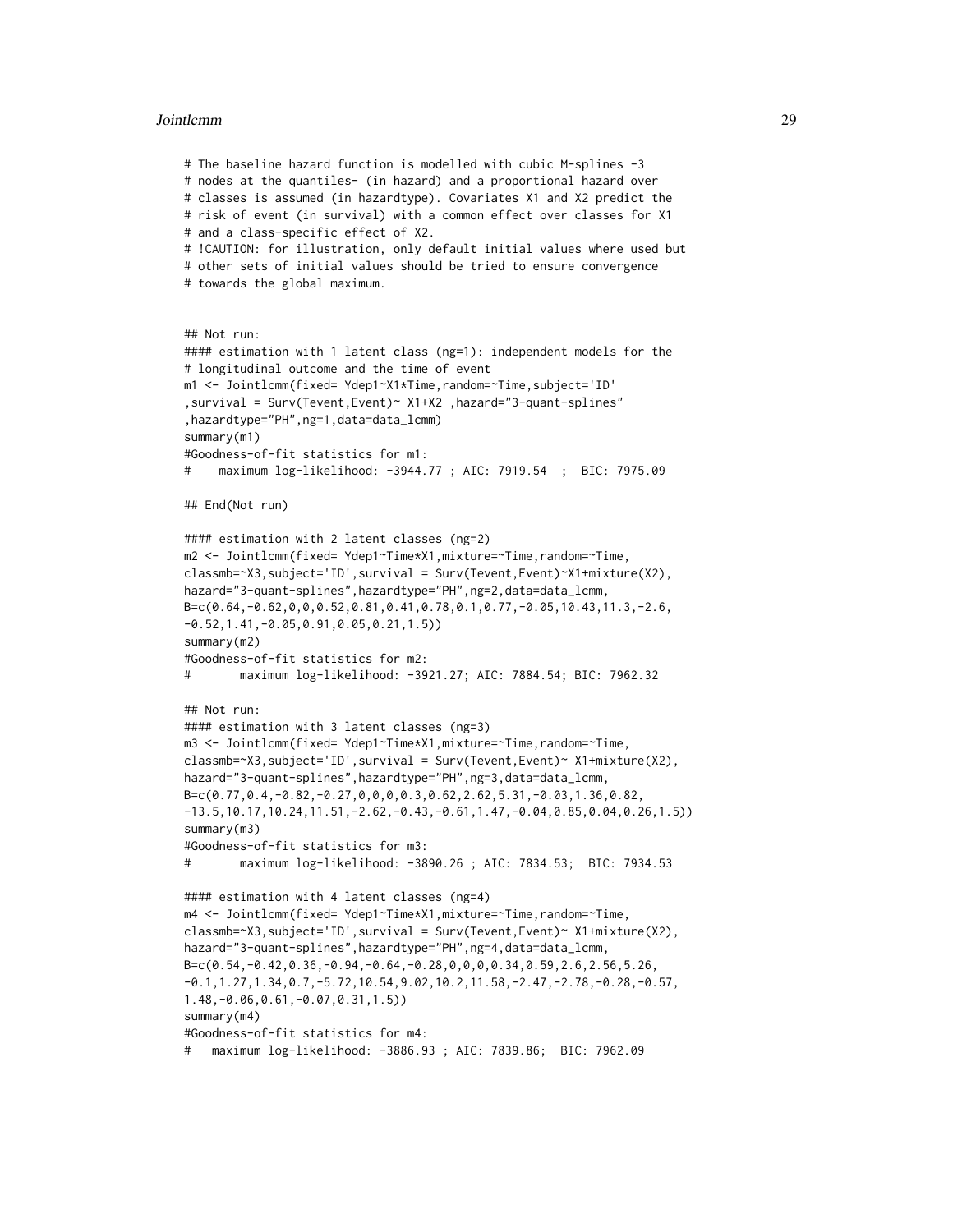#### <span id="page-29-0"></span>30 community and the contract of the contract of the contract of the contract of the contract of the contract of the contract of the contract of the contract of the contract of the contract of the contract of the contract

```
##### The model with 3 latent classes is retained according to the BIC
##### and the conditional independence assumption is not rejected at
##### the 5% level.
# posterior classification
plot(m3,which="postprob")
# Class-specific predicted baseline risk & survival functions in the
# 3-class model retained (for the reference value of the covariates)
plot(m3,which="baselinerisk",bty="l")
plot(m3,which="baselinerisk",ylim=c(0,5),bty="l")
plot(m3,which="survival",bty="l")
# class-specific predicted trajectories in the 3-class model retained
# (with characteristics of subject ID=193)
data <- data_lcmm[data_lcmm$ID==193,]
plot(predictY(m3,var.time="Time",newdata=data,bty="l")
# predictive accuracy of the model evaluated with EPOCE
vect < -1:15cvpl <- epoce(m3,var.time="Time",pred.times=vect)
summary(cvpl)
plot(cvpl,bty="l",ylim=c(0,2))
############## end of example ##############
```
## End(Not run)

<span id="page-29-1"></span>lcmm *Estimation of mixed-effect models and latent class mixed-effect models for different types of outcomes (continuous Gaussian, continuous non-Gaussian or ordinal)*

## **Description**

This function fits mixed models and latent class mixed models for different types of outcomes. It handles continuous longitudinal outcomes (Gaussian or non-Gaussian) as well as bounded quantitative, discrete and ordinal longitudinal outcomes. The different types of outcomes are taken into account using parameterized nonlinear link functions between the observed outcome and the underlying latent process of interest it measures. At the latent process level, the model estimates a standard linear mixed model or a latent class linear mixed model when heterogeneity in the population is investigated (in the same way as in function hlme). It should be noted that the program also works when no random-effect is included. Parameters of the nonlinear link function and of the latent process mixed model are estimated simultaneously using a maximum likelihood method.

#### Usage

```
lcmm(fixed, mixture, random, subject, classmb, ng = 1, idiag = FALSE,
 nwg = FALSE, link = "linear", intnodes = NULL, epsY = 0.5,cor = NULL, data, B, convB = 1e-04, convL = 1e-04, convG = 1e-04,
 maxiter = 100, nsim = 100, prior, range = NULL, subset = NULL,
```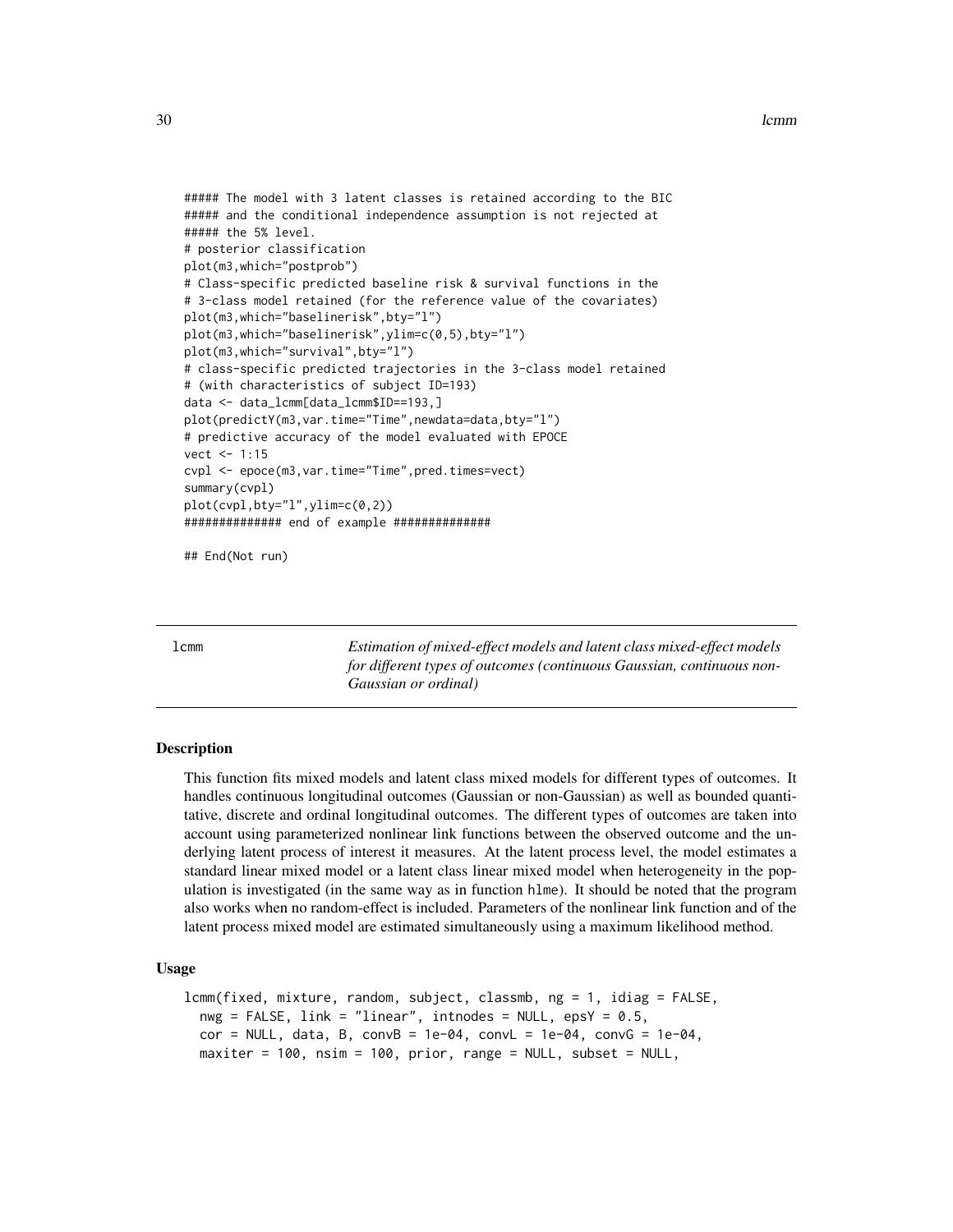#### $lcmm$  31

```
na.action = 1, posfix = NULL, partialH = FALSE, verbose = TRUE,
returndata = FALSE)
```
# Arguments

| fixed   | a two-sided linear formula object for specifying the fixed-effects in the linear<br>mixed model at the latent process level. The response outcome is on the left of<br>$\sim$ and the covariates are separated by + on the right of the $\sim$ . Fo identifiability<br>purposes, the intercept specified by default should not be removed by $a - 1$ .                                                                                                                                                                                                                                                                                                                                                                                                                                                                                                                                                                                                                                                                                                                                                                                                                                                                                                                                                                                      |
|---------|---------------------------------------------------------------------------------------------------------------------------------------------------------------------------------------------------------------------------------------------------------------------------------------------------------------------------------------------------------------------------------------------------------------------------------------------------------------------------------------------------------------------------------------------------------------------------------------------------------------------------------------------------------------------------------------------------------------------------------------------------------------------------------------------------------------------------------------------------------------------------------------------------------------------------------------------------------------------------------------------------------------------------------------------------------------------------------------------------------------------------------------------------------------------------------------------------------------------------------------------------------------------------------------------------------------------------------------------|
| mixture | a one-sided formula object for the class-specific fixed effects in the latent process<br>mixed model (to specify only for a number of latent classes greater than 1).<br>Among the list of covariates included in fixed, the covariates with class-specific<br>regression parameters are entered in mixture separated by +. By default, an<br>intercept is included. If no intercept, -1 should be the first term included.                                                                                                                                                                                                                                                                                                                                                                                                                                                                                                                                                                                                                                                                                                                                                                                                                                                                                                                 |
| random  | an optional one-sided formula for the random-effects in the latent process mixed<br>model. Covariates with a random-effect are separated by +. By default, no<br>random effect is included.                                                                                                                                                                                                                                                                                                                                                                                                                                                                                                                                                                                                                                                                                                                                                                                                                                                                                                                                                                                                                                                                                                                                                 |
| subject | name of the covariate representing the grouping structure.                                                                                                                                                                                                                                                                                                                                                                                                                                                                                                                                                                                                                                                                                                                                                                                                                                                                                                                                                                                                                                                                                                                                                                                                                                                                                  |
| classmb | an optional one-sided formula describing the covariates in the class-membership<br>multinomial logistic model. Covariates included are separated by +. No inter-<br>cept should be included in this formula.                                                                                                                                                                                                                                                                                                                                                                                                                                                                                                                                                                                                                                                                                                                                                                                                                                                                                                                                                                                                                                                                                                                                |
| ng      | number of latent classes considered. If ng=1 no mixture nor classmb should<br>be specified. If ng>1, mixture is required.                                                                                                                                                                                                                                                                                                                                                                                                                                                                                                                                                                                                                                                                                                                                                                                                                                                                                                                                                                                                                                                                                                                                                                                                                   |
| idiag   | optional logical for the variance-covariance structure of the random-effects. If<br>FALSE, a non structured matrix of variance-covariance is considered (by default).<br>If TRUE a diagonal matrix of variance-covariance is considered.                                                                                                                                                                                                                                                                                                                                                                                                                                                                                                                                                                                                                                                                                                                                                                                                                                                                                                                                                                                                                                                                                                    |
| nwg     | optional logical of class-specific variance-covariance of the random-effects. If<br>FALSE the variance-covariance matrix is common over latent classes (by de-<br>fault). If TRUE a class-specific proportional parameter multiplies the variance-<br>covariance matrix in each class (the proportional parameter in the last latent<br>class equals 1 to ensure identifiability).                                                                                                                                                                                                                                                                                                                                                                                                                                                                                                                                                                                                                                                                                                                                                                                                                                                                                                                                                          |
| link    | optional family of link functions to estimate. By default, "linear" option spec-<br>ifies a linear link function leading to a standard linear mixed model (homoge-<br>neous or heterogeneous as estimated in h1me). Other possibilities include "beta"<br>for estimating a link function from the family of Beta cumulative distribution<br>functions, "thresholds" for using a threshold model to describe the correspon-<br>dence between each level of an ordinal outcome and the underlying latent pro-<br>cess, and "Splines" for approximating the link function by I-splines. For this<br>latter case, the number of nodes and the nodes location should be also speci-<br>fied. The number of nodes is first entered followed by -, then the location is<br>specified with "equi", "quant" or "manual" for respectively equidistant nodes,<br>nodes at quantiles of the marker distribution or interior nodes entered manually<br>in argument introdes. It is followed by - and finally "splines" is indicated. For<br>example, "7-equi-splines" means I-splines with 7 equidistant nodes, "6-quant-<br>splines" means I-splines with 6 nodes located at the quantiles of the marker<br>distribution and "9-manual-splines" means I-splines with 9 nodes, the vector of<br>7 interior nodes being entered in the argument intnodes. |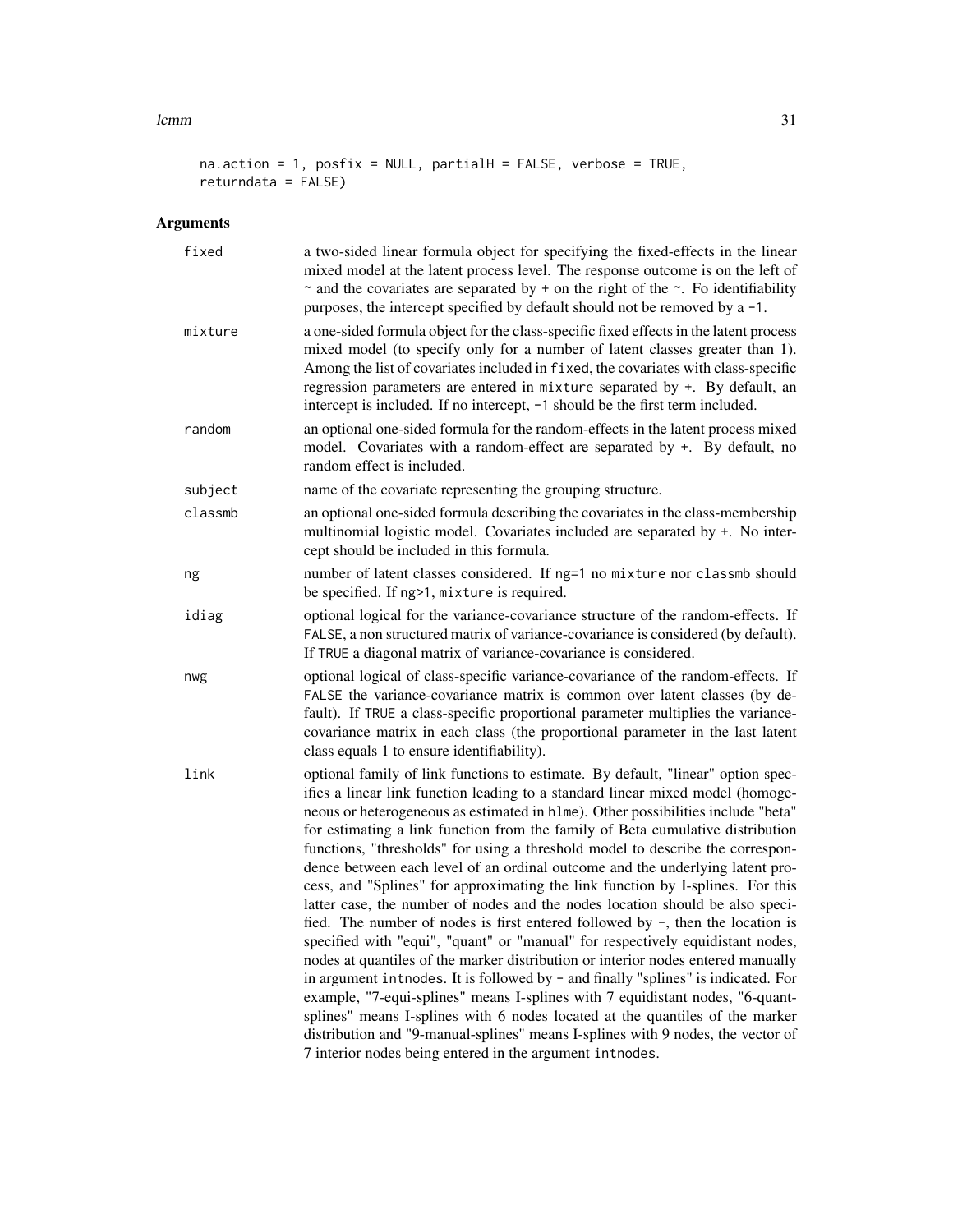| intnodes  | optional vector of interior nodes. This argument is only required for a I-splines<br>link function with nodes entered manually.                                                                                                                                                                                                                                                                                                                                                                                                                                                                                                                                                                                                                                                                         |
|-----------|---------------------------------------------------------------------------------------------------------------------------------------------------------------------------------------------------------------------------------------------------------------------------------------------------------------------------------------------------------------------------------------------------------------------------------------------------------------------------------------------------------------------------------------------------------------------------------------------------------------------------------------------------------------------------------------------------------------------------------------------------------------------------------------------------------|
| epsY      | optional definite positive real used to rescale the marker in $(0,1)$ when the beta<br>link function is used. By default, $epsY=0.5$ .                                                                                                                                                                                                                                                                                                                                                                                                                                                                                                                                                                                                                                                                  |
| cor       | optional brownian motion or autoregressive process modeling the correlation<br>between the observations. "BM" or "AR" should be specified, followed by the<br>time variable between brackets. By default, no correlation is added.                                                                                                                                                                                                                                                                                                                                                                                                                                                                                                                                                                      |
| data      | optional data frame containing the variables named in fixed, mixture, random,<br>classmb and subject.                                                                                                                                                                                                                                                                                                                                                                                                                                                                                                                                                                                                                                                                                                   |
| B         | optional specification for the initial values for the parameters. Three options are<br>allowed: (1) a vector of initial values is entered (the order in which the param-<br>eters are included is detailed in details section). (2) nothing is specified. A<br>preliminary analysis involving the estimation of a standard linear mixed model<br>is performed to choose initial values. (3) when ng>1, a lcmm object is entered.<br>It should correspond to the exact same structure of model but with ng=1. The<br>program will automatically generate initial values from this model. This specifi-<br>cation avoids the preliminary analysis indicated in (2). Note that due to possible<br>local maxima, the B vector should be specified and several different starting<br>points should be tried. |
| convB     | optional threshold for the convergence criterion based on the parameter stability.<br>By default, convB=0.0001.                                                                                                                                                                                                                                                                                                                                                                                                                                                                                                                                                                                                                                                                                         |
| convL     | optional threshold for the convergence criterion based on the log-likelihood sta-<br>bility. By default, convL=0.0001.                                                                                                                                                                                                                                                                                                                                                                                                                                                                                                                                                                                                                                                                                  |
| convG     | optional threshold for the convergence criterion based on the derivatives. By<br>default, convG=0.0001.                                                                                                                                                                                                                                                                                                                                                                                                                                                                                                                                                                                                                                                                                                 |
| maxiter   | optional maximum number of iterations for the Marquardt iterative algorithm.<br>By default, maxiter=100.                                                                                                                                                                                                                                                                                                                                                                                                                                                                                                                                                                                                                                                                                                |
| nsim      | number of points used to plot the estimated link function. By default, nsim=100.                                                                                                                                                                                                                                                                                                                                                                                                                                                                                                                                                                                                                                                                                                                        |
| prior     | name of the covariate containing the prior on the latent class membership. The<br>covariate should be an integer with values in $0,1,,ng$ . When there is no prior,<br>the value should be 0. When there is a prior for the subject, the value should be<br>the number of the latent class (in 1,,ng).                                                                                                                                                                                                                                                                                                                                                                                                                                                                                                  |
| range     | optional vector indicating the range of the outcome (that is the minimum and<br>maximum). By default, the range is defined according to the minimum and<br>maximum observed values of the outcome. The option should be used only for<br>Beta and Splines transformations.                                                                                                                                                                                                                                                                                                                                                                                                                                                                                                                              |
| subset    | optional vector giving the subset of observations in data to use. By default, all<br>lines.                                                                                                                                                                                                                                                                                                                                                                                                                                                                                                                                                                                                                                                                                                             |
| na.action | Integer indicating how NAs are managed. The default is 1 for 'na.omit'. The<br>alternative is 2 for 'na.fail'. Other options such as 'na.pass' or 'na.exclude' are<br>not implemented in the current version.                                                                                                                                                                                                                                                                                                                                                                                                                                                                                                                                                                                           |
| posfix    | Optional vector specifying the indices in vector B of the parameters that should<br>not be estimated. Default to NULL, all parameters are estimated.                                                                                                                                                                                                                                                                                                                                                                                                                                                                                                                                                                                                                                                    |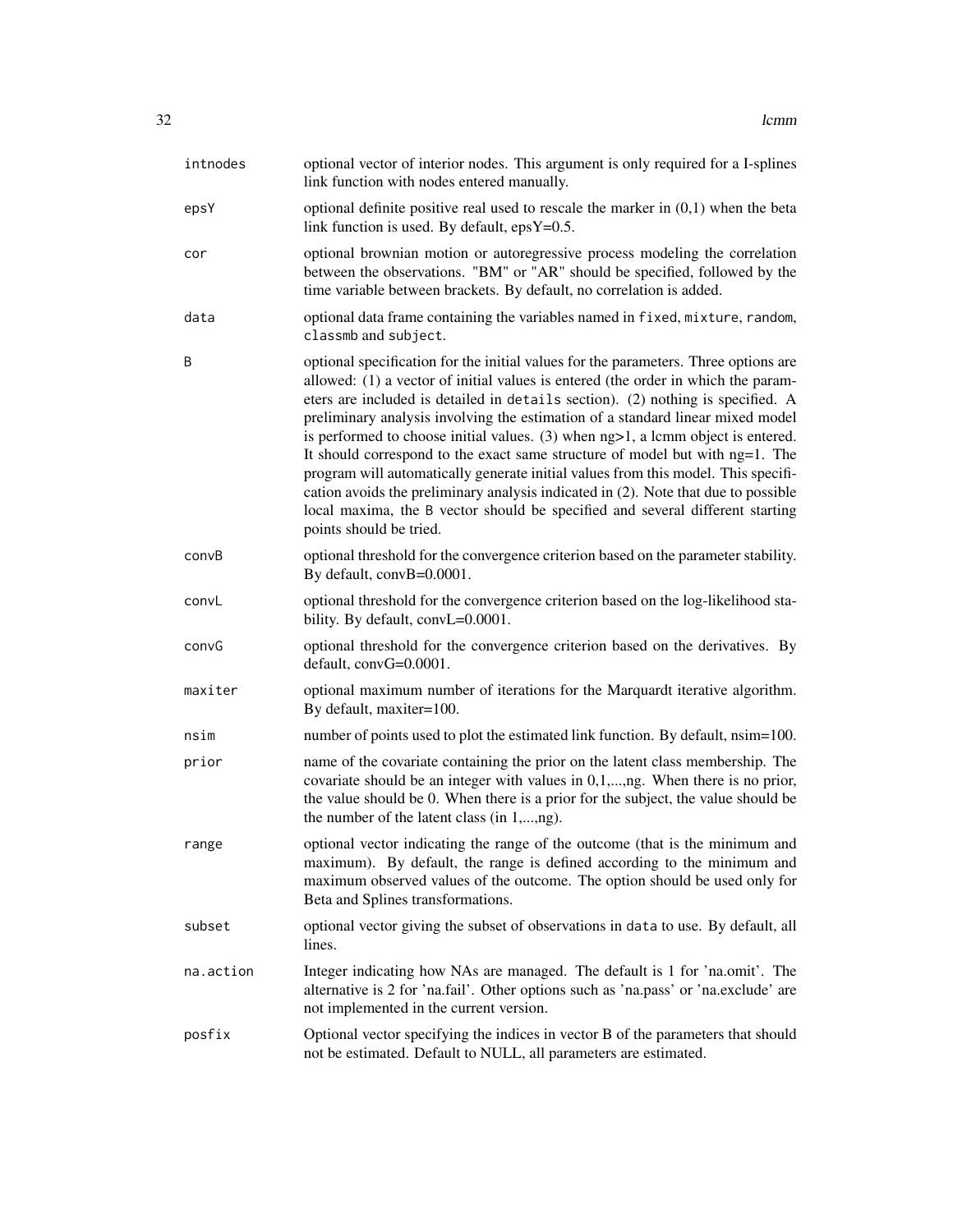#### lcmm 33

| partialH   | optional logical for Beta or Splines link functions only. Indicates whether the<br>parameters of the link functions can be dropped from the Hessian matrix to<br>define convergence criteria. |
|------------|-----------------------------------------------------------------------------------------------------------------------------------------------------------------------------------------------|
| verbose    | logical indicating if information about computation should be reported. Default<br>to TRUE.                                                                                                   |
| returndata | logical indicating if data used for computation should be returned. Default to<br>FALSE, data are not returned.                                                                               |

#### Details

#### A. THE PARAMETERIZED LINK FUNCTIONS

lcmm function estimates mixed models and latent class mixed models for different types of outcomes by assuming a parameterized link function for linking the outcome  $Y(t)$  with the underlying latent process L(t) it measures. To fix the latent process dimension, we chose to constrain the (first) intercept of the latent class mixed model at the latent process level at 0 and the standard error of the gaussian error of measurement at 1. These two parameters are replaced by additional parameters in the parameterized link function :

1. With the "linear" link function, 2 parameters are required that correspond directly to the intercept and the standard error:  $(Y - b1)/b2 = L(t)$ .

2. With the "beta" link function, 4 parameters are required for the following transformation: [ h( $Y(t)$ ',b1,b2) - b3]/b4 where h is the Beta CDF with canonical parameters c1 and c2 that can be derived from b1 and b2 as  $c1 = exp(b1)/[exp(b2)*(1+exp(b1))]$  and  $c2 = 1/[exp(b2)*(1+exp(b1))]$ , and Y(t)' is the rescaled outcome i.e.  $Y(t) = [ Y(t) - min(Y(t)) + exp Y ] / [ max(Y(t)) - min(Y(t)) ]$  $+2*epsY$ ].

3. With the "splines" link function, n+2 parameters are required for the following transformation  $b_1 + b_2^*I_1(Y(t)) + ... + b_n+2 I_n+1(Y(t))$ , where  $I_1,...,I_n+1$  is the basis of quadratic Isplines. To constraint the parameters to be positive, except for  $b_1$ , the program estimates  $b_k^*$ (for k=2,...,n+2) so that b k=(b  $k^{\text{A}}$ \*)^2.

4. With the "thresholds" link function for an ordinal outcome in levels 0,...,C. A maximumn of C parameters are required for the following transformation:  $Y(t)=c \leq b \ c \leq L(t) \leq b \ c+1$  with  $b_0 = -$  infinity and  $b_0 = -1$  = +infinity. The number of parameters is reduced if some levels do not have any information. For example, if a level c is not observed in the dataset, the corresponding threshold  $b_c+1$  is constrained to be the same as the previous one  $b_c$ . The number of parameters in the link function is reduced by 1.

To constraint the parameters to be increasing, except for the first parameter b\_1, the program estimates  $b_k^*$  (for k=2,...C) so that  $b_k=b_k-1+(b_k^*')^2$ .

Details of these parameterized link functions can be found in the referred papers.

## B. THE VECTOR OF PARAMETERS B

The parameters in the vector of initial values B or in the vector of maximum likelihood estimates best are included in the following order: (1) ng-1 parameters are required for intercepts in the latent class membership model, and if covariates are included in classmb, ng-1 paramaters should be entered for each one; (2) for all covariates in fixed, one parameter is required if the covariate is not in mixture, ng paramaters are required if the covariate is also in mixture; When ng=1, the intercept is not estimated and no parameter should be specified in B. When ng>1, the first intercept is not estimated and only ng-1 parameters should be specified in B; (3) the variance of each random-effect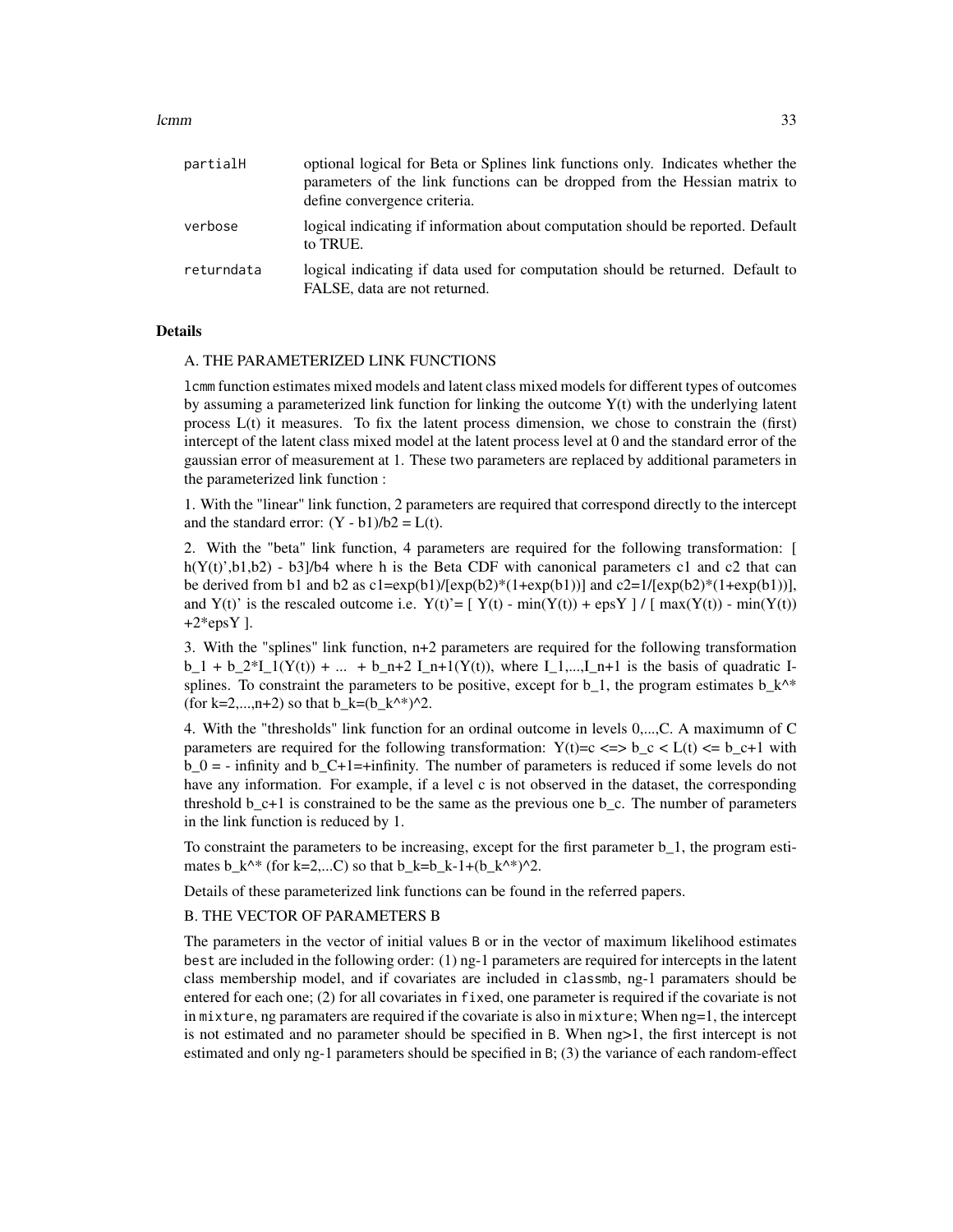specified in random (including the intercept) if idiag=TRUE and the inferior triangular variancecovariance matrix of all the random-effects if idiag=FALSE; (4) only if nwg=TRUE, ng-1 parameters for class-specific proportional coefficients for the variance covariance matrix of the random-effects; (5) In contrast with hlme, due to identifiability purposes, the standard error of the Gaussian error is not estimated (fixed at 1), and should not be specified in B; (6) The parameters of the link function: 2 for "linear", 4 for "beta", n+2 for "splines" with n nodes and the number of levels minus one for "thresholds".

## C. CAUTIONS REGARDING THE USE OF THE PROGRAM

Some caution should be made when using the program. convergence criteria are very strict as they are based on derivatives of the log-likelihood in addition to the parameter and log-likelihood stability. In some cases, the program may not converge and reach the maximum number of iterations fixed at 100. In this case, the user should check that parameter estimates at the last iteration are not on the boundaries of the parameter space. If the parameters are on the boundaries of the parameter space, the identifiability of the model is critical. This may happen especially with splines parameters that may be too close to 0 (lower boundary) or classmb parameters that are too high or low (perfect classification). When identifiability of some parameters is suspected, the program can be run again from the former estimates by fixing the suspected parameters to their value with option posfix. This usually solves the problem. An alternative is to remove the parameters of the Beta of Splines link function from the inverse of the Hessian with option partialH. If not, the program should be run again with other initial values, with a higher maximum number of iterations or less strict convergence tolerances.

Specifically when investigating heterogeneity (that is with ng>1): (1) As the log-likelihood of a latent class model can have multiple maxima, a careful choice of the initial values is crucial for ensuring convergence toward the global maximum. The program can be run without entering the vector of initial values (see point 2). However, we recommend to systematically enter initial values in B and try different sets of initial values. (2) The automatic choice of initial values we provide requires the estimation of a preliminary linear mixed model. The user should be aware that first, this preliminary analysis can take time for large datatsets and second, that the generated initial values can be very not likely and even may converge slowly to a local maximum. This is the reason why several alternatives exist. The vector of initial values can be directly specified in B the initial values can be generated (automatically or randomly) from a model with ng=. Finally, function gridsearch performs an automatic grid search.

#### D. NUMERICAL INTEGRATION WITH THE THRESHOLD LINK FUNCTION

With exception for the threshold link function, maximum likelihood estimation implemented in lcmm does not require any numerical integration over the random-effects so that the estimation procedure is relatively fast. See Proust et al. (2006) for more details on the estimation procedure.

However, with the threshold link function and when at least one random-effect is specified, a numerical integration over the random-effects distribution is required in each computation of the individual contribution to the likelihood which complicates greatly the estimation procedure. For the moment, we do not allow any option regarding the numerical integration technics used. 1. When a single random-effect is specified, we use a standard non-adaptive Gaussian quadrature with 30 points. 2. When at least two random-effects are specified, we use a multivariate non-adaptive Gaussian quadrature implemented by Genz (1996) in HRMSYM Fortran subroutine.

Further developments should allow for adaptive technics and more options regarding the numerical integration technic.

E. POSTERIOR DISCRETE LIKELIHOOD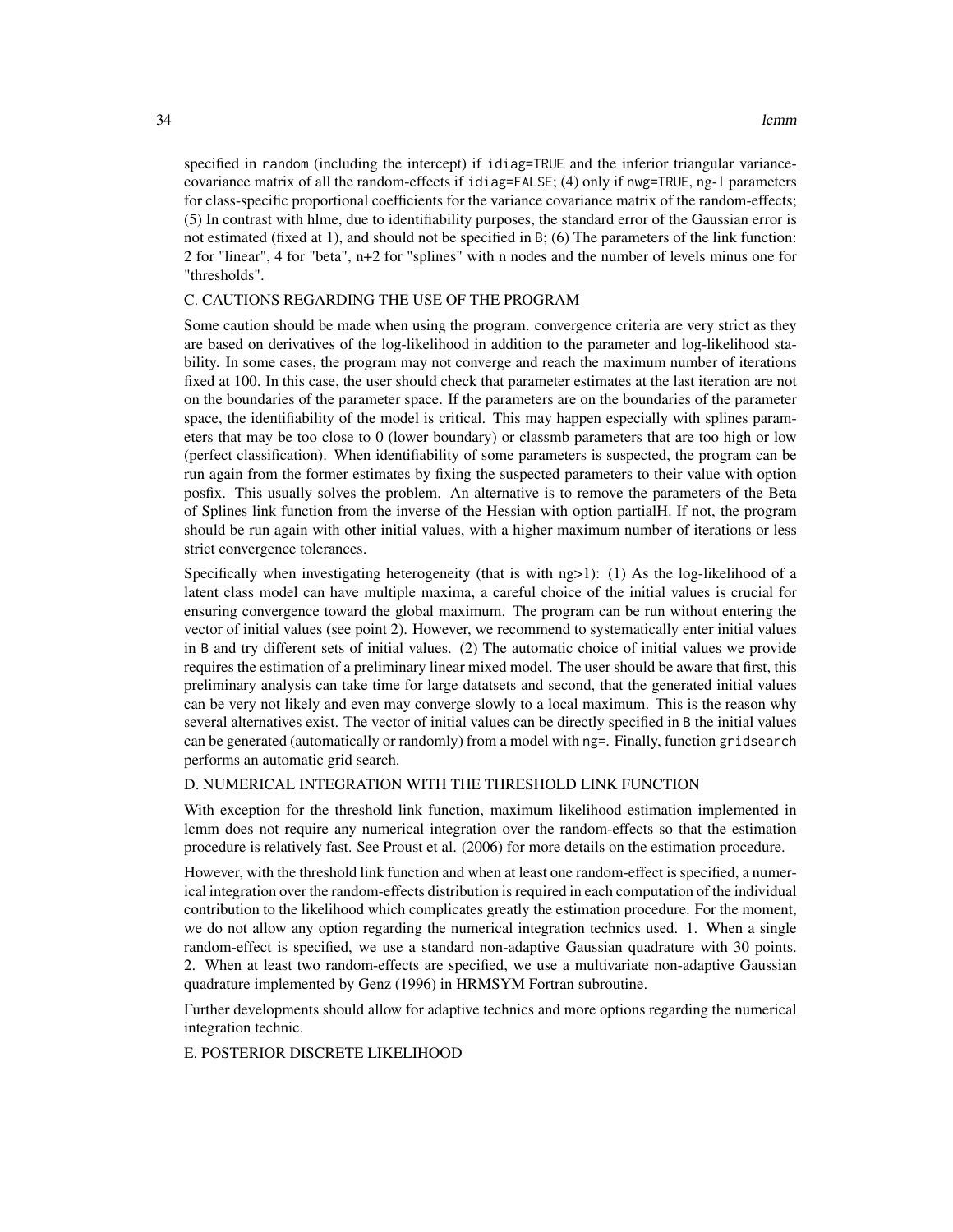#### lcmm 35

Models involving nonlinear continuous link functions assume the continuous data while the model with a threshold model assumes discrete data. As a consequence, comparing likelihoods or criteria based on the likelihood (as AIC) for these models is not possible as the former are based on a Lebesgue measure and the latter on a counting measure. To make the comparison possible, we compute the posterior discrete likelihood for all the models with a nonlinear continuous link function. This posterior likelihood considers the data as discrete; it is computed at the MLE (maximum likelihood estimates) using the counting measure so that models with threshold or continuous link functions become comparable. Further details can be found in Proust-Lima, Amieva, Jacqmin-Gadda (2012).

In addition to the Akaike information criterion based on the discrete posterior likelihood, we also compute a universal approximate cross-validation criterion to compare models based on a different measure. See Commenges, Proust-Lima, Samieri, Liquet (2015) for further details.

#### Value

The list returned is:

| ns      | number of grouping units in the dataset                                                                                                                                                                                                                                                                                                                                                                                                                                                                                                                                                            |
|---------|----------------------------------------------------------------------------------------------------------------------------------------------------------------------------------------------------------------------------------------------------------------------------------------------------------------------------------------------------------------------------------------------------------------------------------------------------------------------------------------------------------------------------------------------------------------------------------------------------|
| ng      | number of latent classes                                                                                                                                                                                                                                                                                                                                                                                                                                                                                                                                                                           |
| loglik  | log-likelihood of the model                                                                                                                                                                                                                                                                                                                                                                                                                                                                                                                                                                        |
| best    | vector of parameter estimates in the same order as specified in B and detailed in<br>section details                                                                                                                                                                                                                                                                                                                                                                                                                                                                                               |
| $\vee$  | vector containing the upper triangle matrix of variance-covariance estimates of<br>Best with exception for variance-covariance parameters of the random-effects<br>for which V contains the variance-covariance estimates of the Cholesky trans-<br>formed parameters displayed in cholesky                                                                                                                                                                                                                                                                                                        |
| gconv   | vector of convergence criteria: 1. on the parameters, 2. on the likelihood, 3. on<br>the derivatives                                                                                                                                                                                                                                                                                                                                                                                                                                                                                               |
| conv    | status of convergence: $=1$ if the convergence criteria were satisfied, $=2$ if the<br>maximum number of iterations was reached, $=4$ or 5 if a problem occurred during<br>optimisation                                                                                                                                                                                                                                                                                                                                                                                                            |
| call    | the matched call                                                                                                                                                                                                                                                                                                                                                                                                                                                                                                                                                                                   |
| niter   | number of Marquardt iterations                                                                                                                                                                                                                                                                                                                                                                                                                                                                                                                                                                     |
| dataset | dataset                                                                                                                                                                                                                                                                                                                                                                                                                                                                                                                                                                                            |
| N       | internal information used in related functions                                                                                                                                                                                                                                                                                                                                                                                                                                                                                                                                                     |
| idiag   | internal information used in related functions                                                                                                                                                                                                                                                                                                                                                                                                                                                                                                                                                     |
| pred    | table of individual predictions and residuals in the underlying latent process<br>scale; it includes marginal predictions (pred_m), marginal residuals (resid_m),<br>subject-specific predictions (pred_ss) and subject-specific residuals (resid_ss)<br>averaged over classes, the transformed observations in the latent process scale<br>(obs) and finally the class-specific marginal and subject-specific predictions (with<br>the number of the latent class: $pred_m_1, pred_m_2, , pred_s_1, pred_s_2, ,$<br>This output is not available yet when specifying a thresholds transformation. |
| pprob   | table of posterior classification and posterior individual class-membership prob-<br>abilities                                                                                                                                                                                                                                                                                                                                                                                                                                                                                                     |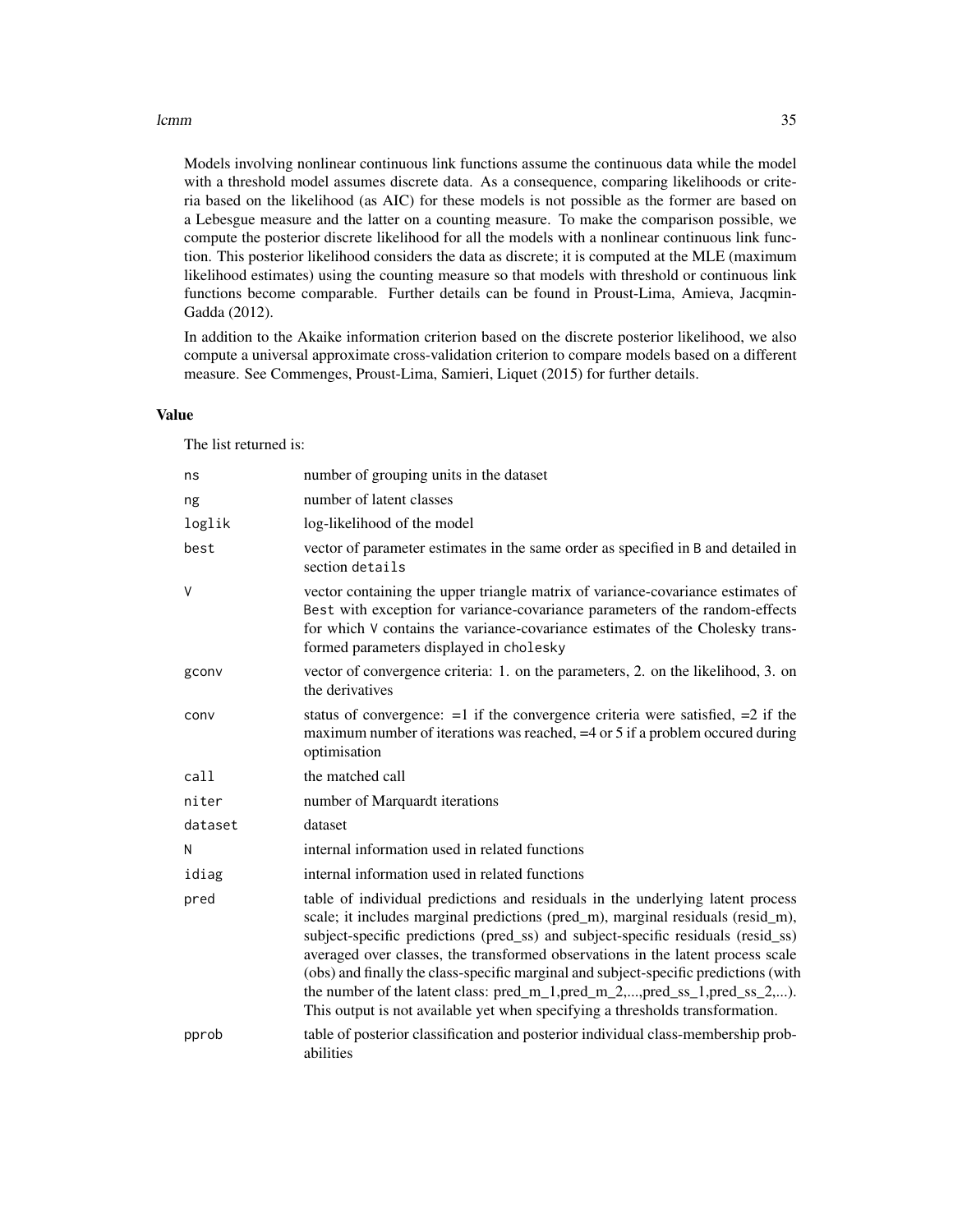| Xnames    | list of covariates included in the model                                                                                                                                                              |
|-----------|-------------------------------------------------------------------------------------------------------------------------------------------------------------------------------------------------------|
| predRE    | table containing individual predictions of the random-effects : a column per<br>random-effect, a line per subject. This output is not available yet when specify-<br>ing a thresholds transformation. |
| cholesky  | vector containing the estimates of the Cholesky transformed parameters of the<br>variance-covariance matrix of the random-effects                                                                     |
| estimlink | table containing the simulated values of the marker and corresponding estimated<br>link function                                                                                                      |
| epsY      | definite positive real used to rescale the marker in $(0,1)$ when the beta link func-<br>tion is used. By default, $epsY=0.5$ .                                                                       |
| linktype  | indicator of link function type: 0 for linear, 1 for beta, 2 for splines and 3 for<br>thresholds                                                                                                      |
| linknodes | vector of nodes useful only for the 'splines' link function                                                                                                                                           |
| data      | the original data set (if returndata is TRUE)                                                                                                                                                         |
|           |                                                                                                                                                                                                       |

## Author(s)

Cecile Proust-Lima, Amadou Diakite, Benoit Liquet and Viviane Philipps

<cecile.proust-lima@inserm.fr>

#### References

Proust-Lima C, Philipps V, Liquet B (2017). Estimation of Extended Mixed Models Using Latent Classes and Latent Processes: The R Package lcmm. Journal of Statistical Software, 78(2), 1-56. doi:10.18637/jss.v078.i02

Genz and Keister (1996). Fully symmetric interpolatory rules for multiple integrals over infinite regions with gaussian weight. Journal of Computational and Applied Mathematics 71: 299-309.

Proust and Jacqmin-Gadda (2005). Estimation of linear mixed models with a mixture of distribution for the random-effects. Comput Methods Programs Biomed 78: 165-73.

Proust, Jacqmin-Gadda, Taylor, Ganiayre, and Commenges (2006). A nonlinear model with latent process for cognitive evolution using multivariate longitudinal data. Biometrics 62: 1014-24.

Proust-Lima, Dartigues and Jacqmin-Gadda (2011). Misuse of the linear mixed model when evaluating risk factors of cognitive decline. Amer J Epidemiol 174(9): 1077-88.

Proust-Lima, Amieva and Jacqmin-Gadda (2013). Analysis of multivariate mixed longitudinal data : a flexible latent process approach, British Journal of Mathematical and Statistical Psychology 66(3): 470-87.

Commenges, Proust-Lima, Samieri, Liquet (2015). A universal approximate cross-validation criterion for regular risk functions. Int J Biostat. 2015 May;11(1):51-67

## See Also

[postprob](#page-60-1), [plot.lcmm](#page-51-1), [plot.predict](#page-59-1), [hlme](#page-15-1)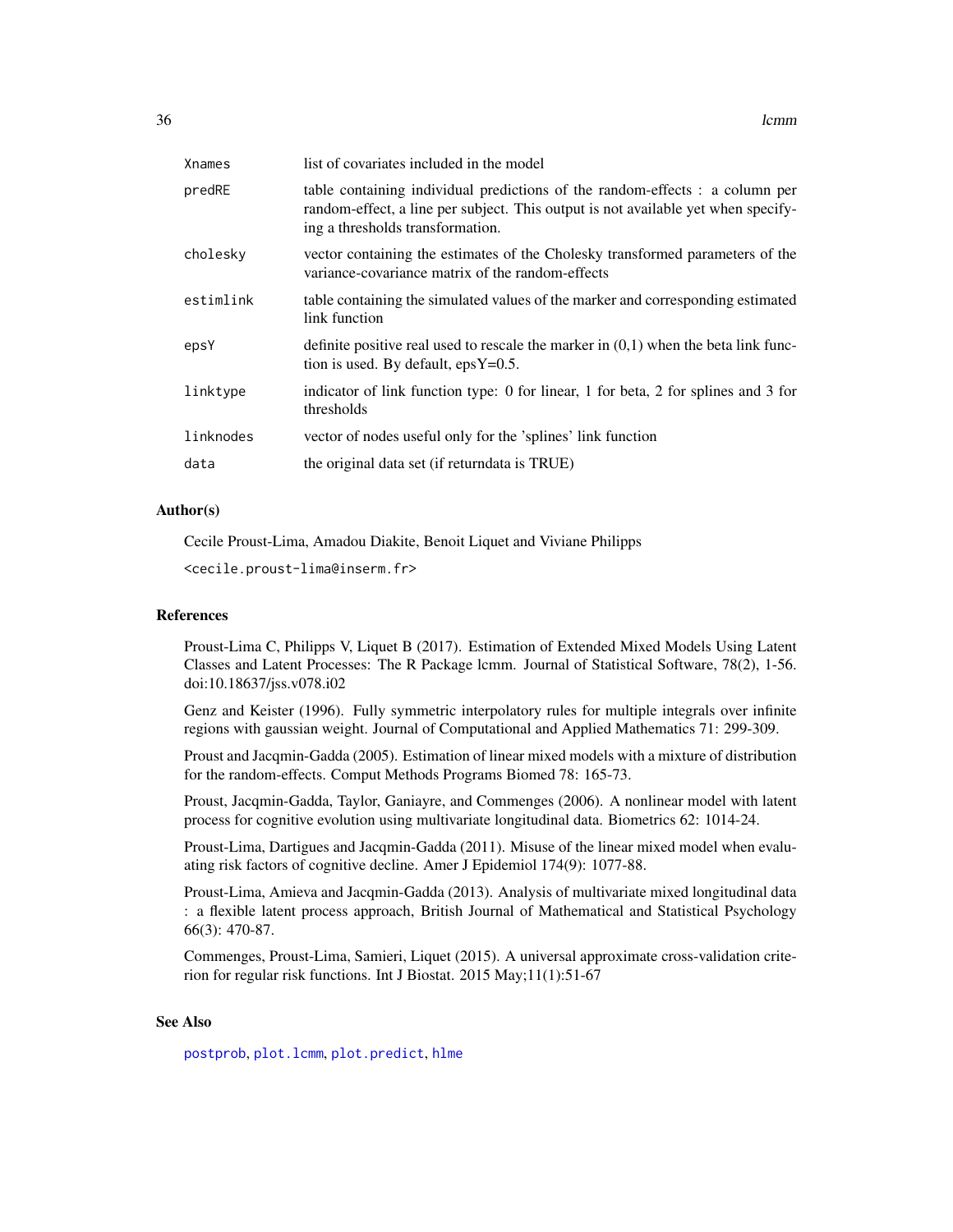#### lcmm 37

## Examples

```
## Not run:
#### Estimation of homogeneous mixed models with different assumed link
#### functions, a quadratic mean trajectory for the latent process and
#### correlated random intercept and slope (the random quadratic slope
#### was removed as it did not improve the fit of the data).
#### -- comparison of linear, Beta and 3 different splines link functions --
# linear link function
m10<-lcmm(Ydep2~Time+I(Time^2),random=~Time,subject='ID',ng=1,
data=data_lcmm,link="linear")
summary(m10)
# Beta link function
m11<-lcmm(Ydep2~Time+I(Time^2),random=~Time,subject='ID',ng=1,
data=data_lcmm,link="beta")
summary(m11)
plot(m11,which="linkfunction",bty="l")
# I-splines with 3 equidistant nodes
m12<-lcmm(Ydep2~Time+I(Time^2),random=~Time,subject='ID',ng=1,
data=data_lcmm,link="3-equi-splines")
summary(m12)
# I-splines with 5 nodes at quantiles
m13<-lcmm(Ydep2~Time+I(Time^2),random=~Time,subject='ID',ng=1,
data=data_lcmm,link="5-quant-splines")
summary(m13)
# I-splines with 5 nodes, and interior nodes entered manually
m14<-lcmm(Ydep2~Time+I(Time^2),random=~Time,subject='ID',ng=1,
data=data_lcmm,link="5-manual-splines",intnodes=c(10,20,25))
summary(m14)
plot(m14,which="linkfunction",bty="l")
# Thresholds
# Especially for the threshold link function, we recommend to estimate
# models with increasing complexity and use estimates of previous ones
# to specify plausible initial values (we remind that estimation of
# models with threshold link function involves a computationally demanding
# numerical integration -here of size 3)
m15<-lcmm(Ydep2~Time+I(Time^2),random=~Time,subject='ID',ng=1
,data=data_lcmm,link="thresholds",maxiter=100,
B=c(-0.8379, -0.1103, 0.3832, 0.3788 , 0.4524, -7.3180, 0.5917, 0.7364,
0.6530, 0.4038, 0.4290, 0.6099, 0.6014 , 0.5354 , 0.5029 , 0.5463,
 0.5310 , 0.5352, 0.6498, 0.6653, 0.5851, 0.6525, 0.6701 , 0.6670 ,
 0.6767 , 0.7394 , 0.7426, 0.7153, 0.7702, 0.6421))
summary(m15)
plot(m15,which="linkfunction",bty="l")
#### Plot of estimated different link functions:
#### (applicable for models that only differ in the "link function" used.
#### Otherwise, the latent process scale is different and a rescaling
#### is necessary)
plot(m10,which="linkfunction",col=1,xlab="latent process",ylab="marker",
```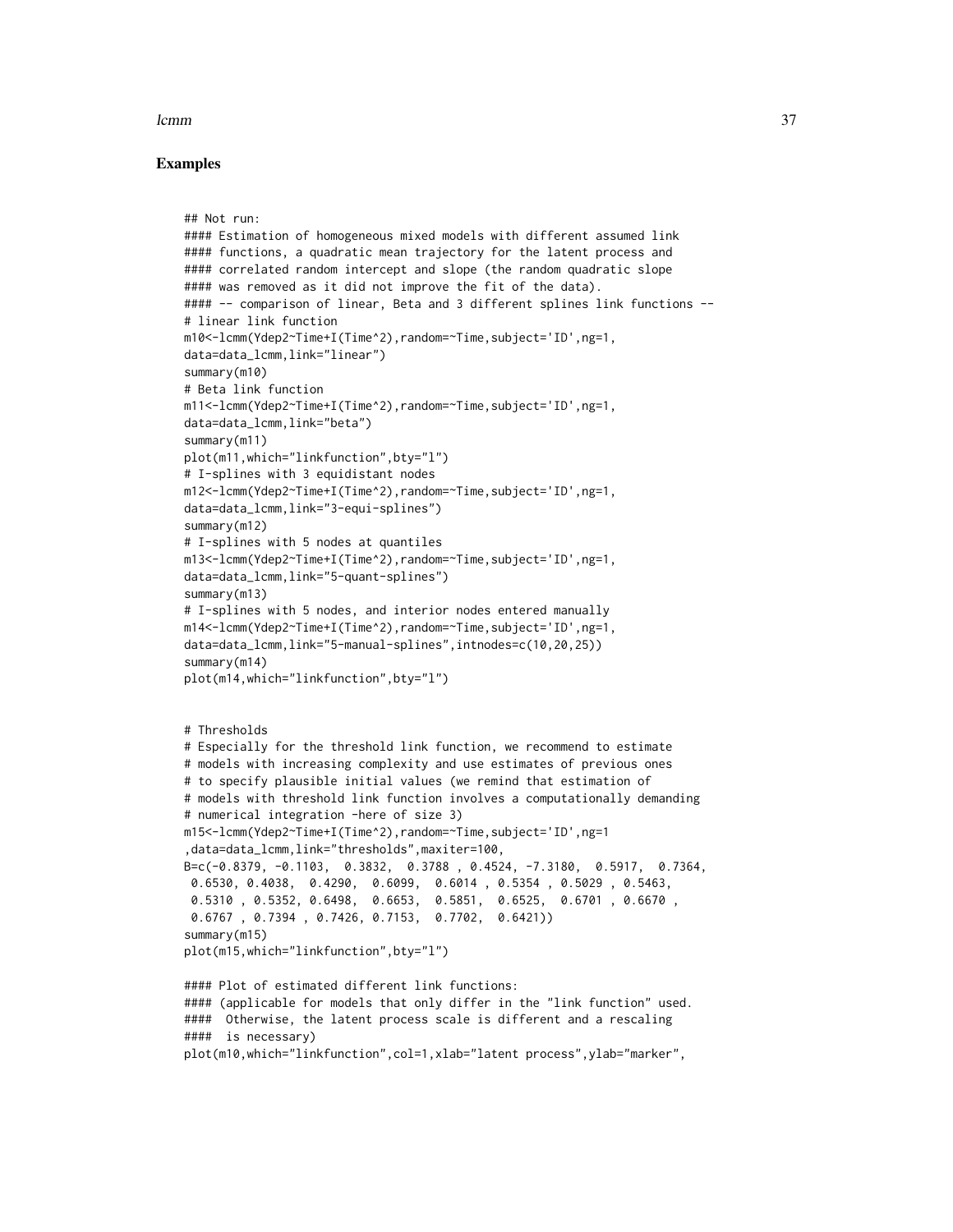```
bty="l",xlim=c(-10,5),legend=NULL)
plot(m11,which="linkfunction",add=TRUE,col=2,legend=NULL)
plot(m12,which="linkfunction",add=TRUE,col=3,legend=NULL)
plot(m13,which="linkfunction",add=TRUE,col=4,legend=NULL)
plot(m14,which="linkfunction",add=TRUE,col=5,legend=NULL)
plot(m15,which="linkfunction",add=TRUE,col=6,legend=NULL)
legend(x="bottomright",legend=c("linear","beta","spl_3e","spl_5q","spl_5m","thresholds"),
col=1:6,lty=1,inset=.02,box.lty=0)
#### Estimation of 2-latent class mixed models with different assumed link
#### functions with individual and class specific linear trend
#### for illustration, only default initial values where used but other
#### sets of initial values should also be tried to ensure convergence
#### towards the golbal maximum
# Linear link function
m20<-lcmm(Ydep2~Time,random=~Time,subject='ID',mixture=~Time,ng=2,
idiag=TRUE,data=data_lcmm,link="linear",B=c(-0.98,0.79,-2.09,
-0.81,0.19,0.55,24.49,2.24))
summary(m20)
postprob(m20)
# Beta link function
m21<-lcmm(Ydep2~Time,random=~Time,subject='ID',mixture=~Time,ng=2,
idiag=TRUE,data=data_lcmm,link="beta",B=c(-0.1,-0.56,-0.4,-1.77,
0.53,0.14,0.6,-0.83,0.73,0.09))
summary(m21)
postprob(m21)
# I-splines link function (and 5 nodes at quantiles)
m22<-lcmm(Ydep2~Time,random=~Time,subject='ID',mixture=~Time,ng=2,
idiag=TRUE,data=data_lcmm,link="5-quant-splines",B=c(0.12,0.63,
-1.76,-0.39,0.51,0.13,-7.37,1.05,1.28,1.96,1.3,0.93,1.05))
summary(m22)
postprob(m22)
data <- data_lcmm[data_lcmm$ID==193,]
plot(predictL(m22,var.time="Time",newdata=data,bty="l")
```
## End(Not run)

mpjlcmm *Estimation of multi-process joint latent class mixed models*

## **Description**

Estimation of multi-process joint latent class mixed models

## Usage

```
mpjlcmm(longitudinal, subject, classmb, ng, survival, hazard = "Weibull",
```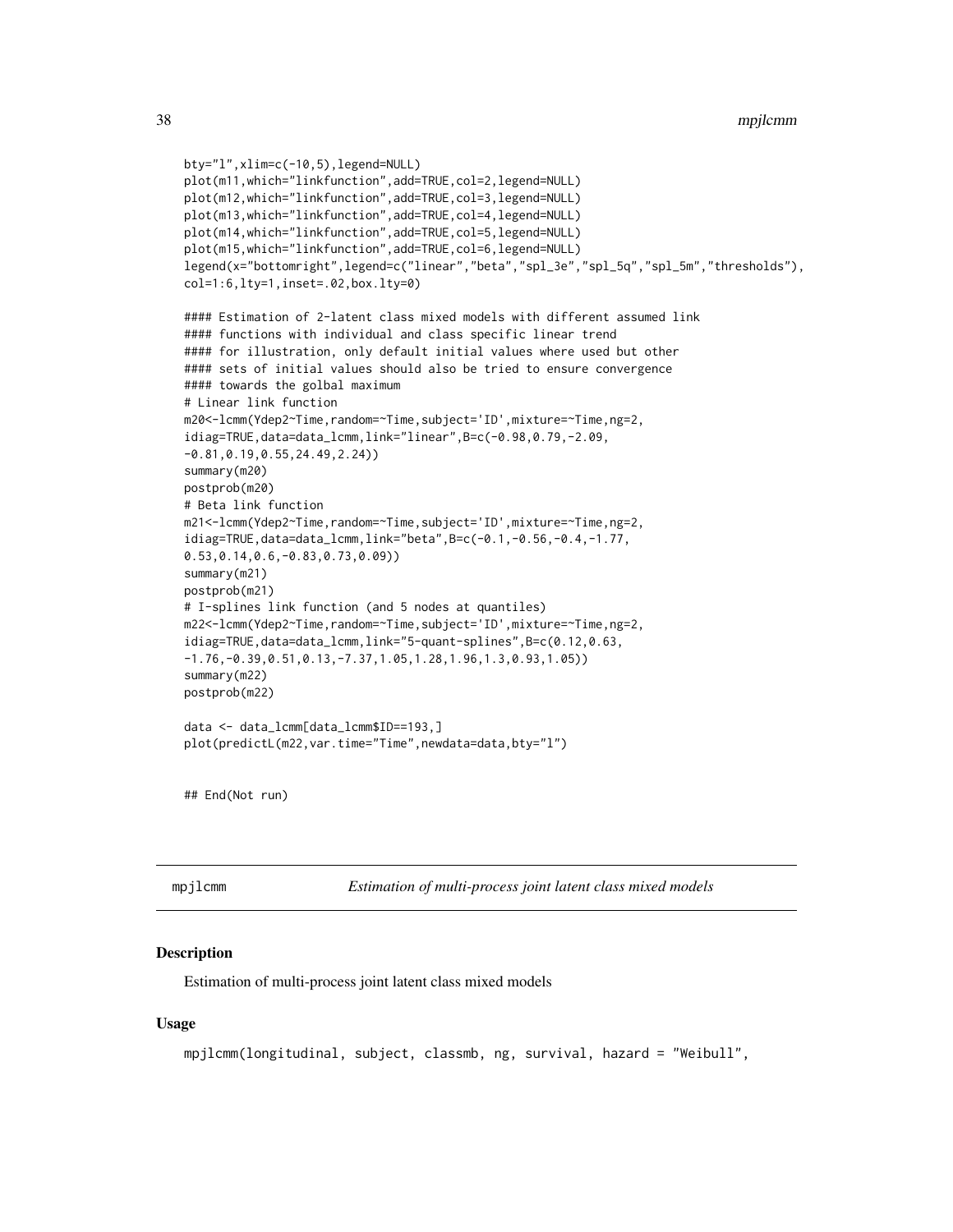#### mpjlcmm 39

```
hazardtype = "Specific", hazardnodes = NULL, TimeDepVar = NULL, data, B,
convB = 1e-04, convL = 1e-04, convG = 1e-04, maxiter = 100,
nsim = 100, prior, logscale = FALSE, subset = NULL, na.action = 1,
posfix = NULL, partialH = FALSE, verbose = TRUE)
```
# Arguments

| longitudinal | list of longitudinal models of the type hlme, lcmm or multlcmm                                                                                                                                                                                                                                                                                                                                                                                                                                                                                                                                                                                                                                                                                  |
|--------------|-------------------------------------------------------------------------------------------------------------------------------------------------------------------------------------------------------------------------------------------------------------------------------------------------------------------------------------------------------------------------------------------------------------------------------------------------------------------------------------------------------------------------------------------------------------------------------------------------------------------------------------------------------------------------------------------------------------------------------------------------|
| subject      | name of the covariate representing the grouping structure (called subject identi-<br>fier)                                                                                                                                                                                                                                                                                                                                                                                                                                                                                                                                                                                                                                                      |
| classmb      | optional one-sided formula describing the covariates in the class-membership<br>multinomial logistic model                                                                                                                                                                                                                                                                                                                                                                                                                                                                                                                                                                                                                                      |
| ng           | number of latent classes considered                                                                                                                                                                                                                                                                                                                                                                                                                                                                                                                                                                                                                                                                                                             |
| survival     | two-sided formula object specifying the survival part of the model                                                                                                                                                                                                                                                                                                                                                                                                                                                                                                                                                                                                                                                                              |
| hazard       | optional family of hazard function assumed for the survival model (Weibull,<br>piecewise or splines)                                                                                                                                                                                                                                                                                                                                                                                                                                                                                                                                                                                                                                            |
| hazardtype   | optional indicator for the type of baseline risk function (Specific, PH or Com-<br>mon)                                                                                                                                                                                                                                                                                                                                                                                                                                                                                                                                                                                                                                                         |
| hazardnodes  | optional vector containing interior nodes if splines or piecewise is specified<br>for the baseline hazard function in hazard                                                                                                                                                                                                                                                                                                                                                                                                                                                                                                                                                                                                                    |
| TimeDepVar   | optional vector specifying the name of the time-depending covariate in the sur-<br>vival model                                                                                                                                                                                                                                                                                                                                                                                                                                                                                                                                                                                                                                                  |
| data         | data frame containing all the variables used in the model                                                                                                                                                                                                                                                                                                                                                                                                                                                                                                                                                                                                                                                                                       |
| B            | optional specification for the initial values for the parameters. Three options<br>are allowed: (1) a vector of initial values is entered (the order in which the<br>parameters are included is detailed in details section). (2) nothing is specified.<br>Initial values are extracted from the models specified in longitudinal, and<br>default initial values are chosen for the survival part $(3)$ when $ng>1$ , a mpjlcmm<br>object is entered. It should correspond to the exact same structure of model<br>but with ng=1. The program will automatically generate initial values from this<br>model. Note that due to possible local maxima, the B vector should be specified<br>and several different starting points should be tried. |
| convB        | optional threshold for the convergence criterion based on the parameter stabilit                                                                                                                                                                                                                                                                                                                                                                                                                                                                                                                                                                                                                                                                |
| convL        | optional threshold for the convergence criterion based on the log-likelihood sta-<br>bility                                                                                                                                                                                                                                                                                                                                                                                                                                                                                                                                                                                                                                                     |
| convG        | optional threshold for the convergence criterion based on the derivatives                                                                                                                                                                                                                                                                                                                                                                                                                                                                                                                                                                                                                                                                       |
| maxiter      | optional maximum number of iterations for the Marquardt iterative algorithm                                                                                                                                                                                                                                                                                                                                                                                                                                                                                                                                                                                                                                                                     |
| nsim         | optional number of points for the predicted survival curves and predicted base-<br>line risk curves                                                                                                                                                                                                                                                                                                                                                                                                                                                                                                                                                                                                                                             |
| prior        | optional name of a covariate containing a prior information about the latent class<br>membership                                                                                                                                                                                                                                                                                                                                                                                                                                                                                                                                                                                                                                                |
| logscale     | optional boolean indicating whether an exponential (logscale=TRUE) or a square<br>(logscale=FALSE -by default) transformation is used to ensure positivity of pa-<br>rameters in the baseline risk functions                                                                                                                                                                                                                                                                                                                                                                                                                                                                                                                                    |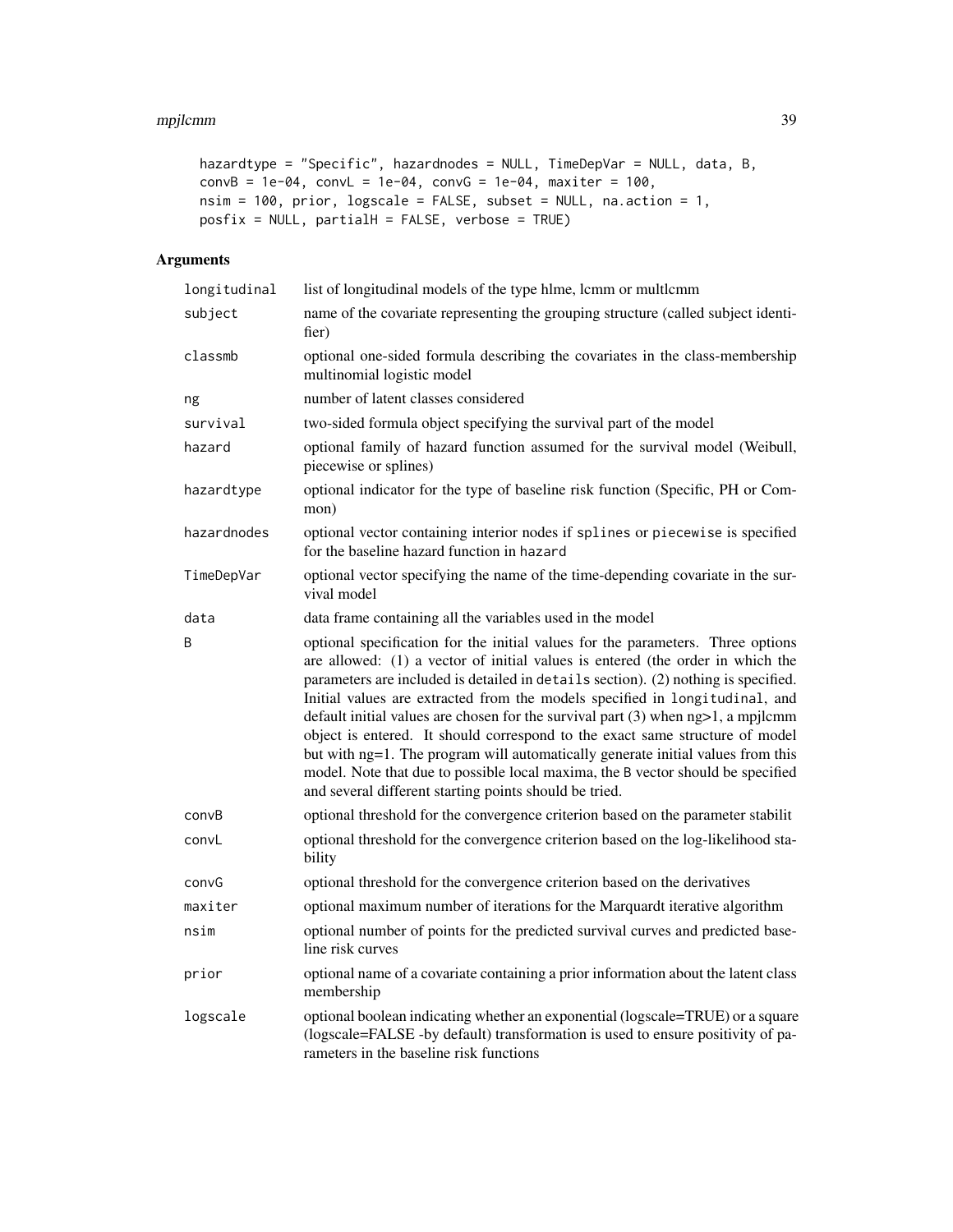| subset    | a specification of the rows to be used: defaults to all rows. This can be any valid<br>indexing vector for the rows of data or if that is not supplied, a data frame made<br>up of the variable used in formula.      |
|-----------|-----------------------------------------------------------------------------------------------------------------------------------------------------------------------------------------------------------------------|
| na.action | Integer indicating how NAs are managed. The default is 1 for 'na.omit'. The<br>alternative is 2 for 'na.fail'. Other options such as 'na.pass' or 'na.exclude' are<br>not implemented in the current version.         |
| posfix    | Optional vector specifying the indices in vector B of the parameters that should<br>not be estimated. Default to NULL, all parameters are estimated                                                                   |
| partialH  | optional logical for Piecewise and Splines baseline risk functions only. Indicates<br>whether the parameters of the baseline risk functions can be dropped from the<br>Hessian matrix to define convergence criteria. |
| verbose   | logical indicating if information about computation should be reported. Default<br>to TRUE.                                                                                                                           |
|           |                                                                                                                                                                                                                       |

## Author(s)

Cecile Proust Lima and Viviane Philipps

# Examples

## Not run: paquid\$age65 <- (paquid\$age-65)/10 ############################################################################## ### EXAMPLE 1 : ### ###two outcomes measuring the same latent process along with dementia onset### ############################################################################## ## multlcmm model for MMSE and BVRT for 1 class mult1 <- multlcmm(MMSE+BVRT~age65+I(age65^2)+CEP+male,random=~age65+I(age65^2), subject="ID", link=c("5-quant-splines", "4-quant-splines"), data=paquid) summary(mult1) ## joint model for 1 class m1S <- mpjlcmm(longitudinal=list(mult1),subject="ID",ng=1,data=paquid, survival=Surv(age\_init,agedem,dem)~1) summary(m1S) ##### joint model for 2 classes ##### ## specify longitudinal model for 2 classes, without estimation mult2 <- multlcmm(MMSE+BVRT~age65+I(age65^2)+CEP+male,random=~age65+I(age65^2), subject="ID",link=c("5-quant-splines","4-quant-splines"),ng=2, mixture=~age65+I(age65^2),data=paquid,B=random(mult1),maxiter=0) ## estimation of the associated joint model

```
m2S <- mpjlcmm(longitudinal=list(mult2),subject="ID",ng=2,data=paquid,
survival=Surv(age_init,agedem,dem)~1)
```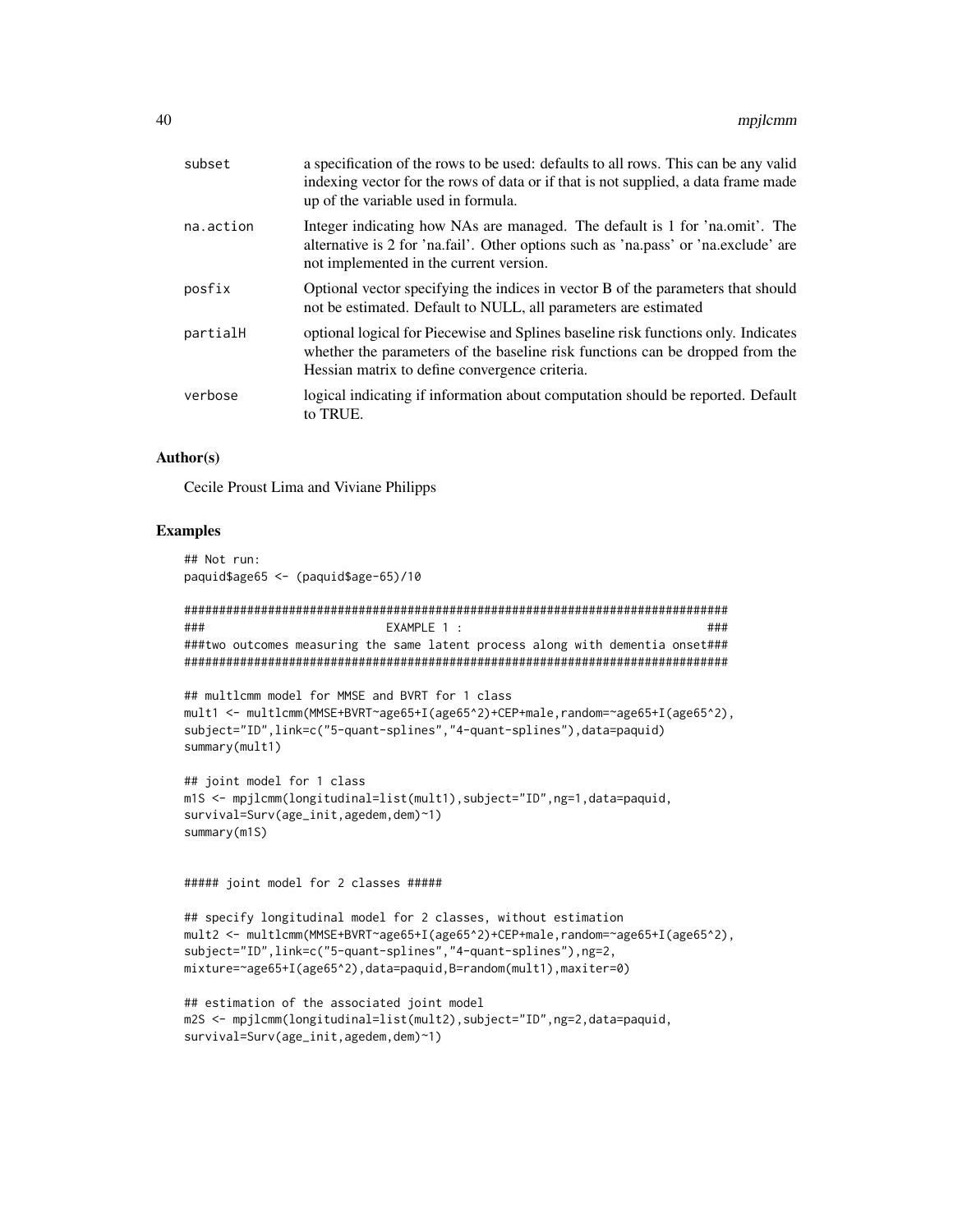#### mpjlcmm 41

```
## estimation by a grid search with 50 replicates, initial values
## randomly generated from m1S
m2S_b <- gridsearch(mpjlcmm(longitudinal=list(mult2),subject="ID",ng=2,
data=paquid,survival=Surv(age_init,agedem,dem)~1), minit=m1S, rep=50, maxiter=30)
##### joint model for 3 classes #####
mult3 <- multlcmm(MMSE+BVRT~age65+I(age65^2)+CEP+male,random=~age65+I(age65^2),
subject="ID",link=c("5-quant-splines","4-quant-splines"),ng=3,
mixture=~age65+I(age65^2),data=paquid,B=random(mult1),maxiter=0)
m3S <- mpjlcmm(longitudinal=list(mult3),subject="ID",ng=3,data=paquid,
survival=Surv(age_init,agedem,dem)~1)
m3S_b <- gridsearch(mpjlcmm(longitudinal=list(mult3),subject="ID",ng=3,
data=paquid,survival=Surv(age_init,agedem,dem)~1), minit=m1S, rep=50, maxiter=30)
##### summary of the models #####
summarytable(m1S,m2S,m2S_b,m3S,m3S_b)
##### post-fit #####
## update longitudinal models :
mod2 <- update(m2S)
mult2\_post \leftarrow mod2[[1]]## -> use the available functions for multlcmm on the mult2_post object
## fit of the longitudinal trajectories
par(mfrow=c(2,2))
plot(mult2_post,"fit","age65",marg=TRUE,shades=TRUE,outcome=1)
plot(mult2_post,"fit","age65",marg=TRUE,shades=TRUE,outcome=2)
plot(mult2_post,"fit","age65",marg=FALSE,shades=TRUE,outcome=1)
plot(mult2_post,"fit","age65",marg=FALSE,shades=TRUE,outcome=2)
## predicted trajectories
dpred <- data.frame(age65=seq(0,3,0.1),male=0,CEP=0)
predL <- predictL(mult2_post,newdata=dpred,var.time="age65",confint=TRUE)
plot(predL,shades=TRUE) # in the latent process scale
predY <- predictY(mult2_post,newdata=dpred,var.time="age65",draws=TRUE)
plot(predY,shades=TRUE,ylim=c(0,30),main="MMSE") #in the 0-30 scale for MMSE
plot(predY,shades=TRUE,ylim=c(0,15),outcome=2,main="BVRT") #in 0-15 for BVRT
```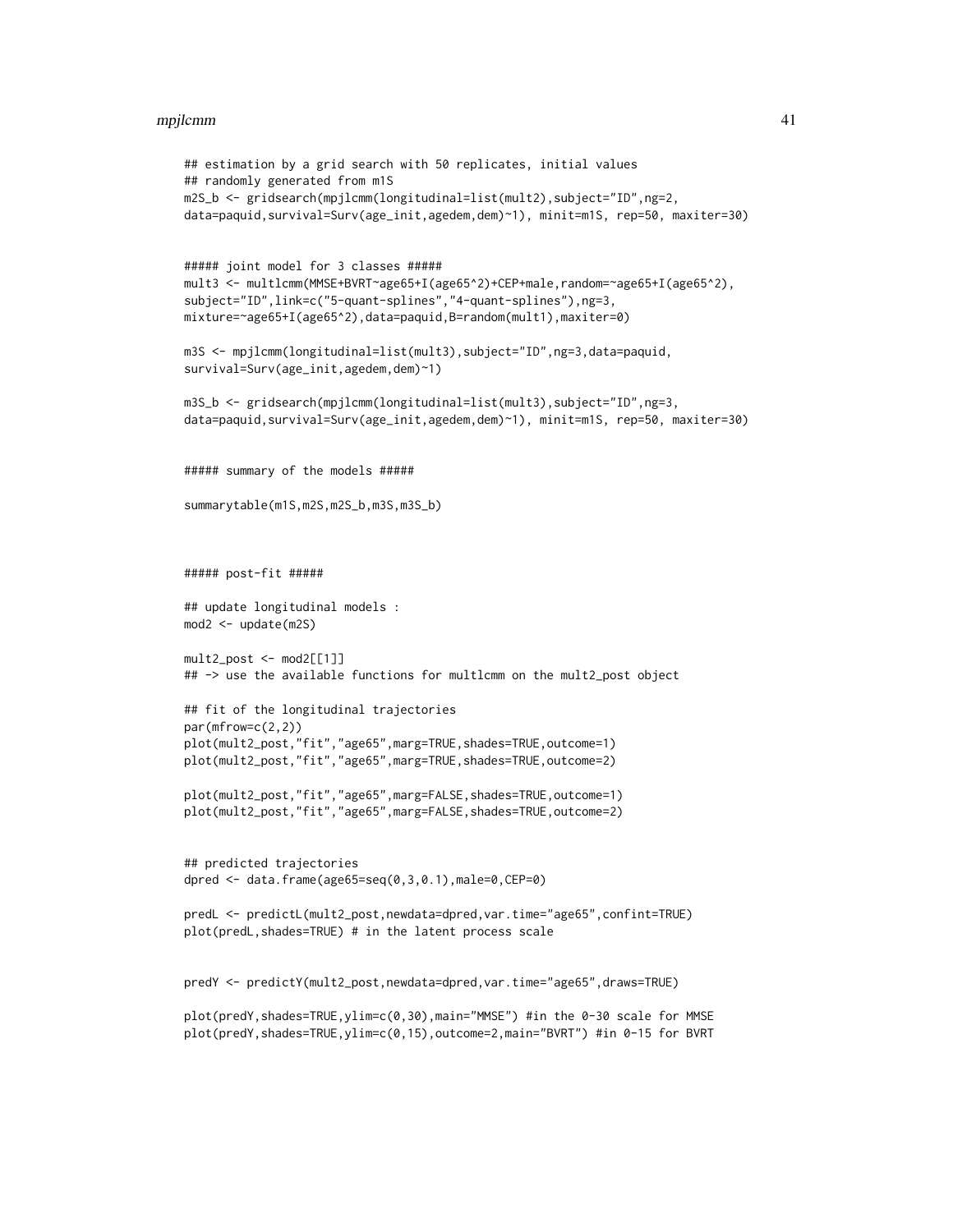#### 42 mpjlcmm

```
## baseline hazard and survival curves :
plot(m2S,"hazard")
plot(m2S,"survival")
## posteriori probabilities and classification :
postprob(m2S)
####################################################################################
### EXAMPLE 2 : ###
### two latent processes measured each by one outcome along with dementia onset ###
####################################################################################
## define the two longitudinal models
mMMSE1 <- lcmm(MMSE~age65+I(age65^2)+CEP,random=~age65+I(age65^2),subject="ID",
link="5-quant-splines",data=paquid)
mCESD1 <- lcmm(CESD~age65+I(age65^2)+male,random=~age65+I(age65^2),subject="ID",
link="5-quant-splines",data=paquid)
## joint estimation
mm1S <- mpjlcmm(longitudinal=list(mMMSE1,mCESD1),subject="ID",ng=1,data=paquid,
survival=Surv(age_init,agedem,dem)~CEP+male)
## with 2 latent classes
mMMSE2 <- lcmm(MMSE~age65+I(age65^2)+CEP,random=~age65+I(age65^2),subject="ID",
link="5-quant-splines",data=paquid,ng=2,mixture=~age65+I(age65^2),
B=random(mMMSE1),maxiter=0)
mCESD2 <- lcmm(CESD~age65+I(age65^2)+male,random=~age65+I(age65^2),subject="ID",
link="5-quant-splines",data=paquid,ng=2,mixture=~age65+I(age65^2),
B=random(mCESD1),maxiter=0)
mm2S <- mpjlcmm(longitudinal=list(mMMSE2,mCESD2),subject="ID",ng=2,data=paquid,
survival=Surv(age_init,agedem,dem)~CEP+mixture(male),classmb=~CEP+male)
mm2S_b <- gridsearch(mpjlcmm(longitudinal=list(mMMSE2,mCESD2),subject="ID",ng=2,
data=paquid,survival=Surv(age_init,agedem,dem)~CEP+mixture(male),
classmb=~CEP+male),minit=mm1S,rep=50,maxiter=50)
summarytable(mm1S,mm2S,mm2S_b)
mod1_biv <- update(mm1S)
mod2_biv <- update(mm2S)
## -> use post-fit functions as in exemple 1
```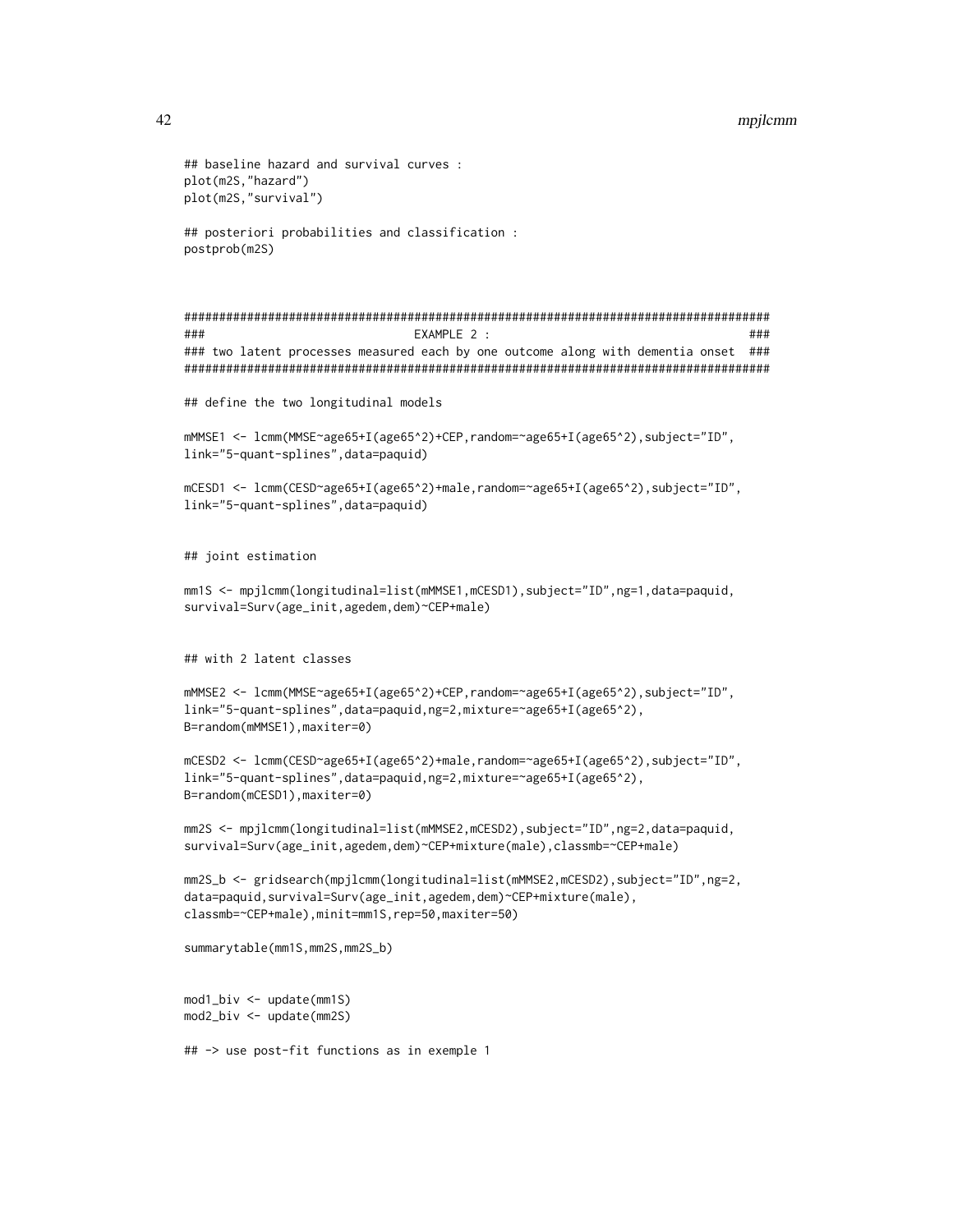## End(Not run)

<span id="page-42-0"></span>multlcmm *Estimation of mutlivariate mixed-effect models and multivariate latent class mixed-effect models for multivariate longitudinal outcomes of possibly multiple types (continuous Gaussian, continuous non-Gaussian - curvilinear) that measure the same underlying latent process.*

#### **Description**

This function constitutes a multivariate extension of function lcmm. It fits multivariate mixed models and multivariate latent class mixed models for multivariate longitudinal outcomes of different types. It handles continuous longitudinal outcomes (Gaussian or non-Gaussian, curvilinear) as well as bounded quantitative and discrete longitudinal outcomes. Next version will also handle ordinal outcomes. The model assumes that all the outcomes measure the same underlying latent process defined as their common factor, and each outcome is related to this latent common factor by a specific parameterized link function. At the latent process level, the model estimates a standard linear mixed model or a latent class linear mixed model when heterogeneity in the population is investigated (in the same way as in function hlme). Parameters of the nonlinear link functions and of the latent process mixed model are estimated simultaneously using a maximum likelihood method.

## Usage

```
multlcmm(fixed, mixture, random, subject, classmb, ng = 1, idiag = FALSE,
  nwg = FALSE, randomY = FALSE, link = "linear", intnodes = NULL,
  epsY = 0.5, cor = NULL, data, B, convB = 1e-04, convL = 1e-04,
  convG = 1e-04, maxiter = 100, nsim = 100, prior, range = NULL,
  subset = NULL, na.action = 1, posfix = NULL, partialH = FALSE,
  verbose = TRUE, returndata = FALSE)
mlcmm(fixed, mixture, random, subject, classmb, ng = 1, idiag = FALSE,
  nwg = FALSE, randomY = FALSE, link = "linear", intnodes = NULL,
  epsY = 0.5, cor = NULL, data, B, convB = 1e-04, convL = 1e-04,
  convG = 1e-04, maxiter = 100, nsim = 100, prior, range = NULL,
  subset = NULL, na.action = 1, posfix = NULL, partialH = FALSE,
  verbose = TRUE, returndata = FALSE)
```
#### Arguments

fixed a two-sided linear formula object for specifying the fixed-effects in the linear mixed model at the latent process level. The response outcomes are separated by + on the left of  $\sim$  and the covariates are separated by + on the right of the ~. For identifiability purposes, the intercept specified by default should not be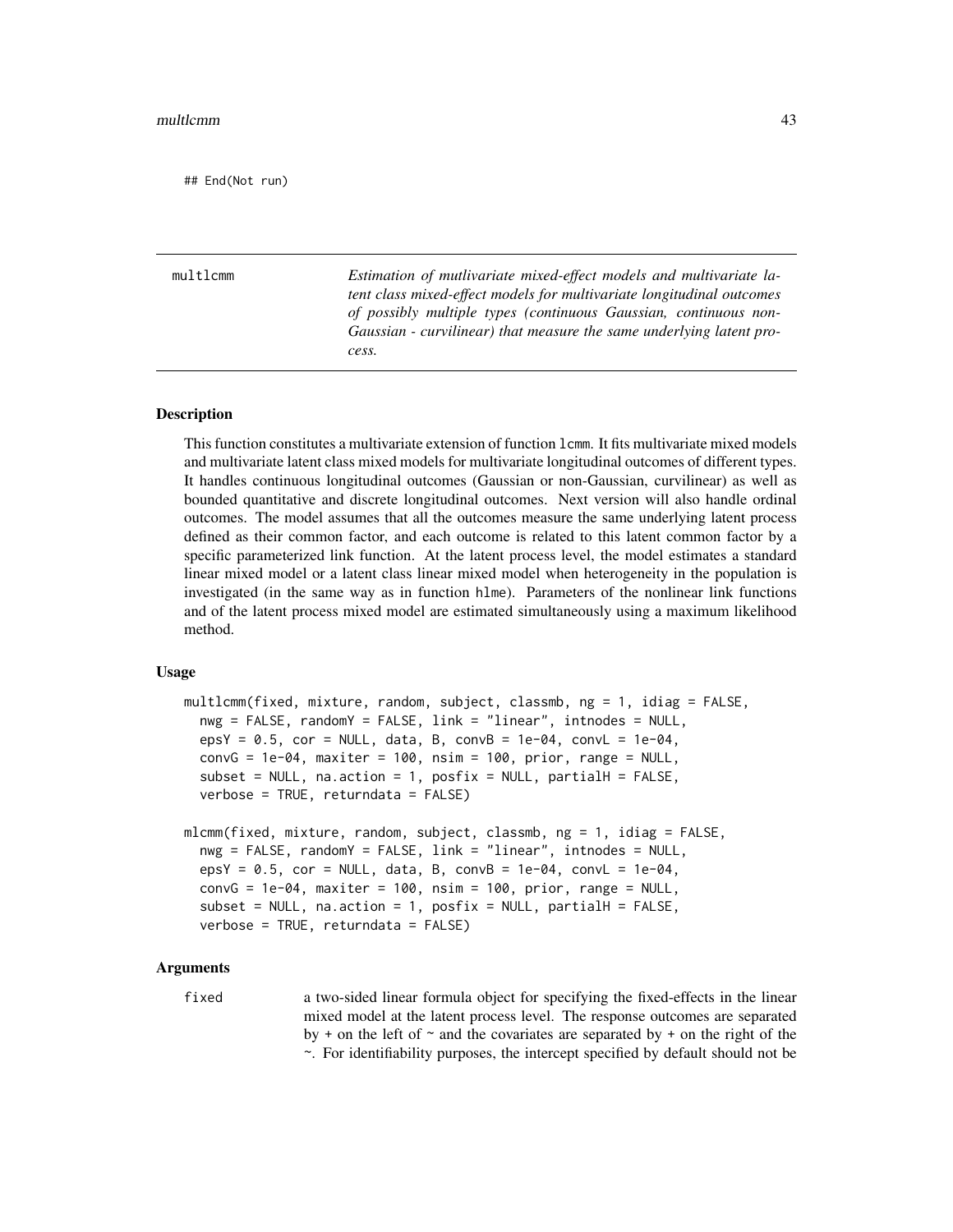|          | removed by a -1. Variables on which a contrast above the different outcomes<br>should also be estimated are included with contrast().                                                                                                                                                                                                                                                                                                                                                                                                                                                                                                                                                                                                                                                                                                                                                                                                                                                                                                                                                                              |
|----------|--------------------------------------------------------------------------------------------------------------------------------------------------------------------------------------------------------------------------------------------------------------------------------------------------------------------------------------------------------------------------------------------------------------------------------------------------------------------------------------------------------------------------------------------------------------------------------------------------------------------------------------------------------------------------------------------------------------------------------------------------------------------------------------------------------------------------------------------------------------------------------------------------------------------------------------------------------------------------------------------------------------------------------------------------------------------------------------------------------------------|
| mixture  | a one-sided formula object for the class-specific fixed effects in the latent process<br>mixed model (to specify only for a number of latent classes greater than 1).<br>Among the list of covariates included in fixed, the covariates with class-specific<br>regression parameters are entered in mixture separated by +. By default, an<br>intercept is included. If no intercept, -1 should be the first term included.                                                                                                                                                                                                                                                                                                                                                                                                                                                                                                                                                                                                                                                                                        |
| random   | an optional one-sided formula for the random-effects in the latent process mixed<br>model. At least one random effect should be included for identifiability pur-<br>poses. Covariates with a random-effect are separated by +. By default, an inter-<br>cept is included. If no intercept, -1 should be the first term included.                                                                                                                                                                                                                                                                                                                                                                                                                                                                                                                                                                                                                                                                                                                                                                                  |
| subject  | name of the covariate representing the grouping structure.                                                                                                                                                                                                                                                                                                                                                                                                                                                                                                                                                                                                                                                                                                                                                                                                                                                                                                                                                                                                                                                         |
| classmb  | an optional one-sided formula describing the covariates in the class-membership<br>multinomial logistic model. Covariates included are separated by +. No inter-<br>cept should be included in this formula.                                                                                                                                                                                                                                                                                                                                                                                                                                                                                                                                                                                                                                                                                                                                                                                                                                                                                                       |
| ng       | number of latent classes considered. If ng=1 no mixture nor classmb should<br>be specified. If ng>1, mixture is required.                                                                                                                                                                                                                                                                                                                                                                                                                                                                                                                                                                                                                                                                                                                                                                                                                                                                                                                                                                                          |
| idiag    | optional logical for the variance-covariance structure of the random-effects. If<br>FALSE, a non structured matrix of variance-covariance is considered (by default).<br>If TRUE a diagonal matrix of variance-covariance is considered.                                                                                                                                                                                                                                                                                                                                                                                                                                                                                                                                                                                                                                                                                                                                                                                                                                                                           |
| nwg      | optional logical of class-specific variance-covariance of the random-effects. If<br>FALSE the variance-covariance matrix is common over latent classes (by de-<br>fault). If TRUE a class-specific proportional parameter multiplies the variance-<br>covariance matrix in each class (the proportional parameter in the last latent<br>class equals 1 to ensure identifiability).                                                                                                                                                                                                                                                                                                                                                                                                                                                                                                                                                                                                                                                                                                                                 |
| randomY  | optional logical for including an outcome-specific random intercept. If FALSE<br>no outcome-specific random intercept is added (default). If TRUE independent<br>outcome-specific random intercepts with parameterized variance are included.                                                                                                                                                                                                                                                                                                                                                                                                                                                                                                                                                                                                                                                                                                                                                                                                                                                                      |
| link     | optional vector of families of parameterized link functions to estimate (one by<br>outcome). Option "linear" (by default) specifies a linear link function. Other<br>possibilities include "beta" for estimating a link function from the family of<br>Beta cumulative distribution functions and "Splines" for approximating the link<br>function by I-splines. For this latter case, the number of nodes and the nodes lo-<br>cation should be also specified. The number of nodes is first entered followed by<br>, then the location is specified with "equi", "quant" or "manual" for respectively<br>equidistant nodes, nodes at quantiles of the marker distribution or interior nodes<br>entered manually in argument intnodes. It is followed by - and finally "splines"<br>is indicated. For example, "7-equi-splines" means I-splines with 7 equidistant<br>nodes, "6-quant-splines" means I-splines with 6 nodes located at the quantiles<br>of the marker distribution and "9-manual-splines" means I-splines with 9 nodes,<br>the vector of 7 interior nodes being entered in the argument introdes. |
| intnodes | optional vector of interior nodes. This argument is only required for a I-splines<br>link function with nodes entered manually.                                                                                                                                                                                                                                                                                                                                                                                                                                                                                                                                                                                                                                                                                                                                                                                                                                                                                                                                                                                    |
| epsY     | optional definite positive real used to rescale the marker in $(0,1)$ when the beta<br>link function is used. By default, epsY=0.5.                                                                                                                                                                                                                                                                                                                                                                                                                                                                                                                                                                                                                                                                                                                                                                                                                                                                                                                                                                                |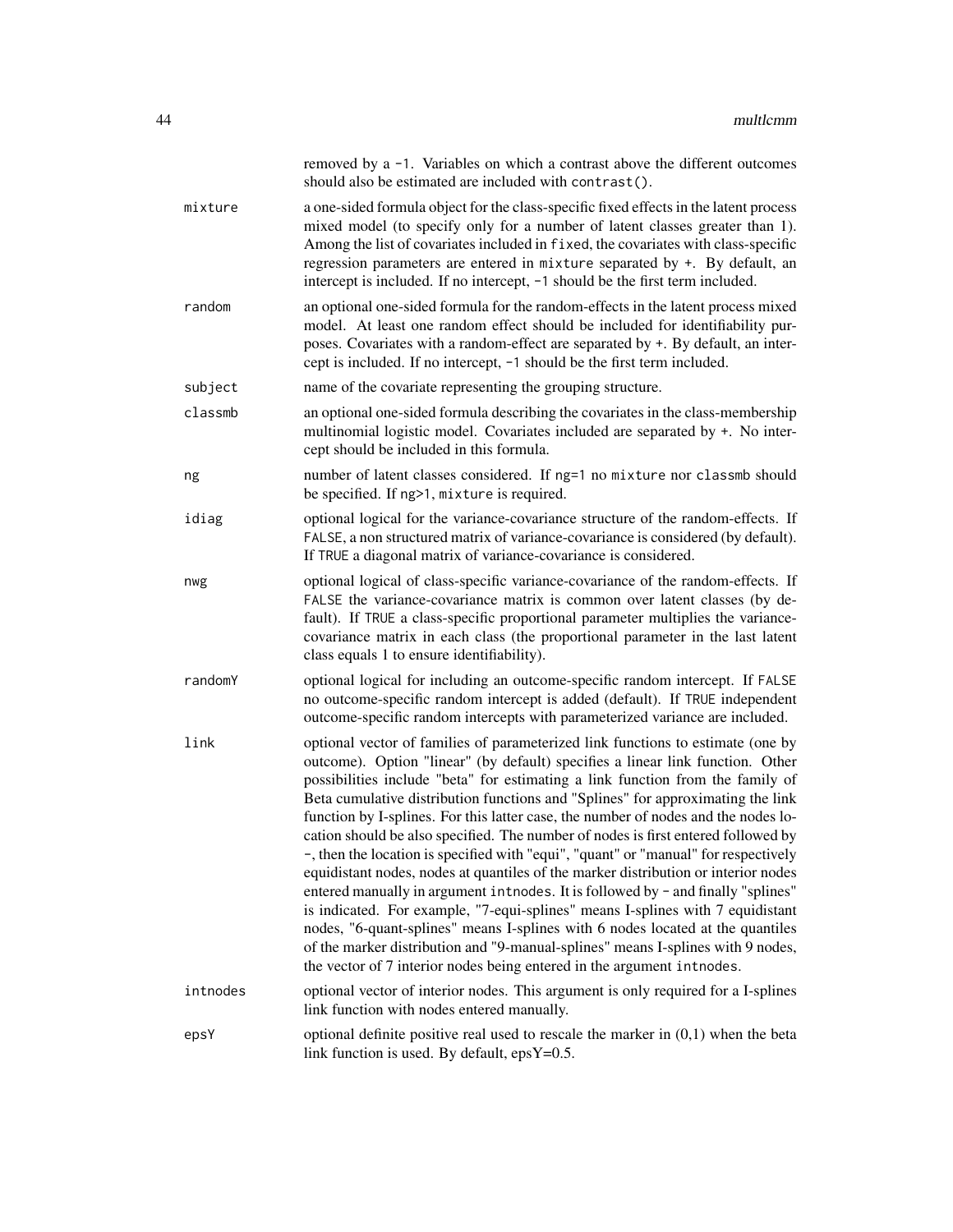| cor       | optional indicator for inclusion of an autocorrelated Gaussian process in the<br>latent process linear (latent process) mixed model. Option "BM" indicates a<br>brownian motion with parameterized variance. Option "AR" specifies an au-<br>toregressive process of order 1 with parameterized variance and correlation in-<br>tensity. Each option should be followed by the time variable in brackets as<br>cor=BM(time). By default, no autocorrelated Gaussian process is added.                                                                                                                                                                                                                                                                                                                       |
|-----------|-------------------------------------------------------------------------------------------------------------------------------------------------------------------------------------------------------------------------------------------------------------------------------------------------------------------------------------------------------------------------------------------------------------------------------------------------------------------------------------------------------------------------------------------------------------------------------------------------------------------------------------------------------------------------------------------------------------------------------------------------------------------------------------------------------------|
| data      | data frame containing the variables named in fixed, mixture, random, classmb<br>and subject.                                                                                                                                                                                                                                                                                                                                                                                                                                                                                                                                                                                                                                                                                                                |
| B         | optional specification for the initial values for the parameters. Three options<br>are allowed: (1) a vector of initial values is entered (the order in which the<br>parameters are included is detailed in details section). (2) nothing is specified.<br>A preliminary analysis involving the estimation of a standard linear mixed model<br>is performed to choose initial values. $(3)$ when $ng>1$ , a multlemm object is<br>entered. It should correspond to the exact same structure of model but with<br>ng=1. The program will automatically generate initial values from this model.<br>This specification avoids the preliminary analysis indicated in (2) Note that due<br>to possible local maxima, the B vector should be specified and several different<br>starting points should be tried. |
| convB     | optional threshold for the convergence criterion based on the parameter stability.<br>By default, convB=0.0001.                                                                                                                                                                                                                                                                                                                                                                                                                                                                                                                                                                                                                                                                                             |
| convL     | optional threshold for the convergence criterion based on the log-likelihood sta-<br>bility. By default, convL=0.0001.                                                                                                                                                                                                                                                                                                                                                                                                                                                                                                                                                                                                                                                                                      |
| convG     | optional threshold for the convergence criterion based on the derivatives. By<br>default, convG=0.0001.                                                                                                                                                                                                                                                                                                                                                                                                                                                                                                                                                                                                                                                                                                     |
| maxiter   | optional maximum number of iterations for the Marquardt iterative algorithm.<br>By default, maxiter=100.                                                                                                                                                                                                                                                                                                                                                                                                                                                                                                                                                                                                                                                                                                    |
| nsim      | number of points used to plot the estimated link functions. By default, nsim=100.                                                                                                                                                                                                                                                                                                                                                                                                                                                                                                                                                                                                                                                                                                                           |
| prior     | name of the covariate containing the prior on the latent class membership. The<br>covariate should be an integer with values in $0,1,,ng$ . When there is no prior,<br>the value should be 0. When there is a prior for the subject, the value should be<br>the number of the latent class (in 1,,ng).                                                                                                                                                                                                                                                                                                                                                                                                                                                                                                      |
| range     | optional vector indicating the range of the outcomes (that is the minimum and<br>maximum). By default, the range is defined according to the minimum and<br>maximum observed values of the outcome. The option should be used only for<br>Beta and Splines transformations.                                                                                                                                                                                                                                                                                                                                                                                                                                                                                                                                 |
| subset    | optional vector giving the subset of observations in data to use. By default, all<br>lines.                                                                                                                                                                                                                                                                                                                                                                                                                                                                                                                                                                                                                                                                                                                 |
| na.action | Integer indicating how NAs are managed. The default is 1 for 'na.omit'. The<br>alternative is 2 for 'na.fail'. Other options such as 'na.pass' or 'na.exclude' are<br>not implemented in the current version.                                                                                                                                                                                                                                                                                                                                                                                                                                                                                                                                                                                               |
| posfix    | Optional vector giving the indices in vector B of the parameters that should not<br>be estimated. Default to NULL, all parameters are estimated.                                                                                                                                                                                                                                                                                                                                                                                                                                                                                                                                                                                                                                                            |
| partialH  | optional logical for Beta or Splines link functions only. Indicates whether the<br>parameters of the link functions can be dropped from the Hessian matrix to<br>define convergence criteria.                                                                                                                                                                                                                                                                                                                                                                                                                                                                                                                                                                                                               |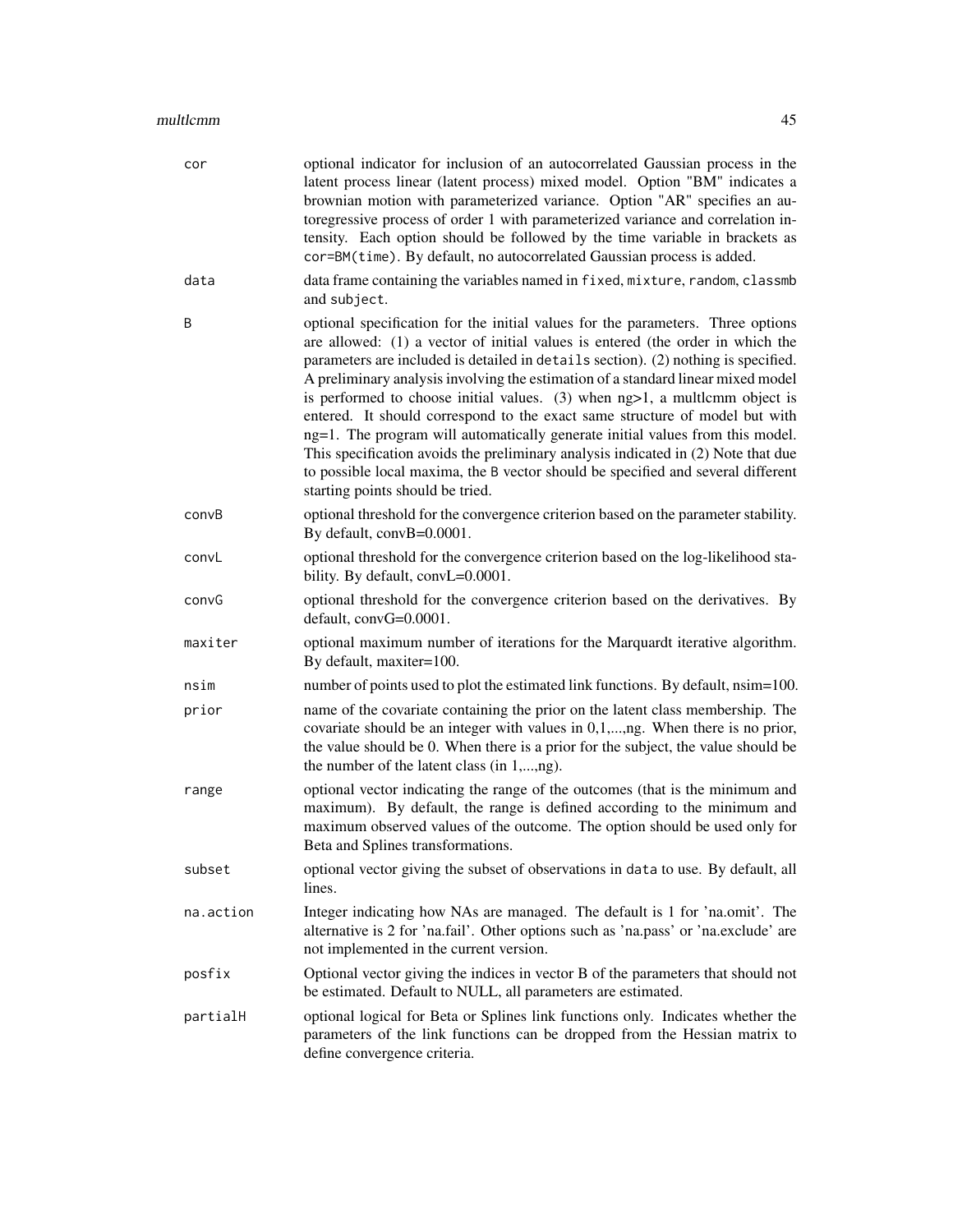46 multlcmm

| verbose    | logical indicating if information about computation should be reported. Default<br>to TRUE.                     |
|------------|-----------------------------------------------------------------------------------------------------------------|
| returndata | logical indicating if data used for computation should be returned. Default to<br>FALSE, data are not returned. |

#### Details

## A. THE PARAMETERIZED LINK FUNCTIONS

multlcmm function estimates multivariate latent class mixed models for different types of outcomes by assuming a parameterized link function for linking each outcome  $Y_k(t)$  with the underlying latent common factor L(t) they measure. To fix the latent process dimension, we chose to constrain at the latent process level the (first) intercept of the latent class mixed model at 0 and the standard error of the first random effect at 1.

1. With the "linear" link function, 2 parameters are required for the following transformation  $(Y(t))$ - b1)/b2

2. With the "beta" link function, 4 parameters are required for the following transformation: [ h( $Y(t)$ ',b1,b2) - b3]/b4 where h is the Beta CDF with canonical parameters c1 and c2 that can be derived from b1 and b2 as  $c1 = exp(b1)/[exp(b2)*(1+exp(b1))]$  and  $c2 = 1/[exp(b2)*(1+exp(b1))]$ , and Y(t)' is the rescaled outcome i.e.  $Y(t) = [ Y(t) - min(Y(t)) + exp Y ] / [ max(Y(t)) - min(Y(t)) ]$  $+2*epsY$ ].

3. With the "splines" link function, n+2 parameters are required for the following transformation b\_1 + b\_2\*I\_1(Y(t)) + ... + b\_n+2 I\_n+1(Y(t)), where I\_1,...,I\_n+1 is the basis of quadratic Isplines. To constraint the parameters to be positive, except for b\_1, the program estimates b  $k^{\wedge *}$ (for k=2,...,n+2) so that  $b_k=(b_k^k)^2$ . This parameterization may lead in some cases to problems of convergence that we are currently addressing.

Details of these parameterized link functions can be found in the papers: Proust-Lima et al. (Biometrics 2006) and Proust-Lima et al. (BJMSP 2013).

#### B. THE VECTOR OF PARAMETERS B

The parameters in the vector of initial values B or in the vector of maximum likelihood estimates best are included in the following order: (1) ng-1 parameters are required for intercepts in the latent class membership model, and if covariates are included in classmb, ng-1 paramaters should be entered for each one; (2) for all covariates in fixed, one parameter is required if the covariate is not in mixture, ng paramaters are required if the covariate is also in mixture; When ng=1, the intercept is not estimated and no parameter should be specified in B. When ng>1, the first intercept is not estimated and only ng-1 parameters should be specified in B; (3) for all covariates included with contrast() in fixed, one supplementary parameter per outcome is required excepted for the last outcome for which the parameter is not estimated but deduced from the others; (4) if idiag=TRUE, the variance of each random-effect specified in random is required excepted the first one (usually the intercept) which is constrained to 1. (5) if idiag=FALSE, the inferior triangular variance-covariance matrix of all the random-effects is required excepted the first variance (usually the intercept) which is constrained to 1. (5) only if nwg=TRUE and ng>1, ng-1 parameters for class-specific proportional coefficients for the variance covariance matrix of the random-effects; (6) if cor is specified, the standard error of the Brownian motion or the standard error and the correlation parameter of the autoregressive process; (7) the standard error of the outcome-specific Gaussian errors (one per outcome); (8) if randomY=TRUE, the standard error of the outcome-specific random intercept (one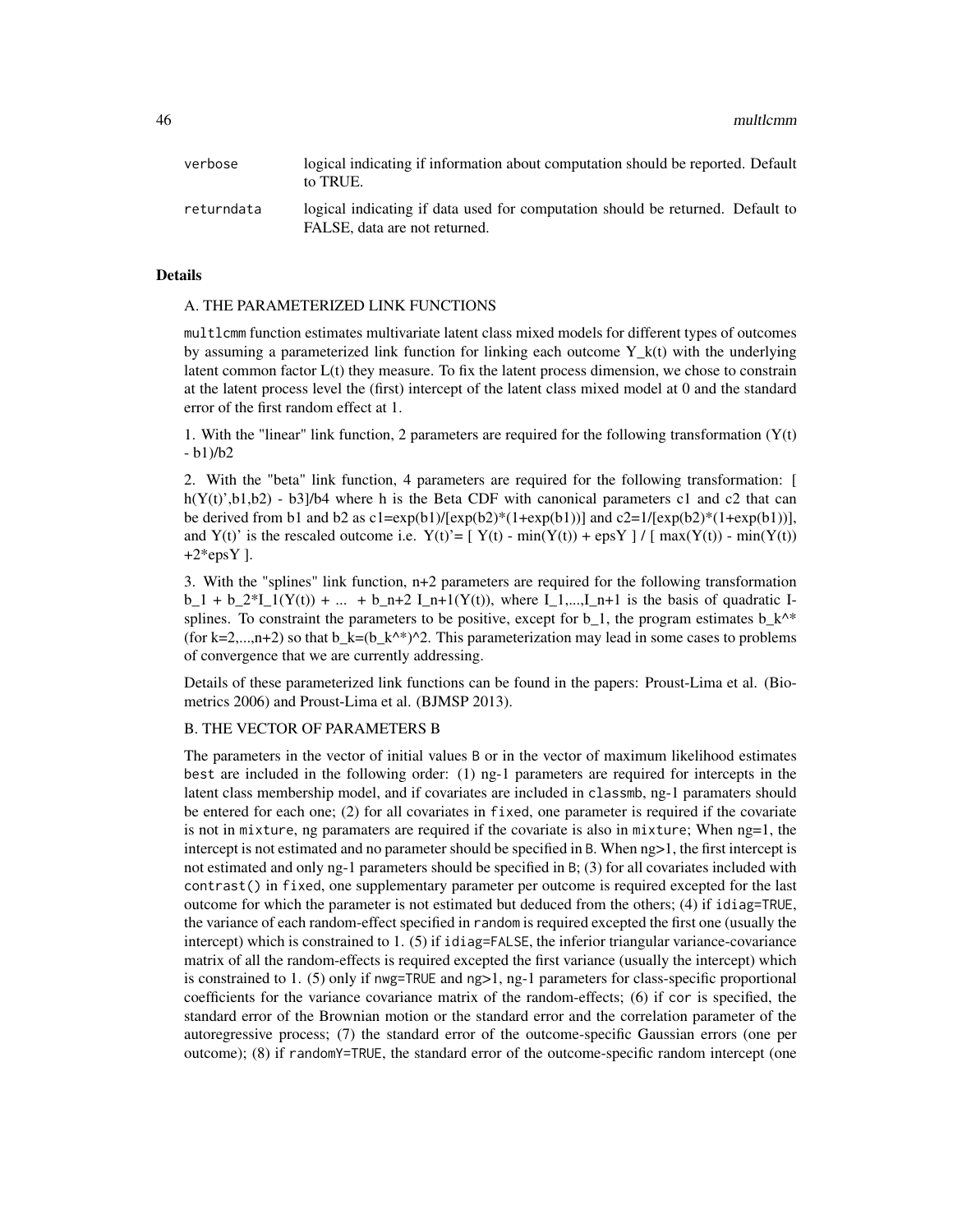#### multlcmm and the contract of the contract of the contract of the contract of the contract of the contract of the contract of the contract of the contract of the contract of the contract of the contract of the contract of t

per outcome); (9) the parameters of each parameterized link function: 2 for "linear", 4 for "beta", n+2 for "splines" with n nodes.

# C. CAUTIONS REGARDING THE USE OF THE PROGRAM

Some caution should be made when using the program. Convergence criteria are very strict as they are based on the derivatives of the log-likelihood in addition to the parameter and log-likelihood stability. In some cases, the program may not converge and reach the maximum number of iterations fixed at 100. In this case, the user should check that parameter estimates at the last iteration are not on the boundaries of the parameter space.

If the parameters are on the boundaries of the parameter space, the identifiability of the model is critical. This may happen especially with splines parameters that may be too close to 0 (lower boundary) or classmb parameters that are too high or low (perfect classification). When identifiability of some parameters is suspected, the program can be run again from the former estimates by fixing the suspected parameters to their value with option posfix. This usually solves the problem. An alternative is to remove the parameters of the Beta of Splines link function from the inverse of the Hessian with option partialH.

If not, the program should be run again with other initial values, with a higher maximum number of iterations or less strict convergence tolerances.

Specifically when investigating heterogeneity (that is with ng>1): (1) As the log-likelihood of a latent class model can have multiple maxima, a careful choice of the initial values is crucial for ensuring convergence toward the global maximum. The program can be run without entering the vector of initial values (see point 2). However, we recommend to systematically enter initial values in B and try different sets of initial values. (2) The automatic choice of initial values we provide requires the estimation of a preliminary linear mixed model. The user should be aware that first, this preliminary analysis can take time for large datatsets and second, that the generated initial values can be very not likely and even may converge slowly to a local maximum. This is the reason why several alternatives exist. The vector of initial values can be directly specified in B the initial values can be generated (automatically or randomly) from a model with ng=. Finally, function gridsearch performs an automatic grid search.

## Value

The list returned is:

| ns     | number of grouping units in the dataset                                                                                                                                                                                                                                                     |
|--------|---------------------------------------------------------------------------------------------------------------------------------------------------------------------------------------------------------------------------------------------------------------------------------------------|
| ng     | number of latent classes                                                                                                                                                                                                                                                                    |
| loglik | log-likelihood of the model                                                                                                                                                                                                                                                                 |
| best   | vector of parameter estimates in the same order as specified in B and detailed in<br>section details                                                                                                                                                                                        |
| V      | vector containing the upper triangle matrix of variance-covariance estimates of<br>Best with exception for variance-covariance parameters of the random-effects<br>for which V contains the variance-covariance estimates of the Cholesky trans-<br>formed parameters displayed in cholesky |
| gconv  | vector of convergence criteria: 1. on the parameters, 2. on the likelihood, 3. on<br>the derivatives                                                                                                                                                                                        |
| conv   | status of convergence: $=1$ if the convergence criteria were satisfied, $=2$ if the<br>maximum number of iterations was reached, $=4$ or 5 if a problem occurred during<br>optimisation                                                                                                     |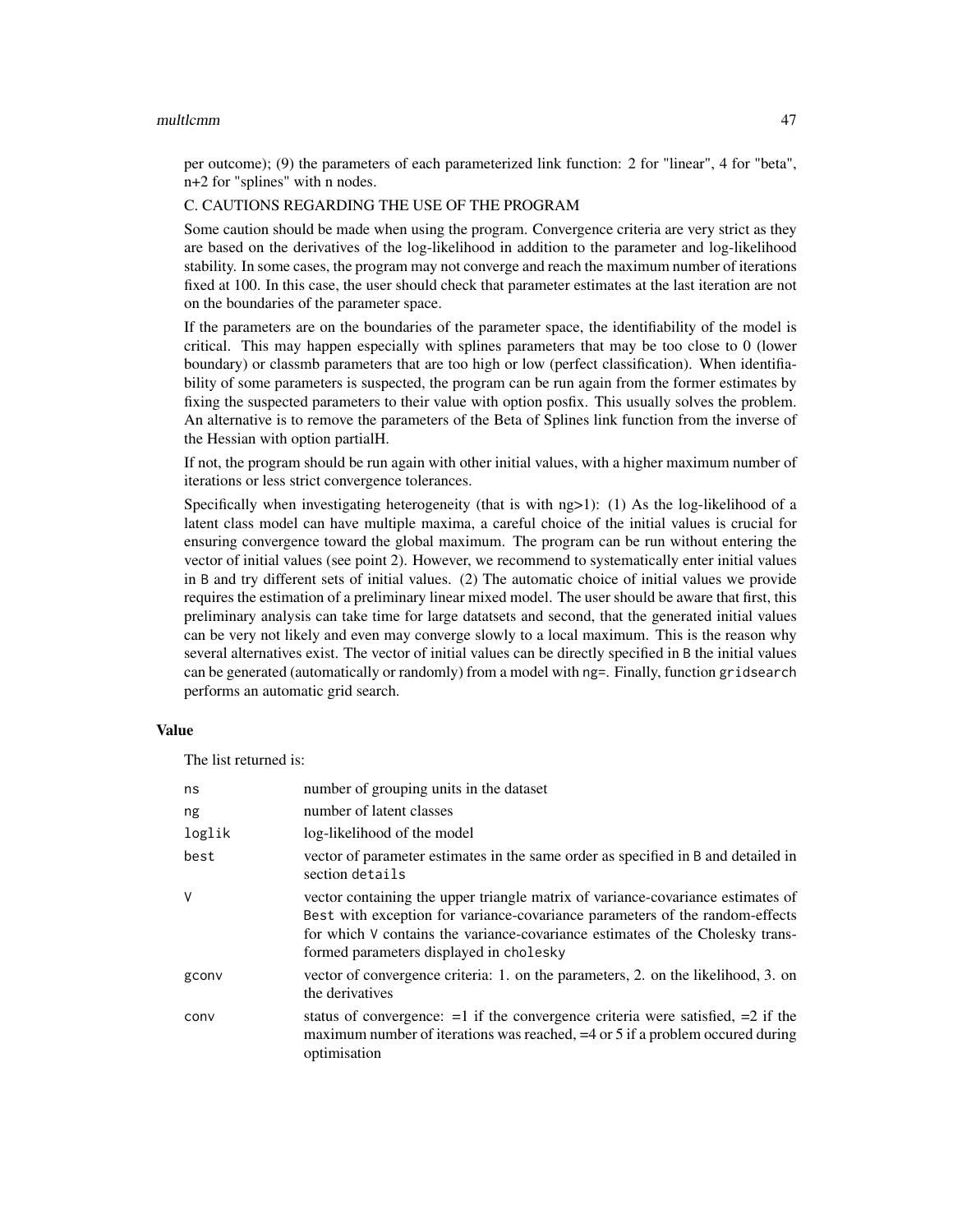| call      | the matched call                                                                                                                                                                                                                                                                                                                                                                                                                                                                                              |
|-----------|---------------------------------------------------------------------------------------------------------------------------------------------------------------------------------------------------------------------------------------------------------------------------------------------------------------------------------------------------------------------------------------------------------------------------------------------------------------------------------------------------------------|
| niter     | number of Marquardt iterations                                                                                                                                                                                                                                                                                                                                                                                                                                                                                |
| N         | internal information used in related functions                                                                                                                                                                                                                                                                                                                                                                                                                                                                |
| idiag     | internal information used in related functions                                                                                                                                                                                                                                                                                                                                                                                                                                                                |
| pred      | table of individual predictions and residuals in the underlying latent process<br>scale; it includes marginal predictions (pred_m), marginal residuals (resid_m),<br>subject-specific predictions (pred_ss) and subject-specific residuals (resid_ss)<br>averaged over classes, the transformed observations in the latent process scale<br>(obs) and finally the class-specific marginal and subject-specific predictions (with<br>the number of the latent class: pred_m_1,pred_m_2,,pred_ss_1,pred_ss_2,). |
| pprob     | table of posterior classification and posterior individual class-membership prob-<br>abilities                                                                                                                                                                                                                                                                                                                                                                                                                |
| Xnames    | list of covariates included in the model                                                                                                                                                                                                                                                                                                                                                                                                                                                                      |
| predRE    | table containing individual predictions of the random-effects : a column per<br>random-effect, a line per subject.                                                                                                                                                                                                                                                                                                                                                                                            |
| cholesky  | vector containing the estimates of the Cholesky transformed parameters of the<br>variance-covariance matrix of the random-effects                                                                                                                                                                                                                                                                                                                                                                             |
| estimlink | table containing the simulated values of each outcome and the corresponding<br>estimated link function                                                                                                                                                                                                                                                                                                                                                                                                        |
| epsY      | definite positive reals used to rescale the markers in $(0,1)$ when the beta link<br>function is used. By default, $epsY=0.5$ .                                                                                                                                                                                                                                                                                                                                                                               |
| linktype  | indicators of link function types: 0 for linear, 1 for beta, 2 for splines and 3 for<br>thresholds                                                                                                                                                                                                                                                                                                                                                                                                            |
| linknodes | vector of nodes useful only for the 'splines' link functions                                                                                                                                                                                                                                                                                                                                                                                                                                                  |
| data      | the original data set (if returndata is TRUE)                                                                                                                                                                                                                                                                                                                                                                                                                                                                 |
|           |                                                                                                                                                                                                                                                                                                                                                                                                                                                                                                               |

# Author(s)

Cecile Proust-Lima and Viviane Philipps <cecile.proust-lima@inserm.fr>

## References

Proust-Lima C, Philipps V, Liquet B (2017). Estimation of Extended Mixed Models Using Latent Classes and Latent Processes: The R Package lcmm. Journal of Statistical Software, 78(2), 1-56. doi:10.18637/jss.v078.i02

Proust and Jacqmin-Gadda (2005). Estimation of linear mixed models with a mixture of distribution for the random-effects. Comput Methods Programs Biomed 78: 165-73.

Proust, Jacqmin-Gadda, Taylor, Ganiayre, and Commenges (2006). A nonlinear model with latent process for cognitive evolution using multivariate longitudinal data. Biometrics 62, 1014-24.

Proust-Lima, Dartigues and Jacqmin-Gadda (2011). Misuse of the linear mixed model when evaluating risk factors of cognitive decline. Amer J Epidemiol 174(9): 1077-88.

Proust-Lima, Amieva, Jacqmin-Gadda (2013). Analysis of multivariate mixed longitudinal data: A flexible latent process approach. Br J Math Stat Psychol 66(3): 470-87.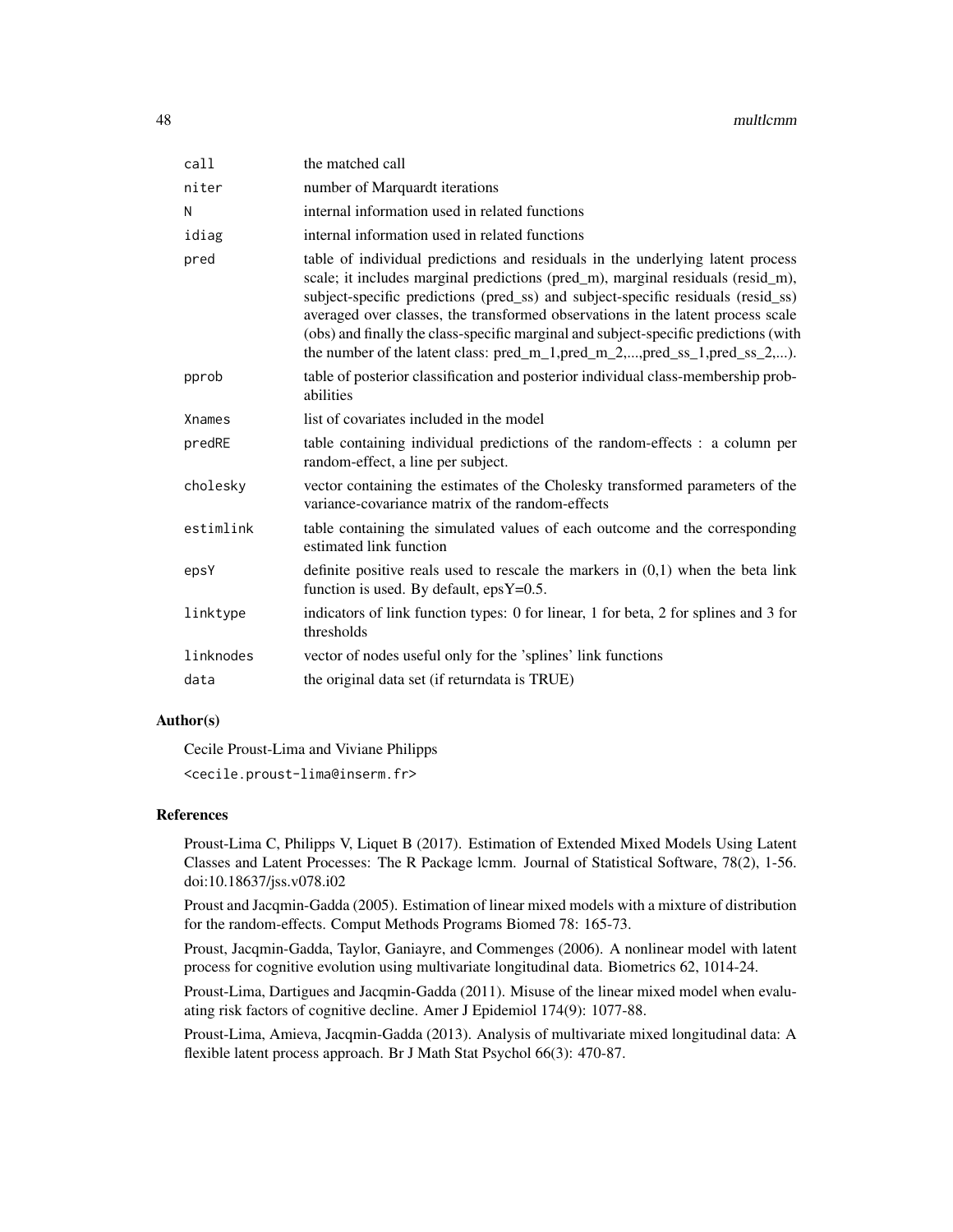#### multlcmm and the control of the control of the control of the control of the control of the control of the control of the control of the control of the control of the control of the control of the control of the control of

Commenges, Proust-Lima, Samieri, Liquet (2012). A universal approximate cross-validation criterion and its asymptotic distribution, Arxiv.

#### See Also

[postprob](#page-60-0), [plot.multlcmm](#page-51-0), [predictL](#page-62-0), [predictY](#page-65-0) [lcmm](#page-29-0)

## Examples

```
## Not run:
# Latent process mixed model for two curvilinear outcomes. Link functions are
# aproximated by I-splines, the first one has 3 nodes (i.e. 1 internal node 8),
# the second one has 4 nodes (i.e. 2 internal nodes 12,25)
m1 <- multlcmm(Ydep1+Ydep2~1+Time*X2+contrast(X2),random=~1+Time,
subject="ID",randomY=TRUE,link=c("4-manual-splines","3-manual-splines"),
intnodes=c(8,12,25),data=data_lcmm)
# to reduce the computation time, the same model is estimated using
# a vector of initial values
m1 <- multlcmm(Ydep1+Ydep2~1+Time*X2+contrast(X2),random=~1+Time,
subject="ID",randomY=TRUE,link=c("4-manual-splines","3-manual-splines"),
intnodes=c(8,12,25),data=data_lcmm,
B=c(-1.071, -0.192, 0.106, -0.005, -0.193, 1.012, 0.870, 0.881,
  0.000, 0.000, -7.520, 1.401, 1.607 , 1.908, 1.431, 1.082,
 -7.528, 1.135 , 1.454 , 2.328, 1.052))
# output of the model
summary(m1)
# estimated link functions
plot(m1,which="linkfunction")
# variation percentages explained by linear mixed regression
VarExpl(m1,data.frame(Time=0))
#### Heterogeneous latent process mixed model with linear link functions
#### and 2 latent classes of trajectory
m2 <- multlcmm(Ydep1+Ydep2~1+Time*X2,random=~1+Time,subject="ID",
link="linear",ng=2,mixture=~1+Time,classmb=~1+X1,data=data_lcmm,
B=c( 18,-20.77,1.16,-1.41,-1.39,-0.32,0.16,-0.26,1.69,1.12,1.1,10.8,
1.24,24.88,1.89))
# summary of the estimation
summary(m2)
# posterior classification
postprob(m2)
# longitudinal predictions in the outcomes scales for a given profile of covariates
newdata <- data.frame(Time=seq(0,5,length=100),X1=0,X2=0,X3=0)
predGH <- predictY(m2,newdata,var.time="Time",methInteg=0,nsim=20)
head(predGH)
```
## End(Not run)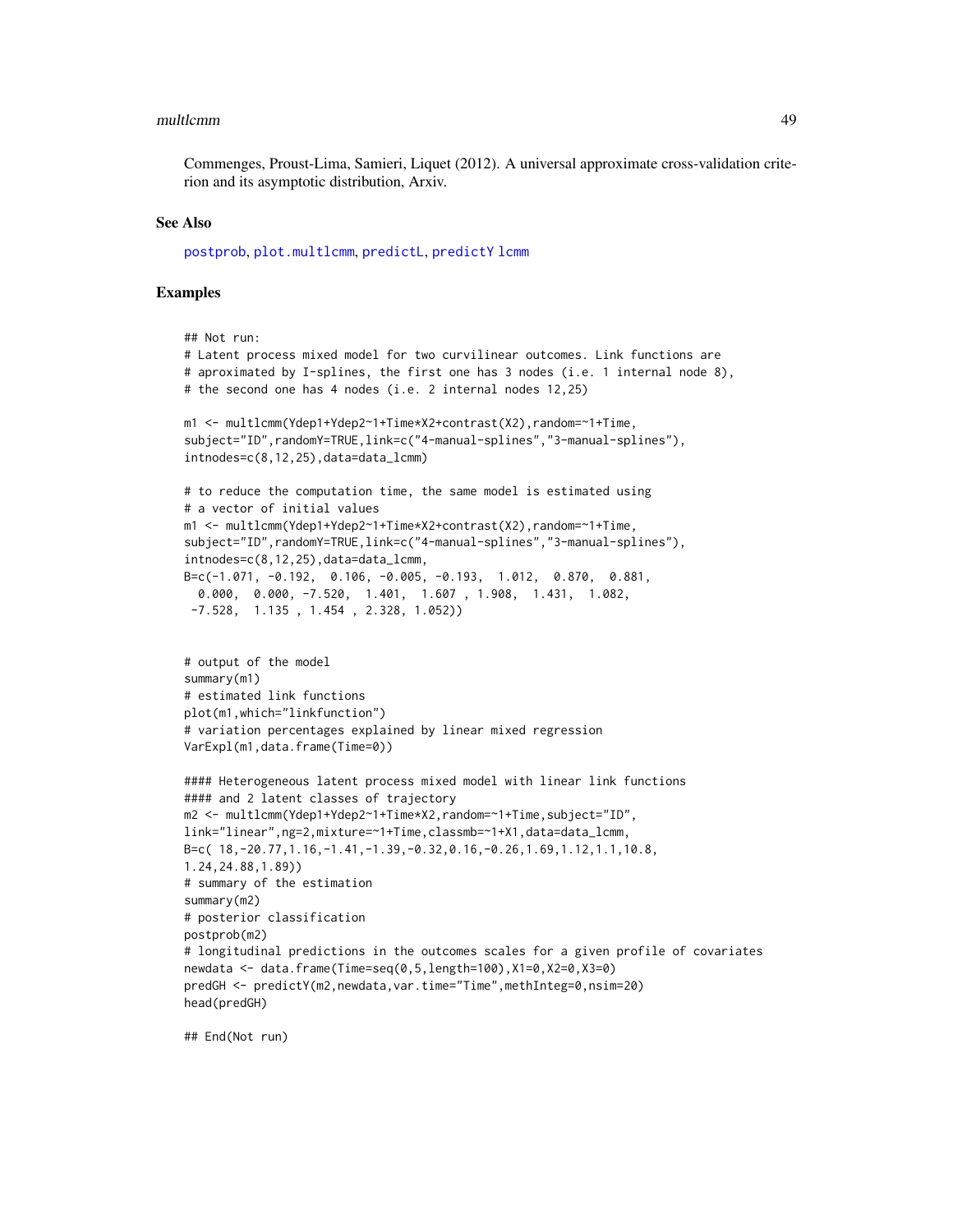The dataset consists in a subsample of the Paquid prospective cohort study. Repeated measures cognitive measures (MMSE, IST, BVRT psychometric tests), physical dependency (HIER) and depression sympatomatology (CESD) were collected over a maximum period of 20 years along with dementia information (age at dementia diagnosis, dementia diagnosis information). Timeindependent socio-demographic information is also provided (CEP, male, age\_init).

## Format

A data frame with 2250 observations over 500 subjects and 12 variables:

- ID subject identification number
- MMSE score at the Mini-Mental State Examination (MMSE), a psychometric test of global cognitive functioning (integer in range 0-30)
- **BVRT** score at the Benton Visual Retention Test (BVRT), a psychometric test of spatial memory (integer in range 0-15)
- IST score at the Isaacs Set Test (IST) truncated at 15 seconds, a test of verbal memory (integer in range 0-40)
- HIER score of physical dependency (0=no dependency, 1=mild dependency, 2=moderate dependency, 3=severe dependency)
- CESD score of a short self-report scale CES-D designed to measure depressive symptomatology in the general population (integer in range 0-52)
- age age at the follow-up visit
- dem indicator of positive diagnosis of dementia
- agedem age at dementia diagnosis for dem=1 and at last contact for dem=0
- age\_init age at entry in the cohort
- CEP binary indicator of educational level (CEP=1 for subjects who graduated from primary school; CEP=0 otherwise)
- male binary indicator for gender (male=1 for men; male=0 for women)

## References

Letenneur, L., Commenges, D., Dartigues, J. F., & Barberger-Gateau, P. (1994). Incidence of dementia and Alzheimer's disease in elderly community residents of southwestern France. International Journal of Epidemiology, 23 (6), 1256-61.

#### Examples

summary(paquid)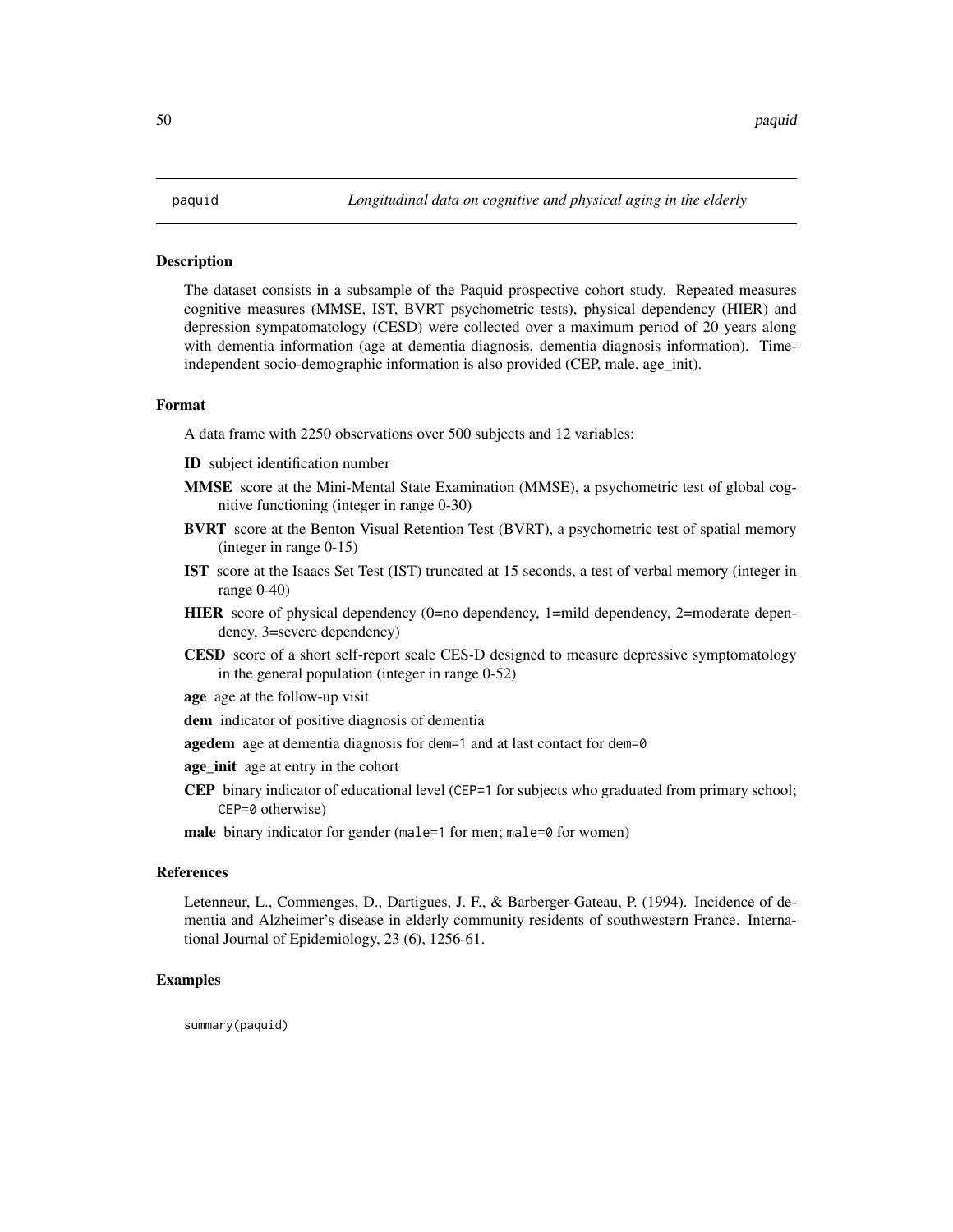This function allows a re-ordering of the latent classes of an estimated model.

# Usage

permut(m, order, estim = TRUE)

# Arguments

| m     | an object inheriting from classes hlme, lcmm, multlcmm or Jointlcmm                                                                                                                                                                             |
|-------|-------------------------------------------------------------------------------------------------------------------------------------------------------------------------------------------------------------------------------------------------|
| order | a vector (integer between 1 and ng) containing the new order of the latent classes                                                                                                                                                              |
| estim | optional boolean specifying if the model should estimated with the reordered<br>parameters as initial values. By default, the model is estimated. If FALSE, only<br>the coefficients in \$best are modified. All other outputs are not changed. |

#### Value

An object of the same class as m, with reordered classes, or the initial object with new coefficients if estim is FALSE.

# Author(s)

Viviane Philipps and Cecile Proust-Lima

# Examples

```
## Estimation of a hlme model with 2 classes
m2 <- hlme(Y~Time*X1,mixture=~Time,random=~Time,classmb=~X2+X3,subject='ID',
        ng=2,data=data_hlme,B=c(0.11,-0.74,-0.07,20.71,
                                 29.39,-1,0.13,2.45,-0.29,4.5,0.36,0.79,0.97))
## Exchange class 2 and class 1
m2b <- permut(m2,order=c(2,1))
```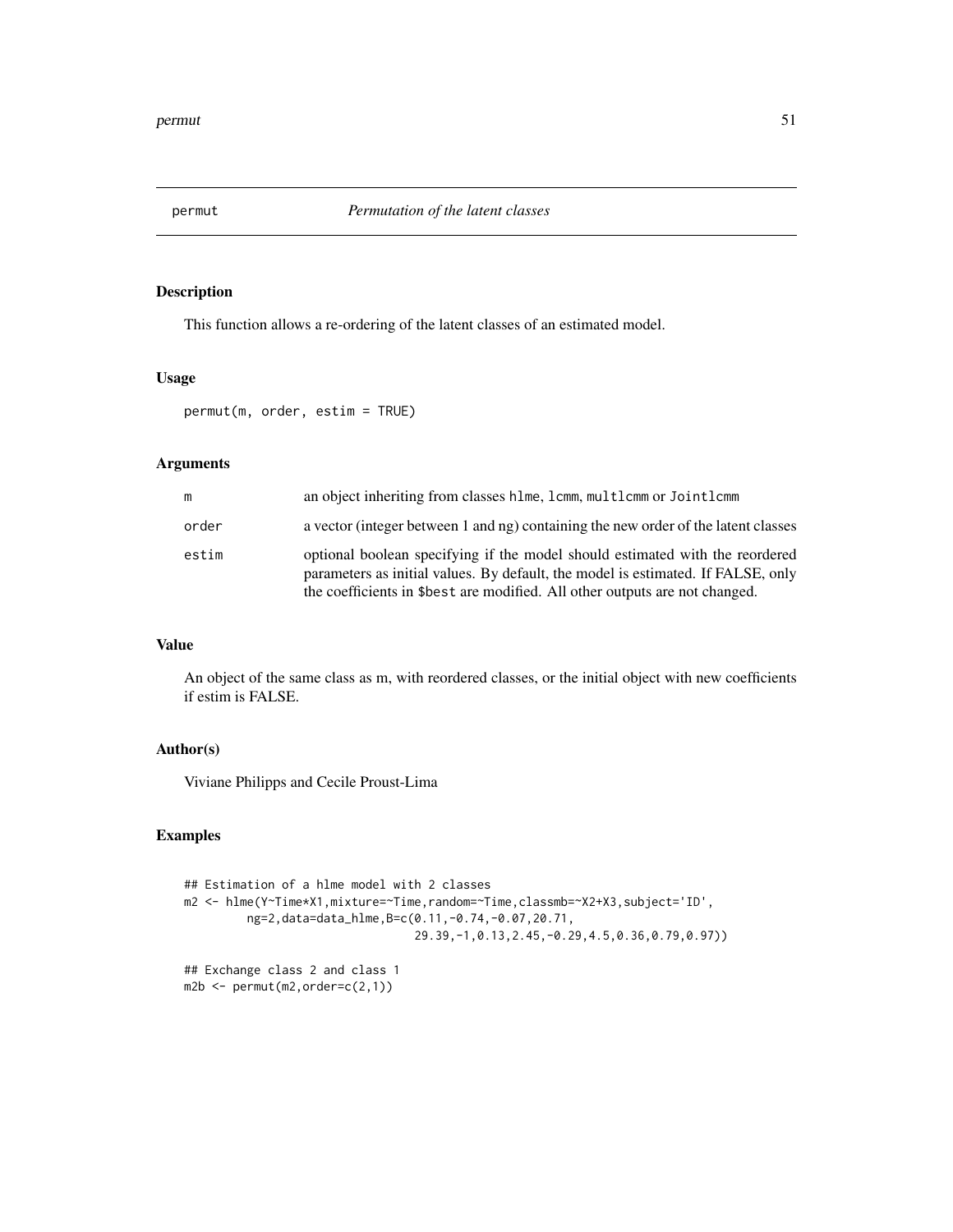<span id="page-51-0"></span>This function produces different plots (residuals, goodness-of-fit, estimated link functions, estimated baseline risk/survival and posterior probabilities distributions) of a fitted object of class hlme, lcmm, multlcmm or Jointlcmm.

# Usage

```
## S3 method for class 'hlme'
plot(x, which = "residuals", var.time, break.times, marg,
  subset, shades, ...)
## S3 method for class 'lcmm'
plot(x, which = "residuals", var.time, break.times, marg,
  subset, shades, ...)
## S3 method for class 'multlcmm'
plot(x, which = "residuals", var.time, break.times, marg,
 outcome, subset, shades, ...)
## S3 method for class 'Jointlcmm'
plot(x, which = "residuals", var.time, break.times, marg,
 event, subset, shades, ...)
## S3 method for class 'mpjlcmm'
plot(x, which, event, ...)
```
# Arguments

| $\mathsf{x}$ | an object inheriting from classes hime, icmm, multicmm or Jointicmm, rep-<br>resenting respectively a fitted latent class linear mixed model, a more general<br>latent class mixed model or a joint latent class model                                                                                                                                                                                 |
|--------------|--------------------------------------------------------------------------------------------------------------------------------------------------------------------------------------------------------------------------------------------------------------------------------------------------------------------------------------------------------------------------------------------------------|
| which        | a character string indicating the type of plot to produce. For hlme objects,<br>are available "residuals", "postprob", "fit". For 1cmm and multlcmm objects, are<br>available "residuals", "postprob", "link", "linkfunction", "fit". For Jointlcmm<br>objects, are avaiable "residuals", "postprob", "link", "linkfunction", "fit", "haz-<br>ard", "baselinerisk", "survival". Default to "residuals" |
| var.time     | for which="fit" only, a character string containing the name of the variable<br>that corresponds to time in the longitudinal model.                                                                                                                                                                                                                                                                    |
| break.times  | for which="fit" only, either a numeric vector containing the cuts-off defining<br>the time-intervals or an integer giving the number of cut-offs. In the latter case,<br>the cut-offs are placed at the quantiles of the observed times distribution.                                                                                                                                                  |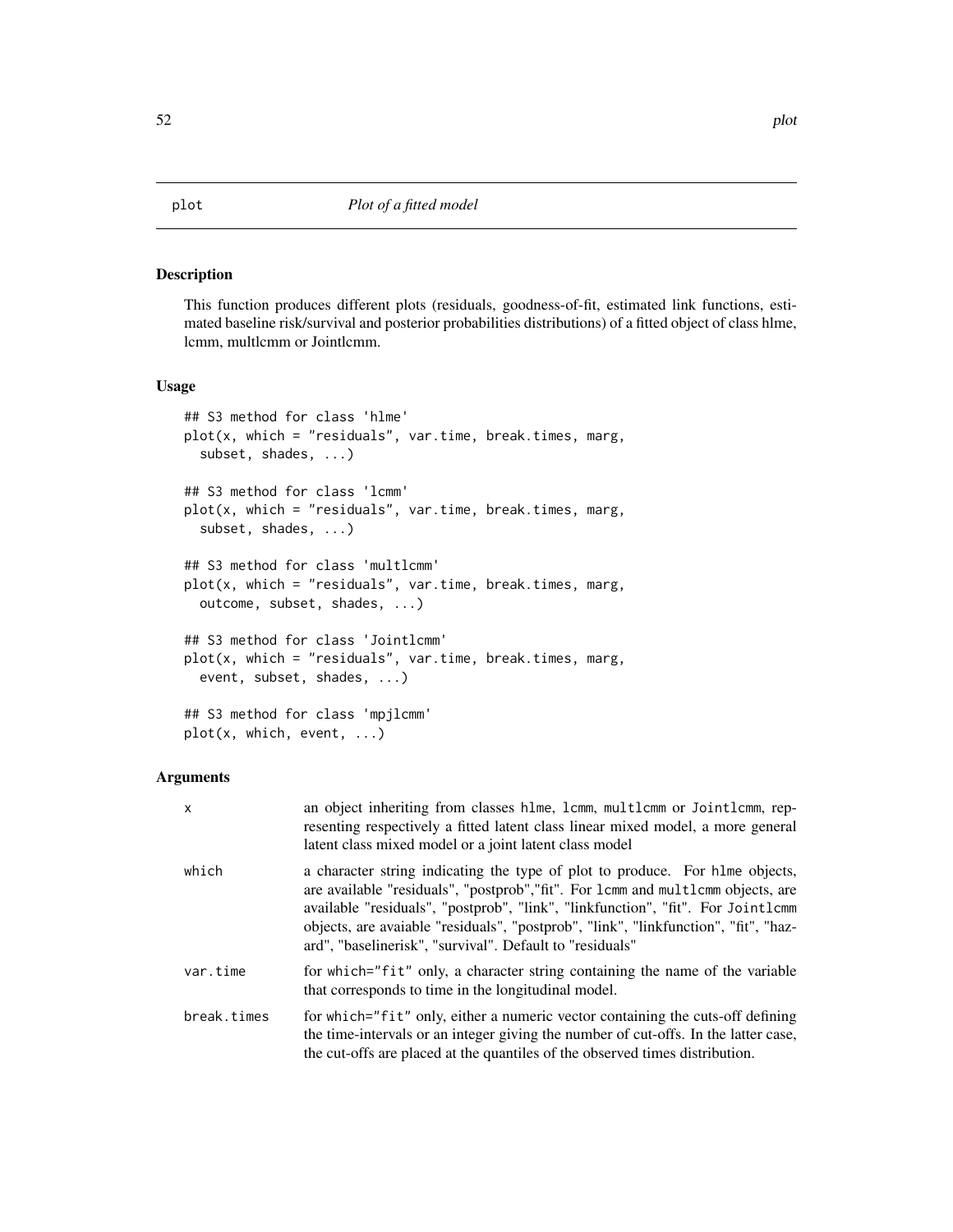| marg     | for which="fit" only, a logical indicating the type of prediction. If marg=TRUE<br>(the default), the marginal predictions are provided. If marg=FALSE, the subject-<br>specific predictions are provided.                                                                                                                                                                                                                                                                                                                                                                                                                       |
|----------|----------------------------------------------------------------------------------------------------------------------------------------------------------------------------------------------------------------------------------------------------------------------------------------------------------------------------------------------------------------------------------------------------------------------------------------------------------------------------------------------------------------------------------------------------------------------------------------------------------------------------------|
| subset   | for which="fit" only, a subset of the data used to estimate the model, defining<br>the data on which the fit is evaluated. By default, all the data are used.                                                                                                                                                                                                                                                                                                                                                                                                                                                                    |
| shades   | logical indicating if confidence intervals should be represented with shades. De-<br>fault to FALSE, confidence intervals are represented as dotted lines.                                                                                                                                                                                                                                                                                                                                                                                                                                                                       |
| $\ddots$ | other parameters to be passed through to plotting functions. This includes graph-<br>ical parameters described in par function and further arguments legend (char-<br>acter or expression to appear in the legend. If no legend should be added,<br>"legend" should be NULL.), legend.loc (keyword for the position of the legend<br>from the list "bottomright", "bottom", "bottomleft", "left", "topleft","top",<br>"topright", "right" and "center". By default, the legend is located in the<br>top left of the plot.) and add (logical indicating if the curves should be added<br>to an existing plot. Default to FALSE.). |
| outcome  | for which="fit" and multlcmm objects only, the outcome to consider.                                                                                                                                                                                                                                                                                                                                                                                                                                                                                                                                                              |
| event    | for which="baselinerisk" or which="hazard" only, an integer corresponding<br>to the numeric code (in the indicator variable) of the event for which the baseline<br>risk functions are to be plotted. By default, the first event is considered.                                                                                                                                                                                                                                                                                                                                                                                 |

## Details

With which="residuals", this function provides the marginal residuals against the marginal predictions, the subject-specific residuals against the subject-specific predictions, a normal QQ-plot with confidence bands for the marginal residuals and a normal QQ-plot with confidence bands for the subject-specific residuals.

With which="postprob", the function provides the histograms of the posterior class-membership probabilities stemmed from a Jointlcmm, lcmm, hlme or multlcmm object.

With which="link" or which="linkfunction", the function displays the estimated transformation(s) specified in the option link of lcmm and multlcmm functions. It corresponds to the (non)linear parameterized link estimated between the oberved longitudinal outcome and the underlying latent process.

With which="fit", the function provides the class-specific weighted marginal and subject-specific mean predicted trajectories with time and the class-specific weighted mean observed trajectories and their 95% confidence bounds. The predicted and observed class-specific values are weighted means within each time interval; For each observation or prediction (in the transformed scale if appropriate), the weights are the class-specific (posterior with subject-specific or marginal otherwise) probabilities to belong to the latent class.

With which="baselinerisk" or which="hazard", the function displays the estimated baseline risk functions for the time-to-event of interest in each latent class.

With which="survival", the function displays the estimated event-free probabilities (survival functions) for the time-to-event of interest in each latent class.

# Author(s)

Cecile Proust-Lima, Viviane Philipps and Benoit Liquet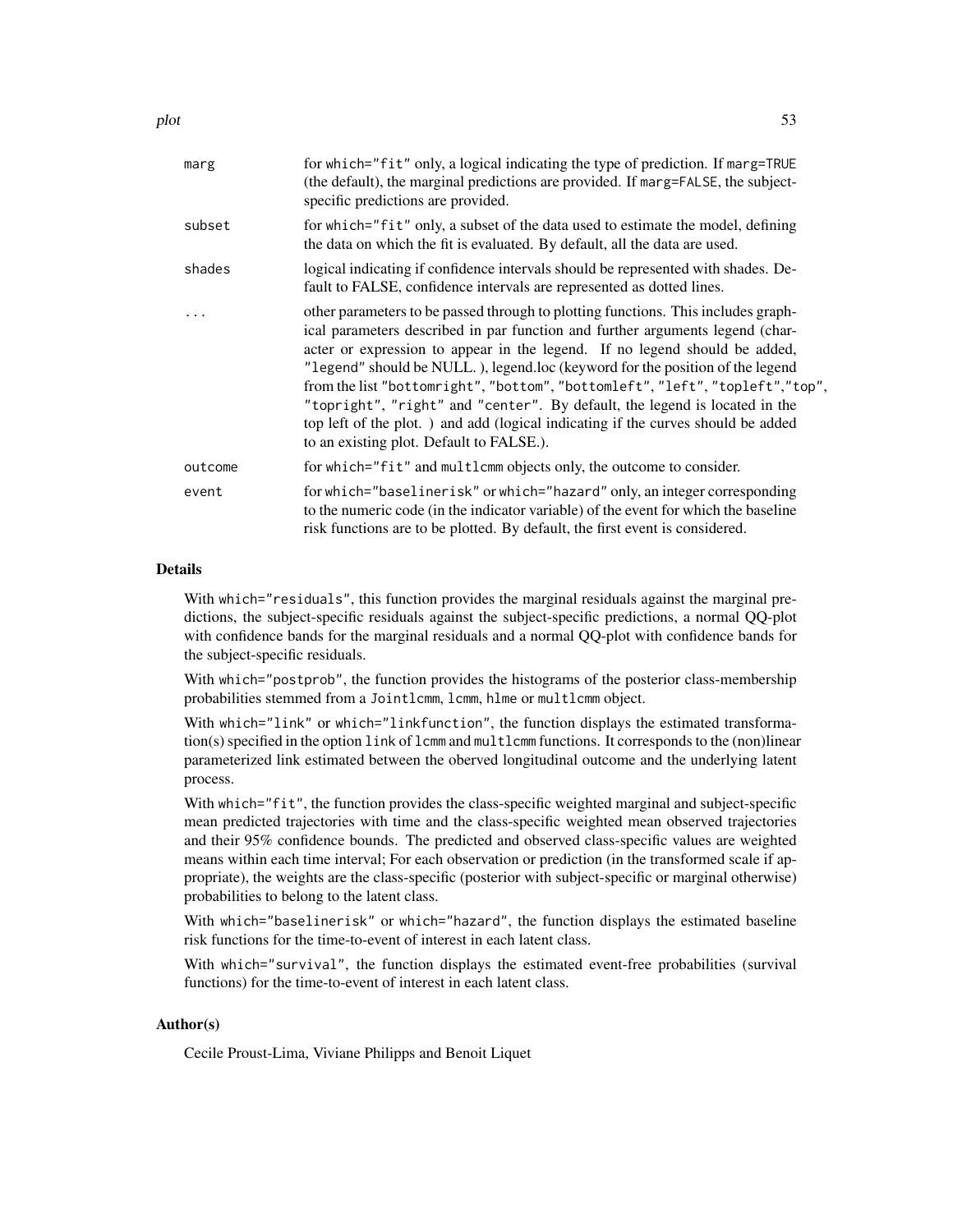# See Also

[hlme](#page-15-0), [lcmm](#page-29-0), [multlcmm](#page-42-0), [Jointlcmm](#page-21-0)

# Examples

```
###################### fit, residuals and postprob
# estimation of the model
m<-lcmm(Y~Time*X1,mixture=~Time,random=~Time,classmb=~X2+X3,
subject='ID',ng=2,data=data_hlme,B=c(0.41,0.55,-0.18,-0.41,
-14.26,-0.34,1.33,13.51,24.65,2.98,1.18,26.26,0.97))
# fit
plot(m,which="fit",marg=FALSE,var.time="Time",bty="n")
# residuals plot
plot(m)
# postprob plot
plot(m,which="postprob")
###################### fit, linkfunctions
#### Estimation of homogeneous mixed models with different assumed link
#### functions, a quadratic mean trajectory for the latent process with
#### independent random intercept, slope and quadratic slope
#### (comparison of linear, Beta and 3 and 5 splines link functions)
## Not run:
# linear link function
m10<-lcmm(Ydep2~Time+I(Time^2),random=~Time+I(Time^2),subject='ID',ng=1,
          data=data_lcmm,link="linear",
          B=c(-0.7454, -0.2031, 0.2715, 0.2916 , 0.6114, -0.0064, 0.0545,
              0.0128, 25.3795, 2.2371))
# Beta link function
m11<-lcmm(Ydep2~Time+I(Time^2),random=~Time+I(Time^2),subject='ID',ng=1,
          data=data_lcmm,link="beta",B=c(-0.9109, -0.0831, 0.5194, 0.1910 ,
          0.8984, -0.0179, -0.0636, 0.0045, 0.5514, -0.7692, 0.7037, 0.0899))
# fit
par(mfrow=c(2,1),mar=c(4,4,1,1))
plot(m11,which="fit",var.time="Time",bty="l",ylim=c(-3,0))
plot(m11,which="fit",var.time="Time",marg=FALSE,bty="l",ylim=c(-3,0))
# I-splines with 3 equidistant nodes
m12<-lcmm(Ydep2~Time+I(Time^2),random=~Time+I(Time^2),subject='ID',ng=1,
          data=data_lcmm,link="3-equi-splines",B=c(-0.9272, -0.0753 , 0.5304,
          0.1950, 0.9260, -0.0204, -0.0739 , 0.0059, -7.8369, 0.9228 ,-1.4689,
          2.0396, 1.8102))
```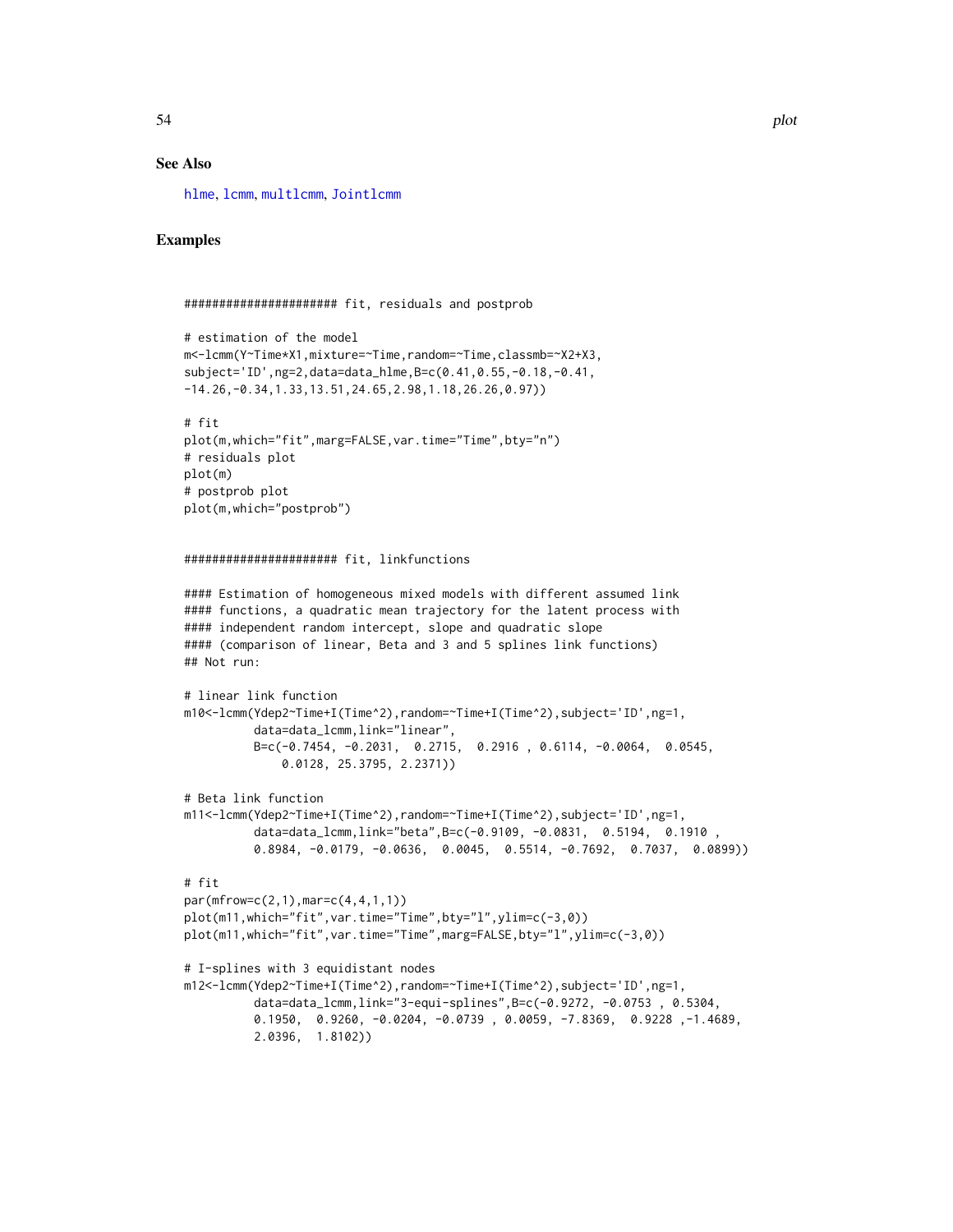#### plot.cuminc 55

```
# I-splines with 5 nodes, and interior nodes entered manually
m13<-lcmm(Ydep2~Time+I(Time^2),random=~Time+I(Time^2),subject='ID',ng=1,
          data=data_lcmm,link="5-manual-splines",intnodes=c(10,20,25),
         B=c(-0.9315, -0.0739 , 0.5254 , 0.1933, 0.9418, -0.0206, -0.0776,
          0.0064, -7.8645, 0.7470, 1.2080, 1.5537 , 1.7558 , 1.3386 , 1.0982))
# Plot of estimated different link functions:
# (applicable for models that only differ in the "link function" used.
# Otherwise, the latent process scale is different and a rescaling
# is necessary)
plot(m10,which="linkfunction",bty="l")
plot(m11,which="linkfunction",bty="l",add=TRUE,col=2)
plot(m12,which="linkfunction",bty="l",add=TRUE,col=3)
plot(m13,which="linkfunction",bty="l",add=TRUE,col=4)
legend("topleft",legend=c("linear","beta","3-Isplines","5-Isplines"),
col=1:4,lty=1,bty='n')
## End(Not run)
###################### fit, baselinerisk and survival
## Not run:
#### estimation with 3 latent classes (ng=3) - see Jointlcmm
#### help for details on the model
m3 <- Jointlcmm(fixed= Ydep1~Time*X1,mixture=~Time,random=~Time,
classmb=~X3,subject='ID',survival = Surv(Tevent,Event)~ X1+mixture(X2),
hazard="3-quant-splines",hazardtype="PH",ng=3,data=data_lcmm,
B=c(0.7576, 0.4095, -0.8232, -0.2737, 0, 0, 0, 0.2838, -0.6338,
2.6324, 5.3963, -0.0273, 1.3979, 0.8168, -15.041, 10.164, 10.2394,
11.5109, -2.6219, -0.4553, -0.6055, 1.473, -0.0383, 0.8512, 0.0389,
0.2624, 1.4982))
# fit
plot(m3,which="fit",var.time="Time",bty="l")
plot(m3,which="fit",var.time="Time",marg=FALSE,bty="l",ylim=c(0,15))
# Class-specific predicted baseline risk & survival functions in the
# 3-class model retained (for the reference value of the covariates)
plot(m3,which="baselinerisk",bty="l")
plot(m3,which="baselinerisk",ylim=c(0,5),bty="l")
plot(m3,which="survival",bty="l")
## End(Not run)
```
plot.cuminc *Plot of predicted cumulative incidences according to a profile of covariates*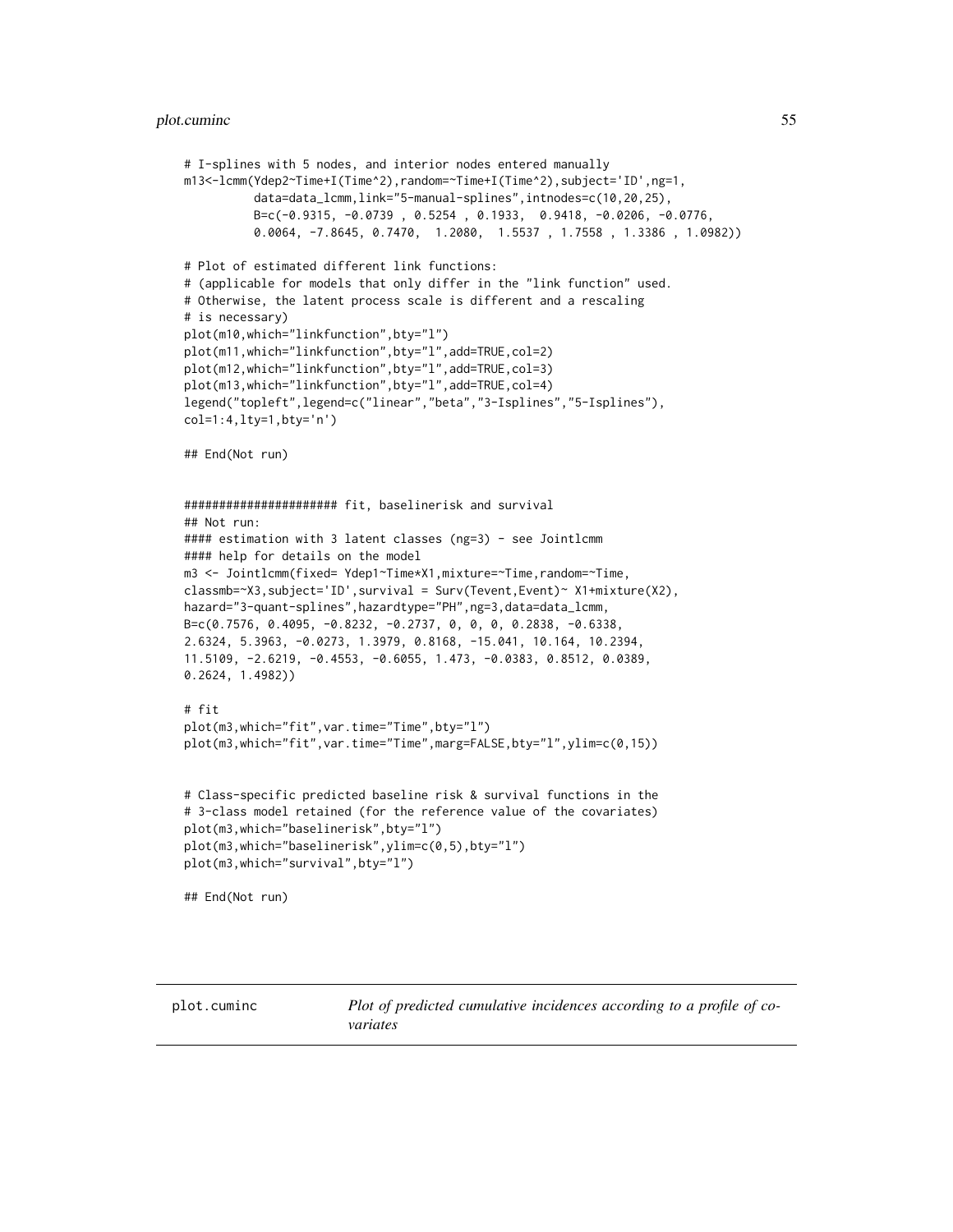This function displays the predicted cause-specific cumulative incidences derived from a joint latent class model according to a profile of covariates. does. ~~

# Usage

```
## S3 method for class 'cuminc'
plot(x, profit = 1, event = 1, add = FALSE, legend,legend.loc = "topleft", \ldots)
```
# Arguments

| $\mathsf{x}$ | an object of class cuminc                                                                                                                                                                                                   |
|--------------|-----------------------------------------------------------------------------------------------------------------------------------------------------------------------------------------------------------------------------|
| profil       | an integer giving the profile number for which the cumulative incidences are to<br>be plotted.                                                                                                                              |
| event        | an integer giving the event indicator for which the cumulative incidence are to<br>be plotted.                                                                                                                              |
| add          | logical indicating if the curves should be added to an existing plot. Default to<br>FALSE.                                                                                                                                  |
| legend       | character or expression to appear in the legend. If no legend should be added,<br>"legend" should be NULL.                                                                                                                  |
| legend.loc   | keyword for the position of the legend from the list "bottomright", "bottom",<br>"bottomleft", "left", "topleft","top", "topright", "right" and "center".<br>By default, the legend is located in the top left of the plot. |
| $\cdots$     | other parameters to be passed through to plotting functions                                                                                                                                                                 |

# Value

returns NULL

## Author(s)

Viviane Philipps and Cecile Proust-Lima

# See Also

[Jointlcmm](#page-21-0), [plot.Jointlcmm](#page-51-0), [cuminc](#page-3-0)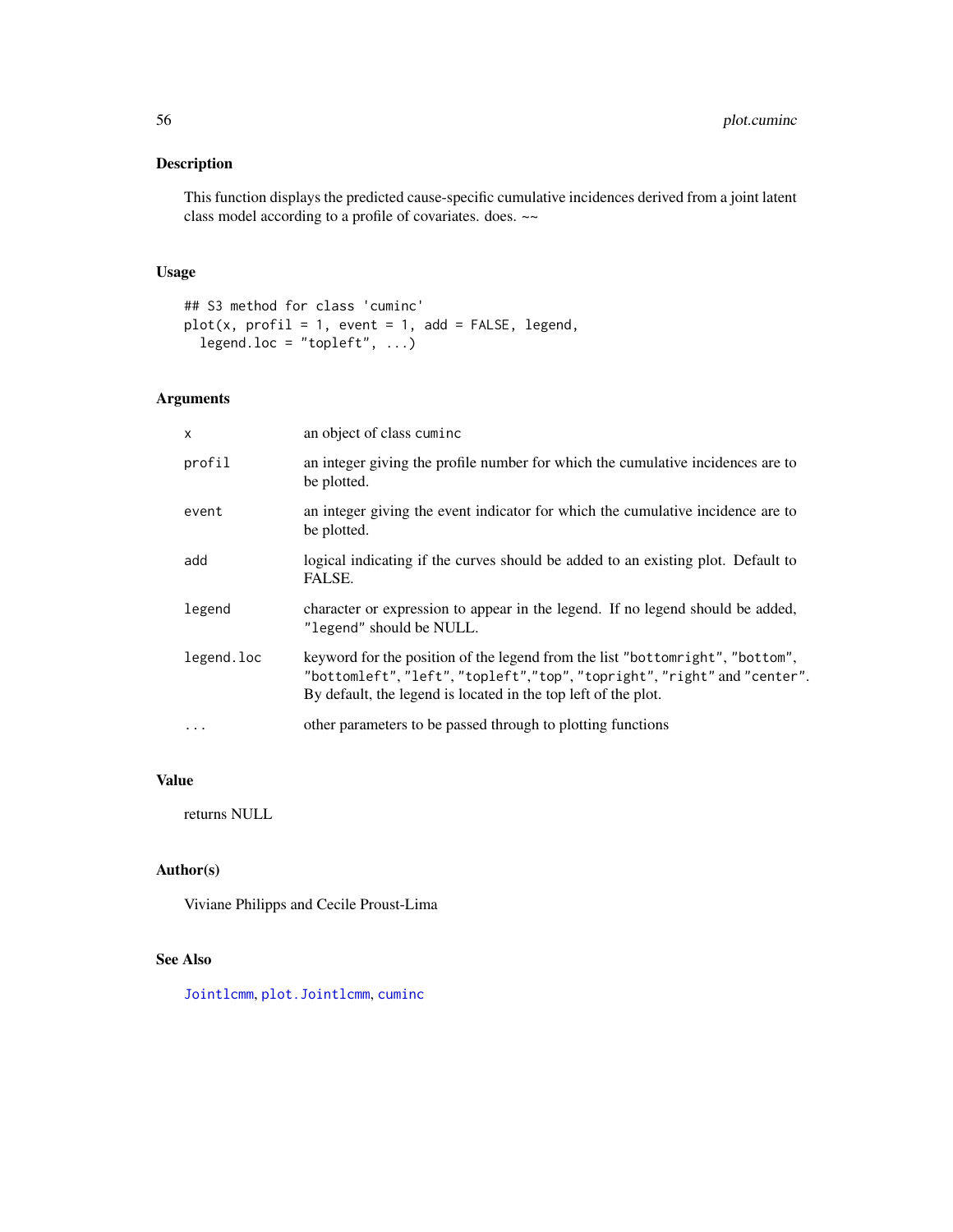This function displays plots related to predictive accuracy functions: epoce and Diffepoce.

#### Usage

```
## S3 method for class 'Diffepoce'
plot(x, \ldots)## S3 method for class 'epoce'
plot(x, \ldots)
```
#### **Arguments**

|          | an object inheriting from classes epoce or Diffepoce        |
|----------|-------------------------------------------------------------|
| $\cdots$ | other parameters to be passed through to plotting functions |

#### Details

These functions do not apply for the moment with multiple causes of event (competing risks).

For epoce objects, the function displays the EPOCE estimate (either MPOL or CVPOL) according to the time of prediction. For Diffepoce objects, plot displays the difference in EPOCE estimates (either MPOL or CVPOL) and its 95% tracking interval between two joint latent class models

# Value

Returns plots related to epoce and Diffepoce

#### Author(s)

Cecile Proust-Lima and Viviane Philipps

## See Also

[epoce](#page-10-0),[Diffepoce](#page-6-0)

## Examples

```
## Not run:
# estimation of the joint latent class model
m3 <- Jointlcmm(fixed= Ydep1~Time*X1,mixture=~Time,random=~Time,
classmb=~X3,subject='ID',survival = Surv(Tevent,Event)~X1+mixture(X2),
hazard="3-quant-splines",hazardtype="PH",ng=3,data=data_lcmm,
B=c(0.7667, 0.4020, -0.8243, -0.2726, 0.0000, 0.0000, 0.0000, 0.3020,
```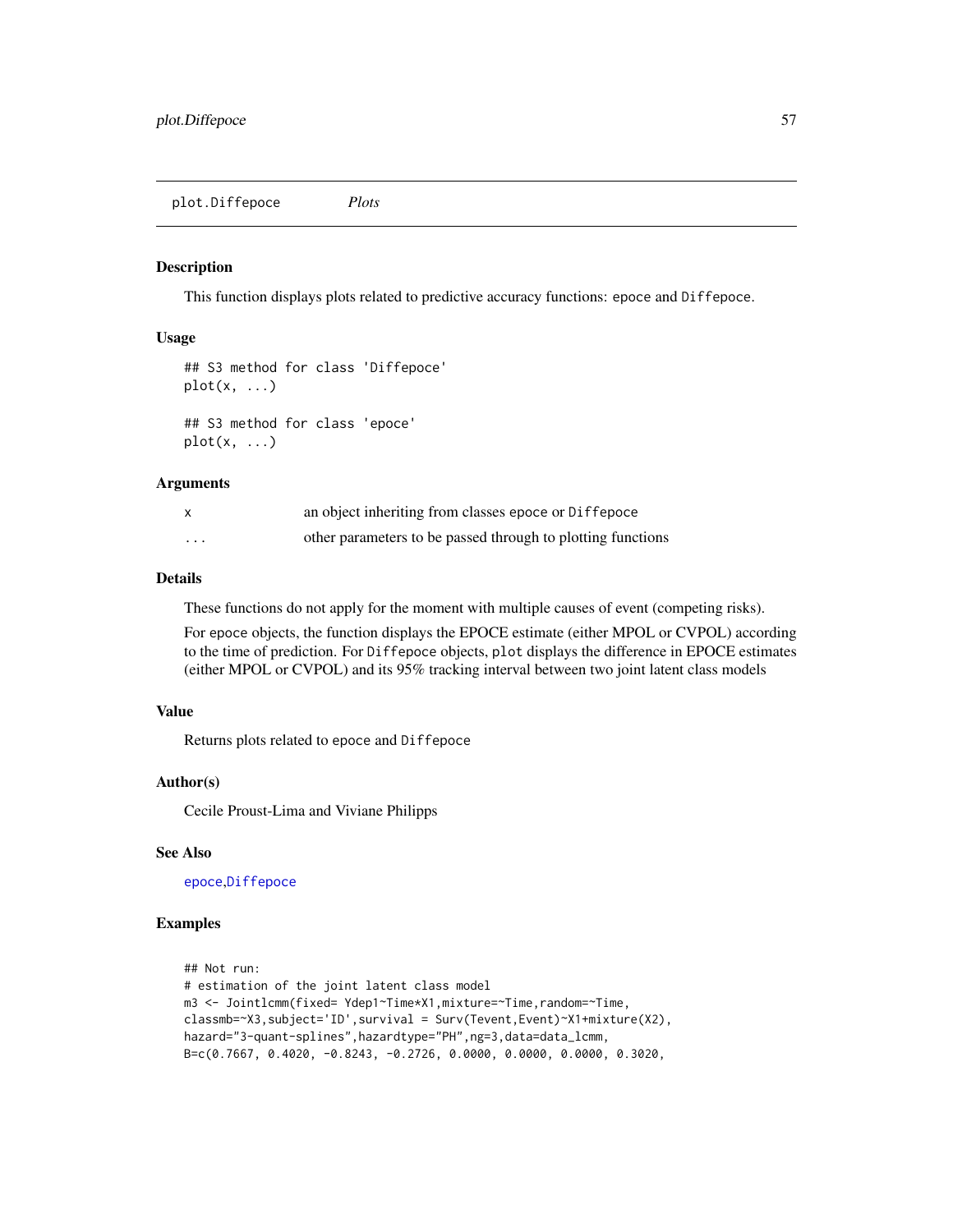```
-0.6212, 2.6247, 5.3139, -0.0255, 1.3595, 0.8172, -11.6867, 10.1668,
10.2355, 11.5137, -2.6209, -0.4328, -0.6062, 1.4718, -0.0378, 0.8505,
0.0366, 0.2634, 1.4981))
# predictive accuracy of the model evaluated with EPOCE
VecTime \leq c(1,3,5,7,9,11,13,15)cvpl <- epoce(m3,var.time="Time",pred.times=VecTime)
summary(cvpl)
plot(cvpl,bty="l",ylim=c(0,2))
## End(Not run)
```
plot.dynpred *Plot of individual dynamic predictions*

# Description

This function provides a graphical representation of individual dynamic predictions obtained from a joint latent class model and plots simultaneously the observed outcome.

# Usage

## S3 method for class 'dynpred'  $plot(x, subject = NULL, landmark = NULL, horizon = NULL,$  $add = FALSE, ...)$ 

#### Arguments

| X         | a dynpred object, containing the predicted probabilities of event in a time win-<br>dow, obtained from a joint latent class model.                                                                                  |
|-----------|---------------------------------------------------------------------------------------------------------------------------------------------------------------------------------------------------------------------|
| subject   | a vector containing the identifiers of the subjects the user wants to display. If<br>NULL (the default), all subjects are plotted.                                                                                  |
| landmark  | a vector containing the landmark times from which the probabilities are to be<br>plotted. If NULL (the default), all landmarks are used. If several horizon are<br>specified, only one landmark should be selected. |
| horizon   | a vector containing the horizon times from which the probabilities are to be<br>plotted. If NULL (the default), all horizons are used. If several landmarks are<br>specified, only one horizon should be selected.  |
| add       | logical indicating if the plot should be added to an existing plot. By default<br>(add=FALSE), a new plot is created.                                                                                               |
| $\ddotsc$ | optional graphical parameters.                                                                                                                                                                                      |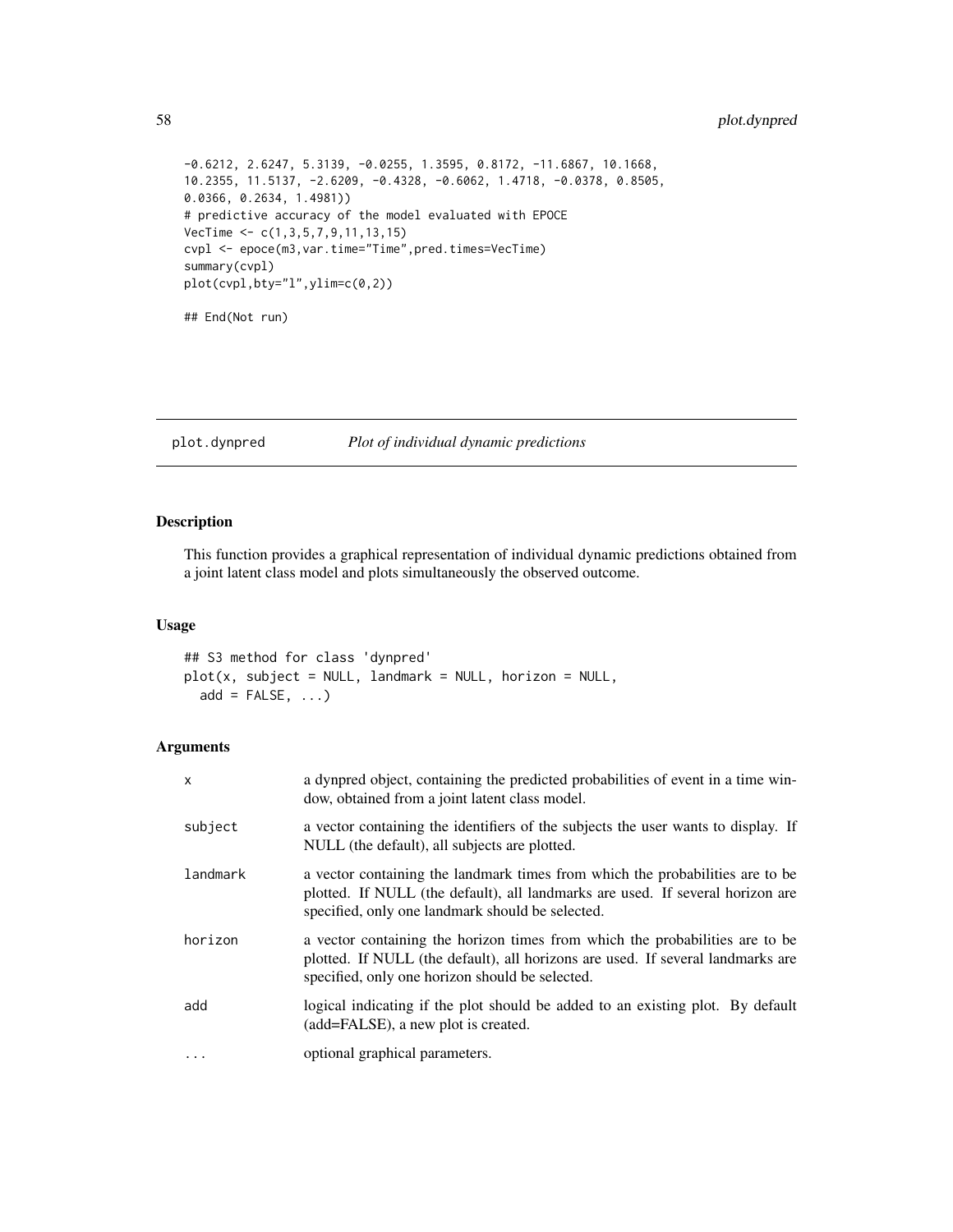# plot.dynpred 59

## Details

Two types of plot are provided for the moment :

- if one horizon is selected (and one or several landmarks), each prediction is represented by a point at the landmark time. If available, the predictions are surrounded by confidence intervals.

- if several horizons (t1, t2, etc) and only one landmark (s) is selected, a line linking the predictions (placed at abscissa s+t1, s+t2, etc) is drawn. Confidence bands (if available) are represented as dotted lines.

## Value

returns NULL

## Author(s)

Cecile Proust-Lima, Viviane Philipps

## See Also

[dynpred](#page-8-0)

## Examples

## Not run:

```
## Joint latent class model with 2 classes :
m32 <- Jointlcmm(Ydep1~Time*X1,mixture=~Time,random=~Time,subject="ID",
classmb=~X3,ng=2,survival=Surv(Tevent,Event)~X1+mixture(X2),
hazard="3-quant-splines",hazardtype="PH",data=data_lcmm,B = c(0.64, -0.62,
0, 0, 0.52, 0.81, 0.41, 0.78, 0.1, 0.77, -0.05, 10.43, 11.3, -2.6, -0.52, 1.41,
-0.05, 0.91, 0.05, 0.21, 1.5))
```
## Predictions at landmark 10 and 12 for horizon 3, 5 and 10 for two subjects : dynpred.m32 <- dynpred(m32,landmark=c(10,12),horizon=c(3,5,10),var.time="Time", fun.time=function(x){10\*x},newdata=data\_lcmm[4:8,],draws=TRUE,ndraws=2000)

```
## Plot of the predictions at landmark 10 for horizon 3,5,10 :
plot(dynpred.m32,landmark=10)
```
## Plot of the predictions at landmark 10 and 12 for horizon 3 : plot(dynpred.m32,horizon=3)

## End(Not run)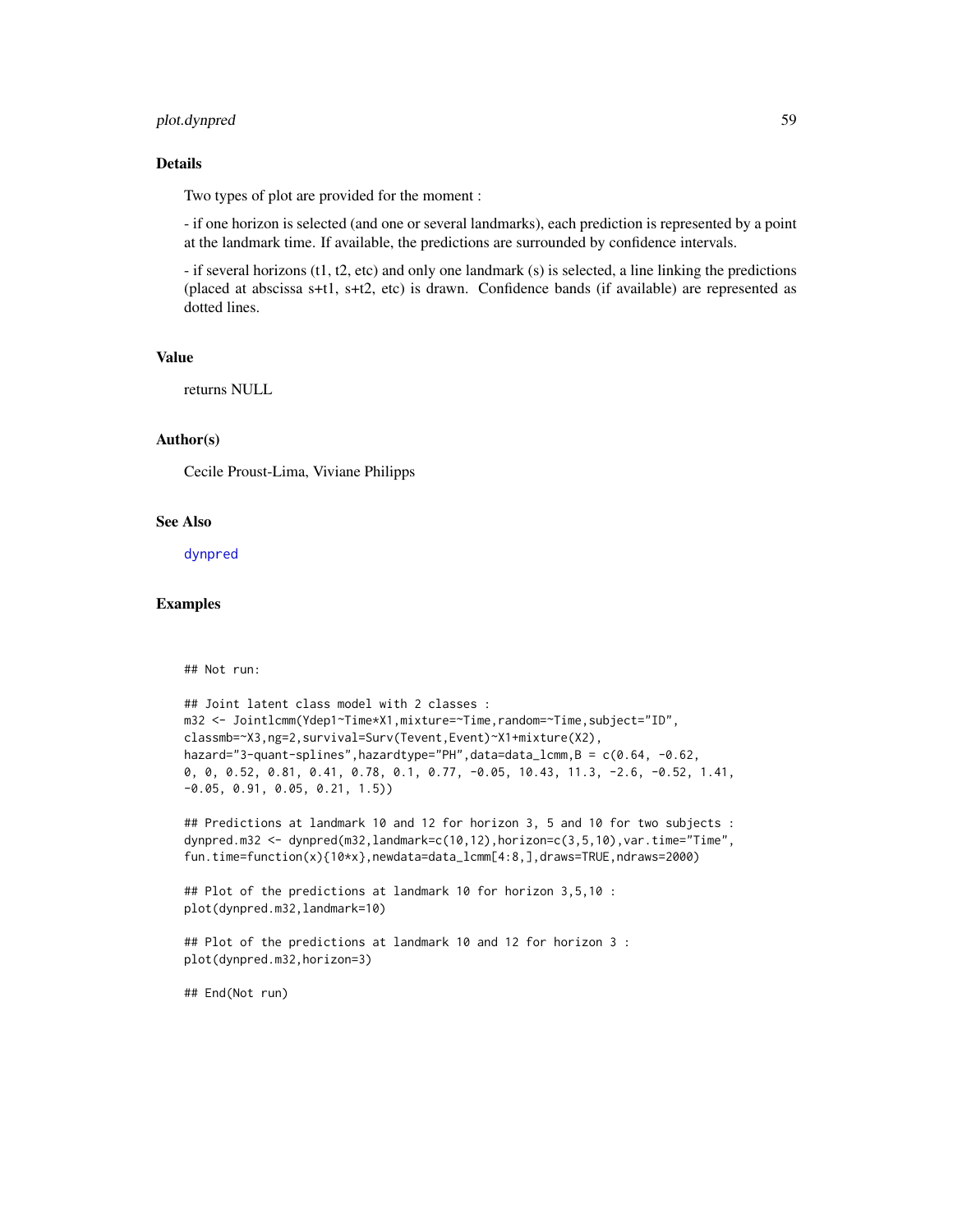This function provides the class-specific predicted trajectories stemmed from a hlme, lcmm, multlcmm or Jointlcmm object.

#### Usage

```
## S3 method for class 'predictL'
plot(x, legend.loc = "topright", legend, add = FALSE,shades = FALSE, ...)
## S3 method for class 'predictY'
plot(x, outcome = 1, legend.loc = "topright", legend,add = FALSE, shades = FALSE, ...)
## S3 method for class 'predictYcond'
plot(x, legend.loc = "topleft", legend, add = FALSE,
  shades = TRUE, ...)
```
# Arguments

| $\mathsf{x}$ | an object inheriting from classes predictL, predictY or predictlink repre-<br>senting respectively the predicted marginal mean trajectory of the latent process,<br>the predicted marginal mean trajectory of the longitudinal outcome, or the pre-<br>dicted link function of a fitted latent class model. |
|--------------|-------------------------------------------------------------------------------------------------------------------------------------------------------------------------------------------------------------------------------------------------------------------------------------------------------------|
| legend.loc   | keyword for the position of the legend from the list "bottomright", "bottom",<br>"bottomleft", "left", "topleft", "top", "topright", "right" and "center".                                                                                                                                                  |
| legend       | character or expression to appear in the legend. If no legend should be added,<br>"legend" should be NULL.                                                                                                                                                                                                  |
| add          | logical indicating if the curves should be added to an existing plot. Default to<br>FALSE.                                                                                                                                                                                                                  |
| shades       | logical indicating if confidence intervals should be represented with shades. De-<br>fault to FALSE, the confidence intervals are represented with dotted lines.                                                                                                                                            |
| .            | other parameters to be passed through to plotting functions or to legend                                                                                                                                                                                                                                    |
| outcome      | for predictY and multivariate model fitted with multlcmm only, the outcome to<br>consider.                                                                                                                                                                                                                  |

## Author(s)

Cecile Proust-Lima, Benoit Liquet and Viviane Philipps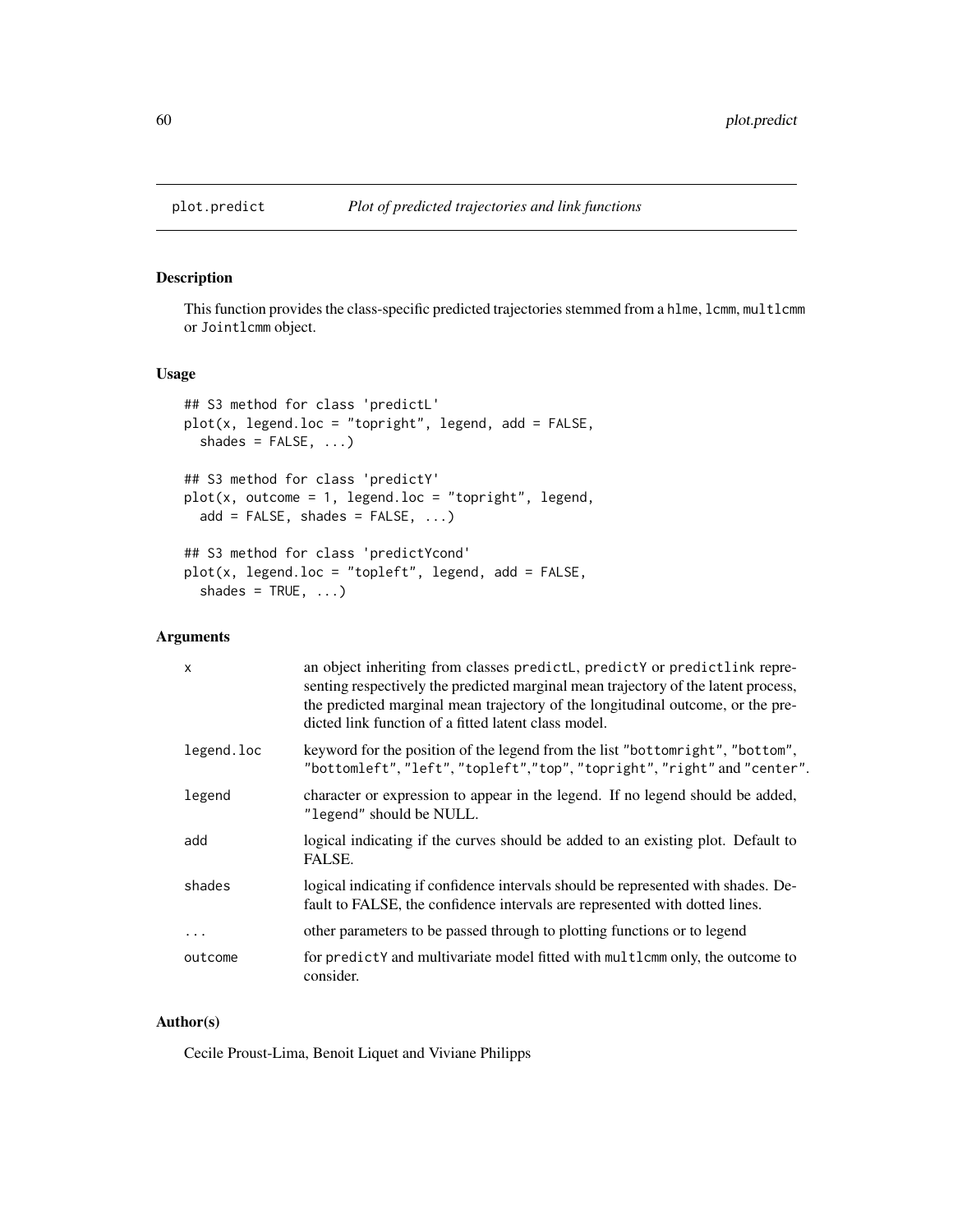#### postprob 61

## See Also

[hlme](#page-15-0), [lcmm](#page-29-0), [Jointlcmm](#page-21-0), [multlcmm](#page-42-0)

#### Examples

```
################# Prediction from linear latent class model
## fitted model
m<-lcmm(Y~Time*X1,mixture=~Time,random=~Time,classmb=~X2+X3,
subject='ID',ng=2,data=data_hlme,B=c(0.41,0.55,-0.18,-0.41,
-14.26,-0.34,1.33,13.51,24.65,2.98,1.18,26.26,0.97))
## newdata for predictions plot
newdata<-data.frame(Time=seq(0,5,length=100),
X1=rep(0,100),X2=rep(0,100),X3=rep(0,100))
plot(predictL(m,newdata,var.time="Time"),legend.loc="right",bty="l")
## data from the first subject for predictions plot
firstdata<-data_hlme[1:3,]
plot(predictL(m,firstdata,var.time="Time"),legend.loc="right",bty="l")
 ## Not run:
################# Prediction from a joint latent class model
## fitted model - see help of Jointlcmm function for details on the model
m3 <- Jointlcmm(fixed= Ydep1~Time*X1,mixture=~Time,random=~Time,
classmb=~X3,subject='ID',survival = Surv(Tevent,Event)~X1+mixture(X2),
hazard="3-quant-splines",hazardtype="PH",ng=3,data=data_lcmm,
B=c(0.7576, 0.4095, -0.8232, -0.2737, 0, 0, 0, 0.2838, -0.6338,
2.6324, 5.3963, -0.0273, 1.398, 0.8168, -15.041, 10.164, 10.2394,
11.5109, -2.6219, -0.4553, -0.6055, 1.473, -0.0383, 0.8512, 0.0389,
0.2624, 1.4982))
# class-specific predicted trajectories
#(with characteristics of subject ID=193)
data <- data_lcmm[data_lcmm$ID==193,]
plot(predictY(m3,newdata=data,var.time="Time"),bty="l")
```
## End(Not run)

<span id="page-60-0"></span>

| postprob | <i>Posterior classification stemmed from a hlme, lcmm, multlcmm or</i> |  |  |  |
|----------|------------------------------------------------------------------------|--|--|--|
|          | Jointlemm <i>estimation</i>                                            |  |  |  |

#### **Description**

This function provides informations about the posterior classification stemmed from a hlme, lcmm, multlcmm or Jointlcmm object.

## Usage

```
postprob(x, threshold = c(0.7, 0.8, 0.9), ...)
```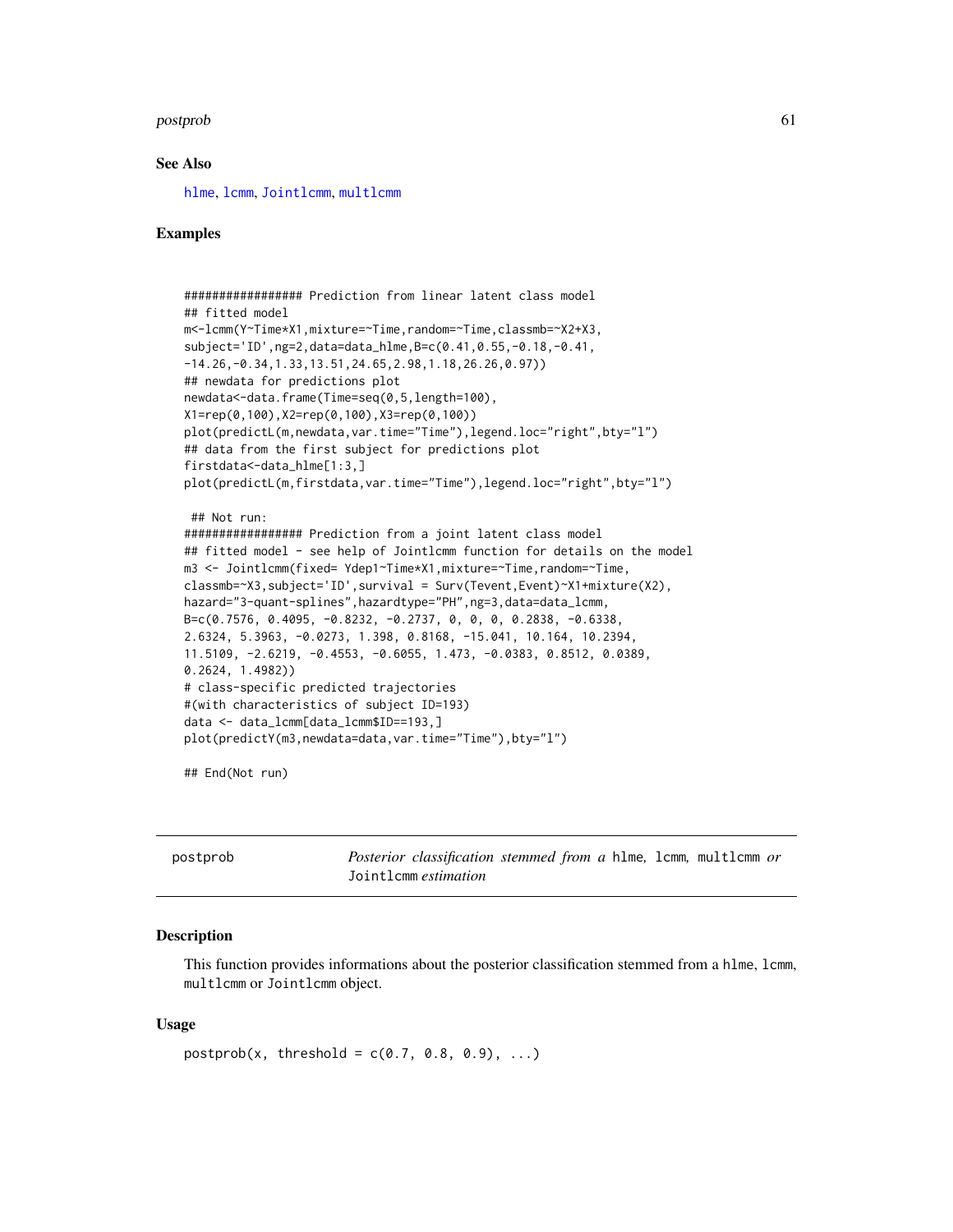## Arguments

| X         | an object inheriting from classes hlme, lcmm, Jointlcmm or multlcmm represent-<br>ing respectively a fitted latent class linear mixed-effects model, a more general<br>latent class mixed model, a joint latent class model or a multivariate general |
|-----------|-------------------------------------------------------------------------------------------------------------------------------------------------------------------------------------------------------------------------------------------------------|
|           | latent class mixed model.                                                                                                                                                                                                                             |
| threshold | optional vector of thresholds for the posterior probabilities                                                                                                                                                                                         |
| .         | further arguments to be passed to or from other methods. They are ignored in<br>this function.                                                                                                                                                        |

# Details

This function provides the number of subjects classified a posteriori in each latent class, the percentage of subjects classified with a posterior probability above a certain threshold, and the classification table that contains the mean of the posterior probability of belonging to each latent class over the subjects classified in each of the latent classes. This table aims at evaluating the quality of the posterior classification. For hlme, lcmm objects, the posterior classification and the classification table are derived from the posterior class-membership probabilities given the vector of repeated measures that are contained in pprob output matrix. For a Jointlcmm object, the first posterior classification and the classification table are derived from the posterior class-membership probabilities given the vector of repeated measures and the time-to-event information (that are contained in columns probYT1, probYT2, etc in pprob output matrix). The second posterior classification is derived from the posterior class-membership probabilities given only the vector of repeated measures (that are contained in columns probY1, probY2, etc in pprob output matrix).

## Value

A list containing the posterior classification, the posterior classification table and the percentage of subjects classified with a posterior probability above the given thresholds.

#### Note

This function can only be used with latent class mixed models and joint latent class mixed models that include at least 2 latent classes

## Author(s)

Cecile Proust-Lima, Benoit Liquet and Viviane Philipps

#### See Also

[Jointlcmm](#page-21-0), [lcmm](#page-29-0), [hlme](#page-15-0), [plot.lcmm](#page-51-0)

# Examples

```
m<-lcmm(Y~Time*X1,mixture=~Time,random=~Time,classmb=~X2+X3,
subject='ID',ng=2,data=data_hlme,B=c(0.41,0.55,-0.18,-0.41,
-14.26,-0.34,1.33,13.51,24.65,2.98,1.18,26.26,0.97))
```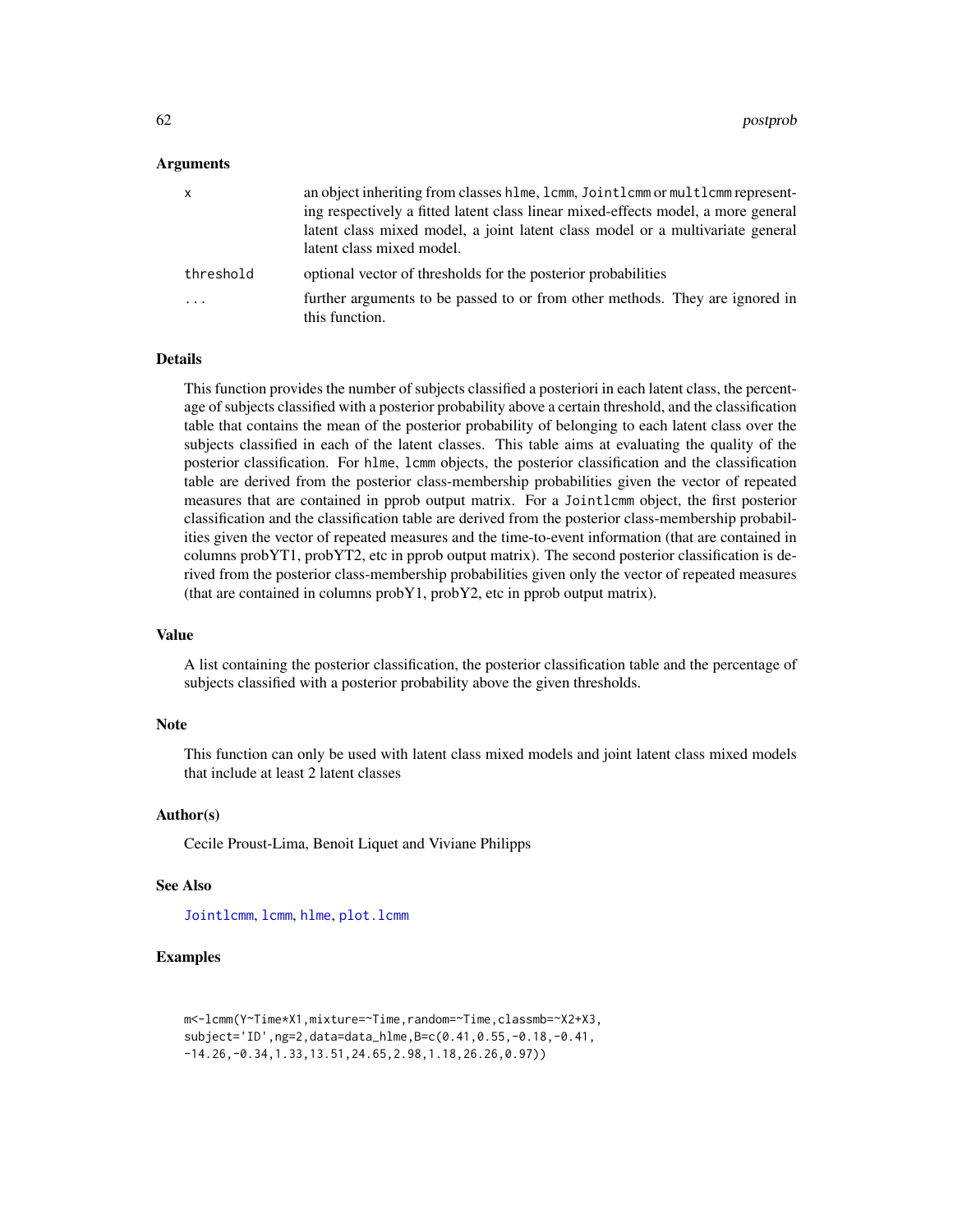#### predictL 63

postprob(m)

<span id="page-62-0"></span>predictL *Class-specific marginal predictions in the latent process scale for* lcmm*,* Jointlcmm *and* multlcmm *objects*

## Description

This function provides a matrix containing the class-specific predicted trajectories computed in the latent process scale, that is the latent process underlying the curvilinear outcome(s), for a profile of covariates specified by the user. This function applies only to lcmm and multlcmm objects. The function plot.predict provides directly the plot of these class-specific predicted trajectories. The function predictY provides the class-specific predicted trajectories computed in the natural scale of the outcome(s).

## Usage

```
predictL(x, newdata, var.time, na.action = 1, confirm = FALSE, ...)
```
# Arguments

| $\mathsf{x}$ | an object inheriting from class 1cmm, multlcmm or Jointlcmm representing a<br>(joint) (latent class) mixed model involving a latent process and estimated link<br>function $(s)$ .                                                                                                      |
|--------------|-----------------------------------------------------------------------------------------------------------------------------------------------------------------------------------------------------------------------------------------------------------------------------------------|
| newdata      | data frame containing the data from which predictions are computed. The data<br>frame should include at least all the covariates listed in x\$Xnames2. Names in<br>the data frame should be exactly x\$Xnames2 that are the names of covariates<br>specified in 1cmm or multlcmm calls. |
| var.time     | A character string containing the name of the variable that corresponds to time<br>in the data frame (x axis in the plot).                                                                                                                                                              |
| na.action    | Integer indicating how NAs are managed. The default is 1 for 'na.omit'. The<br>alternative is 2 for 'na.fail'. Other options such as 'na.pass' or 'na.exclude' are<br>not implemented in the current version.                                                                           |
| confint      | logical indicating if confidence should be provided. Default to FALSE.                                                                                                                                                                                                                  |
| $\ddots$     | further arguments to be passed to or from other methods. They are ignored in<br>this function.                                                                                                                                                                                          |

# Value

An object of class predictL with values :

- pred : a matrix containing the class-specific predicted values in the latent process scale, the lower and the upper limits of the confidence intervals (if calculated).

- times : the var.time variable from newdata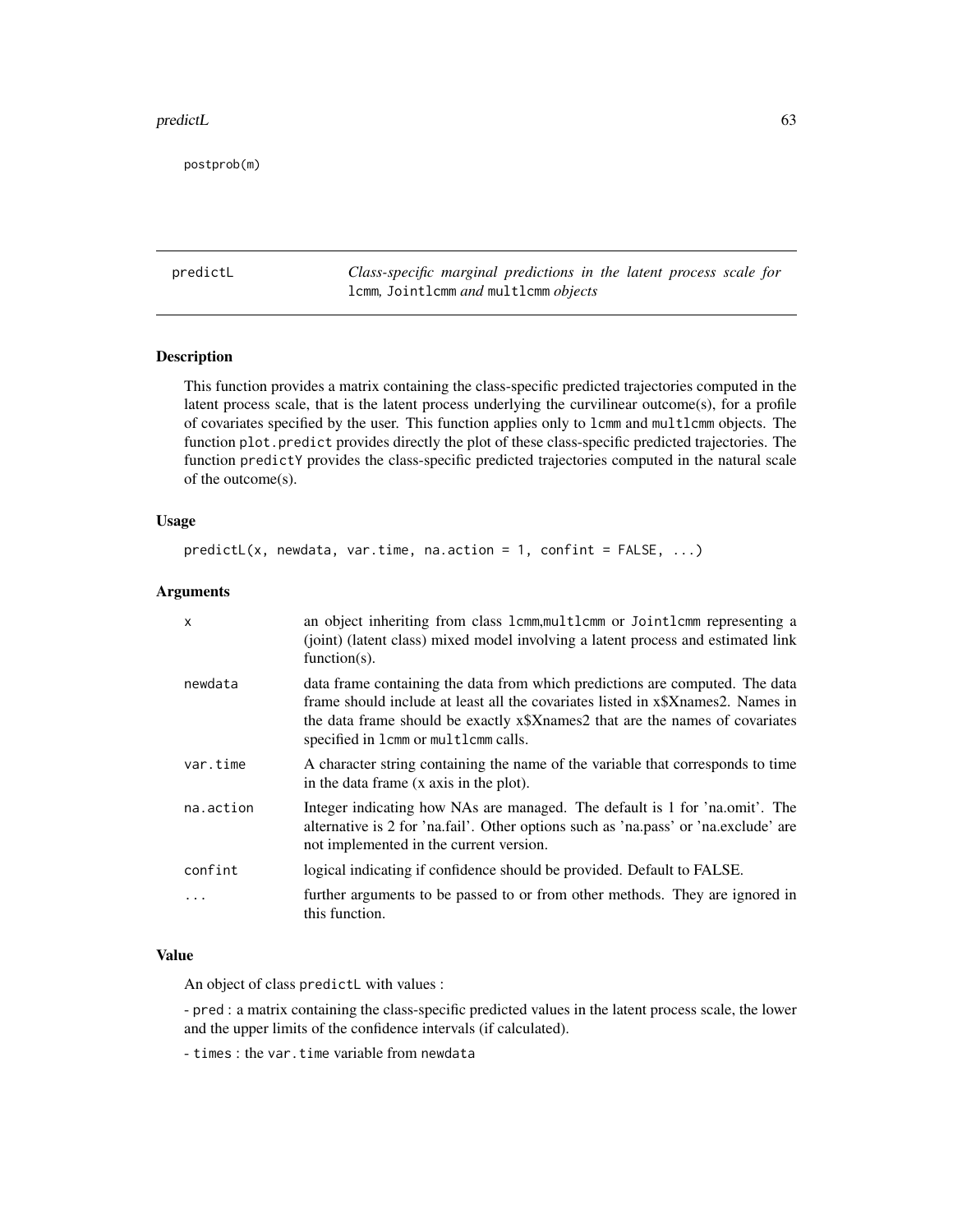64 predictlink

## Author(s)

Cecile Proust-Lima, Viviane Philipps

# See Also

[plot.predict](#page-59-0), [predictY](#page-65-0), [lcmm](#page-29-0)

## Examples

```
#### Prediction from a 2-class model with a Splines link function
## Not run:
## fitted model
m<-lcmm(Ydep2~Time*X1,mixture=~Time,random=~Time,classmb=~X2+X3,
subject='ID',ng=2,data=data_lcmm,link="splines",B=c(
-0.175, -0.191, 0.654, -0.443-0.345, -1.780, 0.913, 0.016,
0.389, 0.028, 0.083, -7.349,
0.722, 0.770, 1.376, 1.653,
1.640, 1.285))
summary(m)
## predictions for times from 0 to 5 for X1=0
newdata<-data.frame(Time=seq(0,5,length=100),
X1=rep(0,100),X2=rep(0,100),X3=rep(0,100))
predictL(m,newdata,var.time="Time")
## predictions for times from 0 to 5 for X1=1
newdata$X1 <- 1
predictY(m,newdata,var.time="Time")
## End(Not run)
```
<span id="page-63-0"></span>predictlink *Confidence intervals for the estimated link functions from* lcmm*,* Jointlcmm *and* multlcmm

# Description

This function provides 95% confidence intervals around the estimated transformation given in estimlink attribute of lcmm, Jointlcmm and multlcmm objects. It can also be used to evaluate the link functions at other values than those given in attribute estimlink of lcmm, Jointlcmm or multlcmm object.

## Usage

```
predictlink(x, ndraws, Yvalues, ...)
```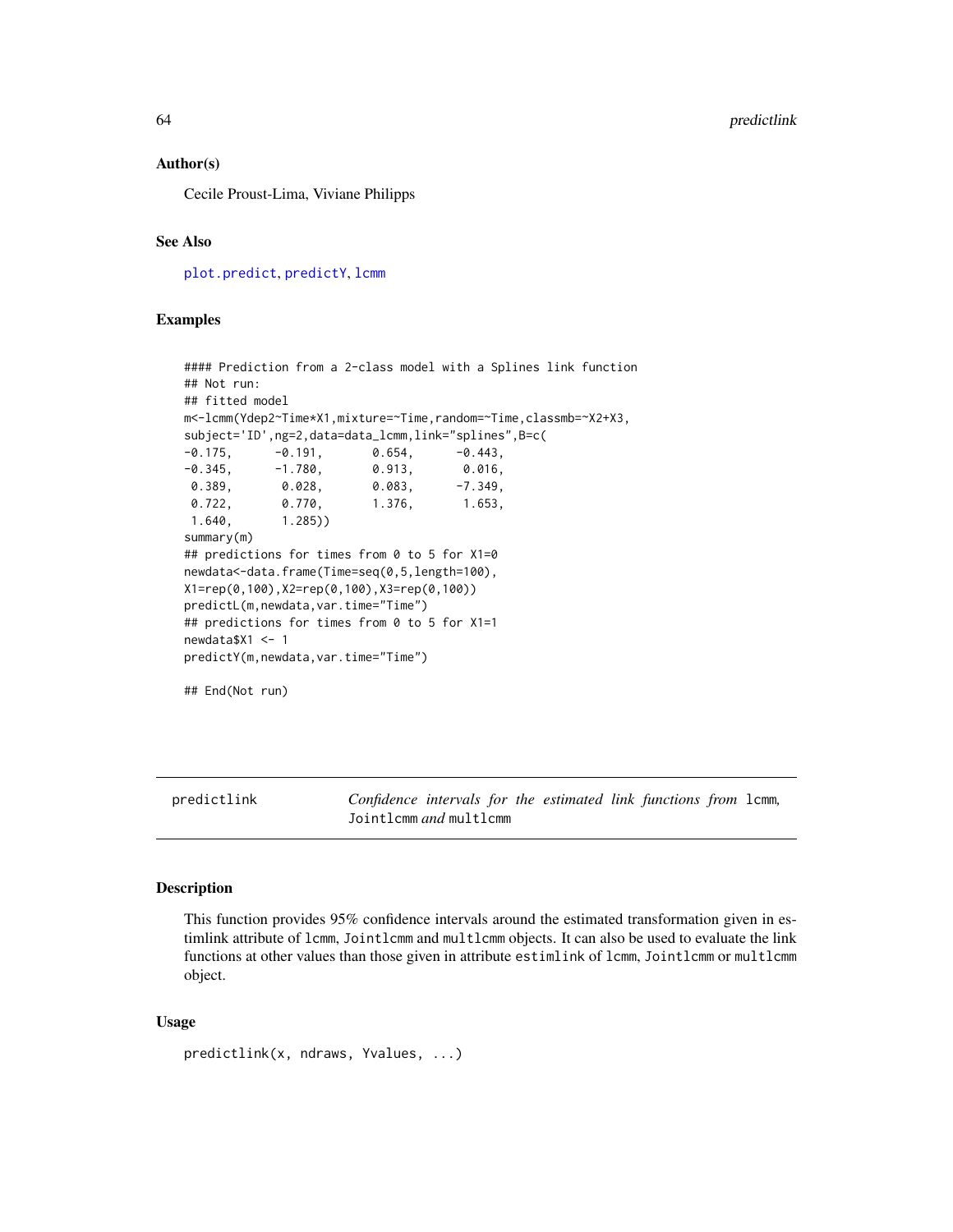#### predictlink 65

#### Arguments

| X         | an object inheriting from classes 1cmm, Joint1cmm or mult1cmm.                                                                                                                              |
|-----------|---------------------------------------------------------------------------------------------------------------------------------------------------------------------------------------------|
| ndraws    | the number of draws that should be generated to approximate the posterior dis-<br>tribution of the transformed values. By default, ndraws=2000.                                             |
| Yvalues   | a vector (for a 1cmm or Jointlemm object) or a matrix (for a multlemm object)<br>containing the values at which to compute the transformation(s). Default to the<br>values in x\$estimlink. |
| $\ddotsc$ | other parameters (ignored)                                                                                                                                                                  |

## Value

An object of class predictlink with values :

- pred :

For a lcmm or Jointlcmm object, a data frame containing the values at which the transformation is evaluated, the transformed values and the lower and the upper limits of the confidence intervals (if ndraws>0).

For a multlcmm object, a data frame containing the indicator of the outcome, the values at which the transformations are evaluated,the transformed values and the lower and the upper limits of the confidence intervals (if ndraws>0).

- object : the object from which the link function is predicted

#### Author(s)

Cecile Proust-Lima and Viviane Philipps

#### See Also

[lcmm](#page-29-0), [multlcmm](#page-42-0), [plot.lcmm](#page-51-0), [plot.predictlink](#page-59-1)

# Examples

## Not run:

```
## Univariate mixed model with splines link funciton
m14<-lcmm(Ydep2~Time+I(Time^2),random=~Time,subject='ID',ng=1,
data=data_lcmm,link="5-manual-splines",intnodes=c(10,20,25),
B=c(-0.89255, -0.09715, 0.56335, 0.21967, 0.61937, -7.90261, 0.75149,
-1.22357, 1.55832, 1.75324, 1.33834, 1.0968))
```

```
##Transformed values of several scores and their confidence intervals
transf.m14 <- predictlink(m14,ndraws=2000,Yvalues=c(0,1,7:30))
plot(transf.m14)
```

```
## Multivariate mixed model with splines link functions
m1 <- multlcmm(Ydep1+Ydep2~1+Time*X2+contrast(X2),random=~1+Time,
subject="ID",randomY=TRUE,link=c("4-manual-splines","3-manual-splines"),
```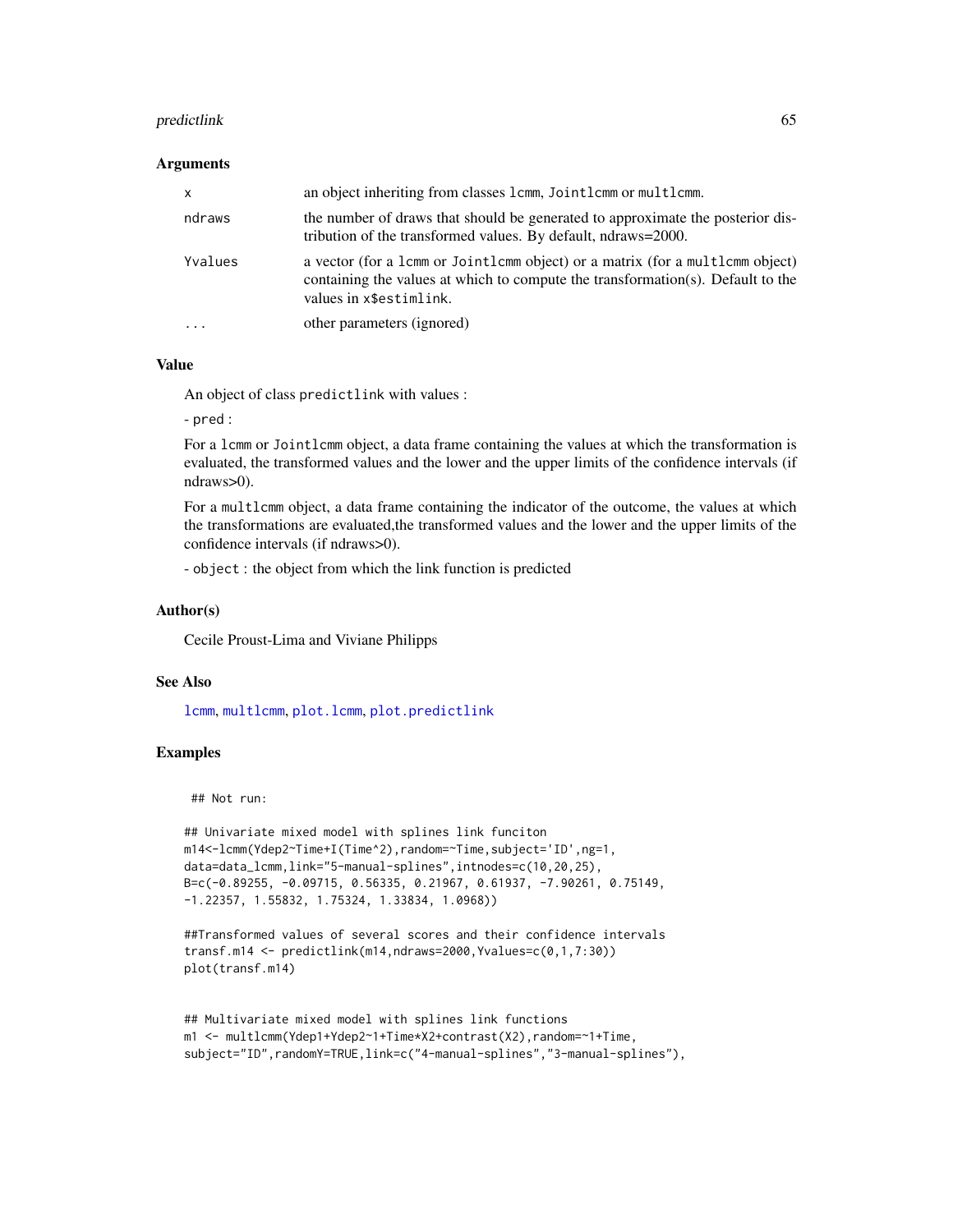```
intnodes=c(8,12,25),data=data_lcmm,
B=c(-1.071, -0.192, 0.106, -0.005, -0.193, 1.012, 0.870, 0.881,
 0.000, 0.000, -7.520, 1.401, 1.607 , 1.908, 1.431, 1.082,
-7.528, 1.135 , 1.454 , 2.328, 1.052))
##Confidence intervals for the transformed values (given in m1$estimlink)
transf.m1 <- predictlink(m1,ndraws=200)
plot(transf.m1)
## End(Not run)
```
<span id="page-65-0"></span>predictY *Marginal predictions (possibly class-specific) of a* hlme*,* lcmm*,* multlcmm *or* Jointlcmm *object in the natural scale of the longitudinal outcome(s) for a specified profile of covariates.*

#### Description

For hlme and Jointlcmm objects, the function computes the predicted values of the longitudinal marker in each latent class for a specified profile of covariates. For lcmm and multlcmm objects, the function computes predicted values in the natural scale of the outcomes for a specified profile of covariates. For linear and threshold links, the predicted values are computed analytically. For splines and Beta links, a Gauss-Hermite or Monte-Carlo integration are used to numerically compute the predictions. In addition, for any type of link function, confidence bands (and median) can be computed by a Monte Carlo approximation of the posterior distribution of the predicted values.

#### Usage

```
## S3 method for class 'Jointlcmm'
predictY(x, newdata, var.time, methInteg = 0, nsim = 20,
 draws = FALSE, ndraws = 2000, na.action = 1, ...)
## S3 method for class 'hlme'
predictY(x, newdata, var.time, draws = FALSE, na.action = 1,
  ...)
## S3 method for class 'lcmm'
predictY(x, newdata, var.time, methInteg = 0, nsim = 20,
  draws = FALSE, ndraws = 2000, na.action = 1, ...)
predictY(x, newdata, var.time, ...)
## S3 method for class 'multlcmm'
predictY(x, newdata, var.time, methInteg = 0, nsim = 20,draws = FALSE, ndraws = 2000, na.action = 1, ...)
```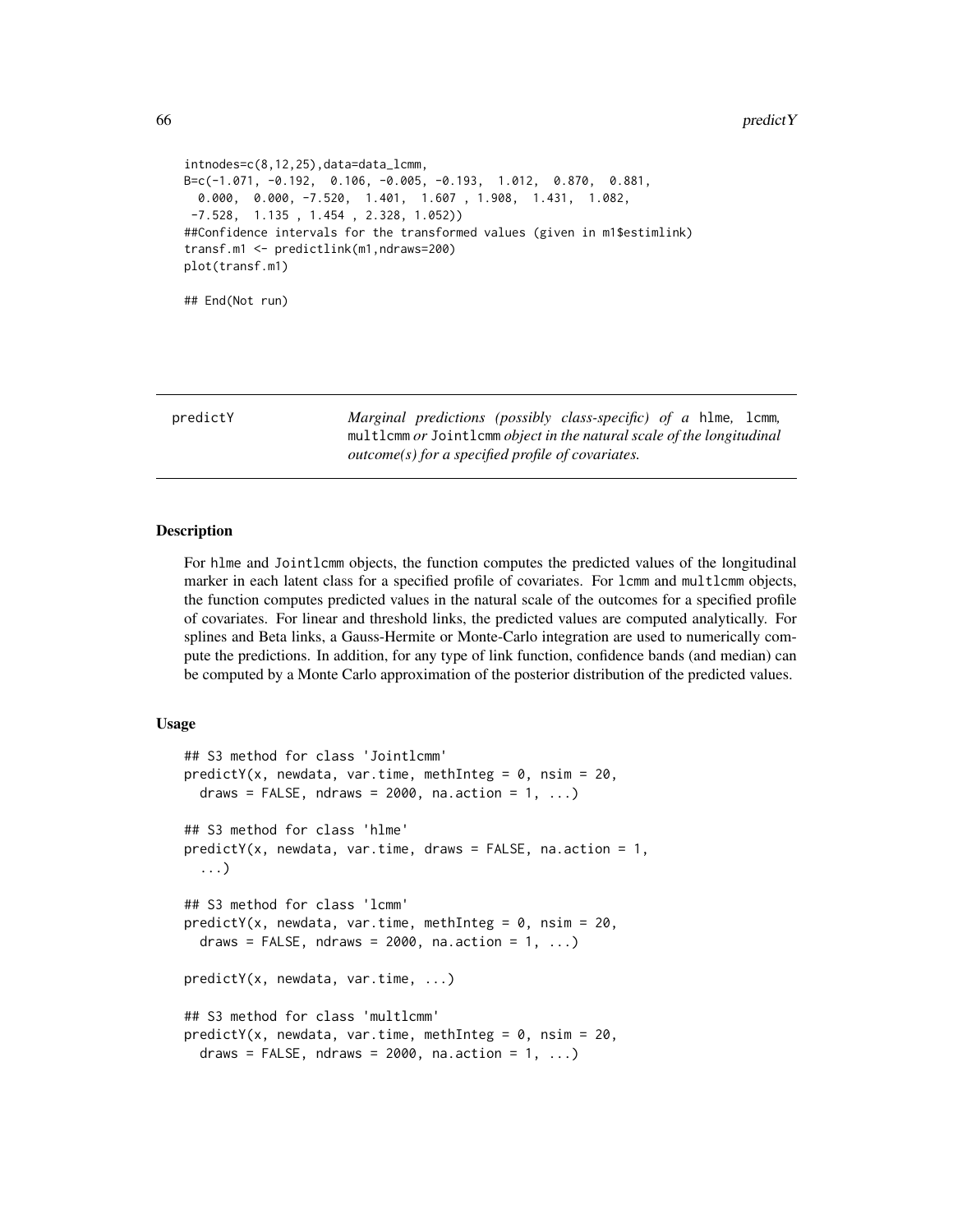#### $\blacksquare$ predict $Y$  67

# Arguments

| x         | an object inheriting from class 1cmm, h1me, Joint1cmm or mult1cmm represent-<br>ing a general latent class mixed model.                                                                                                                                                                                                                                                                                                                                             |
|-----------|---------------------------------------------------------------------------------------------------------------------------------------------------------------------------------------------------------------------------------------------------------------------------------------------------------------------------------------------------------------------------------------------------------------------------------------------------------------------|
| newdata   | data frame containing the data from which predictions are computed. The data<br>frame should include at least all the covariates listed in x\$Xnames2. Names in<br>the data frame should be exactly x\$Xnames2 that are the names of covariates<br>specified in 1cmm, hlme, Jointlcmm or multlcmm calls.                                                                                                                                                            |
| var.time  | A character string containing the name of the variable that corresponds to time<br>in the data frame (x axis in the plot).                                                                                                                                                                                                                                                                                                                                          |
| methInteg | optional integer specifying the type of numerical integration required only for<br>predictions with splines or Beta link functions. Value 0 (by default) specifies<br>a Gauss-Hermite integration which is very rapid but neglects the correlation<br>between the predicted values (in presence of random-effects). Value 1 refers to a<br>Monte-Carlo integration which is slower but correctly account for the correlation<br>between the predicted values.       |
| nsim      | For a 1cmm, multlcmm or Jointlcmm object only; optional number of points<br>used in the numerical integration with splines or Beta link functions. For me-<br>thInteg=0, nsim should be chosen among the following values: $5, 7, 9, 15, 20$ ,<br>30, 40 or 50 (nsim=20 by default). If methInteg=1, nsim should be relatively<br>important (more than 200).                                                                                                        |
| draws     | optional boolean specifying whether median and confidence bands of the pre-<br>dicted values should be computed (TRUE) - whatever the type of link function.<br>For a 1cmm, multlcmm or Jointlcmm object, a Monte Carlo approximation of the<br>posterior distribution of the predicted values is computed and the median, 2.5%<br>and 97.5% percentiles are given. Otherwise, the predicted values are computed<br>at the point estimate. By default, draws=FALSE. |
| ndraws    | For a 1cmm, multlcmm or Jointlcmm object only; if draws=TRUE, ndraws spec-<br>ifies the number of draws that should be generated to approximate the posterior<br>distribution of the predicted values. By default, ndraws=2000.                                                                                                                                                                                                                                     |
| na.action | Integer indicating how NAs are managed. The default is 1 for 'na.omit'. The<br>alternative is 2 for 'na.fail'. Other options such as 'na.pass' or 'na.exclude' are<br>not implemented in the current version.                                                                                                                                                                                                                                                       |
| .         | further arguments to be passed to or from other methods. Only the argument<br>'median' will be used, other are ignored. 'median' should be a logical indi-<br>cating whether the median should be computed. By default, the mean value is<br>computed.                                                                                                                                                                                                              |

## Value

An object of class predictY with values :

- pred : a matrix with the same rows (number and order) as in newdata.

For hlme objects and lcmm or Jointlcmm with draws=FALSE, returns a matrix with ng columns corresponding to the ng class-specific vectors of predicted values computed at the point estimate

For objects of class lcmm or Jointlcmm with draws=TRUE, returns a matrix with ng\*3 columns representing the ng class-specific 50%, 2.5% and 97.5% percentiles of the approximated posterior distribution of the class-specific predicted values.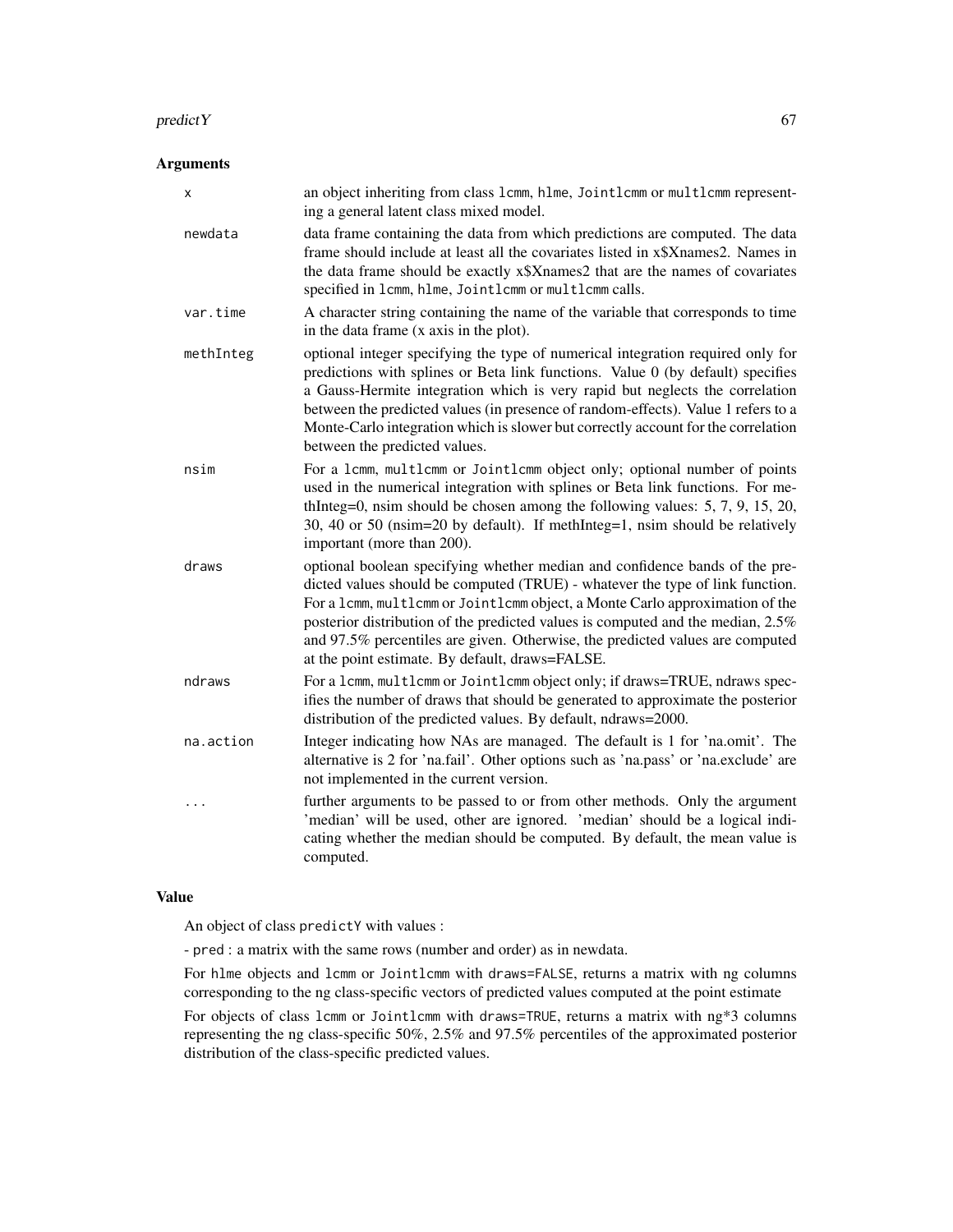For objects of class multlcmm with draws=FALSE, returns a matrix with ng+1 columns: the first column indicates the name of the outcome which is predicted and the ng subsequent columns correspond to the ng class-specific vectors of predicted values computed at the point estimate

For objects of class multlcmm with draws=TRUE, returns a matrix with ng\*3+1 columns: the first column indicates the name of the outcome which is predicted and the ng\*3 subsequent columns correspond to the ng class-specific 50%, 2.5% and 97.5% percentiles of the approximated posterior distribution of the class-specific predicted values.

- times : the var.time variable from newdata

#### Author(s)

Cecile Proust-Lima, Viviane Philipps

#### See Also

[lcmm](#page-29-0), [multlcmm](#page-42-0), [hlme](#page-15-0), [Jointlcmm](#page-21-0)

## Examples

```
#### Prediction from a 2-class model with a Splines link function
## Not run:
## fitted model
m<-lcmm(Ydep2~Time*X1,mixture=~Time,random=~Time,classmb=~X2+X3,
subject='ID',ng=2,data=data_lcmm,link="splines",B=c(
-0.175, -0.191, 0.654, -0.443-0.345, -1.780, 0.913, 0.016,0.389, 0.028, 0.083, -7.349,
0.722, 0.770, 1.376, 1.653,
1.640, 1.285))
summary(m)
## predictions for times from 0 to 5 for X1=0
newdata<-data.frame(Time=seq(0,5,length=100),
X1=rep(0,100),X2=rep(0,100),X3=rep(0,100))
pred0 <- predictY(m,newdata,var.time="Time")
head(pred0)
## Option draws=TRUE to compute a MonteCarlo
# approximation of the predicted value distribution
# (quite long with ndraws=2000 by default)
\dontrun{
pred0MC <- predictY(m,newdata,draws=TRUE,var.time="Time")
}
## predictions for times from 0 to 5 for X1=1
newdata$X1 <- 1
pred1 <- predictY(m,newdata,var.time="Time")
## Option draws=TRUE to compute a MonteCarlo
# approximation of the predicted value distribution
# (quite long with ndraws=2000 by default)
\dontrun{
pred1MC <- predictY(m,newdata,draws=TRUE,var.time="Time")
```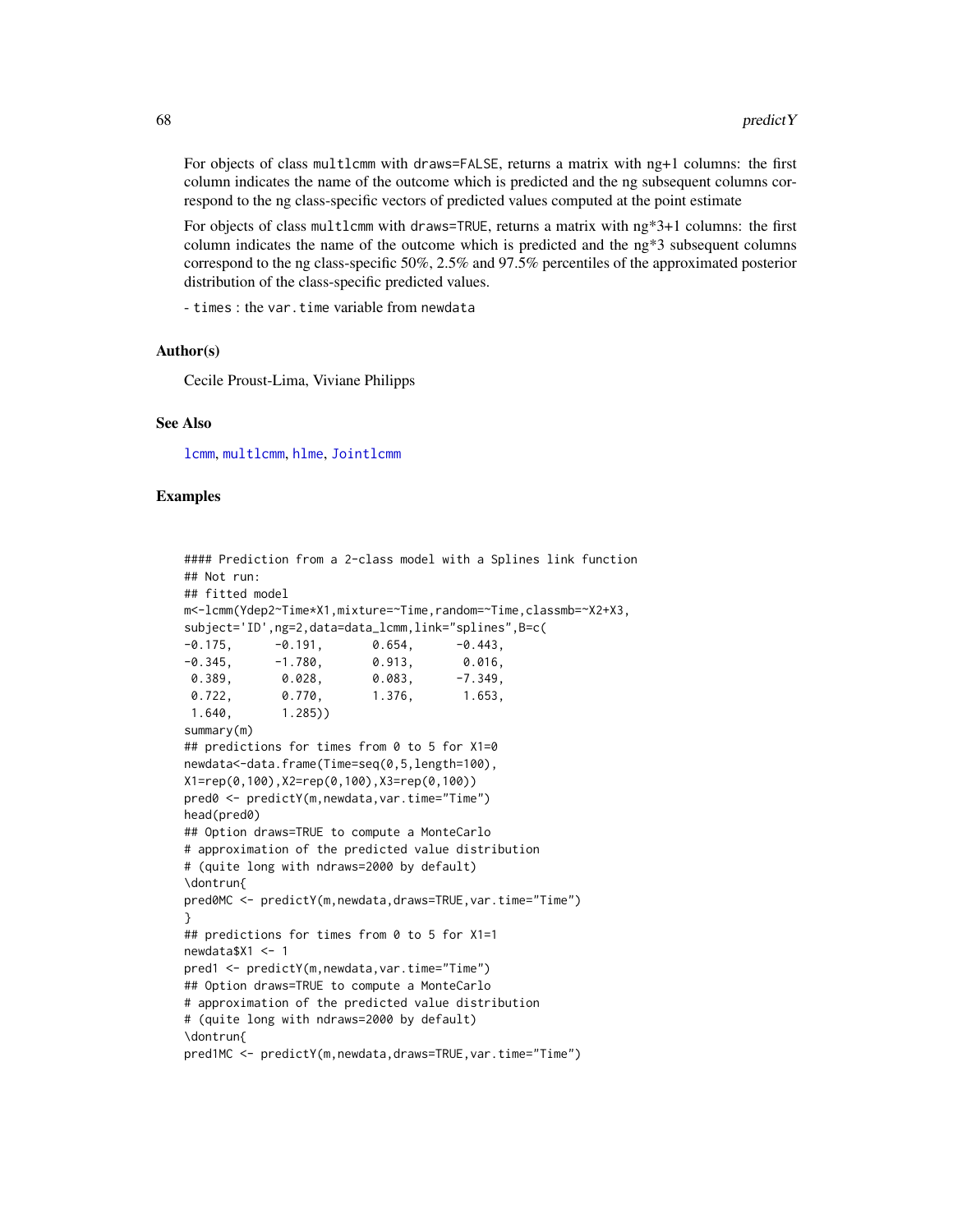# predictYcond 69

}

```
## End(Not run)
```
predictYcond *Conditional predictions of a* lcmm*,* multlcmm *or* Jointlcmm *object in the natural scale of the longitudinal outcome(s) for specified latent process values.*

# Description

The function computes the predicted values of the longitudinal markers in their natural scale for specified values of the latent process. For splines and Beta links, a Gauss-Hermite integration is used to numerically compute the predictions. In addition, for any type of link function, confidence bands (and median) can be computed by a Monte Carlo approximation of the posterior distribution of the predicted values.

# Usage

```
predictYcond(x, lprocess, condRE_Y = FALSE, nsim = 200, draws = FALSE,
  ndraws = 2000, ...
```
#### Arguments

| X        | an object inheriting from class 1cmm, Jointlemm or multlemm representing a<br>general latent class mixed model.                                                                                                                                                                                                                                                                                                               |
|----------|-------------------------------------------------------------------------------------------------------------------------------------------------------------------------------------------------------------------------------------------------------------------------------------------------------------------------------------------------------------------------------------------------------------------------------|
| lprocess | numeric vector containing the latent process values at which the predictions<br>should be computed.                                                                                                                                                                                                                                                                                                                           |
| condRE_Y | for multicmm objects only, logical indicating if the predictions are conditional<br>to the outcome specific random effects or not. Default to FALSE, the predictions<br>are marginal to these random effects.                                                                                                                                                                                                                 |
| nsim     | number of points used in the numerical integration (Monte-Carlo) with splines or<br>Beta link functions, nsim should be relatively important (nsim=200 by default).                                                                                                                                                                                                                                                           |
| draws    | optional boolean specifying whether median and confidence bands of the pre-<br>dicted values should be computed (TRUE) - whatever the type of link function.<br>A Monte Carlo approximation of the posterior distribution of the predicted val-<br>ues is computed and the median, 2.5% and 97.5% percentiles are given. Oth-<br>erwise, the predicted values are computed at the point estimate. By default,<br>draws=FALSE. |
| ndraws   | if draws=TRUE, ndraws specifies the number of draws that should be generated<br>to approximate the posterior distribution of the predicted values. By default,<br>ndraws= $2000$ .                                                                                                                                                                                                                                            |
|          | further arguments to be passed to or from other methods. They are ignored in<br>this function.                                                                                                                                                                                                                                                                                                                                |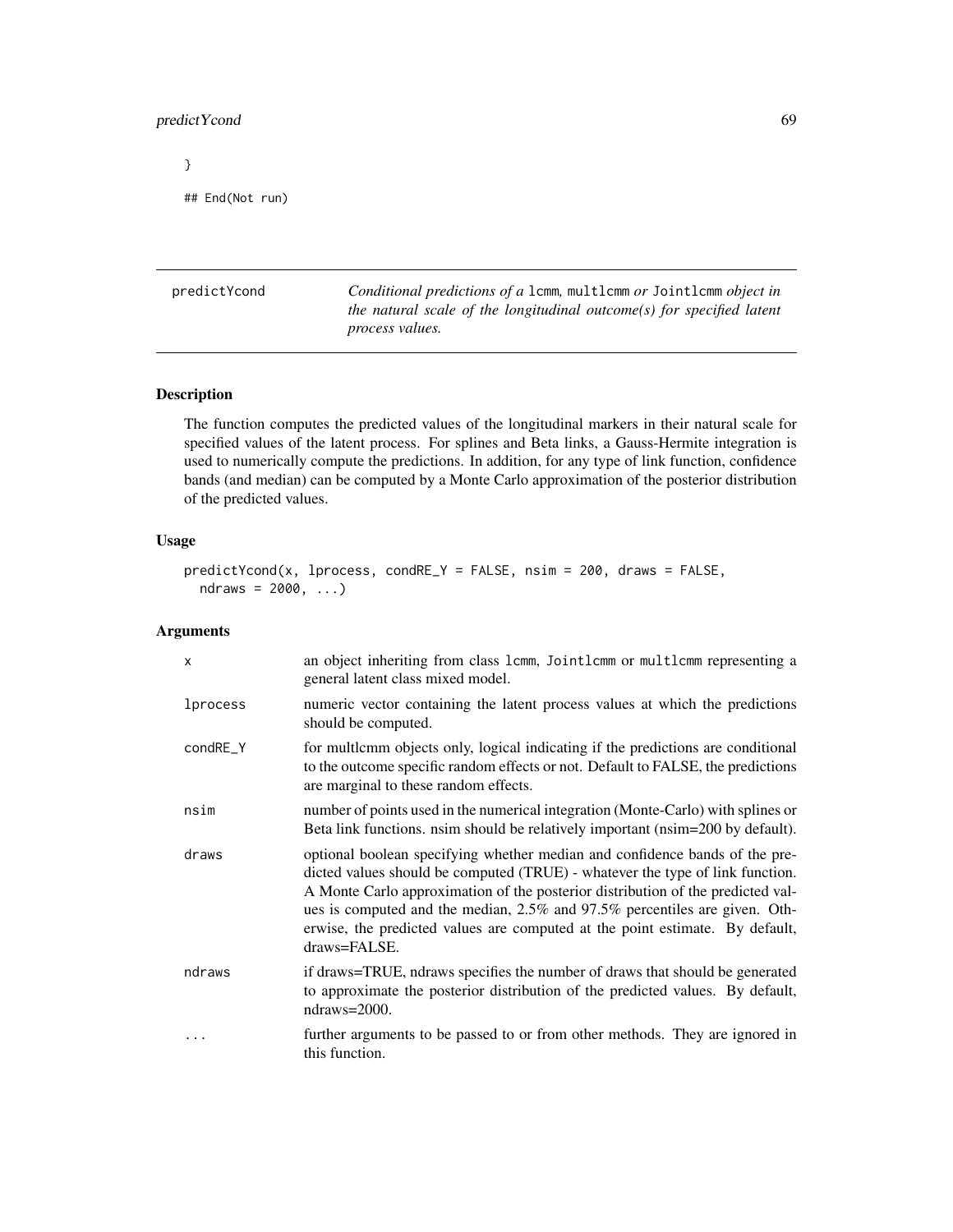An object of class predictYcond with values :

- pred : If draws=FALSE, returns a matrix with 3 columns : the first column indicates the name of the outcome, the second indicates the latent process value and the last is the computed prediction. If draws=TRUE, returns a matrix with 5 columns : the name of the outcome, the latent process value and the 50%, 2.5% and 97.5% percentiles of the approximated posterior distribution of predicted values.

- object : the model from which the predictions are computed.

## Author(s)

Cecile Proust-Lima, Viviane Philipps

## See Also

[predictY](#page-65-0), [predictlink](#page-63-0)

## Examples

```
## Not run:
m12 <- lcmm(Ydep2~Time+I(Time^2),random=~Time,subject='ID',ng=1,
data=data_lcmm,link="3-equi-splines")
predm12 <- predictYcond(m12,lprocess=seq(-8,2,length.out=100),draws=TRUE)
plot(predm12)
```
## End(Not run)

print.lcmm *Brief summary of a* hlme*,* lcmm*,* Jointlcmm*,*multlcmm*,* epoce *or* Diffepoce *objects*

#### Description

The function provides a brief summary of hlme, lcmm,multlcmm or Jointlcmm estimations, and epoce or Diffepoce computations.

## Usage

```
## S3 method for class 'lcmm'
print(x, \ldots)
```
## Arguments

x an object inheriting from classes hlme, lcmm for fitted latent class mixed-effects, or class Jointlcmmfor a Joint latent class mixed model or epoce for predictive accuracy computations.

... further arguments to be passed to or from other methods. They are ignored in this function.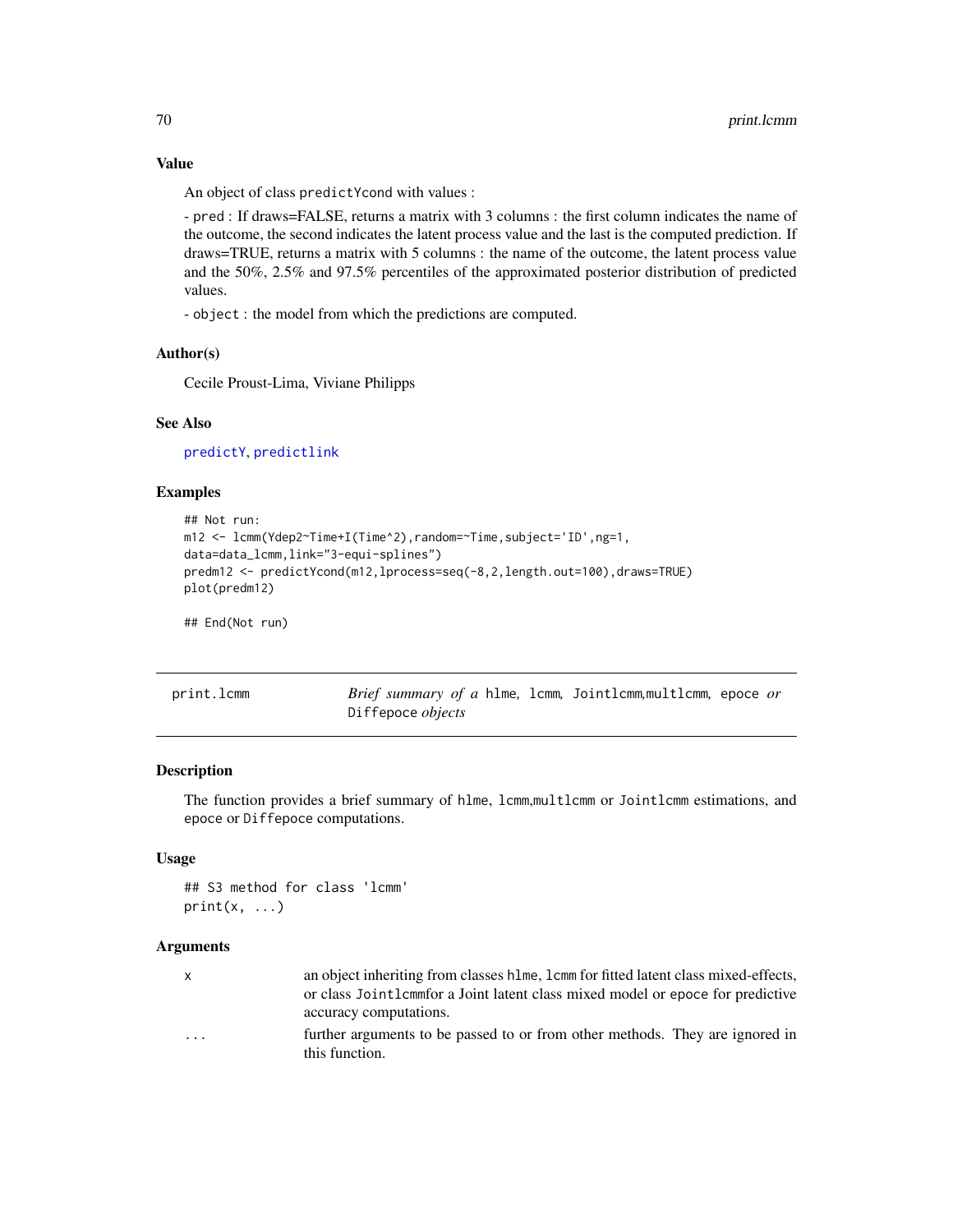## StandardMethods 71

## Author(s)

Cecile Proust-Lima, Viviane Philipps, Amadou Diakite and Benoit Liquet

# See Also

[hlme](#page-15-0), [lcmm](#page-29-0), [Jointlcmm](#page-21-0), epoce, Diffepoce

StandardMethods *Standard methods for estimated models*

## **Description**

coef, vcov, fixef, ranef, fitted and residuals methods for estimated hlme, lcmm, mutlcmm and Jointlcmm models.

## Usage

## S3 method for class 'hlme' coef(object, ...)

# Arguments

| object   | an object of class hlme, lcmm, multlcmm or Jointlcmm   |
|----------|--------------------------------------------------------|
| $\cdots$ | other arguments. There are ignored in these functions. |

## Value

For coef, the vector of the estimates.

For vcov, the variance-covariance matrix of the estimates.

For fixef : - for hlme, lcmm and multlcmm objects, a list containing the fixed effects estimates in the class-membership model and in the longitudinal model. - for Jointlcmm objects, a list containing the fixed effects estimates in the class-membership model, the survival model and in the longitudinal model.

For ranef, a matrix (nrow=number of subjects, ncol=number of covariates with random effect) containing the individual random effects.

For fitted, a vector containing the subject-specific predictions extracted from object.

For residuals, a vector containing the subject-specific residuals extracted from object.

#### Author(s)

Cecile Proust-Lima, Viviane Philipps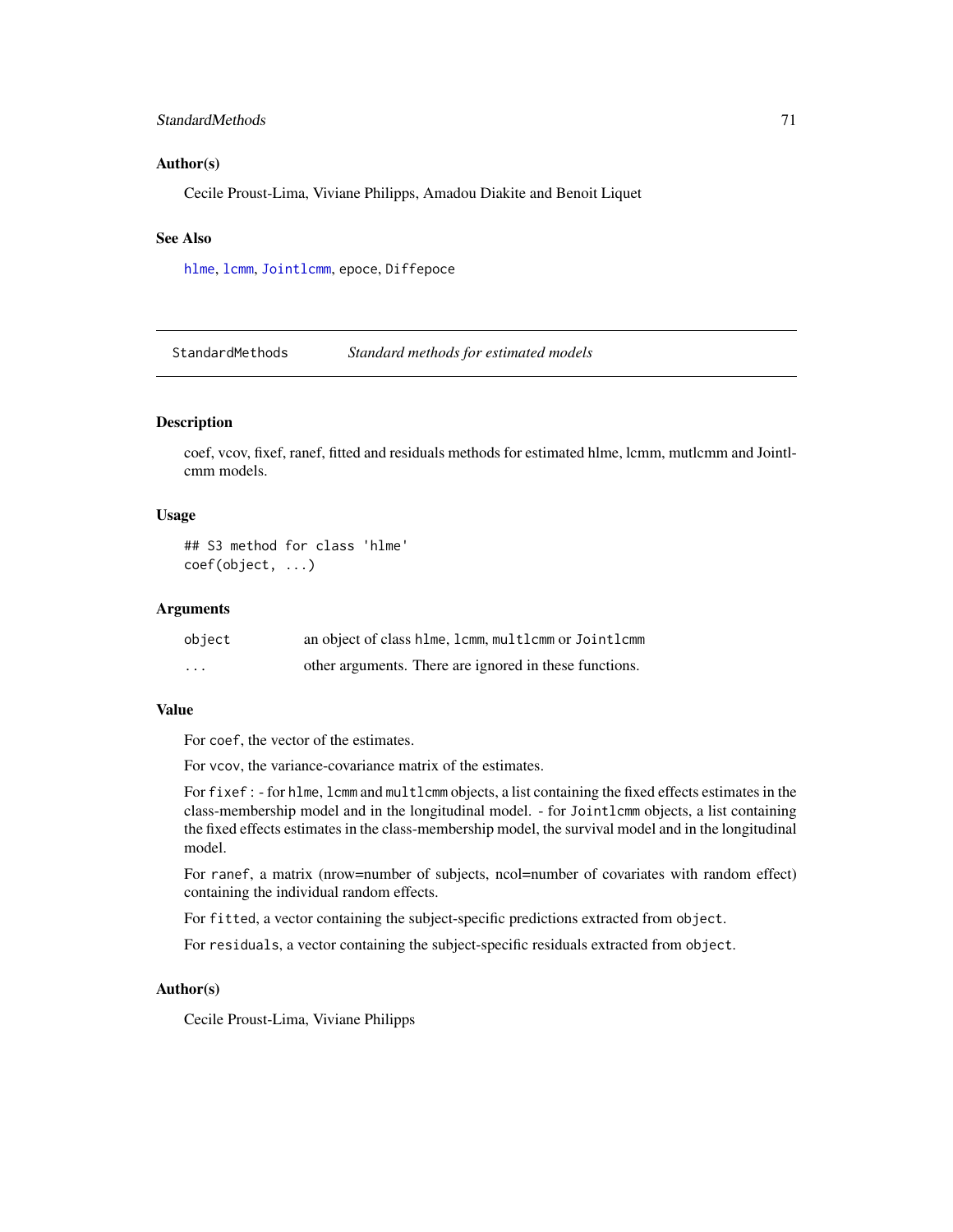The function provides a summary of hlme, lcmm, multlcmm and Jointlcmm estimations, or epoce and Diffepoce computations.

#### Usage

```
## S3 method for class 'lcmm'
summary(object, ...)
```
# Arguments

| object | an object inheriting from classes hlme, lcmm, multlcmm for fitted latent class<br>mixed-effects, or class Jointlemm for a Joint latent class mixed model or epoce<br>or Diffepoce for predictive accuracy computations. |
|--------|-------------------------------------------------------------------------------------------------------------------------------------------------------------------------------------------------------------------------|
| .      | further arguments to be passed to or from other methods. They are ignored in<br>this function.                                                                                                                          |

# Value

For epoce or Diffepoce objects, returns NULL. For hlme, lcmm, Jointlcmm or multlcmm returns also a matrix containing the fixed effect estimates in the longitudinal model, their standard errors, Wald statistics and p-values

#### Author(s)

Cecile Proust-Lima, Viviane Philipps, Amadou Diakite and Benoit Liquet

## See Also

[hlme](#page-15-0), [lcmm](#page-29-0), [multlcmm](#page-42-0), [Jointlcmm](#page-21-0), epoce, Diffepoce

summarytable *Summary of models*

# Description

This function provides a table summarizing the results of different models fitted by hlme, lcmm, multlcmm or Jointlcmm.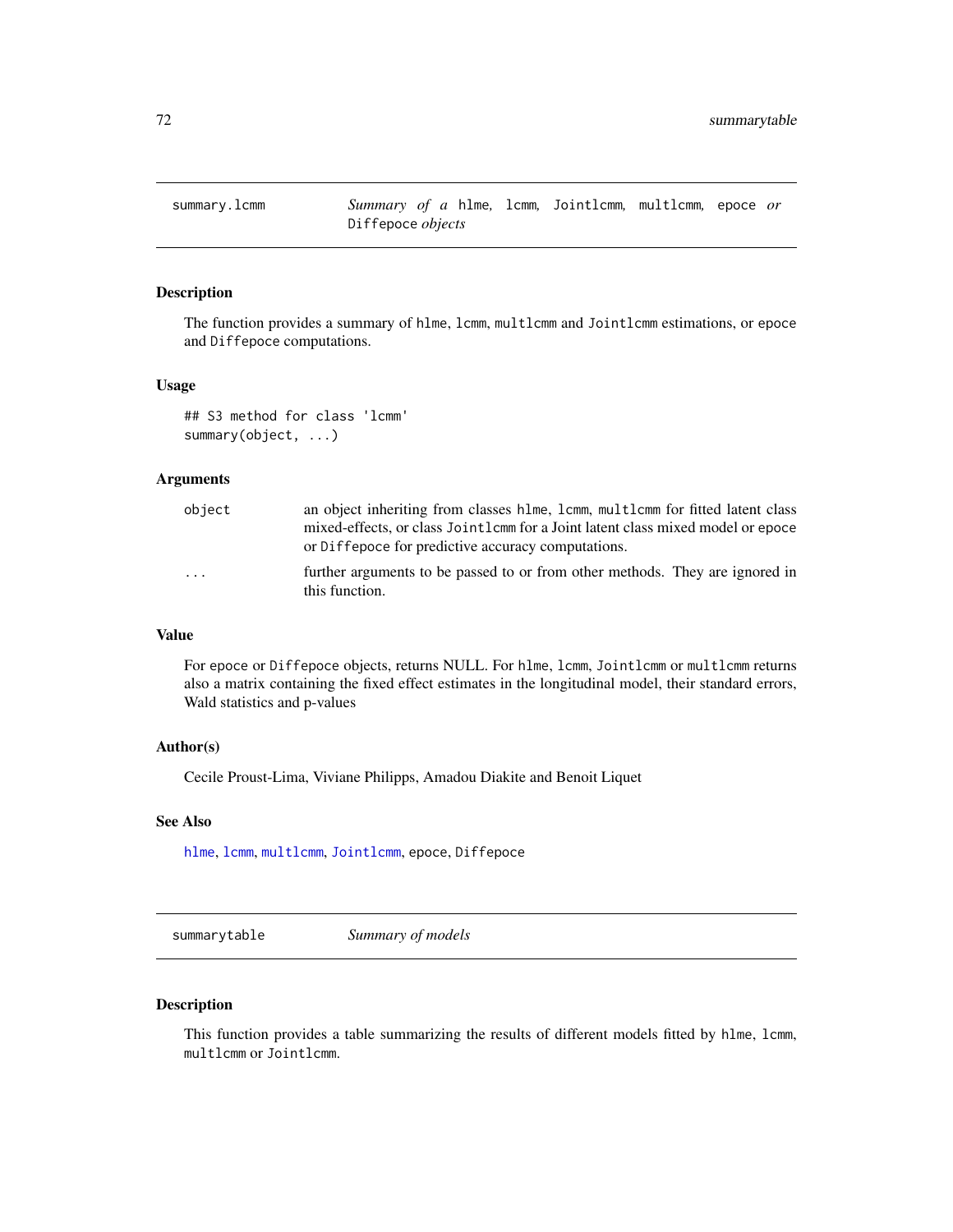## <span id="page-72-0"></span>VarCov 73

# Usage

summarytable(m1, ..., which = c("G", "loglik", "npm", "BIC", "%class"))

#### Arguments

| m1                      | an object of class hlme, lcmm, multlcmm or Jointlcmm                                                                                                           |
|-------------------------|----------------------------------------------------------------------------------------------------------------------------------------------------------------|
| $\cdot$ $\cdot$ $\cdot$ | further arguments, in particular other objects of class h lme, l cmm, multl cmm or<br>Jointlcmm                                                                |
| which                   | character vector indicating which results should be returned. Possible values are<br>"G", "loglik", "conv", "npm", "AIC", "BIC", "SABIC", "entropy", "%class". |

## Value

a matrix giving for each model the values of the requested indexes. By default, the number a latent classes, the log-likelihood, the number of parameters, the BIC and the posterior probability of the latent classes.

# Author(s)

Cecile Proust-Lima, Viviane Philipps

# See Also

[summary](#page-0-0), [hlme](#page-15-0), [lcmm](#page-29-0), [multlcmm](#page-42-0), [Jointlcmm](#page-21-0)

VarCov *Variance-covariance of the estimates*

# Description

This function provides the variance-covariance matrix of the estimates. vcov is an alias for it.

# Usage

VarCov(x)

## Arguments

x an object of class hlme, lcmm, multlcmm or Jointlcmm

# Value

a matrix containing the variance-covariance of the estimates. For the parameters of the matrix of variance-covariance of the random effects, the Cholesky transformed parameters are considered so that VarCov provides the covariance matrix of function estimates with cholesky=TRUE.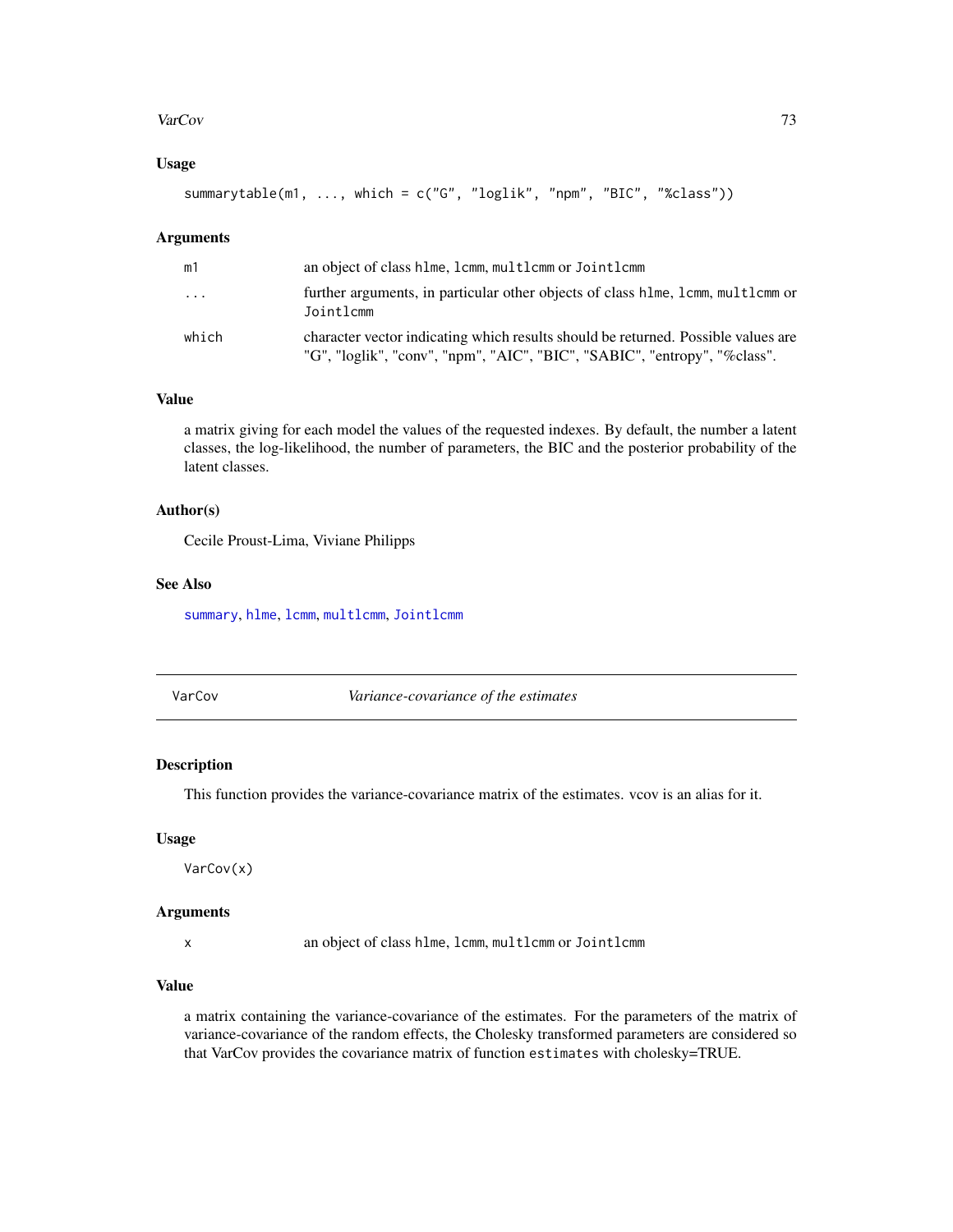## <span id="page-73-0"></span>Author(s)

Cecile Proust-Lima, Viviane Philipps

## See Also

[estimates](#page-12-0), [hlme](#page-15-0), [lcmm](#page-29-0), [multlcmm](#page-42-0), [Jointlcmm](#page-21-0)

| VarCovRE | Estimates, standard errors and Wald test for the parameters of the |
|----------|--------------------------------------------------------------------|
|          | variance-covariance matrix of the random effects.                  |

## Description

Fromm the Cholesky transformed parameters, this function provides estimates, standard errors and Wald test for the parameters of the variance-covariance matrix of the random effects.

## Usage

VarCovRE(Mod)

## **Arguments**

Mod an object of class hlme, lcmm, multlcmm or Jointlcmm

# Value

a matrix containing the estimates of the parameters of the variance-covariance matrix of the random effects, their standard errors, and, for the covariance parameters, the Wald statistic and the associated p-value.

# Author(s)

Cecile Proust-Lima, Lionelle Nkam and Viviane Philipps

| VarExpl | Percentage of variance explained by the (latent class) linear mixed |
|---------|---------------------------------------------------------------------|
|         | model regression                                                    |

# Description

The function provides the percentage of variance explained by the (latent class) linear mixed regression in a model estimated with hlme, lcmm, multlcmm or Jointlcmm.

#### Usage

VarExpl(x, values)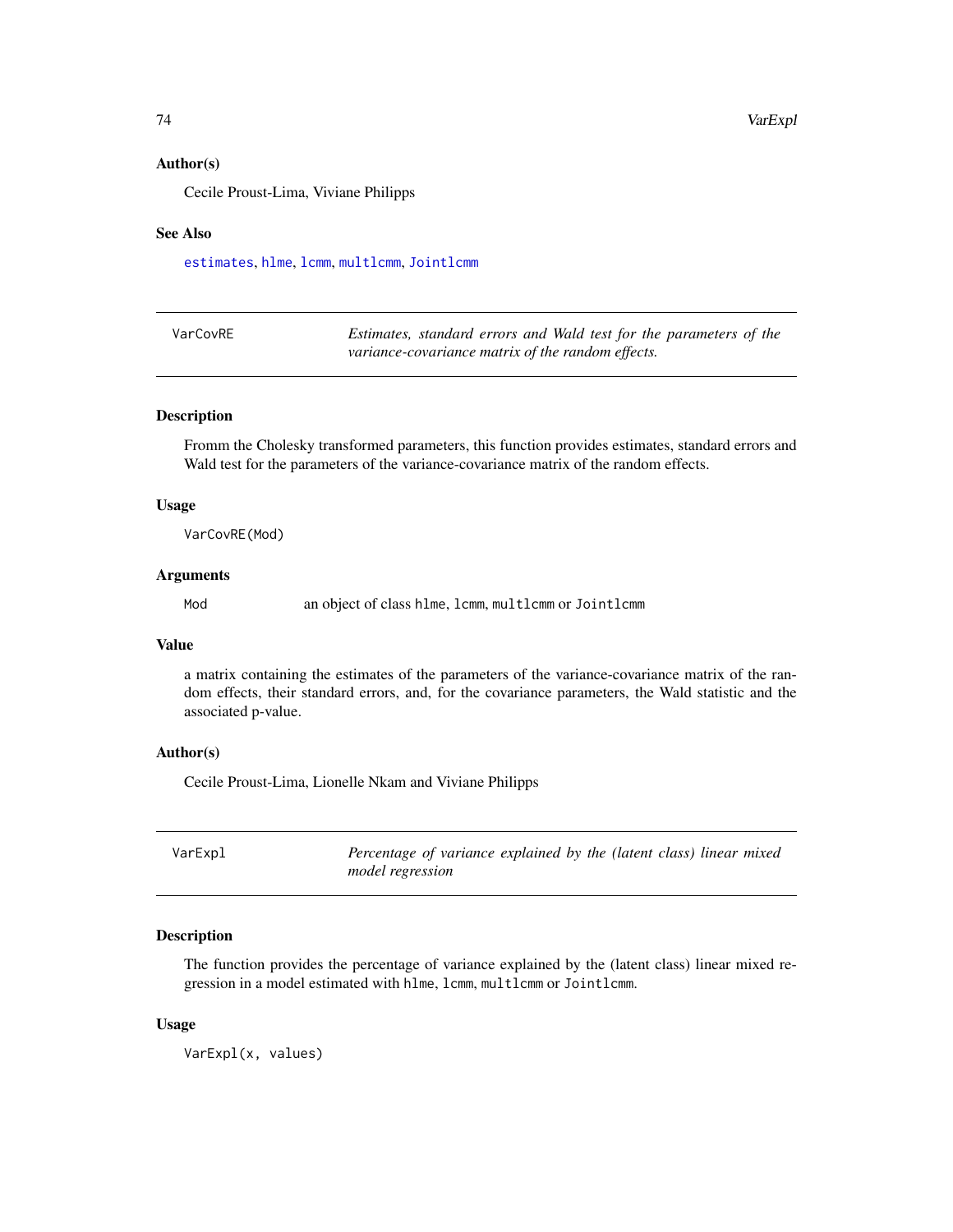## <span id="page-74-0"></span>WaldMult 25 November 2014 12:30 November 2014 12:30 November 2014 12:30 November 2014 12:30 November 2014 12:30

#### **Arguments**

| x.     | an object of class hlme, lcmm, multlcmm or Jointlcmm                                                                                                               |
|--------|--------------------------------------------------------------------------------------------------------------------------------------------------------------------|
| values | a data frame with a unique row that contains the values of the variables in ran-<br>dom and the time variable in the correlation process from which the percentage |
|        | of variance should be calculated.                                                                                                                                  |

# Value

For hlme, lcmm, and Jointlcmm objects, the function returns a matrix with 1 row and ng (ie the number of latent classes) columns containing (the class specific) percentages of variance explained by the linear mixed regression.

For multlcmm objects, the function returns a matrix containing (the class specific) percentages of variance explained by the linear mixed regression for each outcome. The resulting matrix is composed of as many rows as outcomes and as many columns as latent classes.

# Author(s)

Cecile Proust-Lima, Viviane Philipps

## See Also

[hlme](#page-15-0), [lcmm](#page-29-0), [multlcmm](#page-42-0), [Jointlcmm](#page-21-0)

## Examples

```
## Not run:
m1 <- multlcmm(Ydep1+Ydep2~1+Time*X2+contrast(X2),random=~1+Time,
subject="ID",randomY=TRUE,link=c("4-manual-splines","3-manual-splines"),
intnodes=c(8,12,25),data=data_lcmm,
B=c(-1.071, -0.192, 0.106, -0.005, -0.193, 1.012, 0.870, 0.881,
 0.000, 0.000, -7.520, 1.401, 1.607 , 1.908, 1.431, 1.082,
-7.528, 1.135 , 1.454 , 2.328, 1.052))
# variation percentages explained by linear mixed regression
VarExpl(m1,data.frame(Time=0))
```
## End(Not run)

WaldMult *Multivariate Wald Test*

#### Description

This function provides multivariate and univariate Wald tests for combinations of parameters from hlme, lcmm, multlcmm or Jointlcmm models.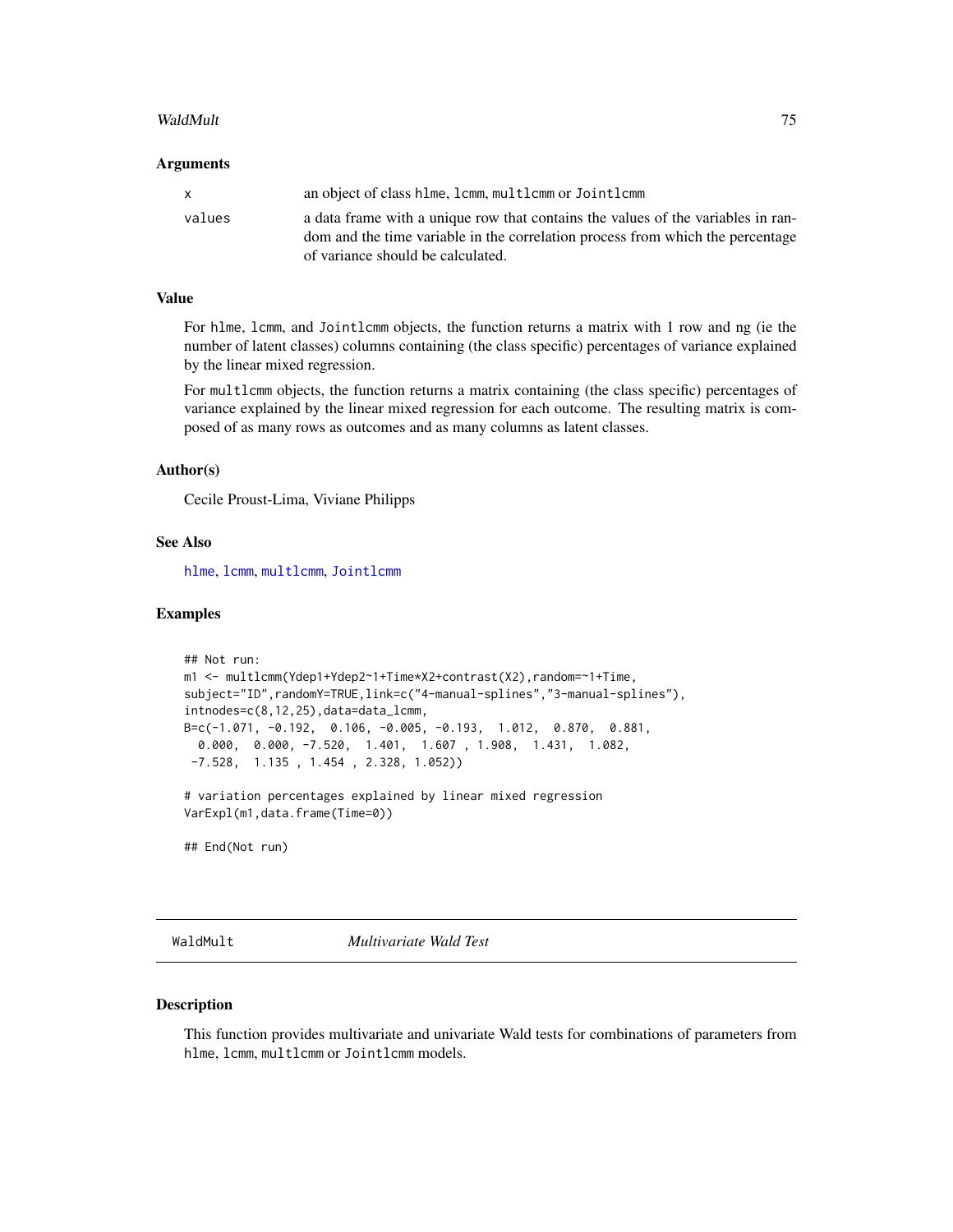## <span id="page-75-0"></span>Usage

WaldMult(Mod, pos = NULL, contrasts = NULL, name = NULL, value = NULL)

## Arguments

| Mod       | an object of class hlme, lcmm, multlcmm or Jointlcmm                                                                                                                                                                           |
|-----------|--------------------------------------------------------------------------------------------------------------------------------------------------------------------------------------------------------------------------------|
| pos       | a vector containing the indices in Mod\\$best of the parameters to test                                                                                                                                                        |
| contrasts | a numeric vector of same length as pos. If NULL (the default), a simultane-<br>ous test of the appropriate parameters is realised. If contrasts is specified, the<br>quantity to test is the dot product of pos and contrasts. |
| name      | a character containing the name the user wants to give to the test. By default,<br>the name's test is the null hypothesis.                                                                                                     |
| value     | the value(s) to test against. By default, test against 0.                                                                                                                                                                      |

# Value

If contrasts is NULL, the function returns a matrix with 1 row and 2 columns containing the value of the Wald test's statistic and the associated p-value.

If contrasts is not NULL, the function returns a matrix with 1 row and 4 columns containing the value of the coefficient (dot product of pos and contrasts), his standard deviation, the value of the Wald test's statistic and the associated p-value.

# Author(s)

Cecile Proust-Lima, Lionelle Nkam and Viviane Philipps

xclass *Cross classifications*

# Description

This function crosses the posterior classifications of two estimated models

# Usage

```
xclass(m1, m2)
```
## Arguments

| m1             | an object inheriting from classes hlme, lcmm, multlcmm, Jointlcmm or mpjlcmm |
|----------------|------------------------------------------------------------------------------|
| m <sub>2</sub> | an object inheriting from classes hime, lcmm, multicmm, Jointicmm or mpjlcmm |

# Value

the contingency table of the two classifications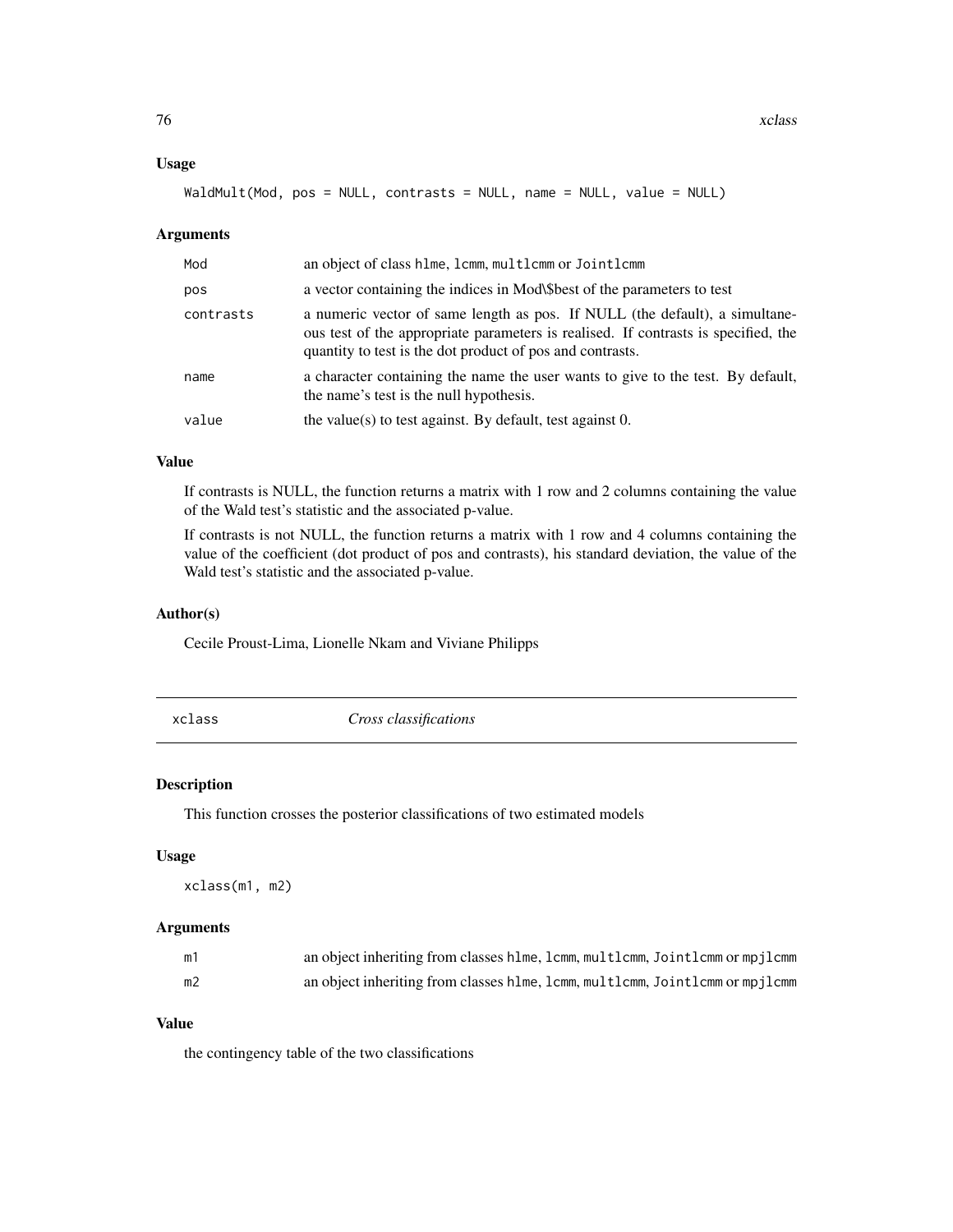#### xclass 77

# Author(s)

Viviane Philipps and Cecile Proust-Lima

## Examples

```
## Estimation of the models
m2 <- hlme(Y~Time*X1,mixture=~Time,random=~Time,classmb=~X2+X3,subject='ID',ng=2,
data=data_hlme,B=c(0.11,-0.74,-0.07,20.71,29.39,-1,0.13,2.45,-0.29,4.5,0.36,0.79,0.97))
m3 <- hlme(fixed = Y ~ Time * X1, mixture = ~Time, random = ~Time, subject = "ID",
classmb = X2 + X3, ng = 3, data = data_hlme, B=c(-0.21, 0.31, -2.11, -0.81, -0.24,
-0.18, 25.4, 20.09, 30.18, -0.43, -1.1, 0.25, 2.37, -0.29, 2.34, 0.03, 0.74, 0.97))
## Compare the classifications
xclass(m2,m3)
# The 39 subjects in class 2 of m3 come from class 1 of m2.
# In the same way, all the subjects in class 3 come from class 2 of m2.
```
# Class 1 of m3 mixes subject from class 1 and class 2 of m2.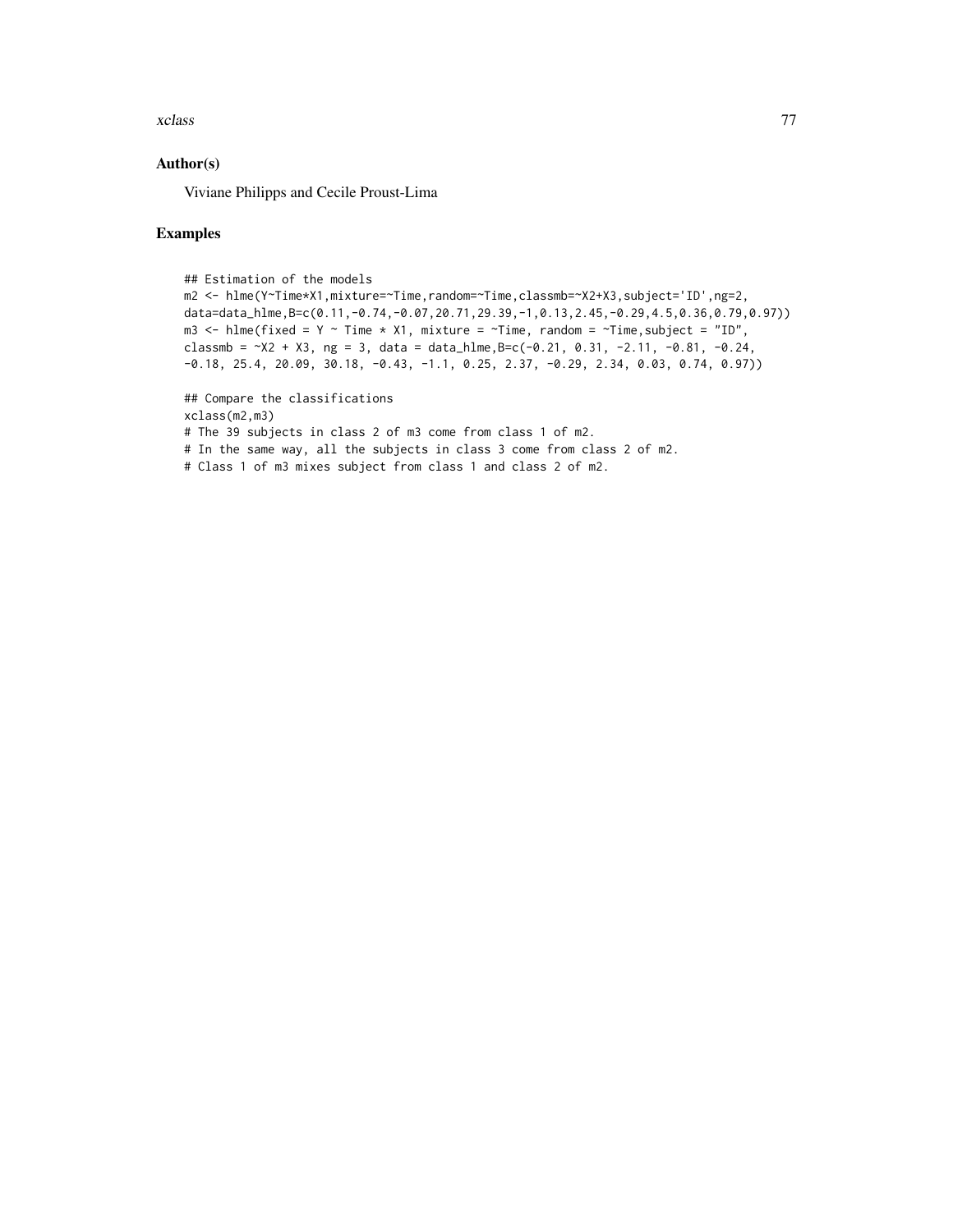# **Index**

```
∗Topic datasets
    data_hlme, 5
    data_lcmm, 6
    paquid, 50
∗Topic package
    lcmm-package, 2
∗Topic print
    print.lcmm, 70
    72
.Contlcmm (ForInternalUse), 14
.Ordlcmm (ForInternalUse), 14
.plotbaselinerisk (ForInternalUse), 14
.plotfit (ForInternalUse), 14
.plotlinkfunctionmult (ForInternalUse),
        14
.plotlinkfuntion (ForInternalUse), 14
.plotpostprob (ForInternalUse), 14
.plotresid (ForInternalUse), 14
.plotsurvival (ForInternalUse), 14
```

```
Brandom (ForInternalUse), 14
```

```
C_calculustransfo (ForInternalUse), 14
C_cvpl (ForInternalUse), 14
C_hetmixcont (ForInternalUse), 14
C_hetmixcontmult (ForInternalUse), 14
C_hetmixlin (ForInternalUse), 14
C_hetmixord (ForInternalUse), 14
C_jointhet (ForInternalUse), 14
C_postprob2 (ForInternalUse), 14
C_predictcont (ForInternalUse), 14
C_predictmult (ForInternalUse), 14
coef.hlme (StandardMethods), 71
coef.Jointlcmm (StandardMethods), 71
coef.lcmm (StandardMethods), 71
coef.multlcmm (StandardMethods), 71
cuminc, 4, 56
```
data\_hlme, [5](#page-4-0) data\_lcmm, [6](#page-5-0) Diffepoce, [7,](#page-6-0) *[57](#page-56-0)* dynpred, [9,](#page-8-0) *[59](#page-58-0)* epoce, *[8](#page-7-0)*, [11,](#page-10-0) *[28](#page-27-0)*, *[57](#page-56-0)* estimates, [13,](#page-12-1) *[74](#page-73-0)* factor.names *(*ForInternalUse*)*, [14](#page-13-0) fitted.hlme *(*StandardMethods*)*, [71](#page-70-0) fitted.Jointlcmm *(*StandardMethods*)*, [71](#page-70-0) fitted.lcmm *(*StandardMethods*)*, [71](#page-70-0) fitted.multlcmm *(*StandardMethods*)*, [71](#page-70-0) fitY, [14](#page-13-0) fixef *(*StandardMethods*)*, [71](#page-70-0) ForInternalUse, [14](#page-13-0) gridsearch, [15](#page-14-0) hlme, *[5,](#page-4-0) [6](#page-5-0)*, *[14](#page-13-0)*, [16,](#page-15-1) *[36](#page-35-0)*, *[54](#page-53-0)*, *[61,](#page-60-0) [62](#page-61-0)*, *[68](#page-67-0)*, *[71](#page-70-0)[–75](#page-74-0)* jlcmm *(*Jointlcmm*)*, [22](#page-21-1) Jointlcmm, *[5,](#page-4-0) [6](#page-5-0)*, *[8](#page-7-0)*, *[10](#page-9-0)*, *[12](#page-11-0)*, *[14](#page-13-0)*, [22,](#page-21-1) *[54](#page-53-0)*, *[56](#page-55-0)*, *[61,](#page-60-0) [62](#page-61-0)*, *[68](#page-67-0)*, *[71](#page-70-0)[–75](#page-74-0)* lcmm, *[6](#page-5-0)*, *[14](#page-13-0)*, [30,](#page-29-1) *[49](#page-48-0)*, *[54](#page-53-0)*, *[61,](#page-60-0) [62](#page-61-0)*, *[64,](#page-63-0) [65](#page-64-0)*, *[68](#page-67-0)*, *[71](#page-70-0)[–75](#page-74-0)* lcmm-package, [2](#page-1-0) mixture *(*ForInternalUse*)*, [14](#page-13-0) mlcmm *(*multlcmm*)*, [43](#page-42-1) mpjlcmm, [38](#page-37-0) multlcmm, *[14](#page-13-0)*, [43,](#page-42-1) *[54](#page-53-0)*, *[61](#page-60-0)*, *[65](#page-64-0)*, *[68](#page-67-0)*, *[72](#page-71-0)[–75](#page-74-0)* paquid, [50](#page-49-0) permut, [51](#page-50-0) plot, [52](#page-51-0) plot.cuminc, *[5](#page-4-0)*, [55](#page-54-0) plot.Diffepoce, [57](#page-56-0) plot.dynpred, *[10](#page-9-0)*, [58](#page-57-0) plot.epoce, *[12](#page-11-0)* plot.epoce *(*plot.Diffepoce*)*, [57](#page-56-0) plot.hlme, *[20](#page-19-0)*